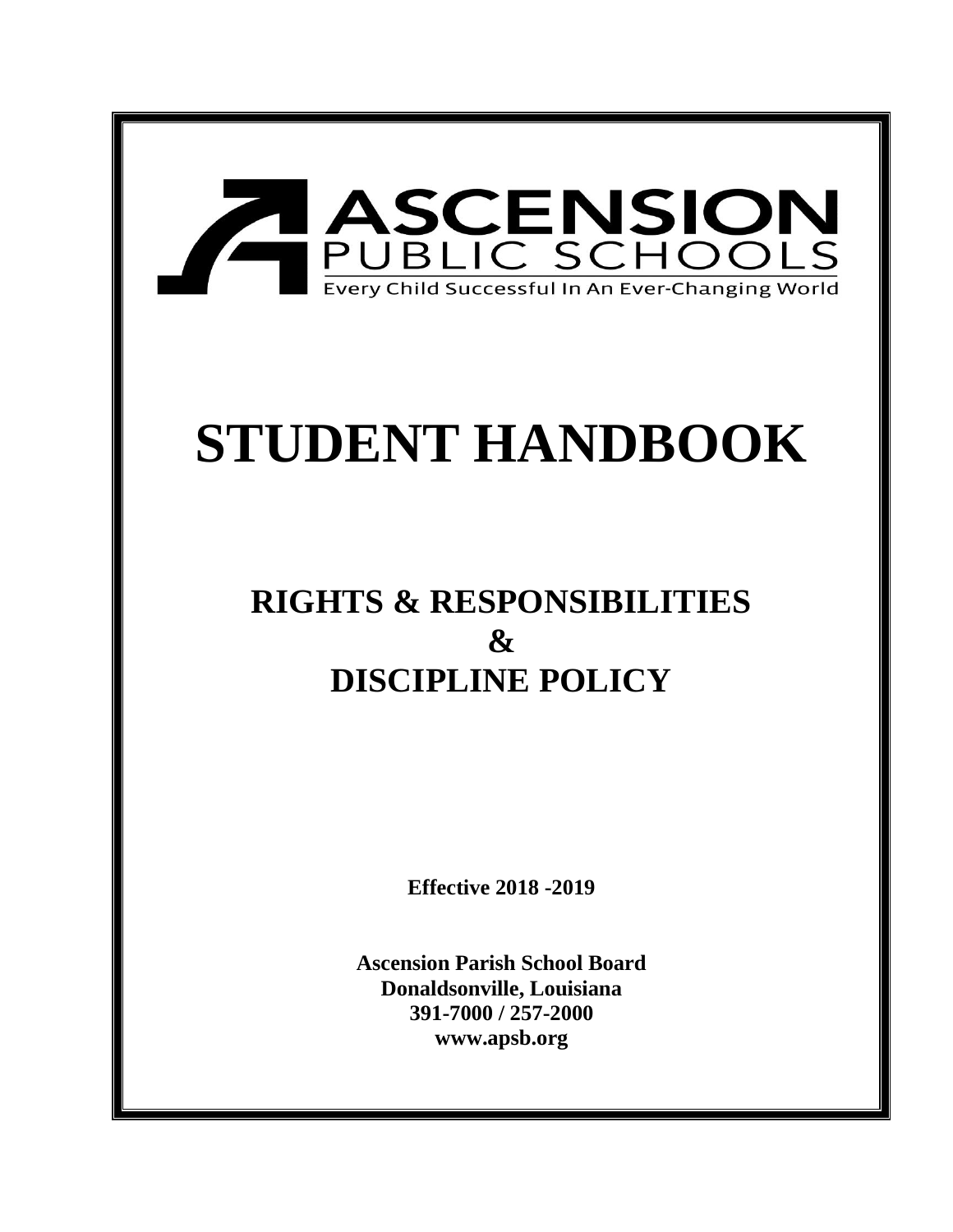**Approved by the APSB May 2018**

**\*\* NOTES \*\***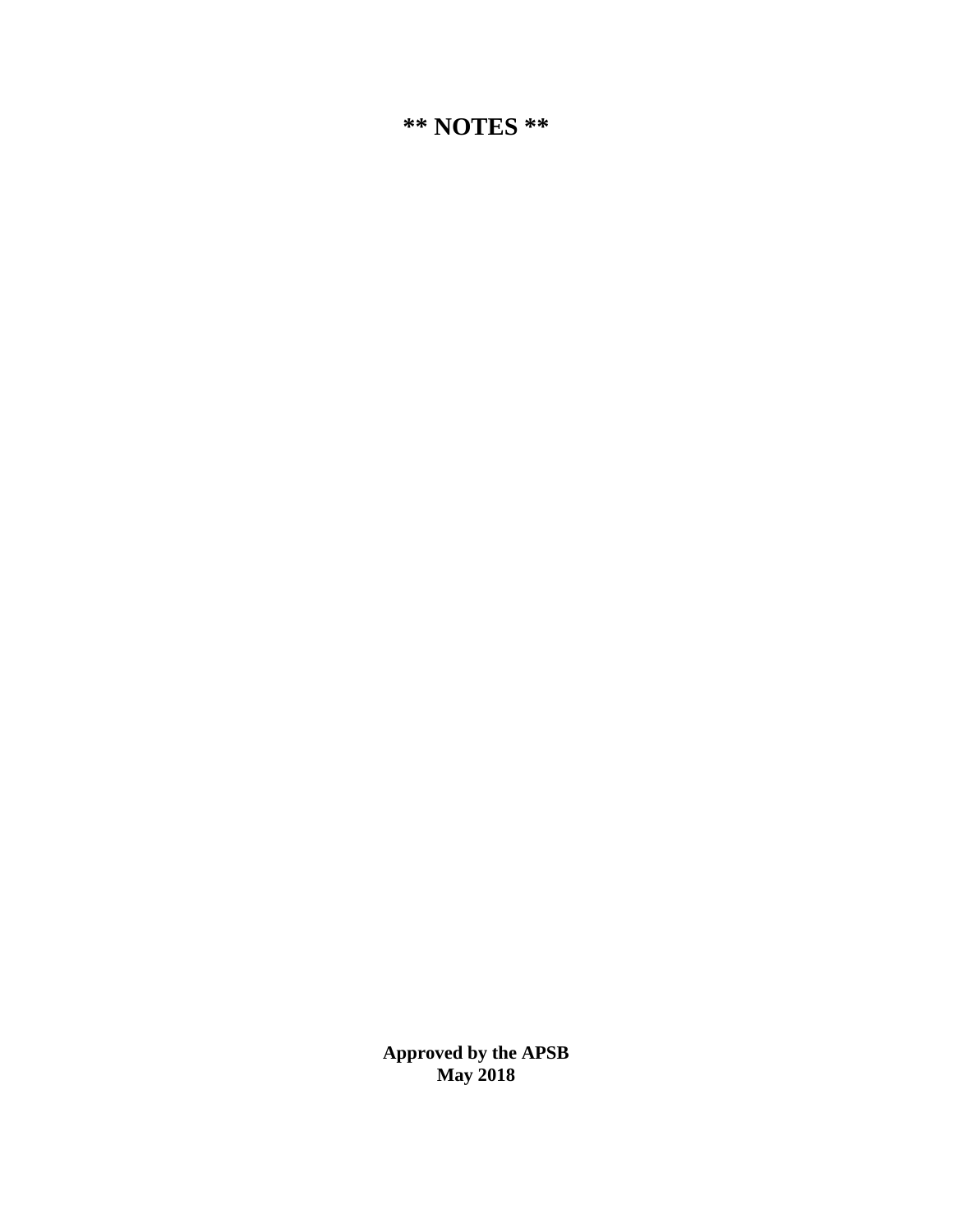## **ASCENSION PARISH SCHOOL BOARD**

Dear Parent,

Please remove this page and the next page and return to your child's school so the school will have a record that you have received and reviewed this Handbook. Notwithstanding, ignorance of this Handbook or its contents shall not constitute a defense or excuse.

Thank You!

We hereby acknowledge that we have read the Student Rights and Responsibilities Handbook, which includes the APSB Parental Involvement Policy and Title I Parent Complaint Procedures (state and local). We agree that the student shall be accountable for ALL rules and regulations in this Handbook.

Parent's Signature

Student's Signature

Names of other children attending Ascension Parish Schools and grades of each:

If you have any questions, please contact your child's school.

\_\_\_\_\_\_\_\_\_\_\_\_\_\_\_\_\_\_\_\_\_\_\_\_\_\_\_\_\_\_\_\_\_\_\_\_\_\_

\_\_\_\_\_\_\_\_\_\_\_\_\_\_\_\_\_\_\_\_\_\_\_\_\_\_\_\_\_\_\_\_\_\_\_\_\_\_

#### **Internet Use**

\_\_\_\_\_\_\_\_\_\_\_\_\_\_\_\_\_\_\_\_\_\_\_\_\_\_\_\_\_\_\_\_\_\_\_ \_\_\_\_\_\_\_\_\_\_\_\_\_\_\_\_\_\_\_\_\_\_\_\_\_\_\_\_\_\_

\_\_\_\_\_\_\_\_\_\_\_\_\_\_\_\_\_\_\_\_\_\_\_\_\_\_\_\_\_\_\_\_\_\_\_ \_\_\_\_\_\_\_\_\_\_\_\_\_\_\_\_\_\_\_\_\_\_\_\_\_\_\_\_\_\_

It is imperative that all students, parents, and APSB employees read the Acceptable Use Policy (**Appendix E**). Students and staff will be granted rights to use the network on their signing an Acceptable Use Policy (AUP), AUP receipt sheet, or this waiver. **If any parent/guardian does not agree to the use of the district technology instructional resources by the student, please express any objections, in writing, in a separate letter to the principal**.

#### **Television Taping and Broadcast**

From time to time, student's pictures/video will be taken at school or at school activities. These pictures may be broadcast or used in print/TV media for public viewing. **If any parent/guardian does not agree to the use of their child's pictures in this manner, please express any objections, in writing, in a separate letter to the principal**.

#### **Biometric Scanning for Child Nutrition Program**

If a parent does not want their child to participate in this program as described in **Appendix O**, the parent shall notify the school in writing.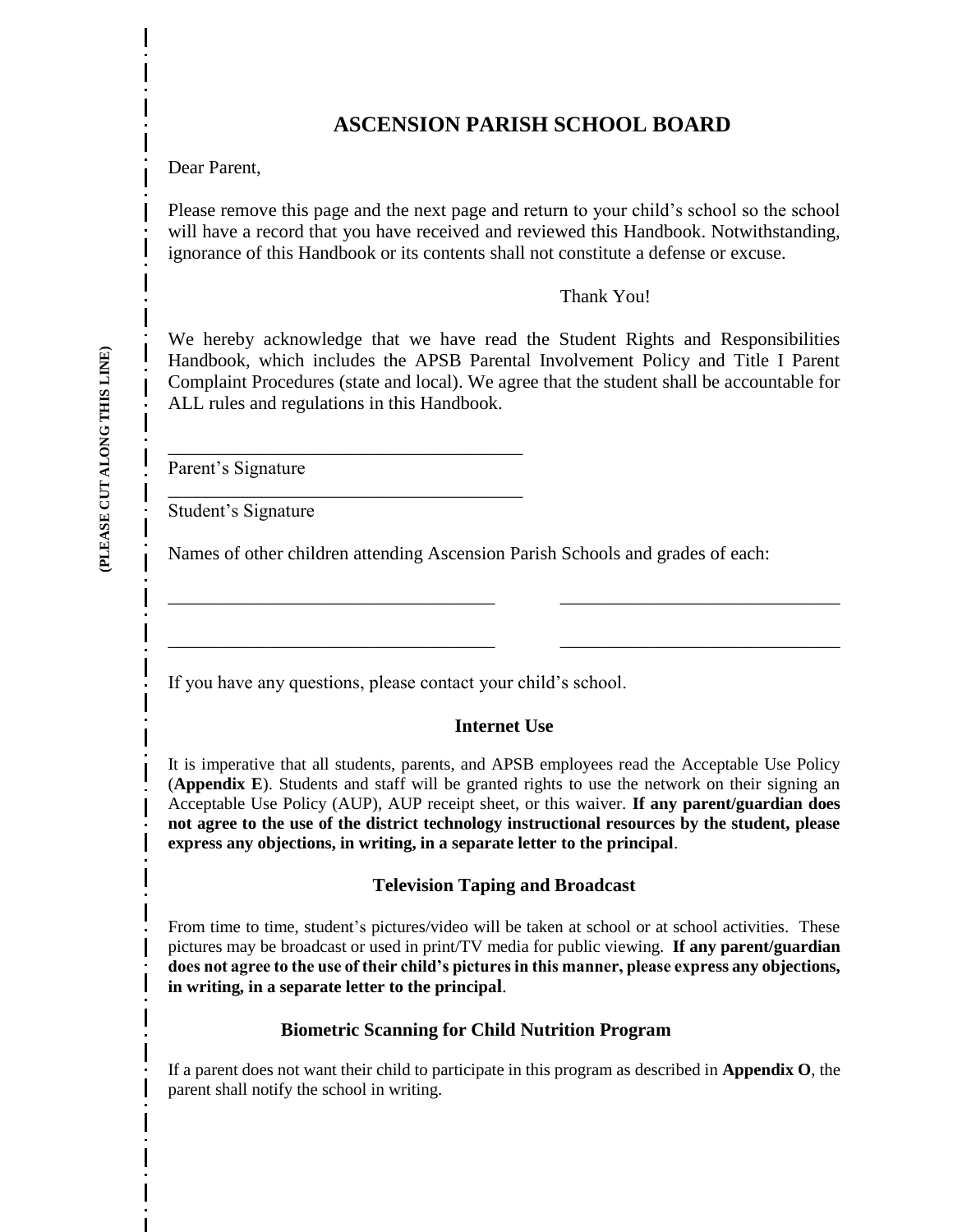#### **APSB Student Computing Device Contract**

By signing this form, the user and his/her parent(s) or guardian(s) agree to follow the guidance outlined in the Ascension Parish Acceptable Use Policy, this APSB 1-to-1 Contract, and directions described by teachers and staff. The Ascension Parish School Board (APSB) makes no warranties with respect to Internet service or content. The user and his/her guardians should be aware that the Ascension Parish School Board does not have control of the information on the Internet nor can it provide comprehensive barriers to users accessing information. Sites accessible via the Internet may contain material that is illegal, defamatory, inaccurate, or potentially offensive to some people. (APSB makes a significant effort to filter objectionable content, but recommends that parents and guardians remain diligent in observing student behavior when using these devices.) While APSB supports the privacy of electronic mail, users must assume that this cannot be guaranteed.

The Ascension Parish School Board believes that the benefits to students from access to this technology and the Internet, in the form of information resources, information organization, modeling, and opportunities for collaboration far exceed any possible disadvantages of access.

APSB offers a Technology Fee Program for all participants in the 1-to-1 program. Parents or guardians who do not purchase the 1-to-1 device technology fee **WILL BE RESPONSIBLE FOR THE COST OF REPAIRS AND REPLACEMENTS** that are not covered by the manufacturer's warranty.

It is strongly recommended that all students participate in the Technology Fee Program. A Device Matrix with a full explanation of what the fee covers can be obtained from the school administrator.

#### **Coverage Participation Information** (Please initial your selections below)

\_\_\_\_\_\_ I elect to pay the District Technology Fee. I understand that I am responsible for one of the payment options listed below.

I elect **NOT TO PARTICIPATE** in the District Technology Fee. By doing so I accept FULL responsibility for the device(s) should it/they be damaged. Replacement cost would be at the current cost of the device or repair as listed on attached schedule.

\*Lost or stolen devices are **not** covered under the District Technology Fee. A police report must be filed for the student to be issued another device.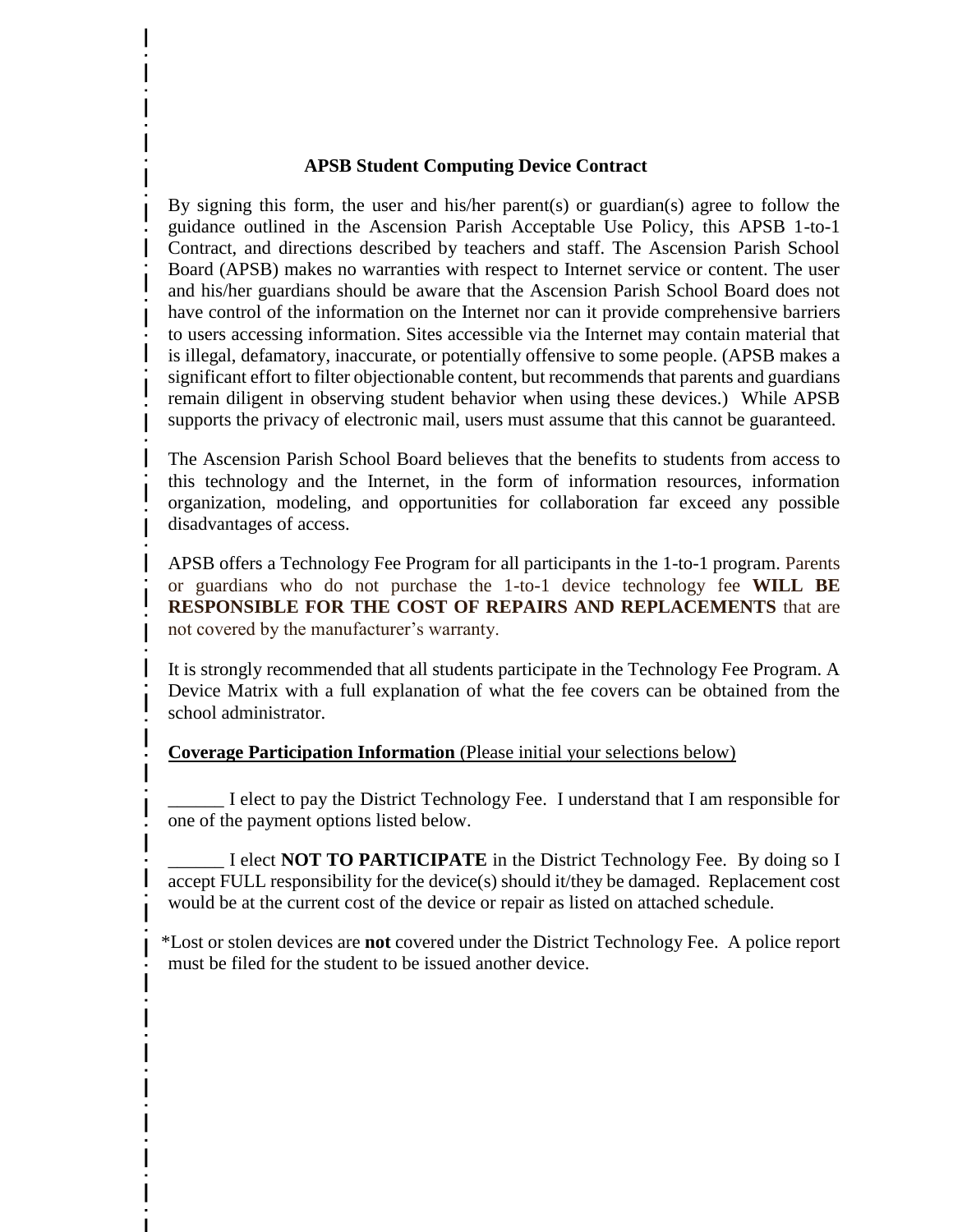**District Technology Fee for Student Device Damage Coverage (Select single device or family)** 

## **ONLINE PAYMENT IS PREFERRED.**

 $\mathsf{l}$ 

 $\mathbf{I}$ 

\_\_\_\_\_\_ One payment of \$20.00 for **single** device coverage

\_\_\_\_\_\_ One payment of \$40 for **family** coverage for two or more students.

Check with your school for payment deadline. In most instances, the fee should be paid by no later than the end of November.

\_\_\_\_\_\_\_\_\_\_\_\_\_\_\_\_\_\_\_\_\_\_\_\_\_\_\_\_\_\_\_\_\_\_\_\_\_\_\_\_\_\_\_\_\_\_\_\_\_\_\_\_\_\_\_\_\_\_\_\_\_\_\_\_\_\_\_\_\_\_\_\_

\_\_\_\_\_\_\_\_\_\_\_\_\_\_\_\_\_\_\_\_\_\_\_\_\_\_\_\_\_\_\_\_\_\_\_\_\_\_\_\_\_\_\_\_\_\_\_\_\_\_\_\_\_\_\_\_\_\_\_\_\_\_\_\_\_\_\_\_\_\_\_\_

\_\_\_\_\_\_\_\_\_\_\_\_\_\_\_\_\_\_\_\_\_\_\_\_\_\_\_\_\_\_\_\_\_\_\_\_\_\_\_\_\_\_\_\_\_\_\_\_\_\_\_\_\_\_\_\_\_\_\_\_\_\_\_\_\_\_\_\_\_\_\_\_

\_\_\_\_\_\_\_\_\_\_\_\_\_\_\_\_\_\_\_\_\_\_\_\_\_\_\_\_\_\_\_\_\_\_\_\_\_\_\_\_\_\_\_\_\_\_\_\_\_\_\_\_\_\_\_\_\_\_\_\_\_\_\_\_\_\_\_\_\_\_\_\_

(If family coverage, please list all students here).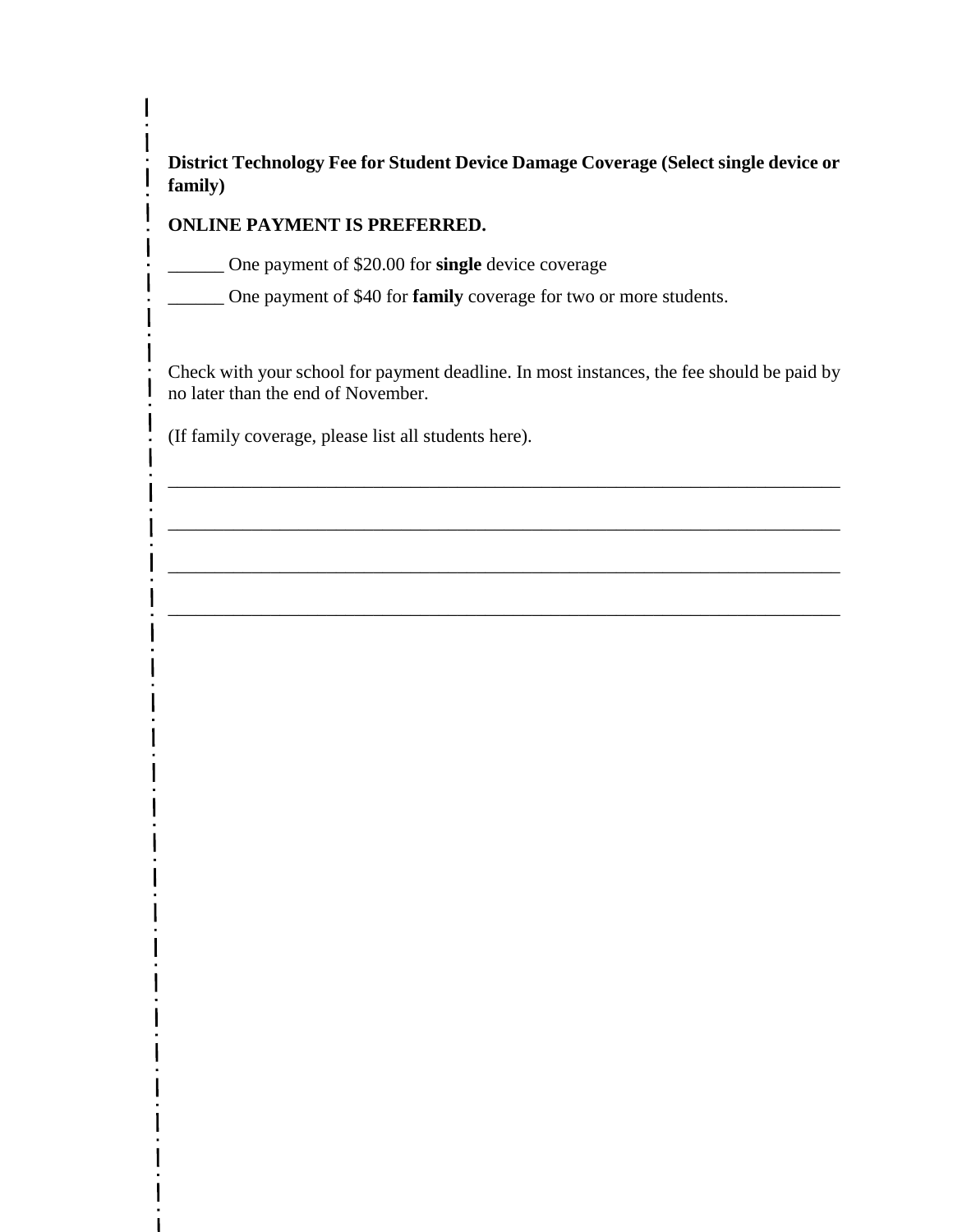#### **APSB Student Computing Device Contract**

 $SCHOOL:$ 

#### **USER:**

*I understand and will abide by the Acceptable Use Policy (AUP) for Technology, Internet, and Network Use Policy. I further understand that any violation of this policy constitutes a violation of school discipline policy. Should I commit any violation, my access privileges may be revoked and disciplinary action may be taken.* 

| Date: | <b>Student Name (print):</b> |  |
|-------|------------------------------|--|
|-------|------------------------------|--|

**Student Signature:** \_\_\_\_\_\_\_\_\_\_\_\_\_\_\_\_\_\_\_\_\_\_\_\_\_\_\_\_\_\_\_\_\_\_\_\_\_\_\_\_\_\_\_\_\_\_\_\_\_\_\_\_

#### **PARENT OR GUARDIAN:**

*As the parent or guardian of this student I have read the Acceptable Use Policy (AUP) for Technology, Internet, and Network Use Policy. I understand that this access is designed for educational purposes. I also recognize that it is impossible for the Ascension Parish School Board to restrict access to controversial materials and I will not hold them responsible for materials acquired on the Internet. I hereby give my permission for my child to participate in this Internet project.* 

**Date:** \_\_\_\_\_\_\_\_\_\_\_\_ **Parent Name (print):** \_\_\_\_\_\_\_\_\_\_\_\_\_\_\_\_\_\_\_\_\_\_\_\_\_\_\_\_\_\_\_

**Parent Signature:** \_\_\_\_\_\_\_\_\_\_\_\_\_\_\_\_\_\_\_\_\_\_\_\_\_\_\_\_\_\_\_\_\_\_\_\_\_\_\_\_\_\_\_\_\_\_\_\_\_\_\_\_

\*Remember, using the school computers and the school network is a privilege, not a right. Failure to comply with the procedures stated in the contract may result in your being denied access to the computers and possible further consequences.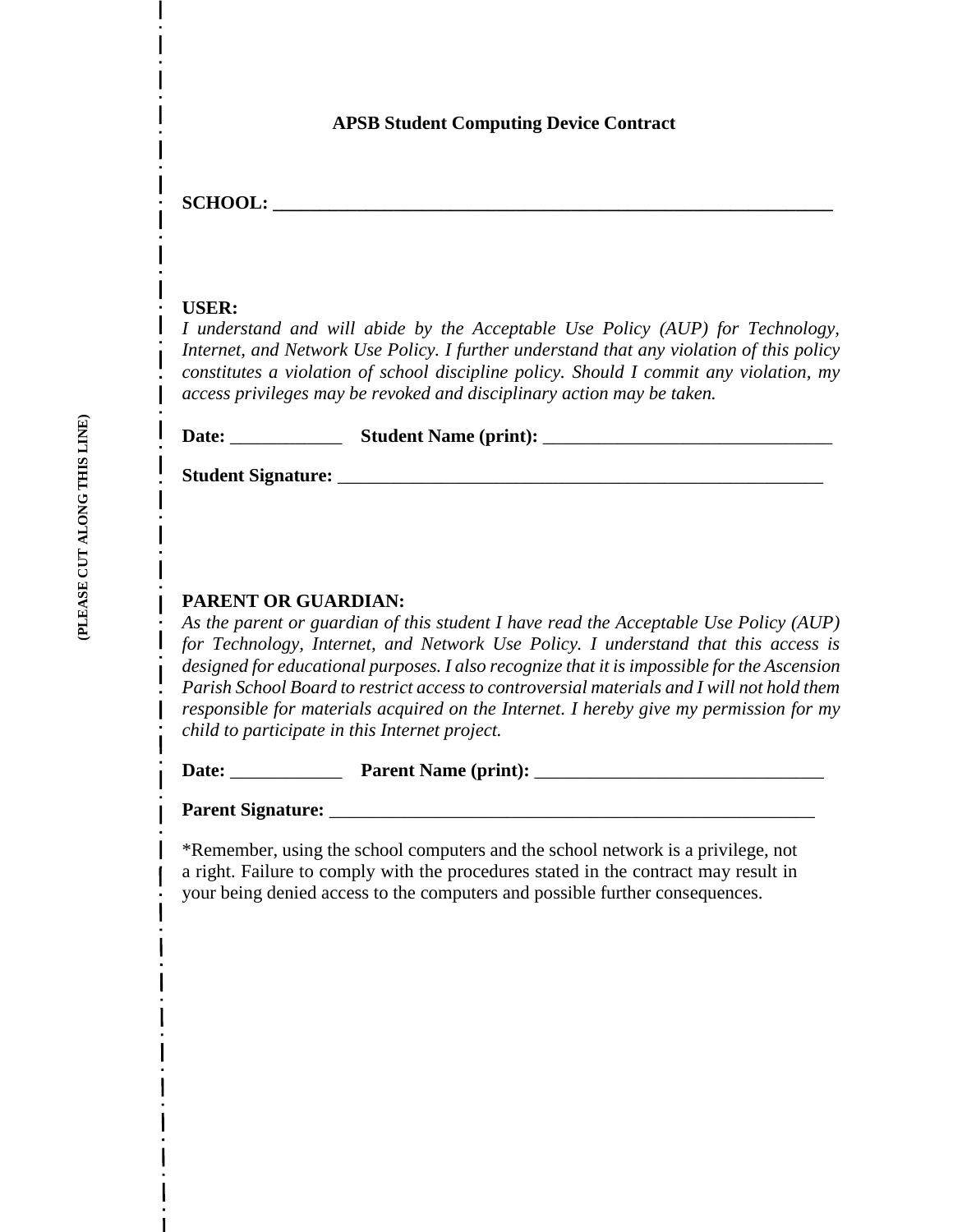#### **PARENT CONSENT FOR ATHLETIC PROGRAMS, AWARD PUBLICITY, HONOR ROLL LISTS, ONLINE RESOURCES, TOPS, COLLEGE SCHOLARSHIPS, NCAA, GRANTS, AID PROGRAMS, COLLEGE/UNIVERSITY ADMISSIONS, and OTHER USES OF STUDENT INFORMATION**

Some of your child's information may be shared with the Louisiana Office of Student Financial Assistance (LOSFA), Louisiana High School Athletic Association (LHSAA), various clubs and organizations that your child will join (BETA, FCA, FHA, etc.), local news media (athletics, honor roll, events, and awards), event programs (football and other sporting events, music and theatrical performances, graduation and award ceremonies, etc.), online resources and educational tools (digital library resources, homework help, etc.), any postsecondary education institution(s) to which your child applies, school photography providers, and some others as detailed at [https://iis.apsb.org/privacy.](https://iis.apsb.org/privacy)

To allow your child to appear in event programs, be recognized for awards and achievements, take pictures for ID badges, take advantage of online resources, and to ensure eligibility for TOPS, you **must** sign to provide your consent.

#### **APSB will follow all local, state, and federal data security rules and only share the data that is required for the purpose stated.**

#### **PLEASE SIGN BELOW AND RETURN TO SCHOOL!**

**I CONSENT** to my child's school collecting my child's personal information and disclosing the personal information collected to:

- LOSFA and postsecondary education institution(s) (Cumulative records required)
- University Transcript Requests for Scholarship and Admissions
- LHSAA, NCAA and sports programs
- Programs for Graduations, Performances, and Award Programs
- Clubs and Organizations
- Online Resources and Educational Tools

I understand and acknowledge that the consent provided herein shall be valid for my child's cumulative transcript records as of the date of signature and shall remain valid and in effect until revoked in writing by parent or a student over the age of 18.

| Signature of Parent/Legal Guardian    | My Child's Full Name | Grade |
|---------------------------------------|----------------------|-------|
|                                       |                      |       |
| Printed Name of Parent/Legal Guardian | School Name          | Date  |

**If any parent/guardian does not agree to any specific use as described here for the student, please express any objections, in writing, in a separate letter to the principal**.

I

I

I

I

 $\mathsf{l}$ 

 $\mathsf{I}$ 

1

I

I

I

 $\mathbf{I}$ 

I

I

I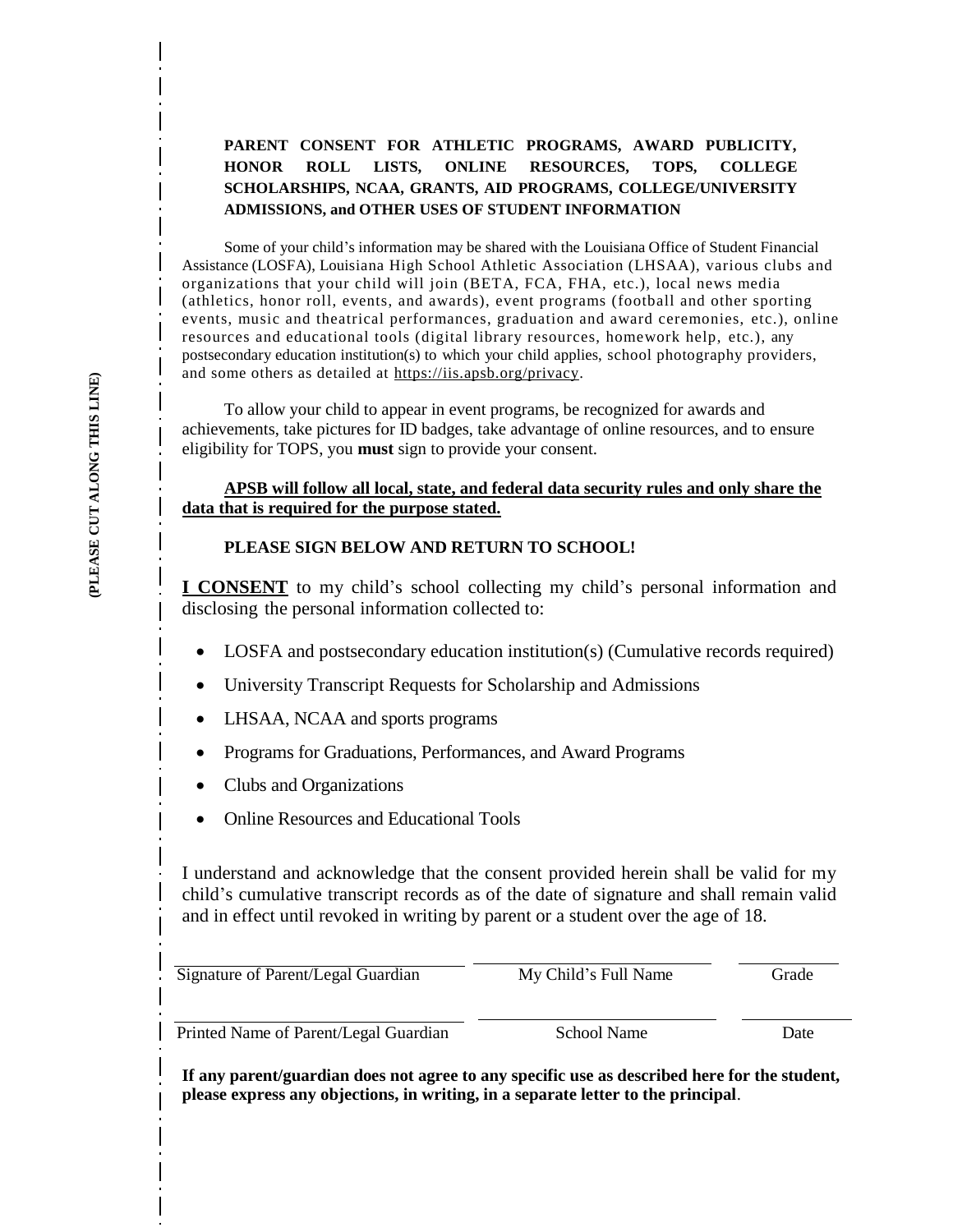## **TABLE OF CONTENTS**

|            | Title I - Parental Involvement Policy and Complaint Procedures (state and local)14 |  |
|------------|------------------------------------------------------------------------------------|--|
|            |                                                                                    |  |
| 1.         |                                                                                    |  |
| 2.         |                                                                                    |  |
| 3.         |                                                                                    |  |
| 4.         |                                                                                    |  |
| 5.         |                                                                                    |  |
| 6.         |                                                                                    |  |
| 7.         |                                                                                    |  |
| 8.         |                                                                                    |  |
|            | Gathering Evidence and Information Involving Disciplinary Offenses 27              |  |
| 1.         |                                                                                    |  |
| 2.         |                                                                                    |  |
| 3.         | Statements or Videotaped Statements of Students and Administrators 30              |  |
|            |                                                                                    |  |
| 1.         |                                                                                    |  |
| 2.         |                                                                                    |  |
|            | Short-term Suspension Procedures (10 days or less) 36<br>a.                        |  |
|            | $\mathbf b$ .                                                                      |  |
|            | c.                                                                                 |  |
|            | d.                                                                                 |  |
| Appendix A |                                                                                    |  |
| Appendix B | Procedures Regarding (K-8) Student Absenteeism, Truancy and Visitors at            |  |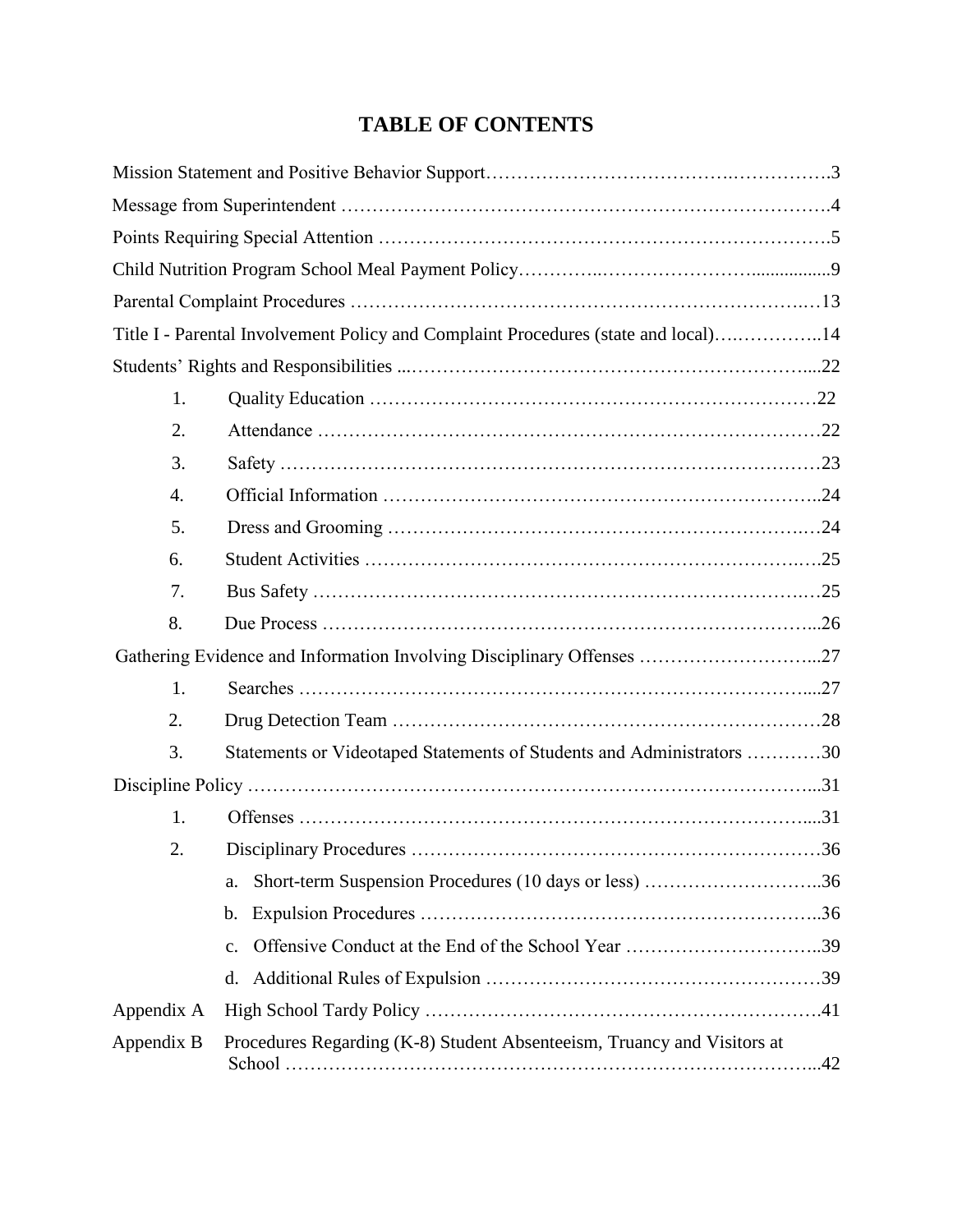| Appendix C |                                                                                     |  |
|------------|-------------------------------------------------------------------------------------|--|
| Appendix D |                                                                                     |  |
| Appendix E |                                                                                     |  |
| Appendix F |                                                                                     |  |
| Appendix G |                                                                                     |  |
| Appendix H |                                                                                     |  |
|            |                                                                                     |  |
|            |                                                                                     |  |
|            |                                                                                     |  |
|            |                                                                                     |  |
|            |                                                                                     |  |
| Appendix I |                                                                                     |  |
| Appendix J |                                                                                     |  |
| Appendix K |                                                                                     |  |
| Appendix L |                                                                                     |  |
| Appendix M |                                                                                     |  |
| Appendix N |                                                                                     |  |
| Appendix O | Procedures - Biometric Scanning in the Child Nutrition Program99                    |  |
| Appendix P |                                                                                     |  |
| Appendix Q |                                                                                     |  |
| Appendix R |                                                                                     |  |
| Appendix S |                                                                                     |  |
| Appendix T |                                                                                     |  |
| Appendix U | Notification of Rights under <i>FERPA</i> /Disclosure of Directory Information  110 |  |
| Appendix V | Notification of Rights under the Protection of Pupil Rights Amendment114            |  |
| Appendix W |                                                                                     |  |
|            |                                                                                     |  |
|            |                                                                                     |  |
|            | <b>Statement of Non-Discrimination</b>                                              |  |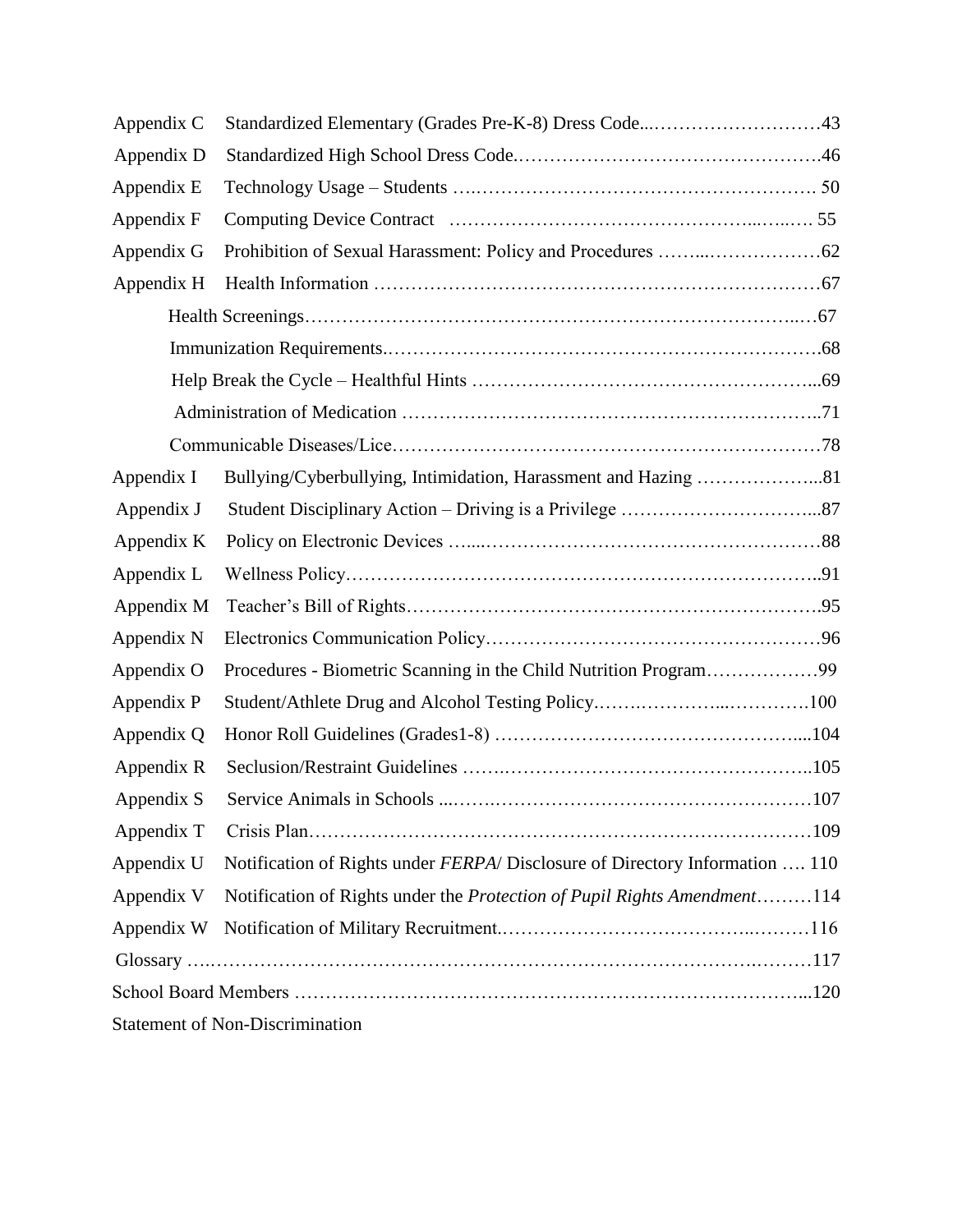## **I. MISSION STATEMENT**

The mission of the Ascension Parish School System is to provide each student the high-quality education necessary to succeed in an ever-changing world.

In the classrooms of the Ascension Parish Public School Board, there is a place for every child.

All public schools in our parish are state approved, recognized by the Louisiana Department of Education as meeting standards prescribed by the State Board of Elementary and Secondary Education. In addition to the state accreditation, all schools have attained regional accreditation through the Southern Association of Colleges and Schools. (SACS)

## **II. POSITIVE BEHAVIOR INTERVENTION SUPPORT (PBIS)**

Our district vision for discipline is that all students will have a safe, positive, caring, learning environment with schools focused on providing consistent rules, discipline, positive values, and the social skills. In order to accomplish our district's vision, schools have adopted **School-Wide Positive Behavior Intervention Support** (SW-PBIS), an evidence based discipline practice.

School-Wide Positive Behavior **Intervention** Support (SW-PBIS) is comprised of a broad range of systemic and individual strategies for achieving important social and learning outcomes while preventing problem behavior with all students. SW-PBIS is not a specific "model", but a compilation of effective practices, interventions, and systems change strategies that have a long history of empirical support and development and individually have been demonstrated to be empirically effective and efficient. (*Blueprint, University of Oregon, 2004*).

The goal of PBIS is academic and social success. This goal is accomplished through the developments of universal expectations for all students, support plans for students at risk, and individualized programs for students with significant behavior challenges. The principal practices include, but are not limited to:

- defining expectations;
- teaching expectations and social skills necessary for students to meet the expectations;
- implementing contextual changes to support meeting expectations; and
- implementing strategies to increasing performance of expectations including frequent reinforcement and corrective consequences.

When implemented together with this *Student Handbook*, the PBIS policy is designed to provide a quality education with consistent rules and discipline.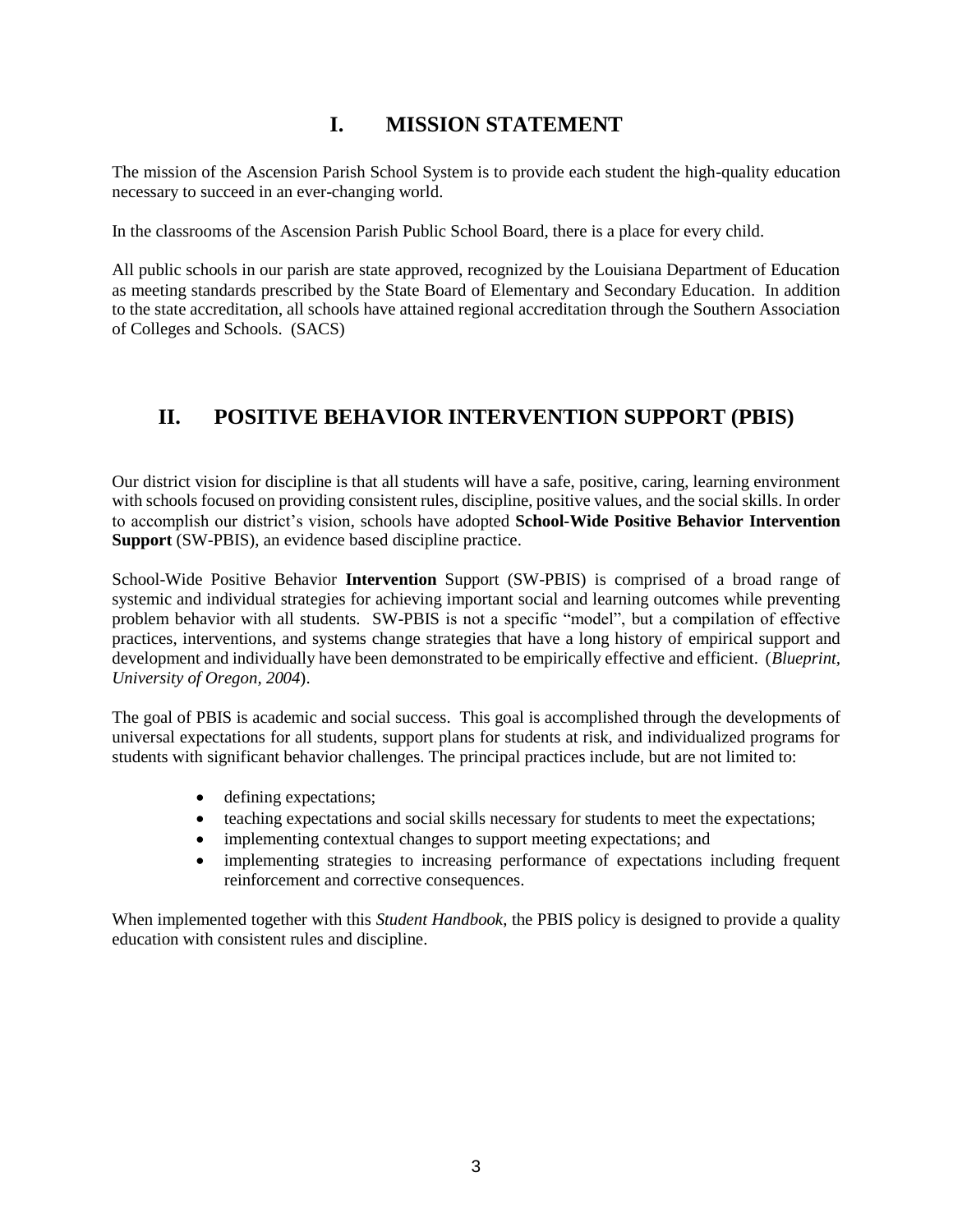#### **A MESSAGE FROM THE APSB SUPERINTENDENT**

Dear Students:

Welcome to a new school year. I hope that this will be one of your best school years ever. This handbook is provided to help you have a smooth, productive experience in our school system. It explains both your rights and your responsibilities as a student. Your following these guidelines will help to promote a safe, healthy, and positive school environment for you and your fellow students.

We want you to have the best possible educational experience in our school system. Consequently, we emphasize the importance of respect among fellow students, faculty, staff, and administration. We want you to have a strong support system, so we urge you to develop strong, positive relationships with your teachers, administrators, and other adults on campus.

We encourage you to work hard to acquire all of the academic, technical, and social skills you will need to be successful in whatever endeavors you pursue when you finish school. The same skills that will make you successful in school—hard work, discipline, responsibility, a positive attitude, teamwork, respect for and an ability to get along with others—will make you successful in the  $21<sup>st</sup>$  century workplace. We urge you to take full advantage of the many opportunities your school experience will provide for you to develop these skills. They will serve you well for a lifetime.

Again, I wish you the best, and we are all looking forward to another great school year.

With best regards,

 $H4426$ 

David Alexander Superintendent Ascension Parish School Board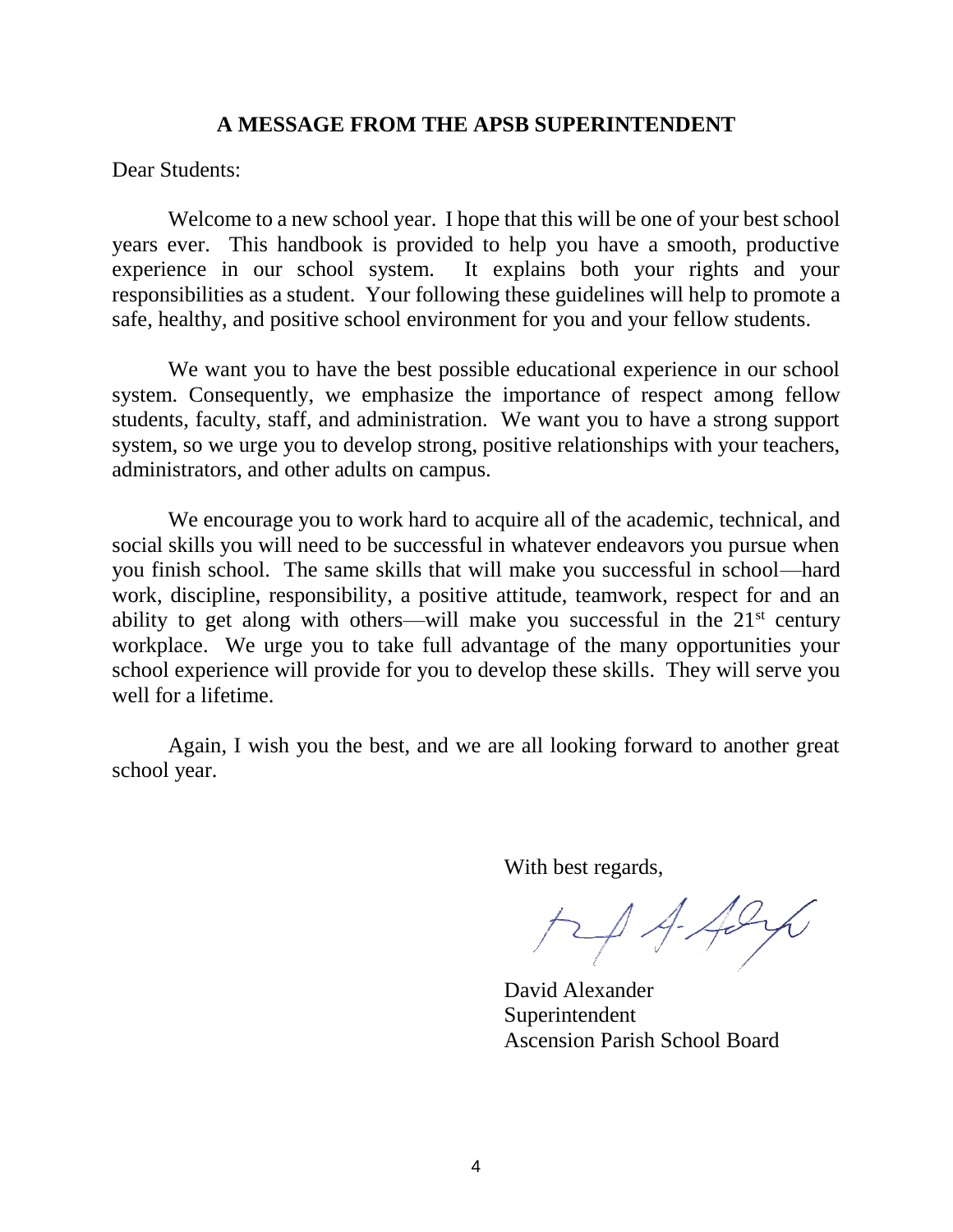## **POINTS REQUIRING SPECIAL ATTENTION**

- 1. Ignorance of the law (Federal or State), this Handbook, APSB Policy, or school rules is not a defense to any disciplinary action for commission of acts warranting discipline.
- 2. School administrators shall notify or request assistance of law enforcement officials whenever there is suspicion that a criminal offense has been committed on school property or at schoolsponsored functions.
- 3. Students qualified under the Individuals with Disabilities Education Act (IDEA) or under the Rehabilitation Act (Section 504) shall be disciplined in accordance with those laws. Specific procedures regarding discipline, complaints, and due process for students with disabilities qualified for services under the *IDEA* can be found in the *Louisiana Educational Rights of Children with Disabilities Booklet [Booklet]*. Every parent of a student with disabilities will be provided the rights booklet at least once annually. The booklet is also posted online and is posted at the LeBlanc Special Services – Special Education Department.
- 4. A conspiracy or agreement to commit any disciplinary offense on school property or at a school-sponsored event shall be punishable by disciplinary action, even if the conspiracy/agreement occurs off of school property or outside of school-sponsored events. For **Example**: If a student at home telephones another student at home to arrange a transaction involving drugs, and the transaction is planned to take place on school property, then each student shall be guilty of conspiracy to commit a disciplinary offense and be punished accordingly.
- 5. State law (see *La. RS 17:416, et seq*.) mandates that students **shall or may be expelled** for statutorily prescribed lengths of time based on age and grade of the student for the commission of certain specified offenses. Pursuant to state law, students **shall be expelled** for the following:
	- A. Drugs. Possession of, or knowledge of and intentional distribution, or possession with intent to distribute any illegal drug or substance on school property. (See Note following 5(B).
	- B. Firearms. Possession of a firearm on school property or a school bus or actual possession at a school-sponsored event.

Note: Louisiana provides:

- 1) Any student, sixteen years of age or older, found guilty of being in possession of a firearm on school property, on a school bus, or in actual possession at a school sponsored event, shall be expelled from school for a minimum period of **four complete school semesters,** and shall be referred to the district attorney for appropriate action.
- 2) Any student sixteen years of age or older found guilty of possession of, or knowledge of and intentional distribution of, or possession with intent to distribute any illegal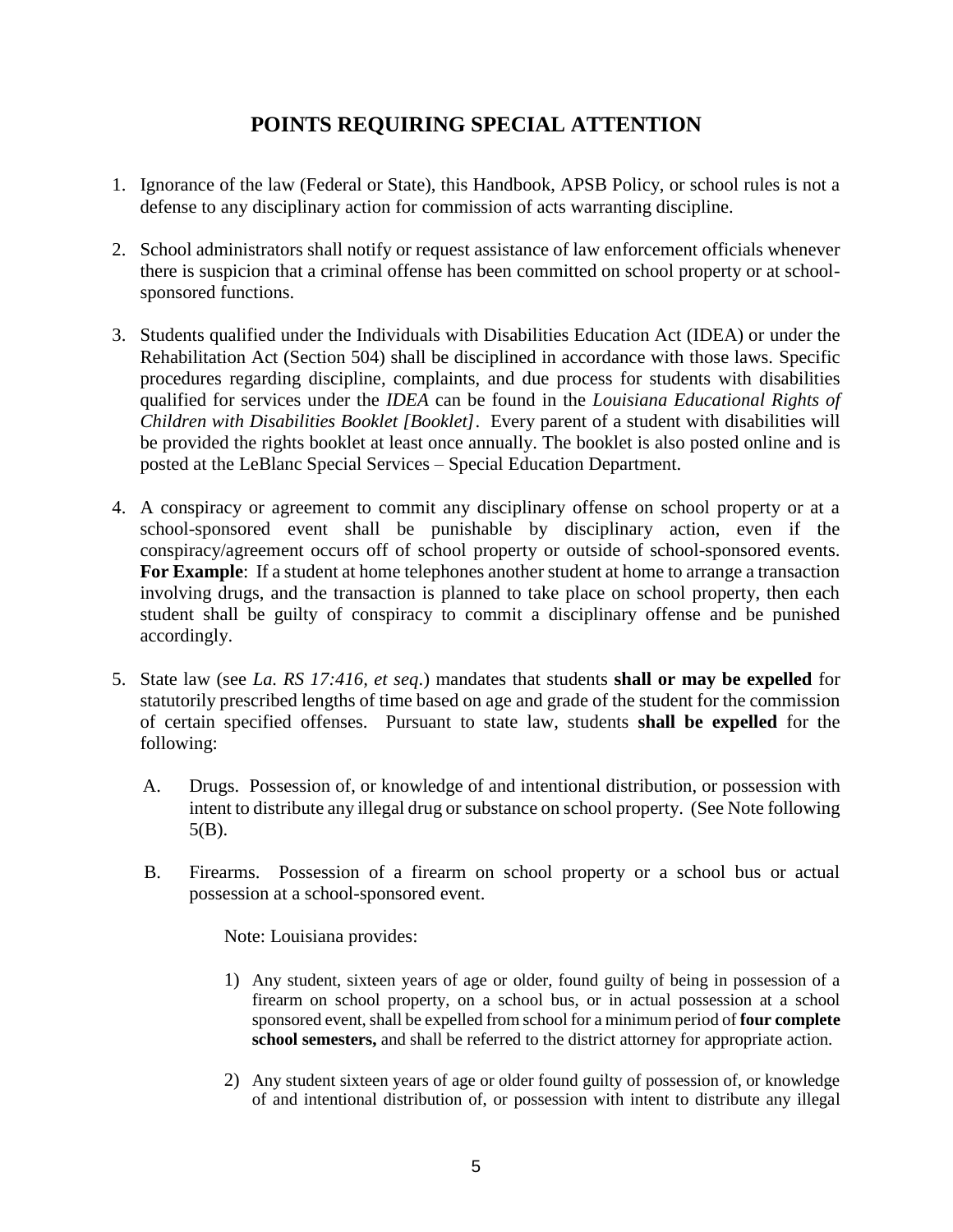narcotic, drug, or other controlled substance on school property, on a school bus, or at a school sponsored event pursuant to a hearing shall be expelled from school for a minimum period of **four complete school semesters**.

- 3) Any student who is under sixteen years of age and in grades six through twelve and who is found guilty of being in possession of a firearm on school property, on a school bus, or in actual possession at a school sponsored event, shall be expelled from school for a minimum period of **four complete school semesters**, and shall be referred to the district attorney for appropriate action.
- 4) Any student who is under sixteen years of age and in grades six through twelve and who is found guilty of possession of, or knowledge of and intentional distribution of, or possession with intent to distribute any illegal narcotic, drug, or other controlled substance on school property, on a school bus, or at a school sponsored event shall be expelled from school for a minimum period of **two complete school semesters**.
- 5) Any case involving a student in kindergarten through grade five found guilty of being in possession of a firearm on school property, on a school bus, or in actual possession at a school sponsored event, pursuant to a hearing and after an expulsion hearing shall be expelled from school for a minimum period of **two complete school semesters** and shall be referred to the district attorney for appropriate action.
- C. Four (4) suspensions.
- D. Knife or dangerous instrumentality. Possession of a knife, the blade of which equals or exceeds two inches in length or other dangerous instrumentality. In such cases, the student **shall be recommended for expulsion** (except students in grades K-5 less than 11 years of age who may be recommended) and a hearing shall be held.
- E. Criminal conviction. The conviction of a student or incarceration of a student in a juvenile institution for any act defined as a felony had an adult committed such acts may be cause for expulsion.
- 6. A student shall be subject to disciplinary action for conduct or offenses that occur at extracurricular activities, sporting events (even where said student is merely a spectator), conventions, in the parking lot or other areas of school property, and at **any other school's activities**. This even includes school campuses other than where the student attends school.
- 7. The APSB is required to notify the State of Louisiana Office of Motor Vehicles of certain student infractions/disciplinary offenses which may result in the suspension of driving privileges. See Appendix J.
- 8. A student may be disciplined for **off-campus conduct** if the Principal reasonably expects the off campus conduct to adversely impact the school campus. This will explicitly apply to actions conducted by an Ascension student using Ascension technology resources at any off-campus location.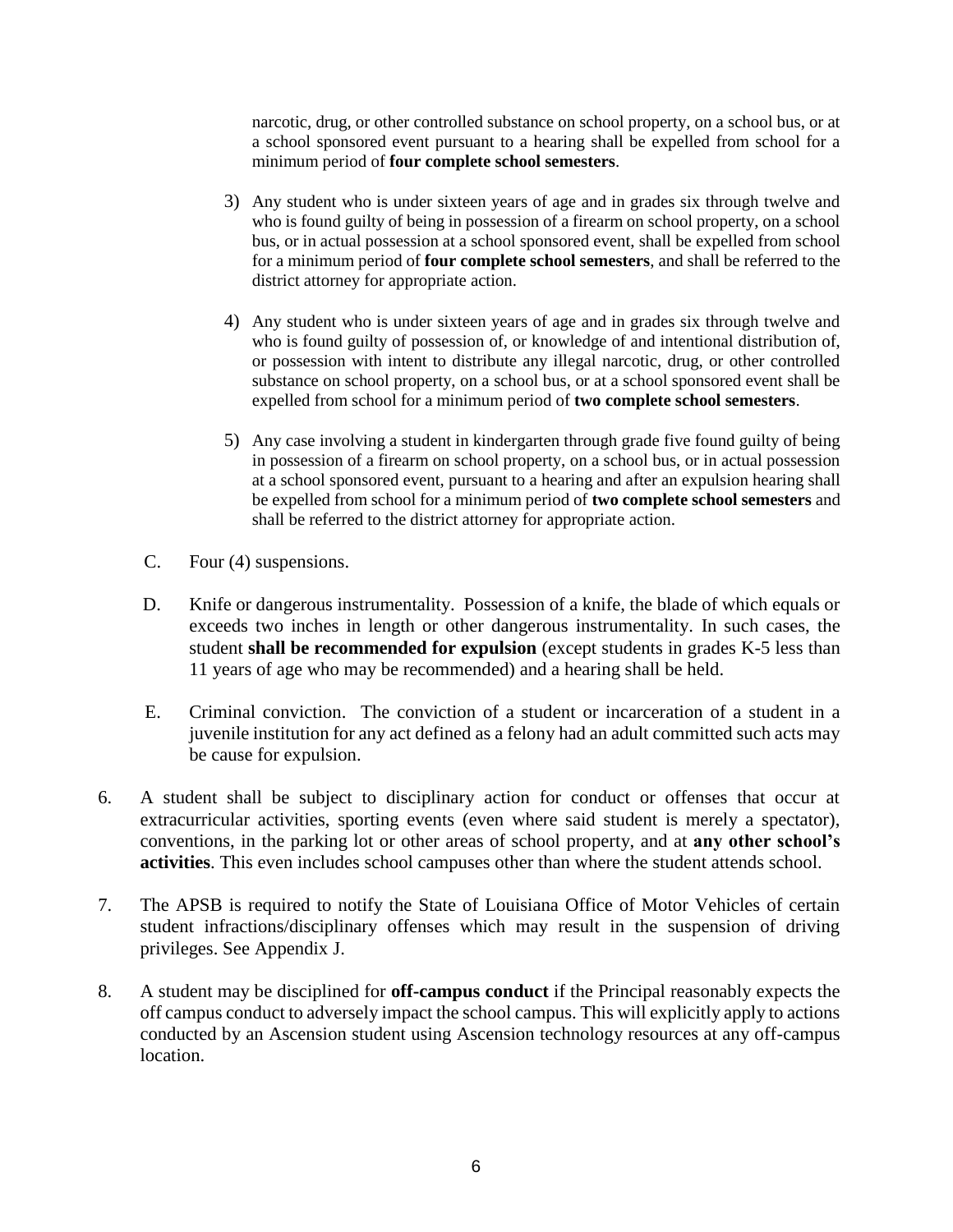- 9. In order to be eligible to receive grades, **high school students shall be in attendance a minimum of 83.5 days, or the equivalent, per semester or 167 days a school year for schools not operating on a semester basis**. Elementary students shall be in attendance a minimum of 167 days a school year. (State of Louisiana, Bulletin 741)
- 10. The discipline record (including suspensions) of students entering the APSB system from another school system **during** the school year shall be transferred from the other school system to the APSB. For instance, if a student in one school system transfers to an APSB school and has 3 suspensions in the other school system, then that student shall start in the APSB system with 3 suspensions.

Any student who transfers to the APSB during the school year and who, at the time of transfer has 4 or more suspensions, shall start school at the APSB Alternative Program.

- 11. A student shall attend the school in the school district where the student resides. For purposes of school assignment and attendance, a student shall only reside with his parent or court appointed custodian. Proof of identification shall be provided at the time the student is registered or enrolled. Legal Custody is defined as the legal status created by a court order which establishes in a custodian the right to have physical custody of the child minor. Legal custody shall not include provisional custody by mandate. See the APSB Residence Policy or the Student Assignment Policy (JBCC) for additional rules of residence.
- 12. Due to the concerns with liability and student privacy/confidentiality, the Ascension Parish School Board does **not** permit any third party, outside agency, or service provider to provide services to any student on any school campus during the school day unless advance written permission is granted by the APSB Director of Special Education. The APSB recognizes that instructional time is valuable and that it is the responsibility of the APSB to ensure confidentiality and a quality education for all students.
- 13. A student shall comply with any and all policies and rules contained in this Handbook, including those in the Appendix of this Handbook.
- 14. Any student who is suspended four [4] times during the school year shall be recommended for expulsion. Suspensions that are counted include **in school suspensions** AND **out of school** suspensions.
- 15. Any student who has been recommended for expulsion but who withdraws from the school system prior to the expulsion hearing shall be considered expelled.
- 16. This Handbook shall apply to any student enrolled in virtual learning, distance learning, Early College learning, the Alternative Program, and to any other form of course work or public education offered by the APSB.
- 17. The APSB does **not** accept *Provisional Custody by Mandate/Affidavits* for purposes of enrollment/attendance. Only court ordered custody transfers/changes, together with *bona fide* residence changes, shall be accepted.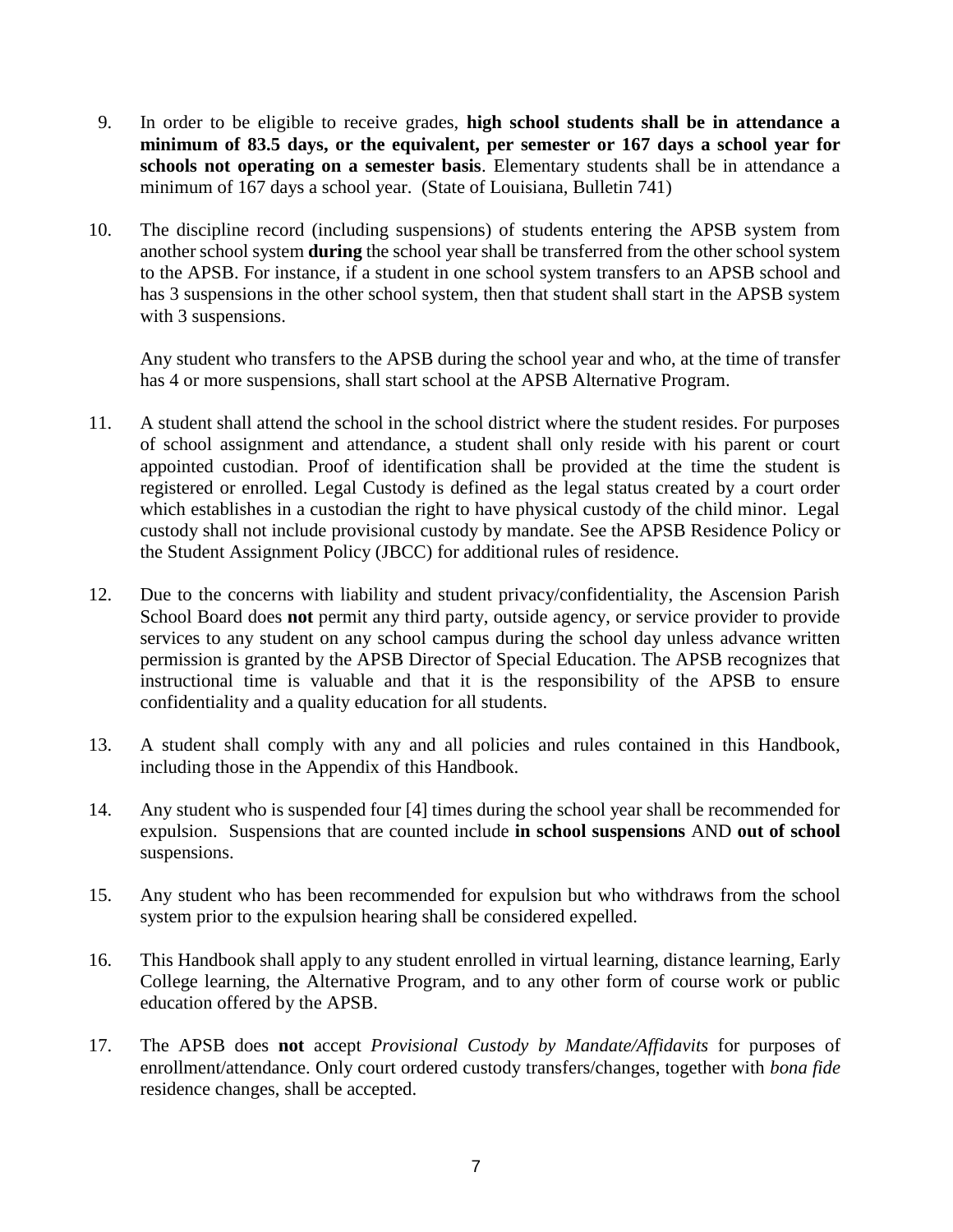18. If a student is **not** able to attend the school in the district where the student resides as a result of or because of a Court Judgment or Order (Civil or Criminal) or for any other reason, the student shall attend the Ascension Parish Alternative Program.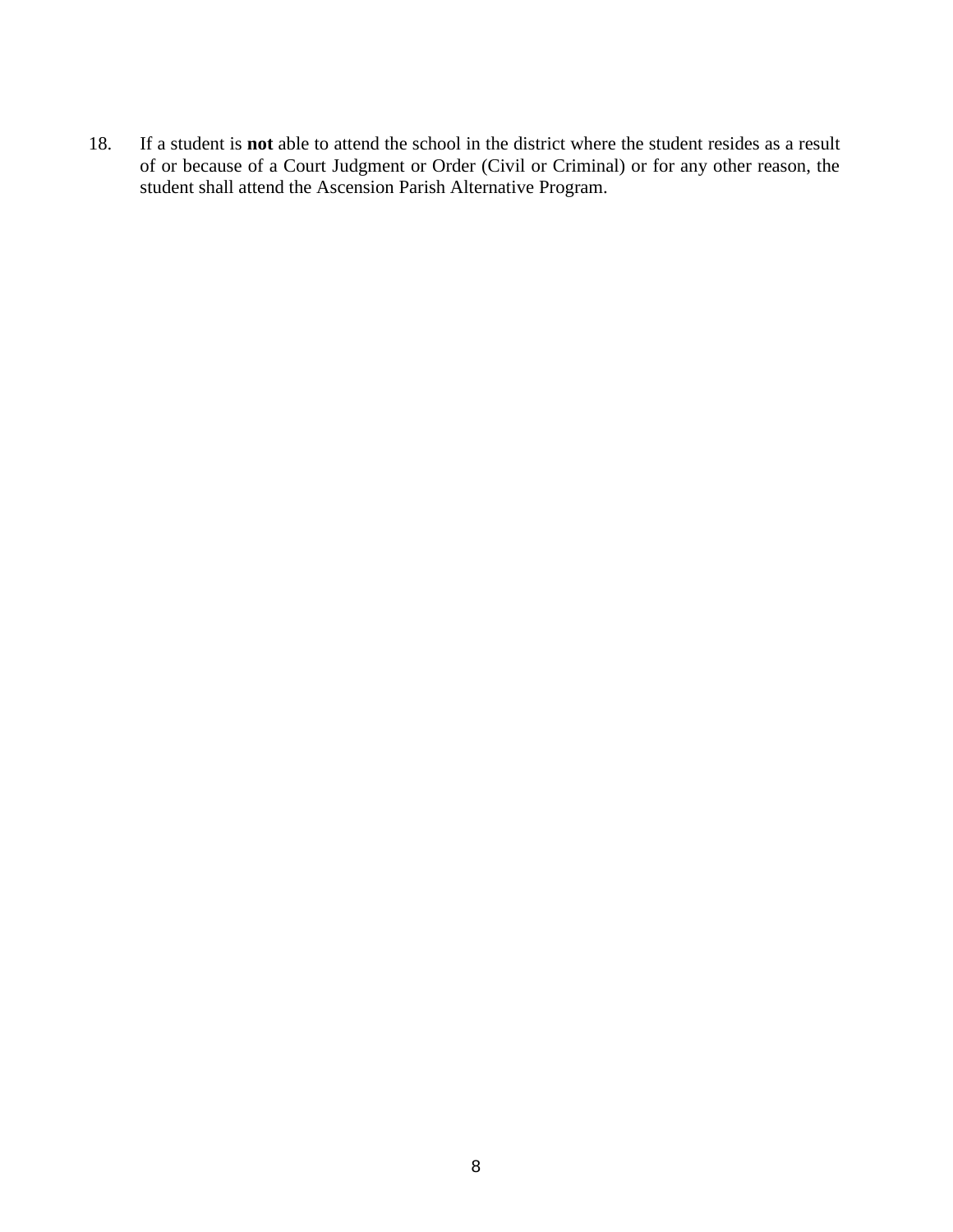## **CHILD NUTRITION PROGRAM**

## **SCHOOL MEAL PAYMENT POLICIES & PROCEDURES**

The Child Nutrition Program Meal Payment Policy was adopted by the Ascension Parish School Board on March 6, 2001. The Meal Payment Policy has been implemented for full and reduced priced students purchasing school meals. If you have any questions concerning the policy, please contact the Child Nutrition Department at (225) 391-7335. For questions concerning student accounts, please contact the Child Nutrition Manager at the school.

#### **ADVANCED PAYMENT PROCEDURE**

All school meals should be paid in advance of the meal service whenever possible. The cafeteria's computer software allows for prepayment of meals by the day, week, month and year. Prepayment of meals often results in the students spending less time in the lunch line. School calendars and meal payment notices sent home with students serve as a reminder to send money for school meals. In an effort to ensure that every child receives a meal, the Child Nutrition Program extends a three lunch meal grace period to students in Pre-Kindergarten through  $5<sup>th</sup>$  grade with no money in their accounts. The parent/guardian will be notified of a negative balance and reminded to send money to be deposited into the student's account. After the third lunch grace period, balances must be paid in full before the student will be served a meal.

**Parents/Guardians are also encouraged to apply for free or reduced price meal benefits at**  *www.myschoolapps.com***. However, students are required to pay for meals until benefits are approved.** 

**For further details see the Child Nutrition Program – Meal Payment Policies & Procedures section** 

#### **OUTSTANDING BALANCE AND REFUND PROCEDURE**

The computer software documents meal payments, meals purchased, and extra items purchased, as well as any outstanding balances owed to the Child Nutrition Department. Cash payments, online payments, check, and money order numbers are also documented. If a student transfers within the parish, the student's balance will also transfer. All outstanding balances should be paid in full by the end of the school year.

At the end of the school year, some students may have a credit balance and are due a refund. No refunds will be made after May 15<sup>th</sup>. If refunds are not requested by that date, all credit balances will be transferred to the next year.

#### **MEAL PAYMENT FOR ALL STUDENTS**

- Meals may be paid for by the day, week, month or year in advance of meal service.
- Visit our payment site where you can now pay your student's schools meals by debit or credit card online using a web browser from any location, 24 hours a day. Visa and Master card accepted. *http://osp.osmsinc.com/AscensionLA* or *www.apsb.org* and choose the "STUDENTS + PARENTS" tab  $\rightarrow$  Quick Links  $\rightarrow$  online school payments.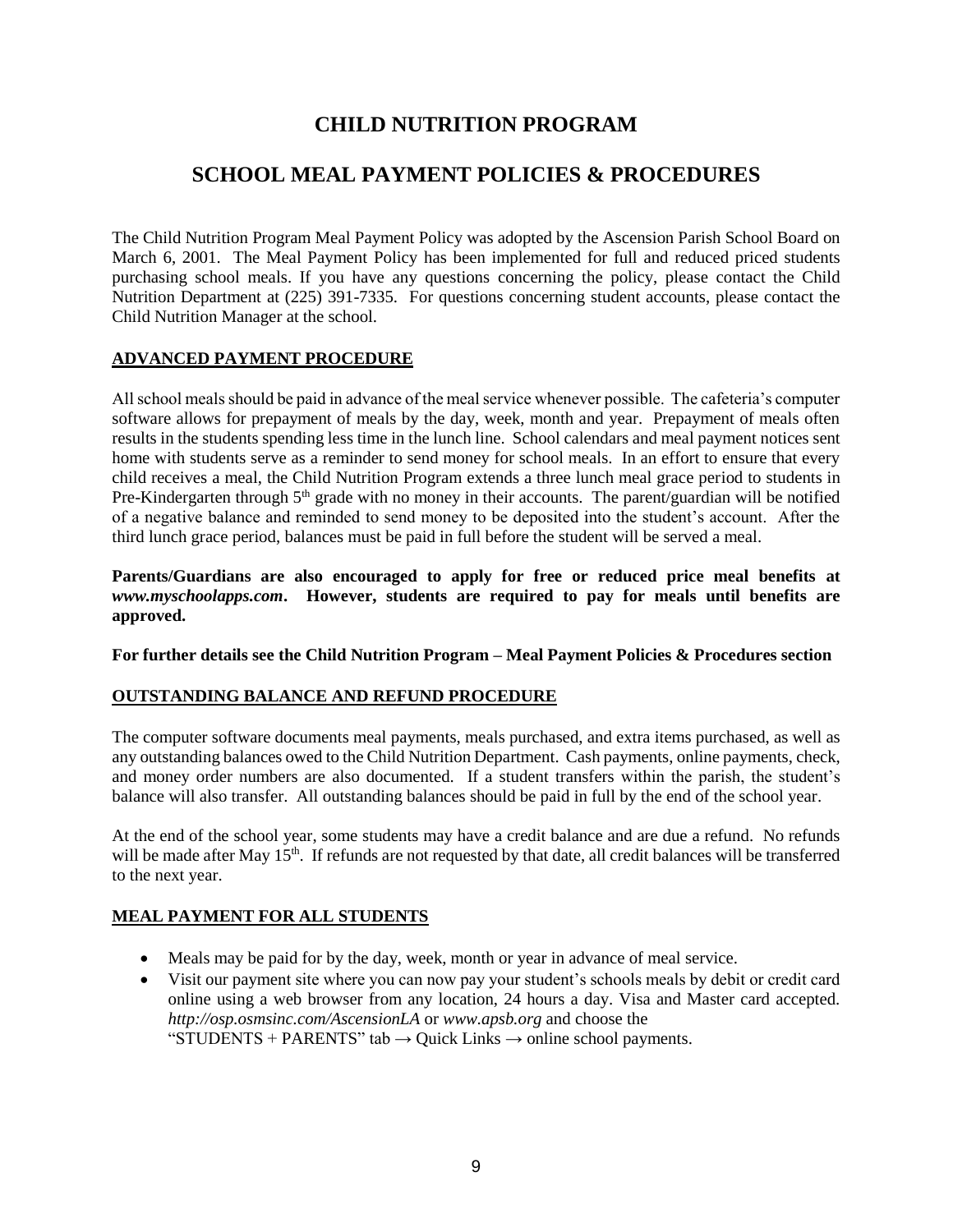- Checks, cash or money orders will be accepted as payment for meals.
	- o Physical address and phone number must be printed on check before it will be accepted for meal payment.
	- o Check and money orders are made payable to the school.
	- o Write one check per student, with the student's name and student number written in the memo section.
	- o Payment should be in a sealed envelope labeled "For Meal Payment". Also include the student's name, student number, and amount of payment enclosed on the envelope.
	- o Envision Payment Solutions has been selected by Ascension Parish School Board as its check service provider. Please be aware that if your check is returned by your bank, it may be re-presented electronically. Also, in presenting a check for payment, you authorize service charges and processing fees to be debited from the same account should the check be dishonored. These fees, as permitted by state law, may be debited as a paper draft or an electronic funds transfer, at our option. Each dishonored item is subject to the applicable state returned check fees.
	- o Specifically, per Louisiana Revised Statute Annotated §9:2782, the service fee for returned checks is \$25 or 5% of the face amount, whichever is greater. (Note that the fee structure will change according to any amendments made to LA law during a school year).
	- $\circ$  The last day to accept checks for meal payment is May 15<sup>th</sup>.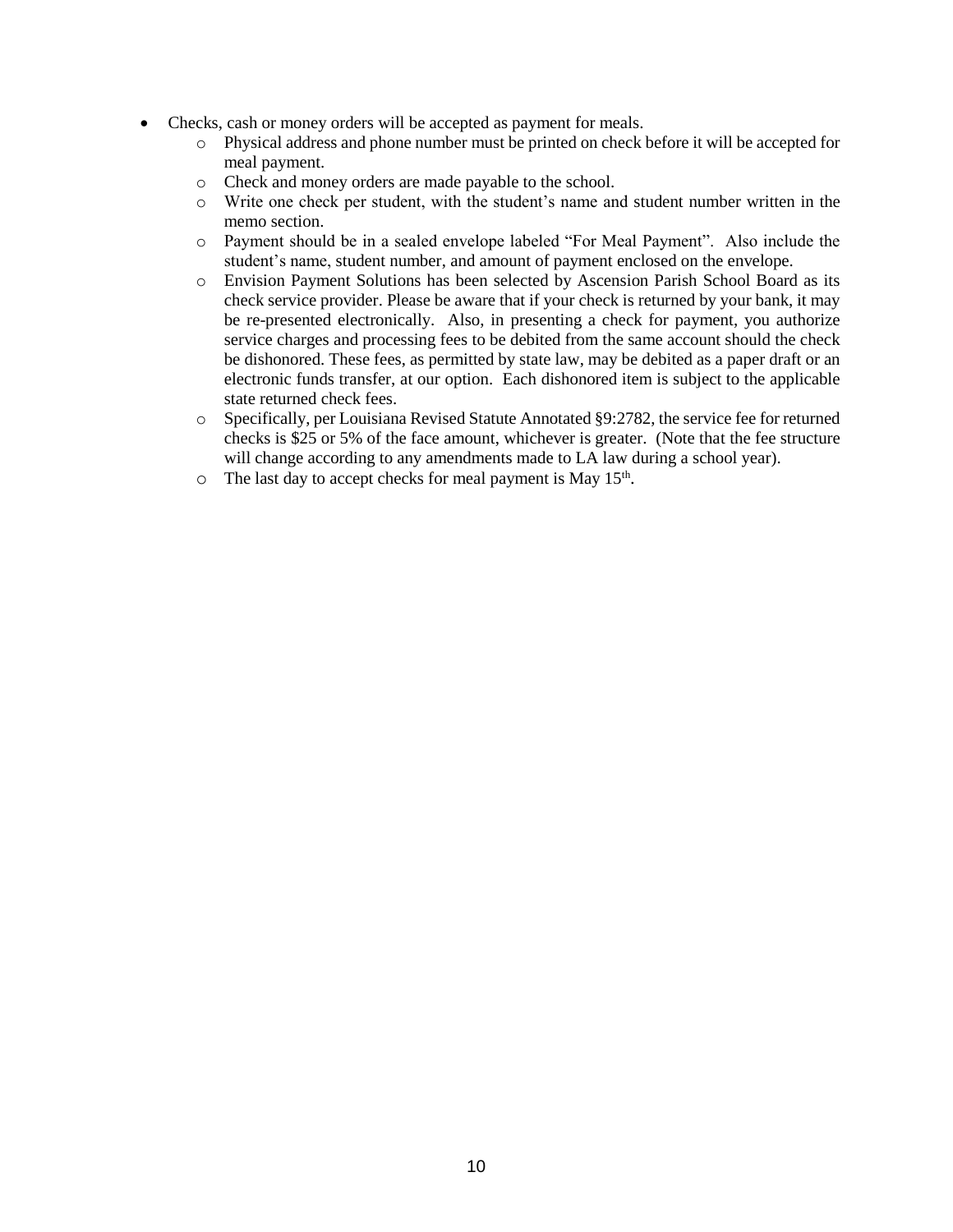## **CHILD NUTRITION PROGRAM SCHOOL MEAL PAYMENT POLICIES & PROCEDURES**

#### **BREAKFAST**

NO STUDENT, PRE-KINDERGARTEN THROUGH 12TH GRADES, WILL BE ALLOWED TO CHARGE BREAKFAST. THE STUDENT MUST HAVE MONEY IN-HAND OR IN HIS/HER ACCOUNT.

#### **LUNCH**

#### **Pre-Kindergarten – 5 th Grade**

Negative Balances:

- Parents will be notified when negative balance is incurred.
- Students in grades Pre-Kindergarten through  $5<sup>th</sup>$  grade may charge up to three (3) lunch meals.
- After the three lunch meal grace period, the student will be notified not to get into any meal lines until full payment is received.
- The student will be served a substitute meal until the balance is paid in full.
- After five (5) days of serving a substitute meal to the student, the **Supervisor of Child Welfare and Attendance will** be notified by the **Principal** to follow up with the parent/guardian.

#### Balanced Owed:

- Balances shall be paid in full before a student is served a meal.
- **School personnel** may pay for a student's meal by the day if the student has a balance.
- Meal charge balances at a school should be paid in full before the release of a student is granted. (This includes transfers from within the parish as well as students leaving the parish.)

#### **Grades 6th through 12th**

#### STUDENTS IN GRADES  $6^{TH}$  THROUGH  $12^{TH}$ , WILL NOT BE ALLOWED TO CHARGE LUNCH. THE STUDENT MUST HAVE MONEY IN-HAND OR IN HIS/HER ACCOUNT.

#### **TOUCH & GO SCANNING**

Touch & Go Scanning allows for the most accurate accounting and prompt service possible. Parents/guardians who opt out of the Scanning Process cannot dispute charges to the student's account.

#### **LOW MEAL ACCOUNT BALANCE ALERT**

If a student's meal account reaches an amount between \$.01 and \$5.00, the School Messenger System will call the contact phone number on file with the student's school office.

There are three different call methods:

- 1. Free/reduced low balance  $\rightarrow$  between 01 \$2.00
- 2. Full pay low balance  $\rightarrow$  between .01 \$5.00
- 3. Negative balance  $\rightarrow$  any meal account balance in the negative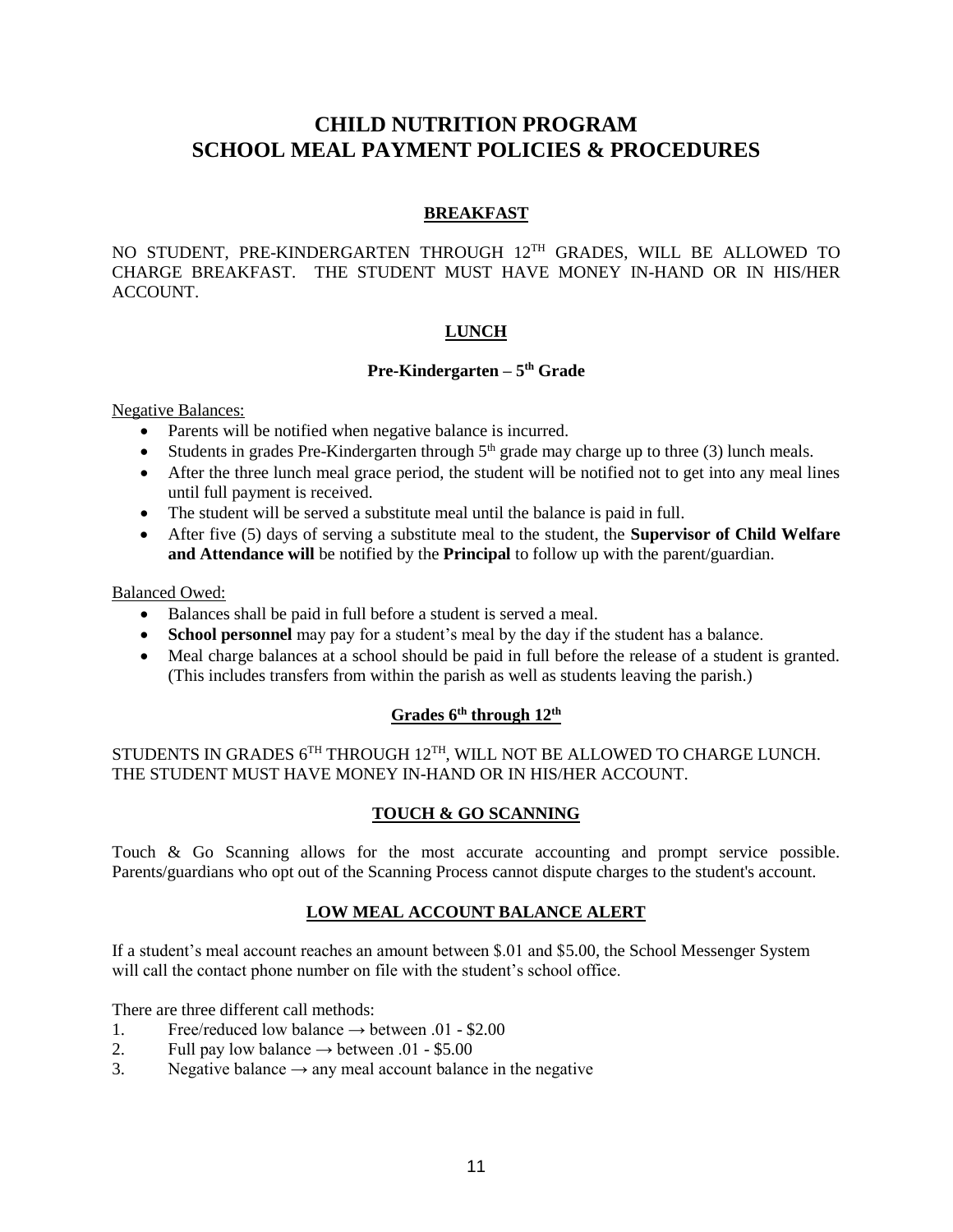Please forward your payment immediately to the student's school cafeteria or pay with a (credit or debit) card using the Online School Payments portal.

NOTE: Student meal account balances at a zero (\$0.00) amount will NOT receive a low meal balance reminder call from the School Messenger System.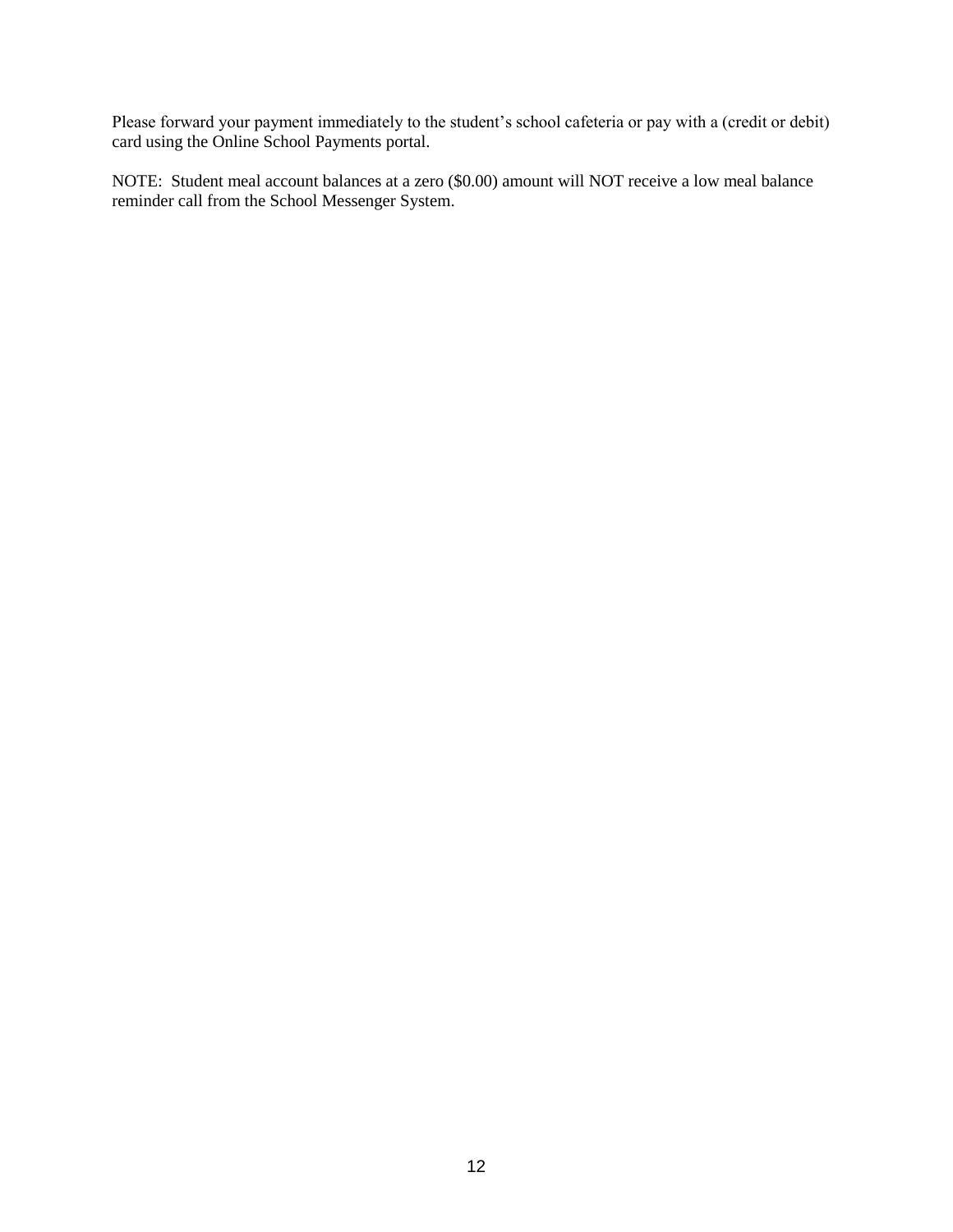## **PARENTAL COMPLAINT PROCEDURES**

Constructive criticism of the schools is welcomed by the Ascension Parish School Board (APSB) whenever it is motivated by a sincere desire to improve the quality of the educational program or to equip the schools to do their tasks more effectively.

The APSB has confidence in its professional staff and desires to support their actions in order that they are free from unnecessary, spiteful, or negative criticism and complaint. Therefore, whenever a complaint is made directly to the Board as a whole or to a Board member as an individual, it will be referred to the school administration for study and possible solution and the following procedures shall be followed.

The APSB advises that the proper channeling and form of complaints involving a) instruction, b) discipline, or c) learning materials is as follows:

LEVELS:

- 1. Teacher
- 2. Principal
- 3. Director
- 4. Superintendent or designee
- 5. APSB School Board

Any complaint shall be in writing, shall state the specific factual basis of the complaint, and shall be specific in terms of the action desired by the complainant. Complaints shall not be discourteous, personal, vile, or unnecessarily or purposefully hurtful. Any complaint not meeting these standards may be rejected by the staff of the ASPB.

The APSB (Level 5) will consider complaints **only** when the complaint cannot be resolved by the administration through the above Levels.

Appeals of Complaints taken to the APSB (Level 5) shall be in writing, shall state the specific factual basis of the complaint, and shall be specific in terms of the action desired. They shall be hand-delivered or mailed (by certified mail) to the Central Office within 5 days of the written response to the complaint by the Superintendent or designee (Level 4).

The APSB will not consider or act on any complaint that has not been explored at all of the appropriate administrative levels or through the proper channels.

This procedure is not for appeals relative to the discipline of students (suspension or expulsion). Those types of appeals must meet the requirements and procedures provided in the Handbook.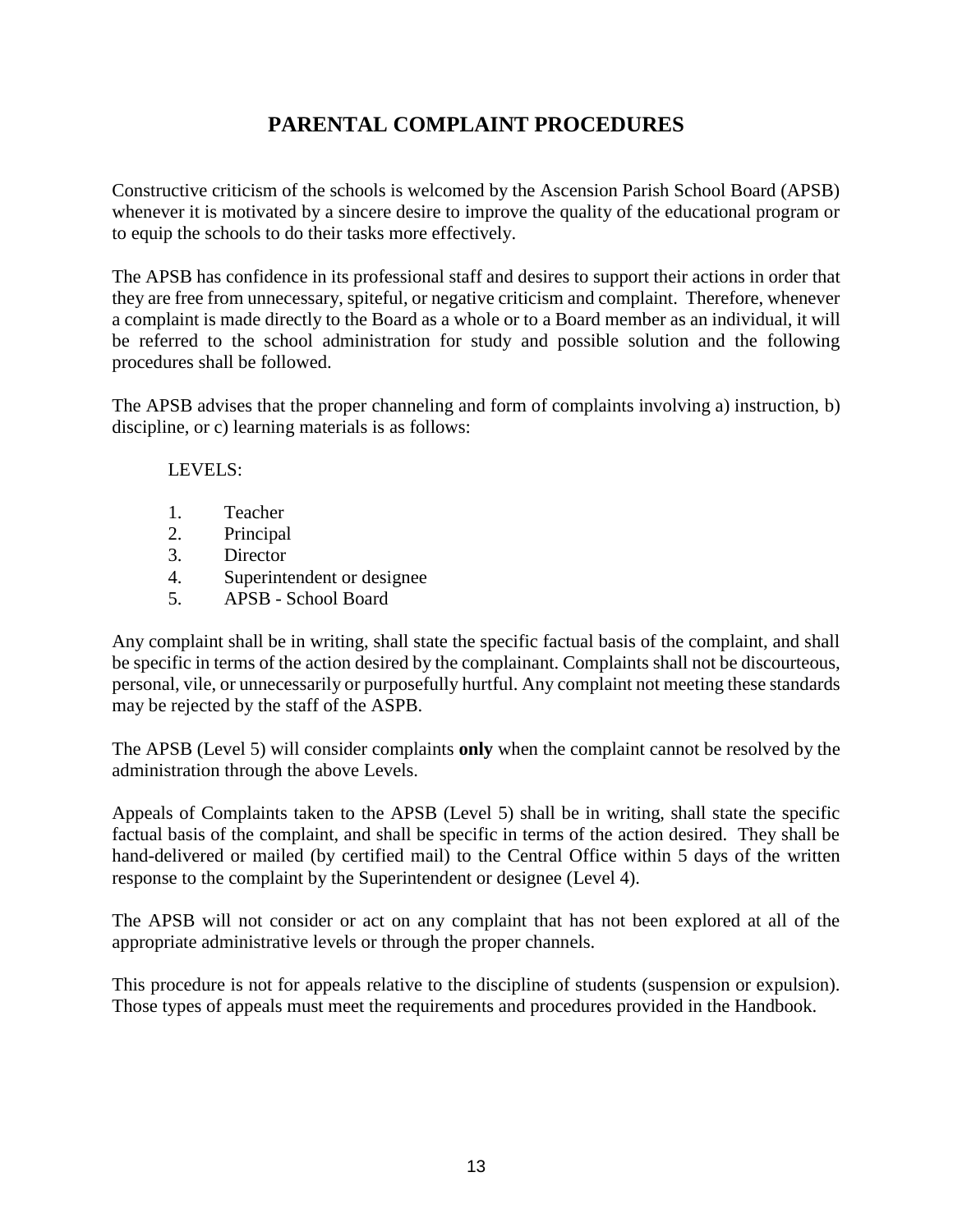## **Title I Parental Involvement Policy**

The Ascension Parish School Board recognizes that parent/family involvement is essential as we partner to educate our District's students and to prepare them for life-long learning. This responsibility is shared by the family, school, district and community who must work together as knowledgeable and collaborative partners. It is the intention of the district to cultivate and support active family involvement that supports student learning.

#### **Ascension Parish School Board Standards and Quality Indicators for Family Involvement**:

#### **1. Communicating**

When parents and educators communicate effectively, positive relationships develop leading to greater progress for children.

Ascension Parish School District will assist schools to:

- Use a variety of communication tools on a regular basis, seeking to facilitate two-way interaction between home and school.
- Establish opportunities for parents and educators to share information such as student strengths and learning preferences.
- Provide clear information regarding course expectations and offerings, student placement, school activities, student services, and optional programs.
- Provide report cards and regular progress reports to parents and offer support services and follow up conferences as needed.
- Disseminate information on school reforms, policies, discipline procedures, assessment tools, and school goals, and include parents in the decision making process as appropriate.
- Afford parents opportunities to conference with their child's teacher(s) with follow-up as needed. These conferences should accommodate the varied schedules of parents, and language barriers.
- Encourage immediate contact between parents and teachers and parents and principals when the need arises.
- Translate communications to assist non-English-speaking students.
- Communicate with parents regarding positive student behavior and achievement, not just regarding misbehavior or failure.
- Provide informal activities at which parents, staff, and community members can interact.
- Provide staff development regarding effective communication techniques and the importance of two-way communication between the school and the family.
- Annually review and evaluate this policy with the district parental advisory committee.
- Provide coordination, technical assistance and support necessary to assist schools in planning and implementing effective parental involvement activities to improve student's academic achievement.
- Provide assistance to parents in understanding State's Academic content standards, State student achievement standards, State and local assessments, and how to monitor a child's progress and work with educators to improve the achievement of their children.
- Provide materials and training to help parents to work with their children to improve student achievement.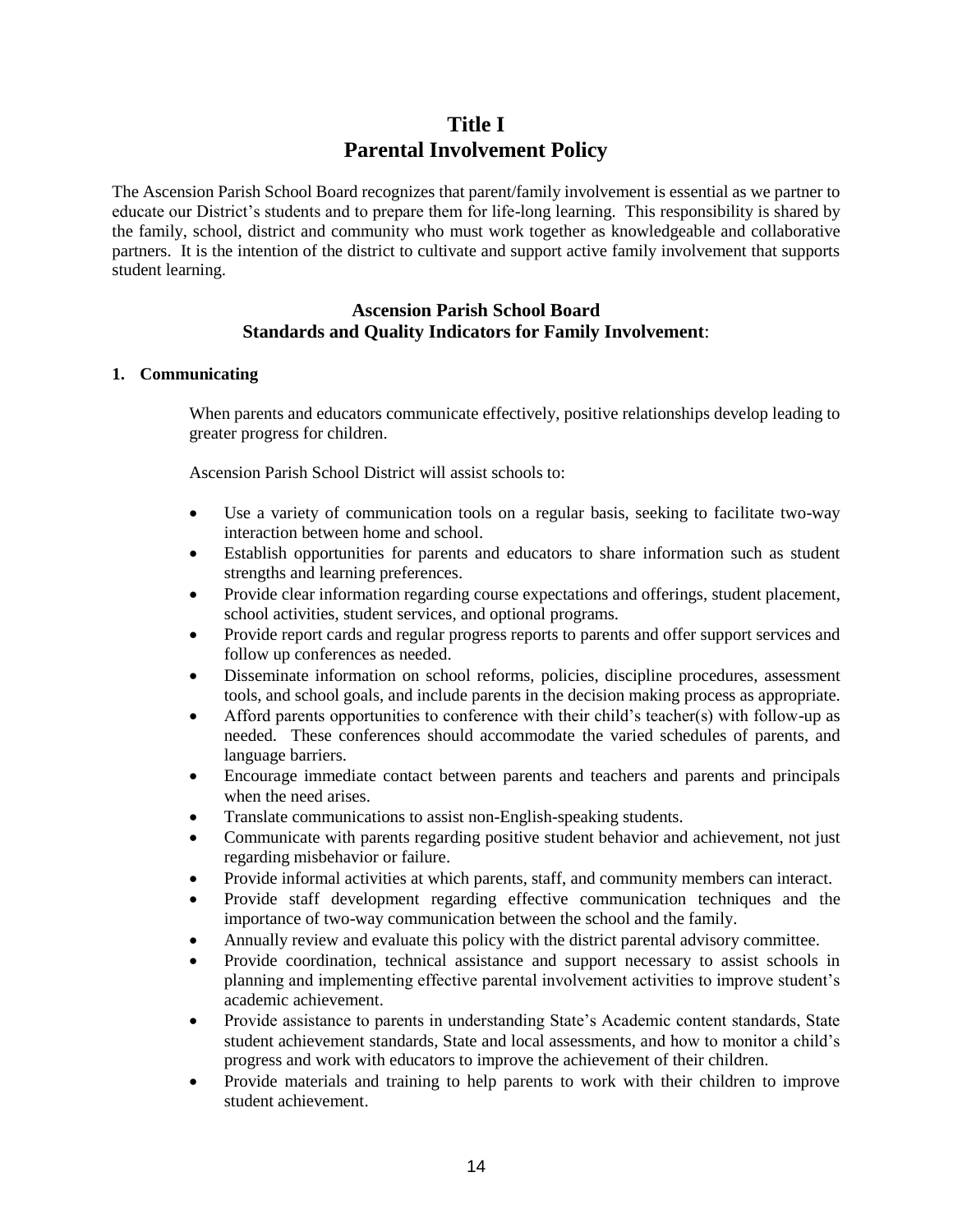- Coordinate and integrate parent involvement programs and activities with Head Start, and public preschool and other programs, and conduct other activities such as parent resource centers that encourage and support parents in more fully participating in the education of their children.
- Ensure that information related to school and parent programs, meetings and other activities is sent to parents of participating children in a format and, a language the parents can understand.
- Provide such other reasonable support for parent involvement, as requested by parents.
- Evaluate and review the policy using the following Method: Detailed sign-in logs and agendas.

#### **2. Supporting Families**

The most important support a child can receive comes from the home. Staff members recognize parents' roles and responsibilities, ask parents what supports they need, and work to find ways to meet those needs.

All schools will:

- Communicate the importance of positive relationships between parents and their children.
- Link parents to programs and resources within the community that provide support services to families.
- Reach out to all families, not just those who attend parent meetings.
- Establish practices that support and respect family responsibilities, recognizing the variety of parenting traditions and practices within the community's cultural and religious diversity.
- Provide an accessible parent/family information and resource center to support parents and families with training, resources, and other services.
- Encourage staff members to demonstrate respect for families and the family's role in the rearing of children to become responsible adults.
- Educate teachers, pupil service personnel, principals and other staff with the assistance of parents in the value and utility of contributions of parents and in how to reach out to communicate with and work with parents.

#### **3. Student Learning**

Enlisting parents' involvement provides educators and administrators with a valuable support system - creating a team that is working for each child's success.

All schools will:

- Seek and encourage parental input and feedback in decision making that affect students.
- Inform parents of the expectations for students in each subject at each grade level.
- Provide information regarding how parents can foster learning at home, i.e. give appropriate assistance, monitor homework, and give feedback to teachers.
- Assign interactive homework that will require students to discuss and interact with their parents about what they are learning in class.
- Sponsor workshops or distribute information to assist parents in understanding how students can improve their skills, get help when needed, meet class expectations, and perform well on assessments.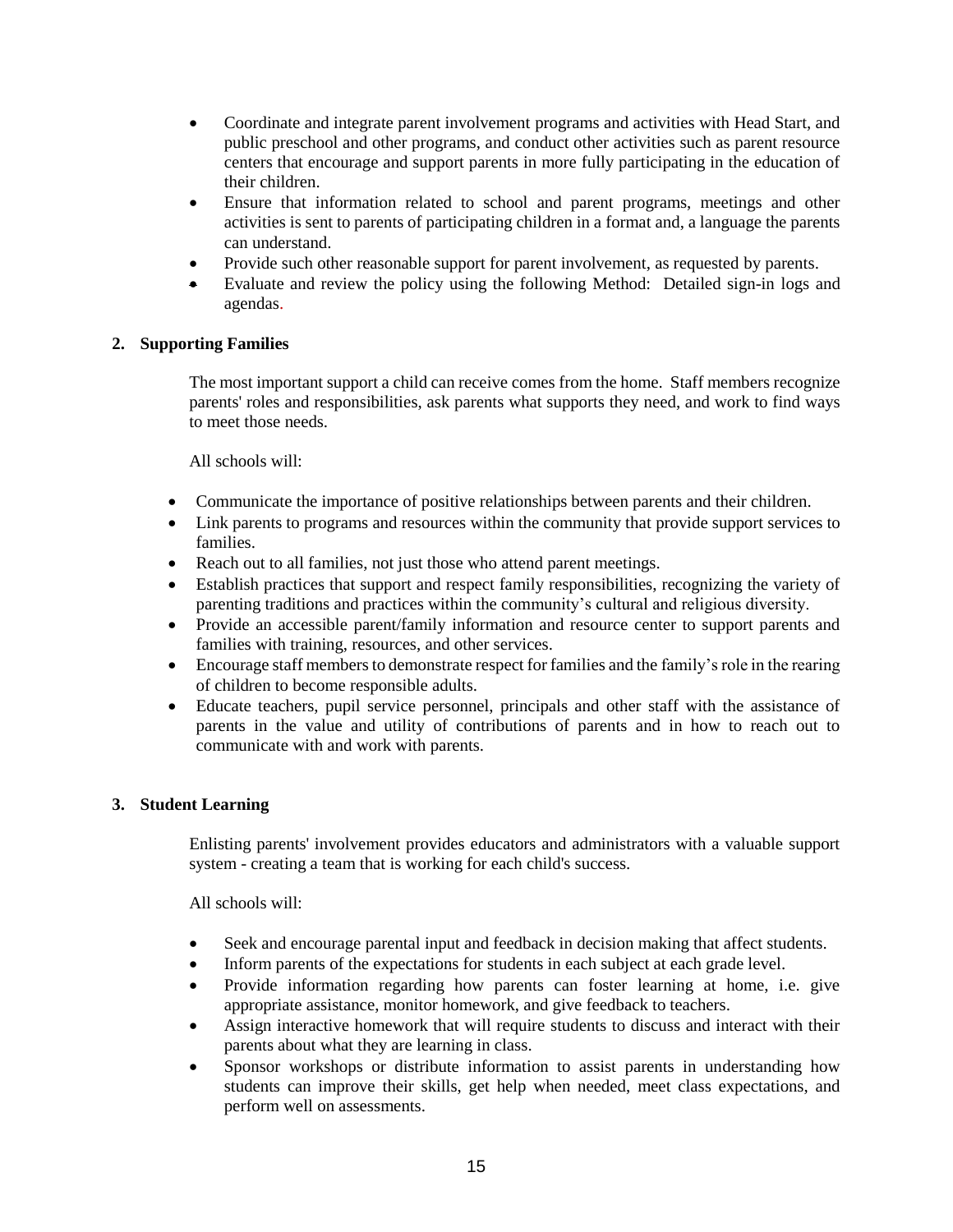#### **4. Volunteering**

Volunteers are encouraged to engage in meaningful, valuable work for children whether at home, in the community or in the school.

All schools will:

- Ensure that office staff greetings, entrance signage, and any other interaction with parents creates a climate in which parents feel welcome and valued.
- Survey parents regarding their interests, talents, and availability, then coordinate the parent resources with those that exist within the school and among the faculty.
- Offer to parents who are unable to volunteer in the school building options for helping in other ways, at home or place of employment.
- Organize an easy, accessible program for utilizing parent volunteers, providing ample training on volunteer procedures and school protocol.
- Develop a system for contacting parents to assist as the year progresses.
- Show appreciation for parents' participation, and value their diverse contributions.
- Educate and assist staff members in creating an inviting climate and effectively utilizing volunteer resources.
- Design volunteer activities that are meaningful and built on volunteer interests and abilities.

#### **5. Decision Making / Advocacy**

Parents are valued as partners in the education of their children when schools and programs actively enlist parent participation.

All schools will:

- Provide understandable processes for influencing decisions, raising issues or concerns, appealing decisions, and resolving problems.
- Encourage the formation of PTAs or other parent groups to identify and respond to issues of interest to parents.
- Include parents on advisory committees, school improvement sub-committees, textbook adoption committees, and calendar committees.
- Provide parents with current information regarding district policies, school practices, and student, school, and district performance data.
- Encourage and facilitate active parent input and feedback on decisions that affect students, such as IEP's, student placement, and course selection.
- Treat parental concerns with respect and demonstrate genuine interest in developing solutions.
- Promote parent participation on school district, state, and national committees and issues.
- Provide training for staff and parents on collaborative partnering.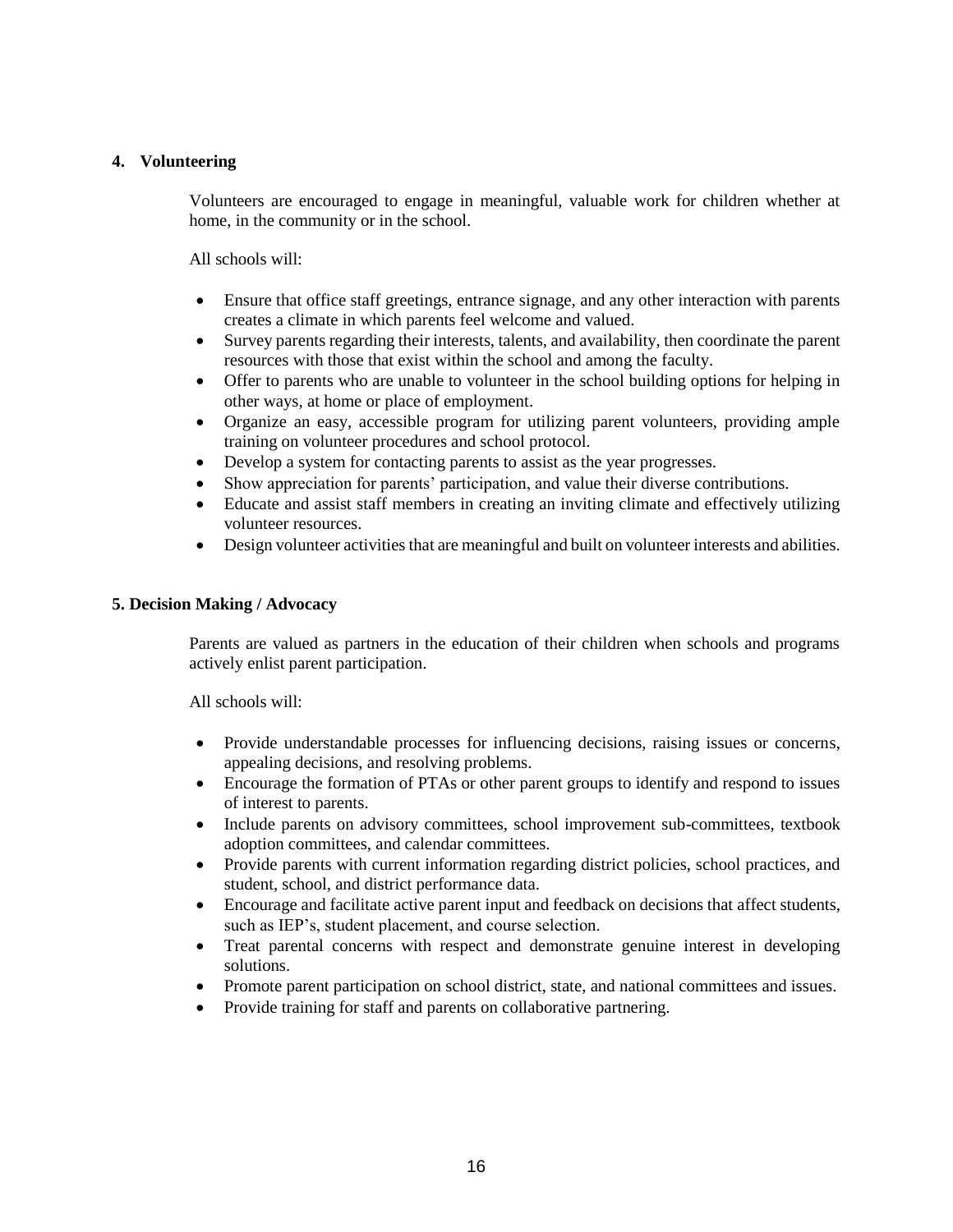#### **6. Collaborating with the Community**

When schools and communities work together with families to educate children, all are strengthened.

All schools will:

- Distribute information regarding cultural, recreational, academic, health, social, and other resources that serve families and the community.
- Develop partnerships with local business and service groups to advance student learning and assist schools and families.
- Encourage employers to adopt policies and practices that promote and support employee participation school in activities.
- Foster student participation in community service.
- Involve community members in the school volunteer programs.
- Disseminate information to the school community, including those without school-age children, regarding school programs and performances.
- Collaborate with community agencies to provide family support services and adult learning opportunities, enabling parents to more fully participate in activities that support education.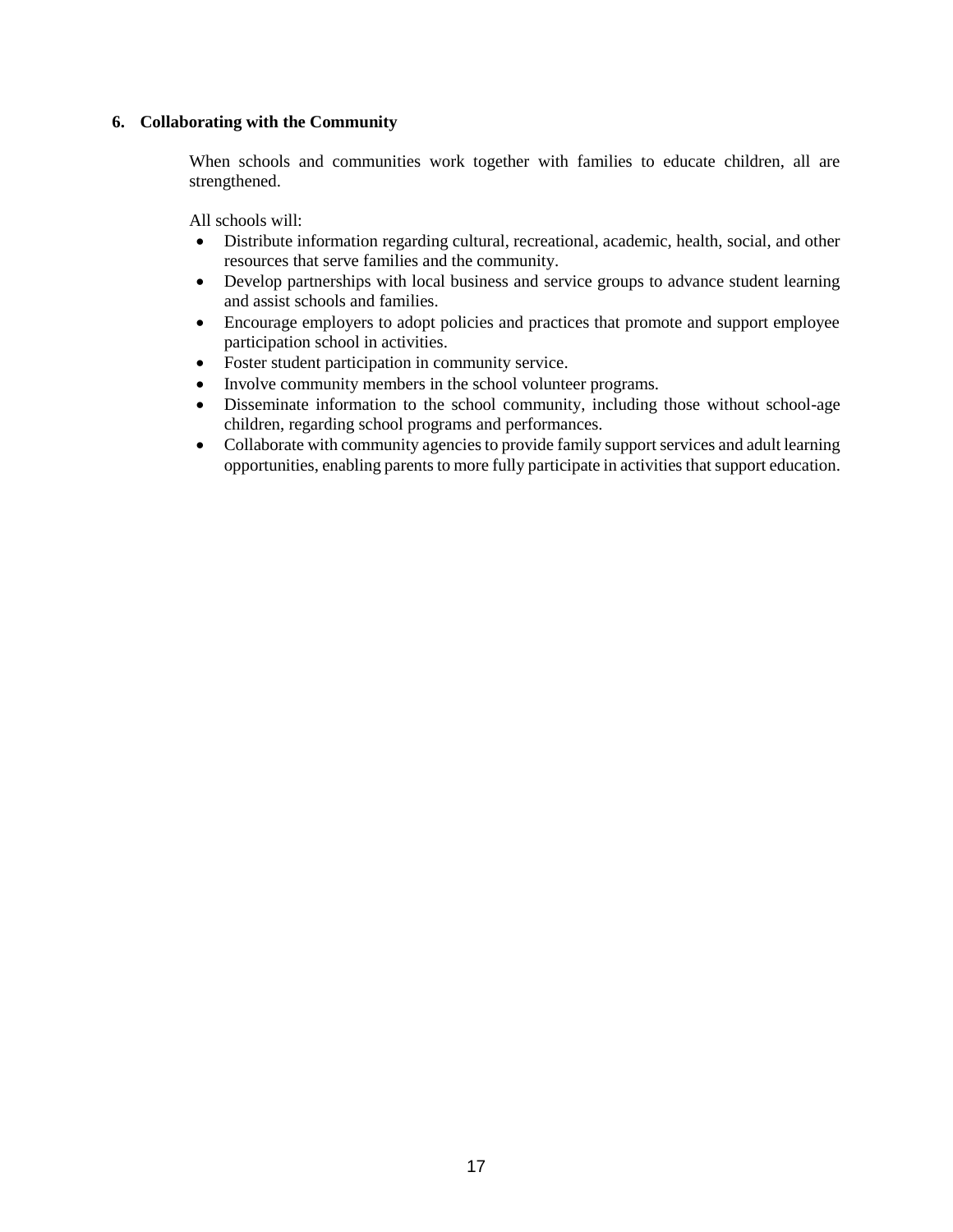## **Title I Parental Complaint Procedures**

The parent should file the grievance with the principal at the school site. Proceedings may terminate at any step upon mutual agreement or upon aggrieved party's satisfaction.

#### Informal

A person with a grievance should voice the complaint to the Principal. An oral hearing should be held with the principal within five (5) days. Within five (5) days of said hearing, the principal is to render a decision concerning the grievance.

#### Formal

A person should file a written grievance with the principal. The principal will schedule a hearing within five (5) days from the date of receipt of the grievance.

In the event that the aggrieved person is not satisfied with the disposition of this grievance or if no decision has been rendered, the aggrieved person may appeal to the Supervisor of Federal Programs, Ascension Parish Title I Office, Leblanc Special Services, 611 North Burnside, Gonzales, LA 70737 describing the grievance. A copy should be sent to the Ascension Parish Superintendent of Schools or his/her designee.

Within fifteen (15) days from the receipt of the written referral, the supervisor of Federal Programs shall meet with the "party of interest" for the purpose of arriving at a mutually satisfactory solution grievance problem. A written decision shall be rendered within five (5) days of the meeting.

In the event the aggrieved person is not satisfied with the disposition of his grievance, the grievant may appeal to the Superintendent of Schools. A copy should be sent to the Ascension Parish School Board President.

In the event the aggrieved person is not satisfied with the disposition of the Superintendent or his/her designee, the grievant may request the Superintendent to place the grievance on the agenda for the next regularly scheduled meeting of the Ascension Parish School Board. The portion of the meeting that pertains to the grievance shall be closed meeting if requested. Minutes of the closed meeting shall be kept, and a copy afforded to the aggrieved person.

If the aggrieved person is not satisfied with the decision of the Ascension Parish School Board, he may seek legal action through the appropriate Courts of Appeal and/or Civil Rights Office.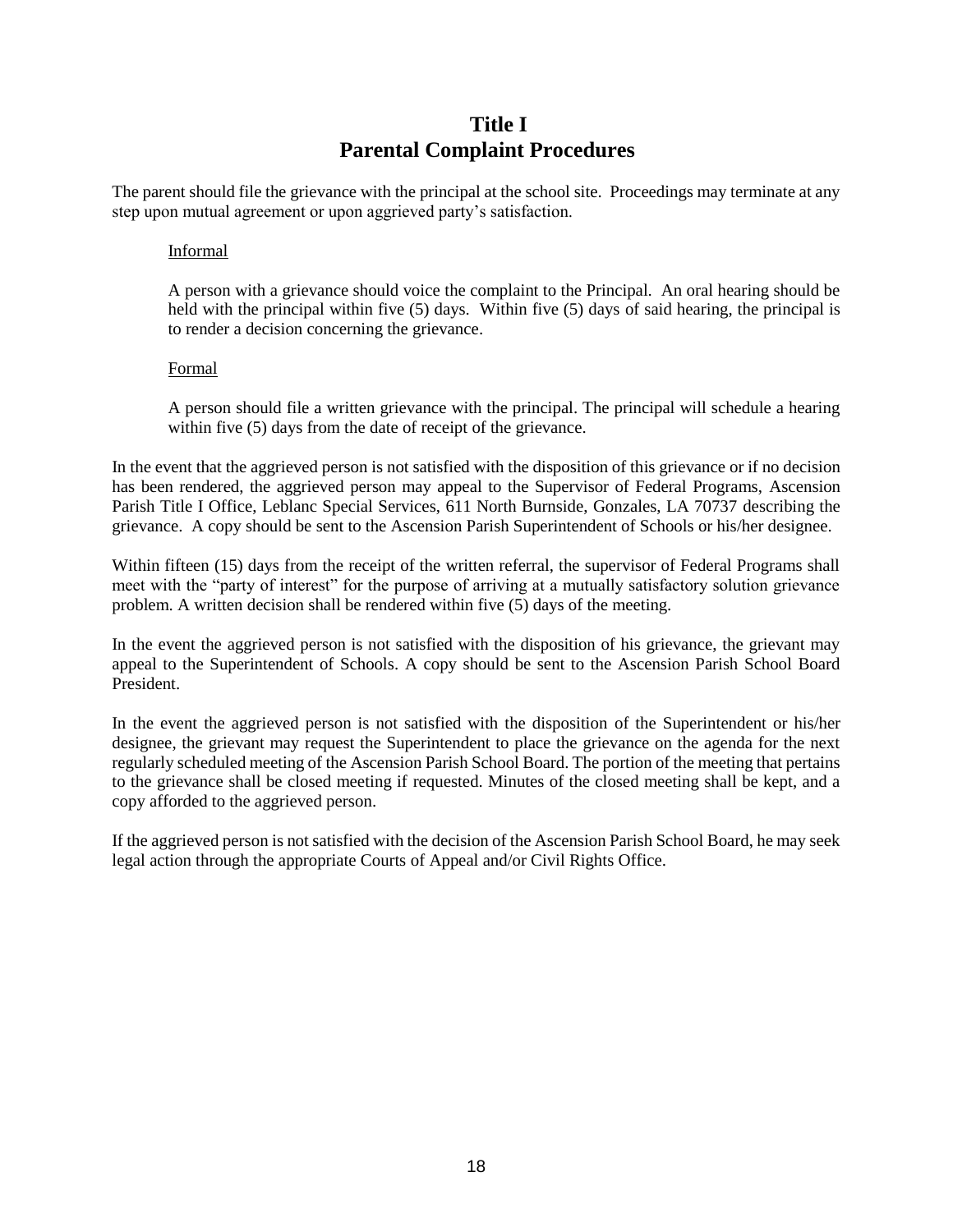## **Complaint Procedures for The Elementary and Secondary Education Act of 1965, 20 U.S.C. §6301, et seq.**

as amended by ESSA

#### **§349. Complaint Procedures**

- A. These complaint procedures are established for resolving complaints which may be filed against the LDOE or an agency pursuant to provisions of the *Elementary and Secondary Education Act of 1965*, 20 U.S.C. §6301, et seq., (ESEA) as amended by ESSA, 2015.
- B. The following definitions apply to this section.
	- 1. An "agency" means a local educational agency, educational service agency, consortium of those agencies, or entity.
	- 2. An "applicable program" means any of the following ESSA programs for which the LDOE has submitted a consolidated State plan or consolidated State application under the ESSA, which may include:
		- a. Title I, Part A (Improving Basic Programs Operated by Local Educational Agencies);
		- b. Title I, Part C (Education of Migratory Children);
		- c. Title I, Part D (Prevention and Intervention Programs for Children and Youth Who Are Neglected, Delinquent, or At-Risk);
		- d. Title II, Part A (Supporting Effective Instruction)
		- e. Title III, Part A (English Language Acquisition, Language Enhancement, and Academic Achievement Act, and Immigrant);
		- f. Title IV, Part A, (Student Support and Academic Enrichment Grants)
		- g. Title VI, Part B, Subpart 2 (Rural and Low-Income Schools Program).
		- h. Title IX, Subtitle A (Education of Homeless Children and Youth)
	- 3. A "covered" program means a federal program not defined as an applicable program for which the LDOE is required to provide a complaint procedure and for which a complaint procedure is not otherwise provided by rule of the LDOE.
- C. This paragraph sets forth the specific procedures for resolving complaints that are filed pursuant to the ESSA.
	- 1. LDOE will receive complaints from individuals or organizations alleging:

a. A violation of law in the administration of an applicable program; or

b. A violation of a federal statute or regulation that applies to a covered program for which federal law permits the filing of a complaint with the LDOE.

- 2. The complaint must be in writing and must include:
	- a. A statement that LDOE or an agency has violated a requirement of a federal statute or regulation that applies to an applicable program or a covered program;
	- b. The facts on which the statement is based, including the name of the agency or agencies, and the specific requirement alleged to have been violated;
	- c. A proposed resolution of the problem to the extent known and available to the party at the time the complaint is filed;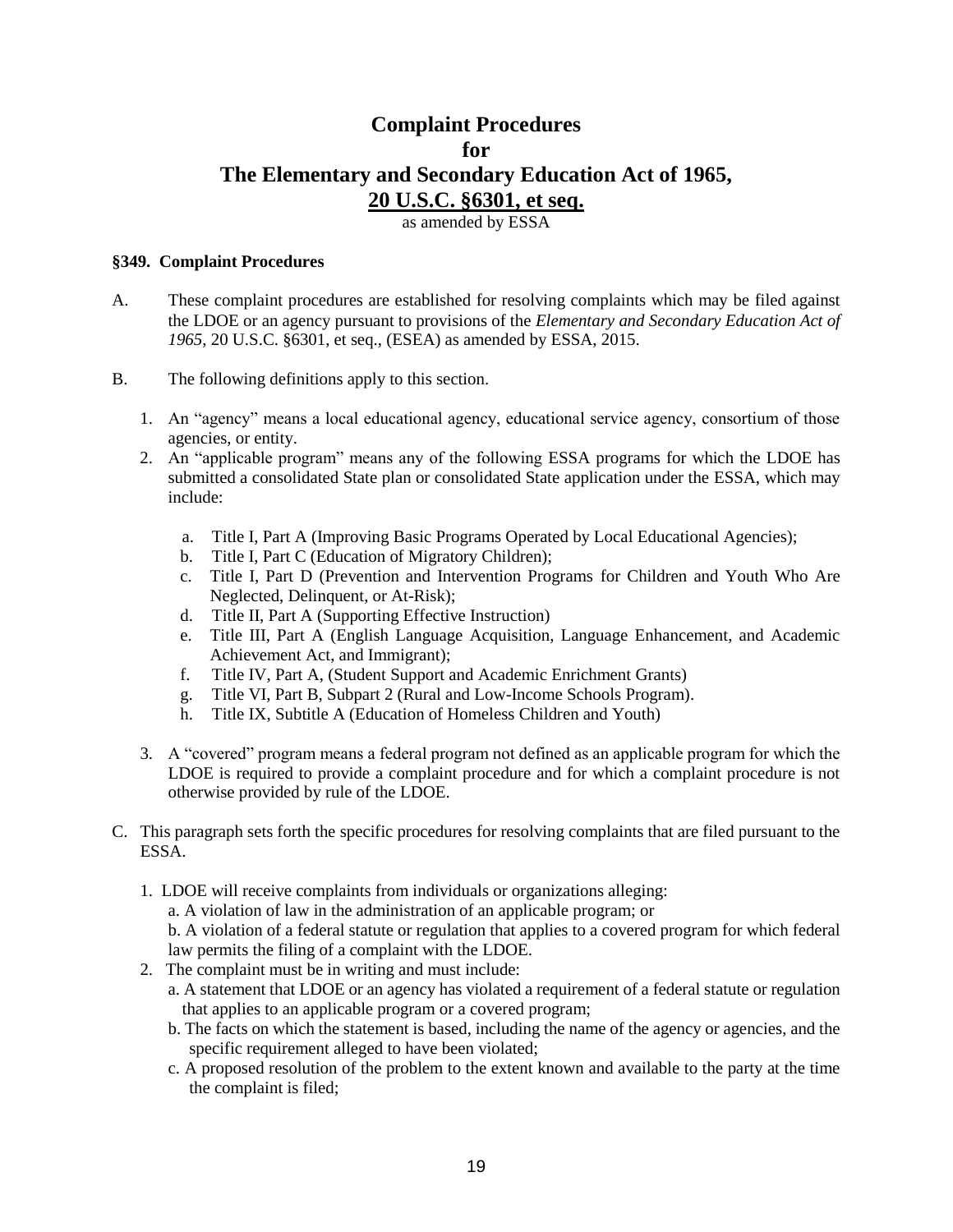- d. The signature and contact information for the complainant or his or her designated representative; and
- e. The complaint must allege a violation that occurred not more than one year prior to the date that the complaint is received by the LDOE.
- 3. Upon receipt of a complaint against an agency that meets the requirements of § 349.C.2, the LDOE will acknowledge receipt of the complaint in writing and provide written notice to the agency against which the violation has been alleged. LDOE will provide the agency with the opportunity to resolve the complaint without a finding, with the participation and agreement of the complainant
- 4. If the complaint concerns a violation by the LDOE and meets the applicable requirements of § 349.C.2, the State Superintendent of Education will appoint an impartial person(s) to conduct an investigation and resolve the complaint. The person(s) so appointed will acknowledge receipt of the complaint in writing.
- 5. All complaints must be resolved within 60 days of the date the LDOE receives the complaint. Within that 60-day timeline, the LDOE, or the impartial investigator when a complaint is filed against the LDOE, will
	- a. Carry out an independent on-site investigation, if the LDOE or impartial investigator determines that an investigation is necessary;
	- b. Give the complainant the opportunity to submit additional information, either orally or in writing, about the allegations in the complaint;
	- c. Provide the LDOE or agency with the opportunity to respond to the complaint, including, at the discretion of the agency, a proposal to resolve the complaint;
	- d. Review all relevant information and make an independent determination as to whether the LDOE or agency is violating a requirement of the ESSA; and
	- e. Issue a written decision to the complainant that addresses each allegation in the complaint and contains
		- i. Findings of fact and conclusions;
		- ii. The reasons for the final decision; and
		- iii. A statement of the complainant's right to request the Secretary of the U.S. Department of Education (Secretary) to review the final decision, at the Secretary's discretion.
- 6. Complaints regarding participation by private school children must be appealed to the Secretary no later than thirty (30) days after the decision is issued. An appeal regarding participation by private school children must be accompanied by a copy of the decision and a complete statement of reasons supporting the appeal.
- 7. Written decisions on complaints alleging violations by DOE will be provided to BESE.
- 8. Timelines for LDOE's final decision may be extended if exceptional circumstances exist with respect to a particular complaint.
- 9. The LDOE's final decision must be implemented and include, if needed,
	- a. Technical assistance activities;
	- b. Negotiations; and
	- c. Corrective actions to achieve compliance.
- 10. Nothing herein shall preclude the availability of an informal resolution between the complainant and the LDOE or agency, nor shall anything herein preclude or abrogate the availability of any administrative hearing opportunities as provided for by federal statute or regulation.
- 11. LDOE will implement a process for tracking complaints received by DOE to facilitate timely investigation and resolution.
- 12. LDOE will maintain a complaint log which includes the following components a.Date of receipt of complaint;
	- b. Name of complainant;
	- c. Name of agency, or LDOE if complaint is against LDOE;
	- d. Resolution, including technical assistance activities and corrective action plan, if needed;
	- e. Date of resolution;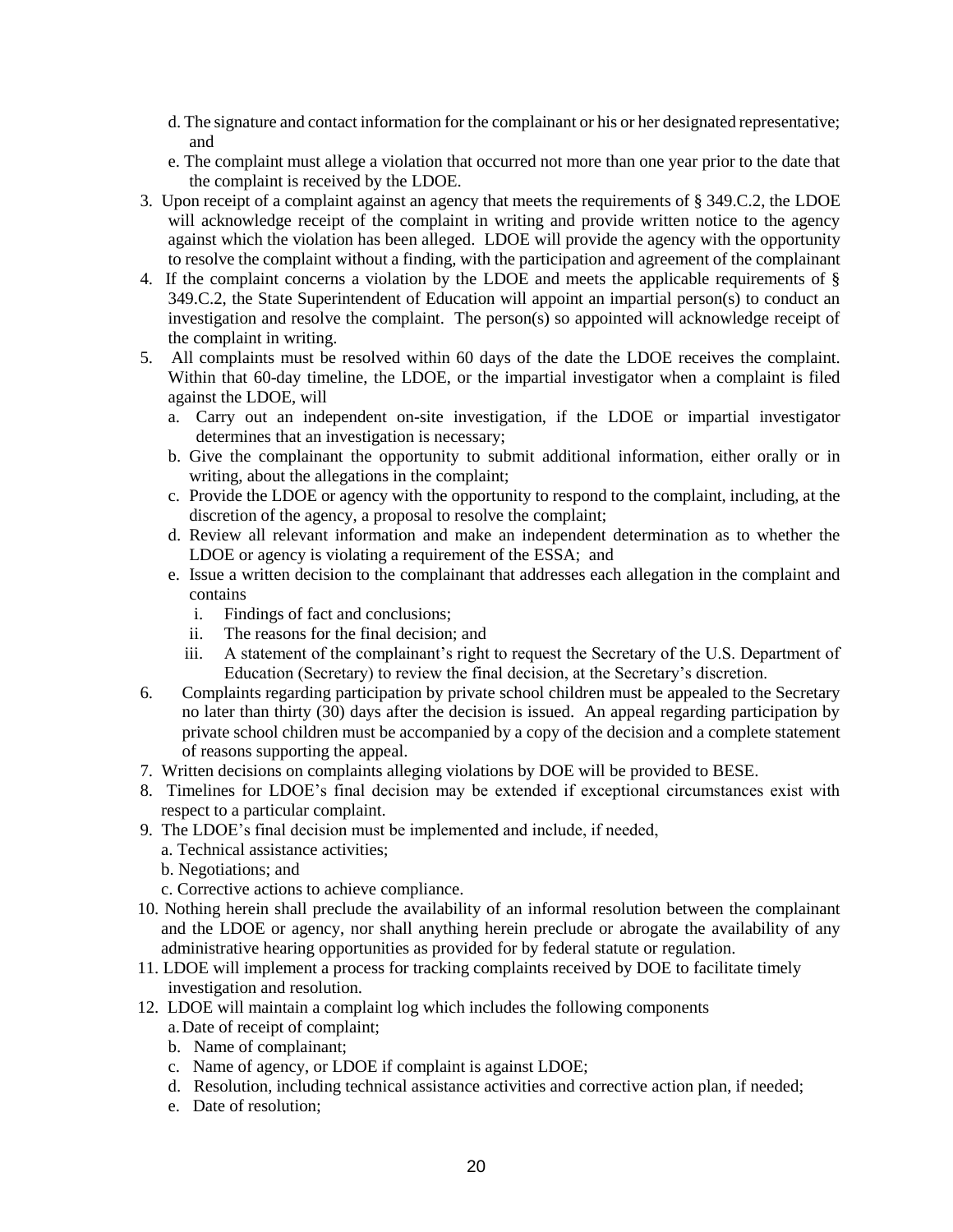- f. Date of follow-up on technical assistance activities and corrective action plan, if assigned, and the results of that activity.
- D. An agency will disseminate, free of charge, adequate information about the complaint procedures to parents of students, and appropriate private school offices or representatives.

*AUTHORITY NOTE: Promulgated in accordance with 20 U.S.C. § 6320(b)(5)(B); 20 U.S.C. § 6320(c)(2); 20 U.S.C. § 7883(a); 20 U.S.C. § 7844(a)(3)(C); 34 C.F.R. § 106.8(b); 34 C.F.R. §§ 299.11- 299.12 (Subpart F).*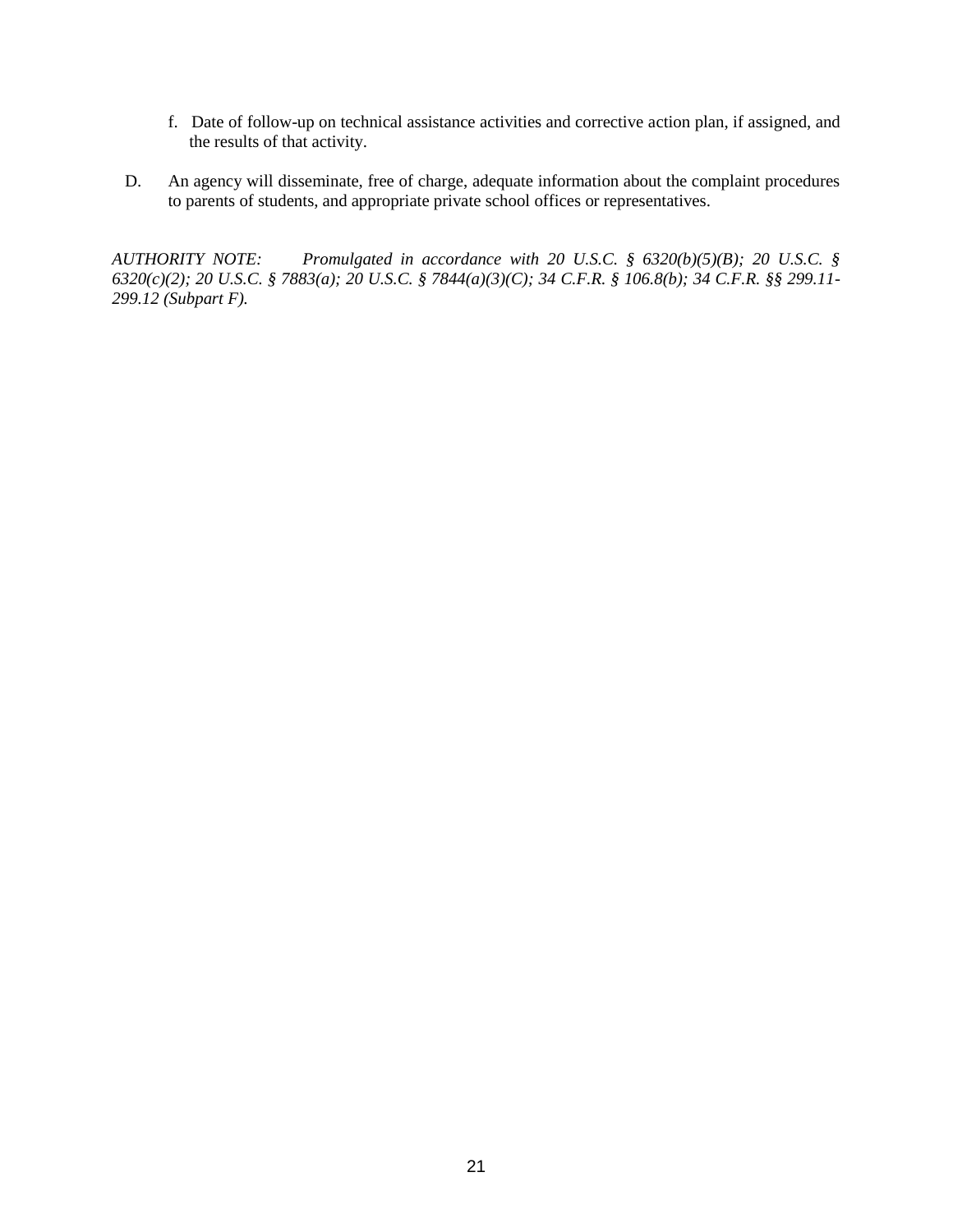## **STUDENT RIGHTS AND RESPONSIBILITIES**

- I. Quality Education
	- A. Rights
		- 1. Students have the right to pursue, through study and application, a quality education and personal goals through participation in the entire school system.
		- 2. The APSB does not discriminate on the basis of race, color, national origin, religion, sex, handicap or disability. All programs offered by schools shall be open to all students in compliance with statutory and judicial requirement.
	- B. Responsibilities

Regular attendance in school, accompanied by the responsibility to study and participate in school activities, is essential to the learning process. Once a student arrives at school, he is expected to remain and attend class throughout the day.

- II. Attendance
	- A. Rights
		- 1. Students, including those married or pregnant, have the right to attend school until graduation, provided that they are not expelled due to their conduct.
		- 2. Students may be excused for whole or partial day absences for the following reasons:
			- a. Personal illness with verification by a licensed health care provider.
			- b. Serious illness in the student's immediate family
			- c. Death in the student's immediate family
			- d. Appearance in court required by a subpoena.
		- 3. Students granted excused absences shall be permitted to make up any schoolwork that was missed.
		- 4. Students without excused absences, but with a written explanation of the reason for the absence from parents/guardians, may be permitted to make up school work in the sole and exclusive discretion of the School Principal.
		- 5. Students who are expelled or suspended shall be given full or partial credit for satisfactorily completed school work, as required by state law.
	- B. Responsibilities
		- 1. Regular attendance in school is required of all students.
		- 2. Written excuses provided in 2 or 3 above shall be provided within 3 school days of the students return to school.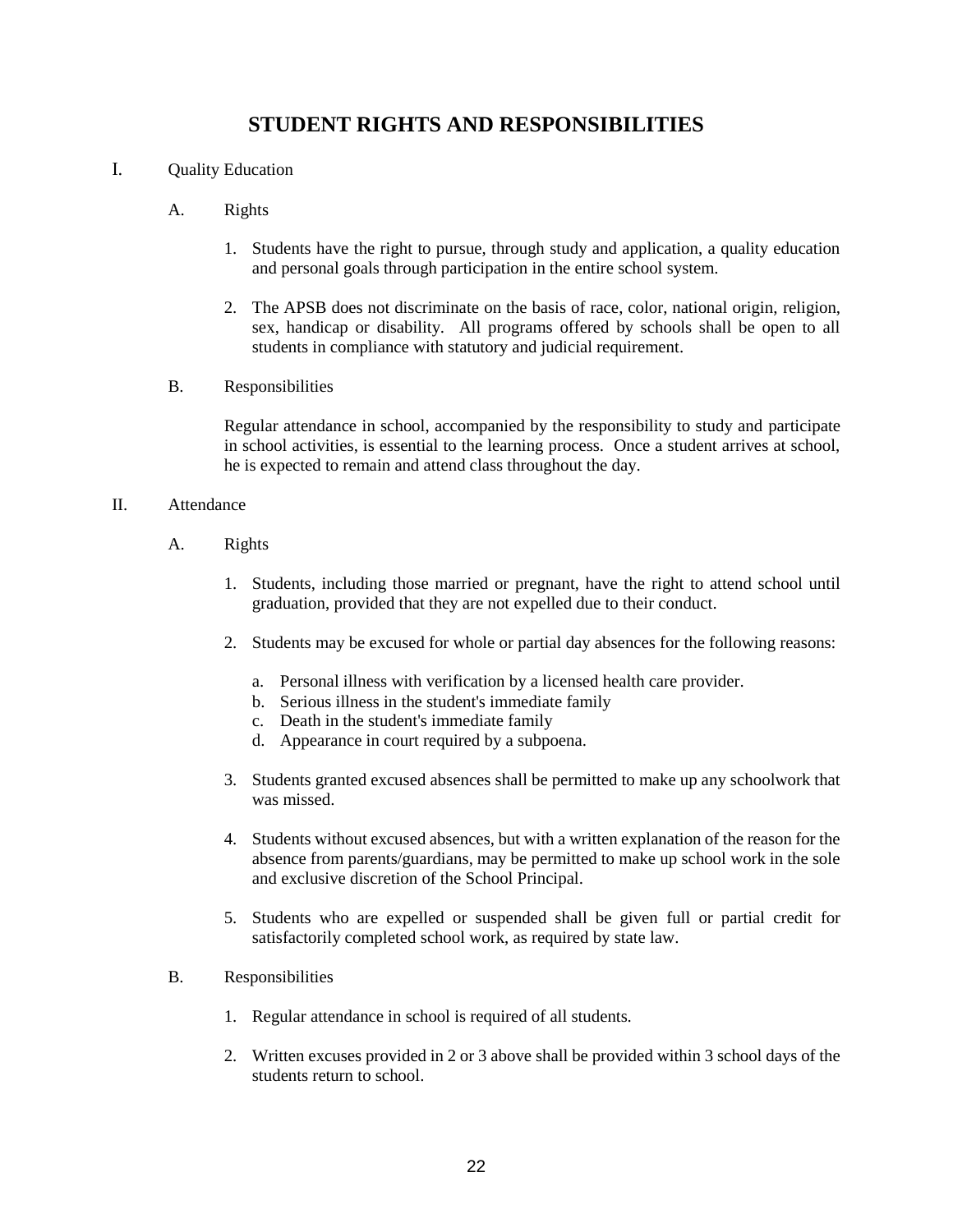- 3. Students shall request make-up work within three (3) days after returning to school for days missed
- 4. Since tardy conduct is related to a child's attendance in school, this shall be addressed by the school's recommended tardy plan/policy. Students shall comply with the High School Tardy Policy (see Appendix A) in force.
- C. Responsibilities Imposed by State Laws and Regulations
	- 1. Students shall attend school as provided by State Law and/or BESE Policy. (State of Louisiana, Bulletin 741)
	- 2. In order to be eligible to receive grades, high school students shall be in attendance a minimum of 83.5 days, or the equivalent, per semester or 167 days a school year for schools not operating on a semester basis. Elementary students shall be in attendance a minimum of 167 days a school year. (State of Louisiana, Bulletin 741)
	- 3. The responsibility for a child's attending school lies with the parents or the legal guardian. If the child is chronically absent from school, the parent and/or child may be referred to Child Protection, Family Court, or the Local District Attorney's Office by the Child Welfare and Attendance Department. The parent and/or child may also be referred to Families In Need of Services (FINS) and/or Truancy Assessment Services Center (TASC).
- III. Safety
	- A. Rights

Efforts shall be made by faculty and students to make the school a safe place to obtain an education.

- B. Responsibilities
	- 1. In order to assure the safety of others, students must follow established rules and regulations and conduct themselves in accordance with the rules.
	- 2. Students have a responsibility to report any problems, suspicious or questionable behavior at the school to the teachers and/or administrators.
	- 3. Students have a personal responsibility for reducing the risk of violence by demonstrating mutual respect and a caring attitude toward one another.
	- 4. Students, staff and visitors are strictly prohibited from entering construction zones/areas, if any, on any campus or facility. Construction zones are typically enclosed by orange construction fencing, chain link fencing, or temporary plywood walls.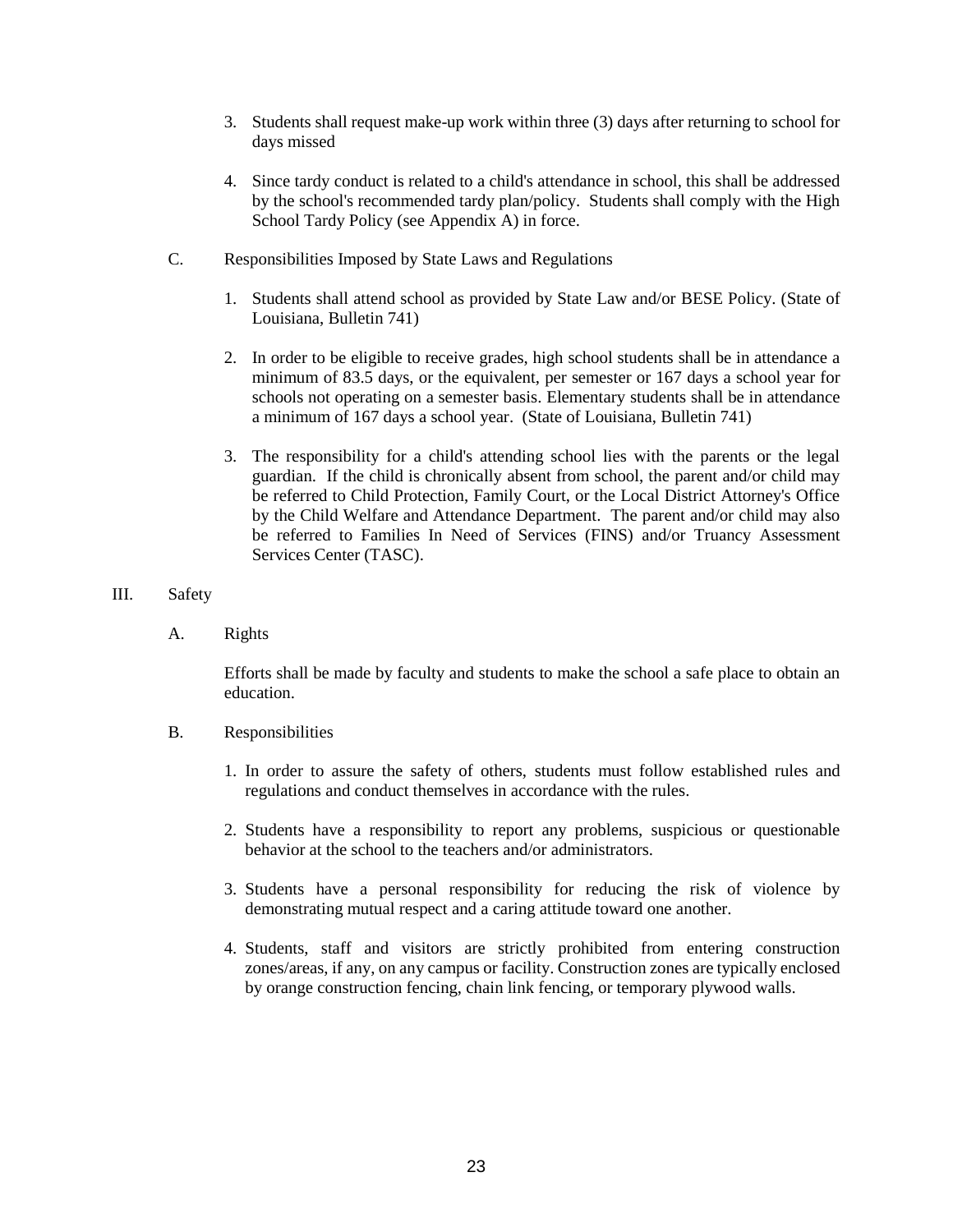#### IV. Official Information

- A. Rights
	- 1. Parents or guardians have the right to review with a counselor all official files and data which pertain to the student personally. Students over eighteen years of age may make the same request. The school shall respond to reasonable requests for explanation, interpretation or amendment of a student's records.
	- 2. No official record, file, or data pertaining to any individual student that is personally identifiable to the student shall be released to anyone other than the student or parents, except as authorized by law, or unless the student or parents have executed a written release of such information to a particular person or agency.
	- 3. The transfer of student's discipline records will be made to other schools upon official request.

#### B. Responsibilities

- 1. Parents must provide the school with information of any illness, medication or medical condition that may affect the student's behavior and/or academic performance.
- 2. It is the responsibility of the parent/guardian to ensure that the school is given current, working telephone and emergency numbers. The school must be informed of any change in status concerning these numbers.
- V. Dress and Grooming
	- A. Rights

Students shall dress in adherence with School Board Dress and Grooming Policy. The decision of the school principal concerning dress code violations is final.

- See Standardized Elementary (Grades Pre-K–8) Dress Code (Appendix C)
- See Standardized High School (Grades 9-12) Dress Code (Appendix D)
- B. Responsibilities
	- 1. Students have a responsibility to dress and appear on school campuses according to standards of propriety, safety and health set forth by the Ascension Parish School Board and/or its schools. It is the responsibility of each student to use good judgment in one's total appearance so that the attention of others is not distracted from the purpose of the school. Cleanliness shall be a basic consideration.
	- 2. Students have a responsibility to comply with the uniform policy/standardized high school dress code of their school.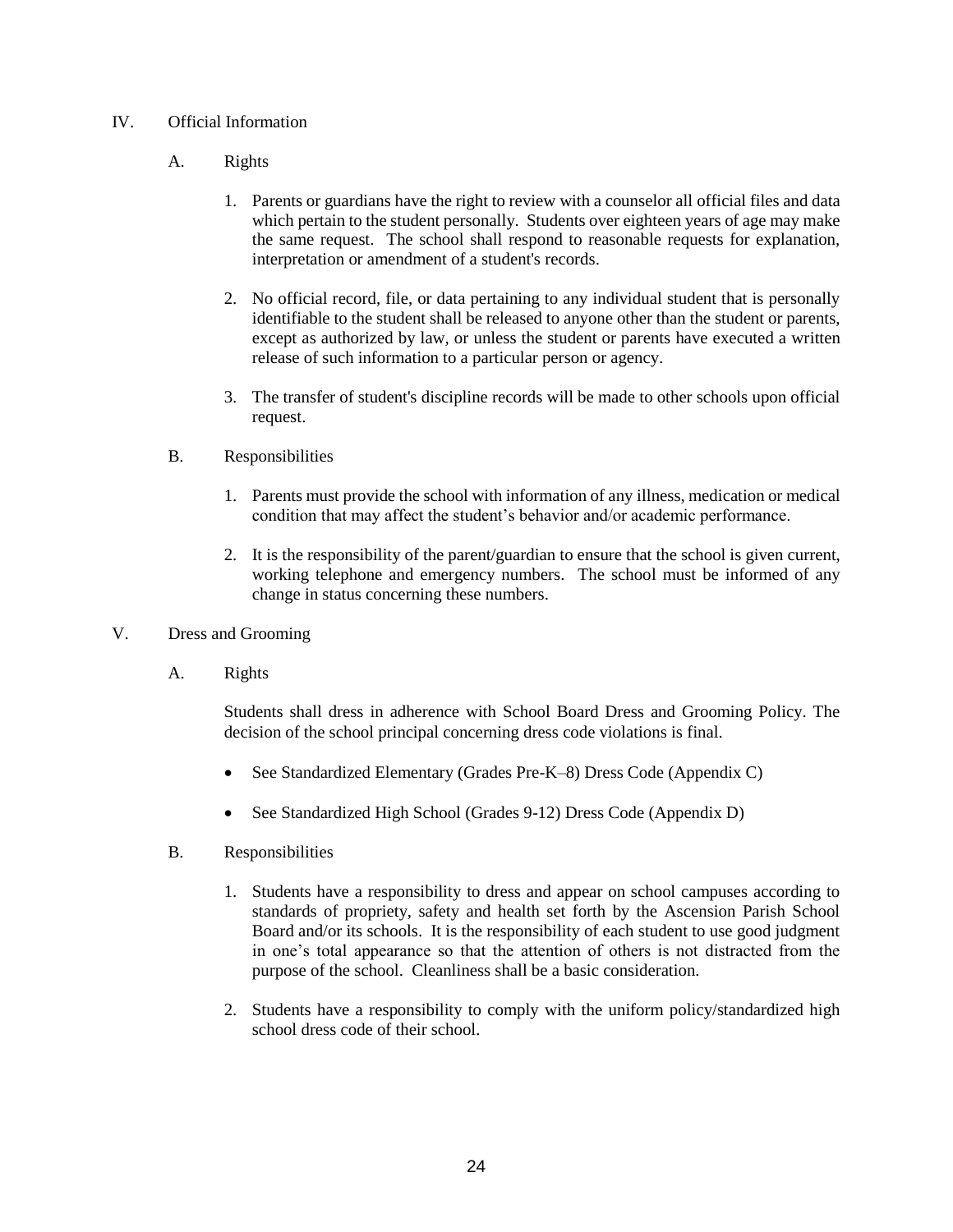- VI. Student Activities
	- A. Rights
		- 1. Students may participate in all school organizations based upon their academic credentials and personal talent in accordance with School Board policy and guidelines governing that particular activity unless subjected to discipline, suspension or expulsion.
	- B. Responsibilities
		- 1. Students have a responsibility to take part in all school activities which are designed to help develop them into fully functioning, self-reliant adults.
		- 2. Students who participate in athletics or any extracurricular activity related to athletics are subject to drug screens under *Student/Athlete Drug and Alcohol Policy.* See Appendix P.

#### VII. Bus Safety

- A. Rights
	- 1. Students have the right to ride the school bus to and from school and should recognize that it is a privilege.

#### B. Responsibilities

- 1. Students shall follow school bus rules and regulations or lose the privilege of riding the bus.
- 2. Students shall ride their assigned school bus. If a student desires to ride an alternate school bus for a special situation, a written request from the parent must be submitted to the Principal or his/her designee. Final approval of such request is at the discretion of the Principal or his/her designee.
- 3. Students shall get on and off the bus at their assigned bus stop. If a student desires to get on or off the bus at an alternate stop for a temporary circumstance, the parent of the student must submit a written request to the Principal or his/her designee. Final approval of such request is at the discretion of the Principal or his/her designee.
- 4. Students shall sit in the seat assigned to them by the bus driver. Students shall remain seated in their seat until the bus has come to a complete stop at the locations where they are assigned to exit.
- 5. Students shall not throw or discard items out of the windows. Students shall not extend parts of their body out of the windows.
- 6. Students shall not damage, write on, or in any way vandalize the school bus. Students will be responsible for repayment of damages that they cause to the school bus.
- 7. Students shall not litter on the bus. Trash cans located on the school bus shall be used to discard trash upon exit of the bus.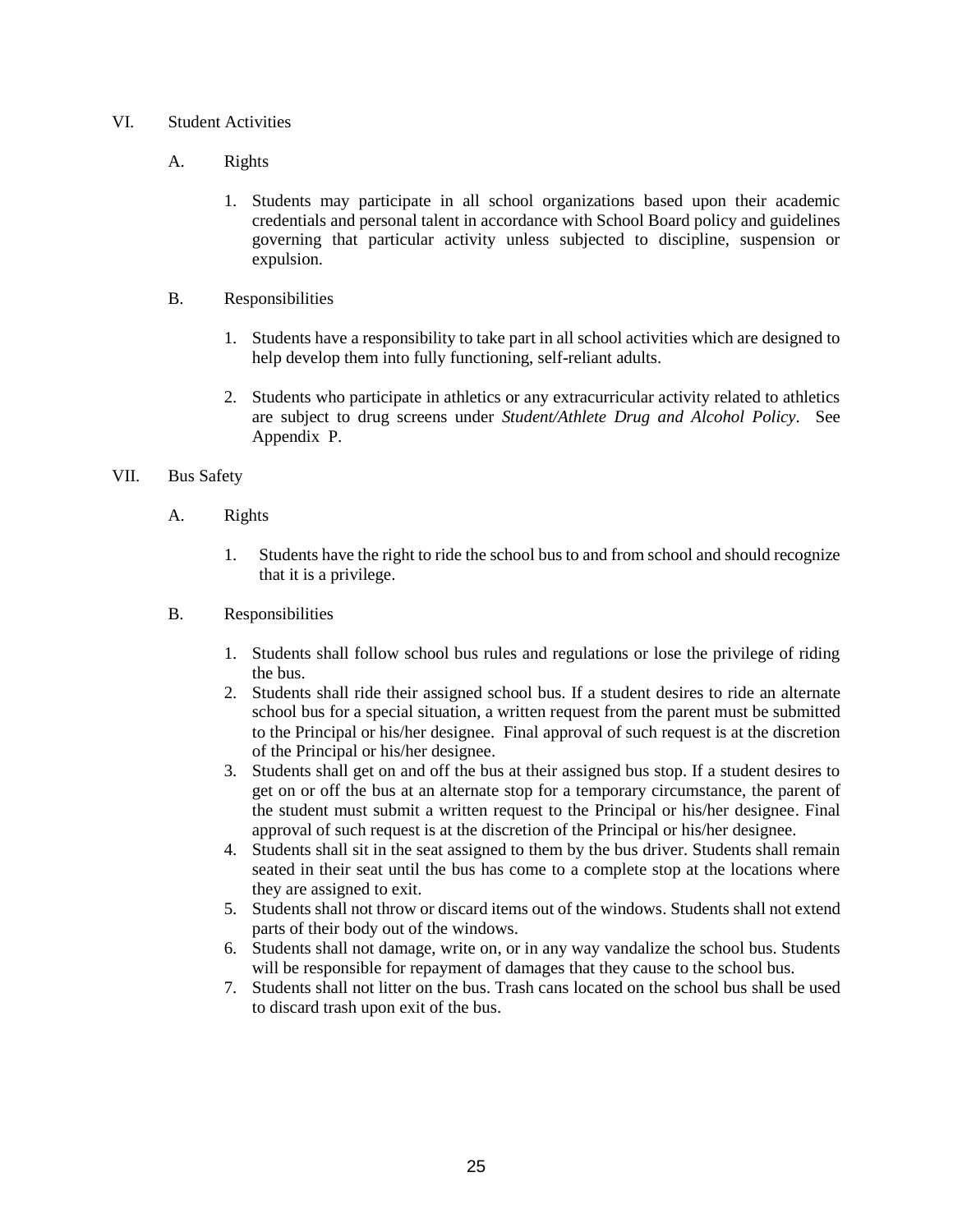- C. Bus Discipline
	- 1. The bus drivers, together with the principal, have full responsibility for discipline of students riding the buses. The driver shall report any disciplinary problems to the principal of the school. It is the duty of the driver, in case of any infraction of rules by any student, to notify the principal. Notification should be made in writing on the appropriate School Bus Behavior Report form. The principal shall determine punishment.
	- 2. Any misbehavior on the bus, at the bus stop, or walking to or from the bus stop may result in temporary or permanent loss of bus riding privileges. In this case, transportation to and from school becomes the responsibility of the parent/guardian. Certain offenses may result in more severe punishment such as suspension/expulsion from school.
	- 3. Video Cameras: The actions of students on the bus may be recorded by video cameras located on the school bus. This video may be used to confirm student behavior or incidents that occur on the bus.

#### VIII. Due Process

- A. Rights
	- 1. No student shall be disciplined for committing any offense, except in accordance with law and regulations. Every student shall be afforded due process of law.
	- 2. The principal or a designee shall advise the student of the misconduct, rule, regulation or law that has been violated and the reasons for such accusation. The student must be given the opportunity to respond to the accusation. The right of due process is more fully described in La. R.S. 17:416, et seq., of the laws of the State of Louisiana and in this handbook.
	- 3. Students attending alternative schools or programs as a direct consequence of a hearing for long-term suspension or expulsion from the original school have already been afforded due process of law. If behavior warranting expulsion occurs at the alternative school, due process has already occurred and no additional hearing is required.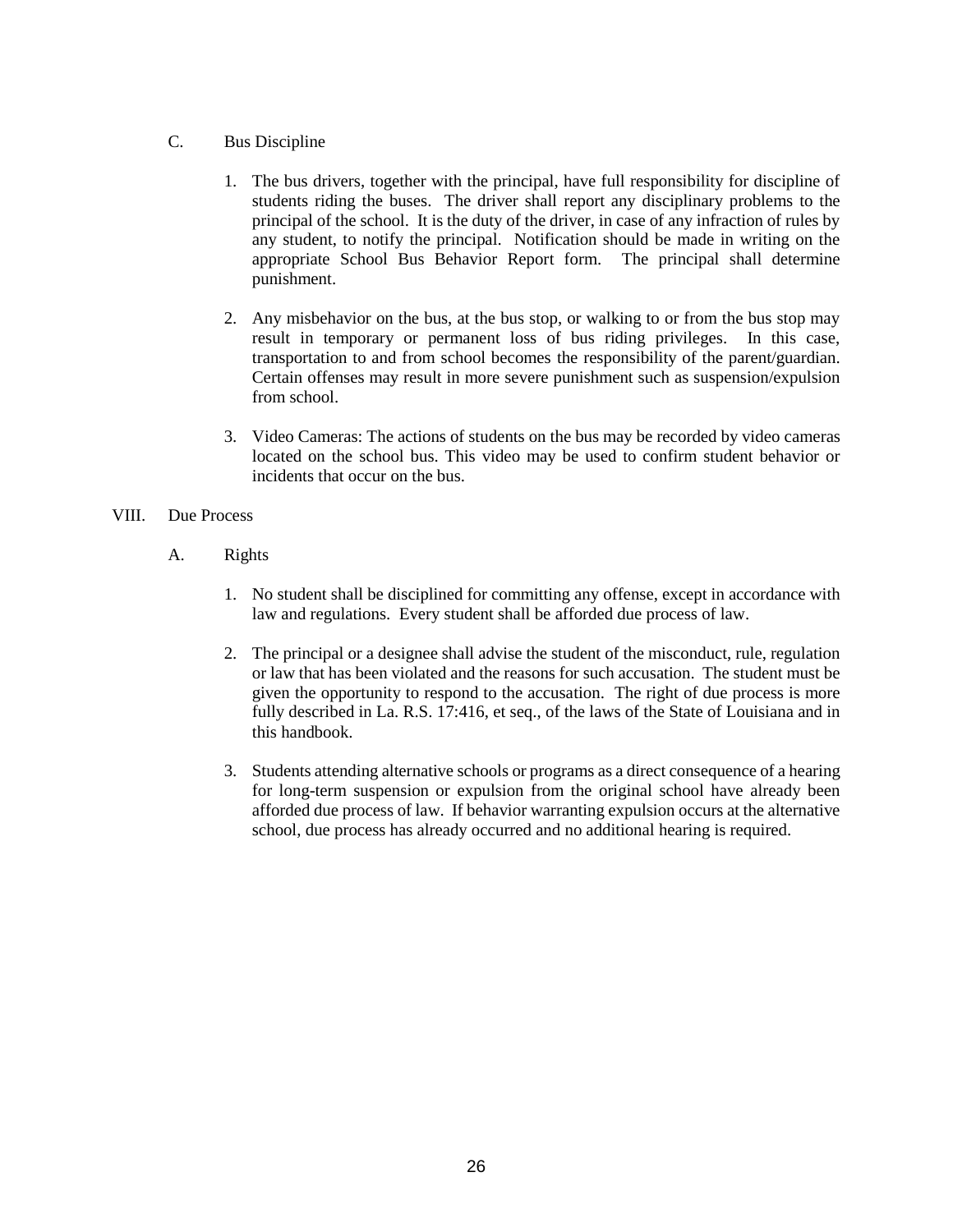#### **GATHERING EVIDENCE AND INFORMATION INVOLVING DISCIPLINARY OFFENSES**

**Note:** The acceptance and use of school property, lockers or the parking of privately owned vehicles on school campuses by students shall constitute consent by the student to the search of such locker facilities or vehicles by school officials.

- I. Searches: Students and School Property (Louisiana R.S. 17:416.3)
	- A. Search of Things:

Any teacher, principal, school security guard, or administrator in any parish or city school system of the state may search any building, desk, locker, or automobile parked on school property for evidence that the law, a school rule, or School Board policy has been violated. If the automobile is locked, the student shall unlock the vehicle. If the student refuses to unlock the vehicle, proper law enforcement authorities shall be summoned and the student shall be subject to disciplinary action.

B. Search of persons and personal effects/belongings:

The teacher, principal, school security guard, or administrator may search the person or personal effects (including, but not limited to, personal computers, mobile/cell phones, or communication devices) of a student when, based on the circumstances at the time of the search, there are reasonable grounds to suspect that the search will reveal evidence that the student has violated the law, a school rule, or a School Board policy. Such search shall be conducted in a manner that is reasonably related to the purpose of the search and not excessively intrusive in light of the age or sex of the student and to the nature of the suspected offense.

Random searches with a metal detector of students or their personal effects may be conducted at any time, provided they are conducted without deliberate touching of the student. Standards regarding procedures for searching students shall include the following:

- 1. Any search of student's person should be conducted outside the presence of other students. At least one witness of the same sex as the student shall be present throughout the search.
- 2. Students should be asked to empty all of their pockets before the physical search of a student is conducted.
- 3. A "pat-down" search of a student shall be conducted by a teacher, principal, school security guard, or administrator of the same gender if at all possible, however, the delay in finding a person of the same gender should not create a significant likelihood that the item(s) sought in the search will be altered, destroyed, or disposed of in the meantime.
- 4. Whenever any search is conducted of the person of any student based on individualized suspicion of that student, a written record shall be made thereof by the person conducting the search and shall include the name or names of the persons involved, and the circumstances leading to the search and the results of the same. If requested by parent, information about the search conducted shall be sent to the parents of the student involved.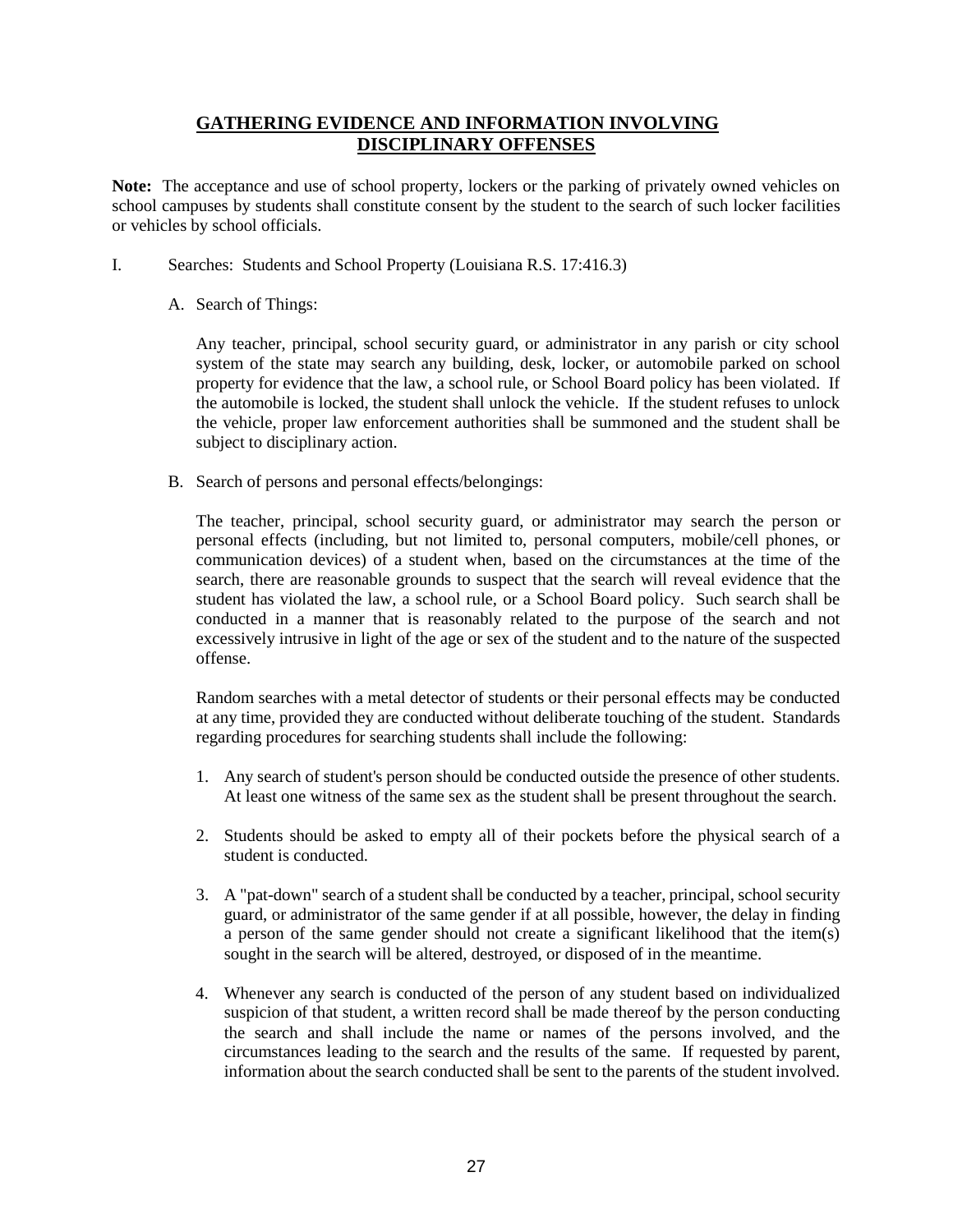II. Drug Detection Team --

For purposes of deterring the use and possession of illicit drugs and contraband in the school system, the School Board has approved the use of the Ascension Parish Sheriff's Office Drug-Detection Team, in accordance with the guidelines outlined below.

The Drug Detection Team may consist of narcotics dog, narcotics dog handler and/or any other commissioned deputy authorized by the Ascension Parish Sheriff's Office.

- A. Random School Inspections:
	- 1. The team may be used to make random inspections of the following areas:
		- a. Classroom facilities
		- b. School lockers
		- c. Automobiles
		- d. School buses
		- e. School equipment
		- f. Bathroom facilities
		- g. Any and all other school facilities
		- h. Books
		- i. School-related supplies carried and used by students
		- j. Book sacks or other personal objects when separate from the student
	- 2. Random visitations and searches on school campuses shall be conducted according to the following plan:
		- a. The use of the dog at any particular school campus may be unannounced and without forewarning.
		- b. Before starting the search, the law enforcement official in charge of the Drug Detection Team shall report to the principal's office, identify themselves, and state their purpose prior to any use of the dog upon a campus.
		- c. The School Principal shall have the authority to reject the proposed search. If the principal has reasons for refusing the inspection to be made, the Principal shall inform the Superintendent or the Superintendent's designee. The Superintendent shall then have the exclusive and final authority to permit or refuse the search.
- B. Procedure When Drugs or Contraband is discovered during an Inspection
	- 1. Inspection of School Property
		- a. If the dog alerts on a school locker or any other property belonging to the School Board but being used by the student, the principal shall summon the student to such property. The student shall be informed of the dog's alert and asked to consent to the search of such property. If the student refuses to consent, the principal or his designee shall conduct the search. The law enforcement officer in charge of the search shall also be present.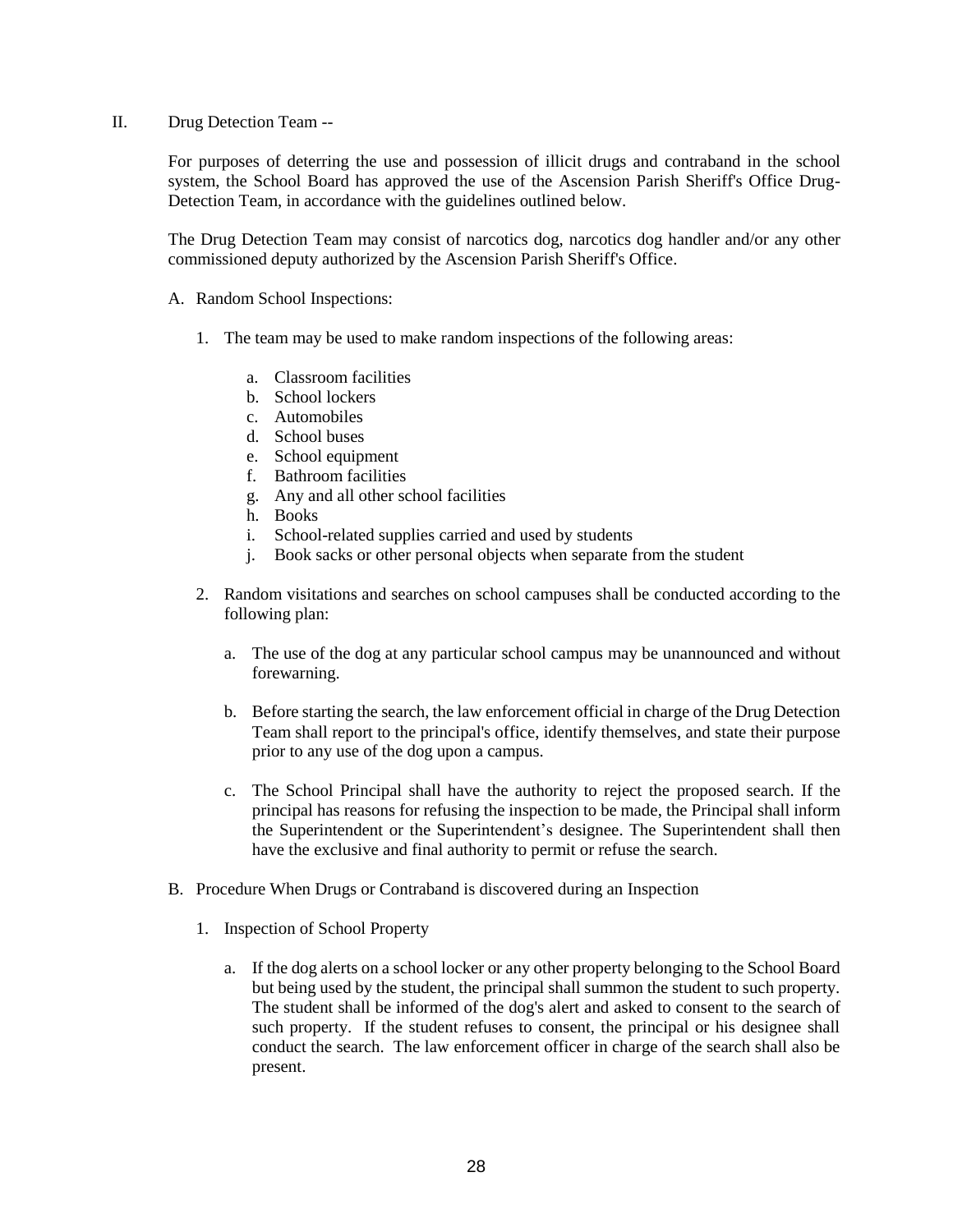- b. If drugs or other contraband is discovered, it will be confiscated and held as evidence by the Ascension Parish Sheriff's Office representative, and the student's parents will be notified. School personnel in accordance with Ascension Parish School Board policy will discipline offenders. In addition, the student and his guardian shall be referred to the juvenile division of the Ascension Parish Sheriff's Office for further appropriate action. In the event the student in question is seventeen (17) or older, he/she may be placed under arrest immediately or at such time that positive analysis has been made.
- 2. Inspection of property not belonging to the school but located on School Board Property.
	- a. If the dog alerts on an automobile or other property under the student's control but not belonging to the School Board, the principal will summon the student to such property. The student will be informed of the dog's alert and asked to consent to a search of such property.
	- b. If the student consents to the search, the principal or his designee will inspect the property. If drugs or contraband is discovered, it will be confiscated, and the student's parents will be notified.
	- c. If both the student and the parents refuse to consent to the search of property not belonging to the School Board, the parents and the student shall be informed that the property will be inspected under one or more of the following conditions:
		- 1. Pursuant to a search warrant procured by the officer in charge of the inspection team, or
		- 2. Pursuant to the contractual agreement to agree to searches of any vehicles possessing parking permits for School Board property.
		- 3. Any student who refuses a search of his vehicle may be denied parking/driving privileges for the remainder of the school year by the exclusive discretion of the Principal.
- C. Search of Students
	- 1. A student's person shall not be subject to search by the narcotic dog. Any physical search of a student by the Drug Detection Team shall be in accordance with standards which govern any search of an individual.
	- 2. Any student who refuses a search authorized by Board policy shall be subject to disciplinary action including expulsion.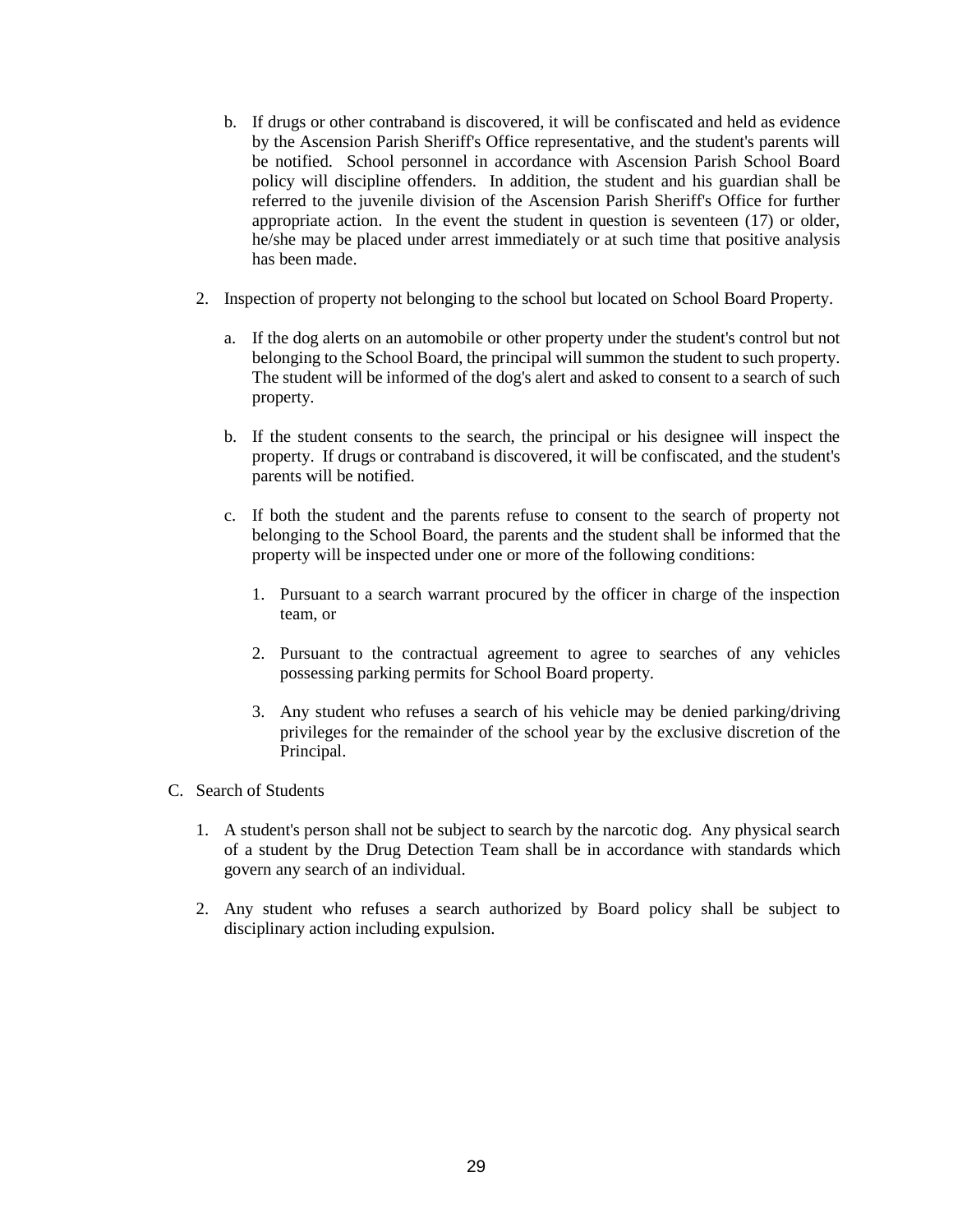- III. Statements or Videotaped Statements of Students and Administrators
	- A. The administrative staff of any school or of the APSB Central Office shall have the right and responsibility to conduct and perform investigations of any alleged disciplinary offense that occurs at any school or any school function/event. As part of any such investigation, they have the right and responsibility to take any statements (written or verbal) of any student who may have knowledge of any disciplinary offense. Prior parental consent/approval shall not be required to take any such statements.
	- B. Except under the following circumstances, statements taken from students should be in the student's handwriting and signed by the student.

However, if a student is only willing to give an *anonymous handwritten statement*, the school official's signature shall constitute certification that the student's statement was given under the condition of anonymity.

If a student will only give an *oral anonymous statement*, a brief summary of the statement should be included with the individual taking the statement certifying that the version of the statement given is accurate and that the student would only give the statement if he/she could remain anonymous.

Recorded statements may be taken with the student identifying him/herself on the recording. If a student will only give a recorded statement by remaining anonymous, the investigator will so state at the beginning of the recording.

- C. The APSB reserves the right to videotape the statements, confessions, and admissions of students, which right is expressly and exclusively reserved unto the school principal.
- IV. Search of Digital Devices and Systems (APSB)
	- A. With the great power and promise of these technologies comes a responsibility to help our students utilize technology to improve our world through collaboration and communication. This includes how to use social media and imaging tools in a responsible manner. In the event that any administrator or teacher reasonably believes or suspects the inappropriate use of technology, including, but not limited to, any attempt to cheat on assessments, the district reserves the right to inspect and check the device and systems being used by the student or students involved.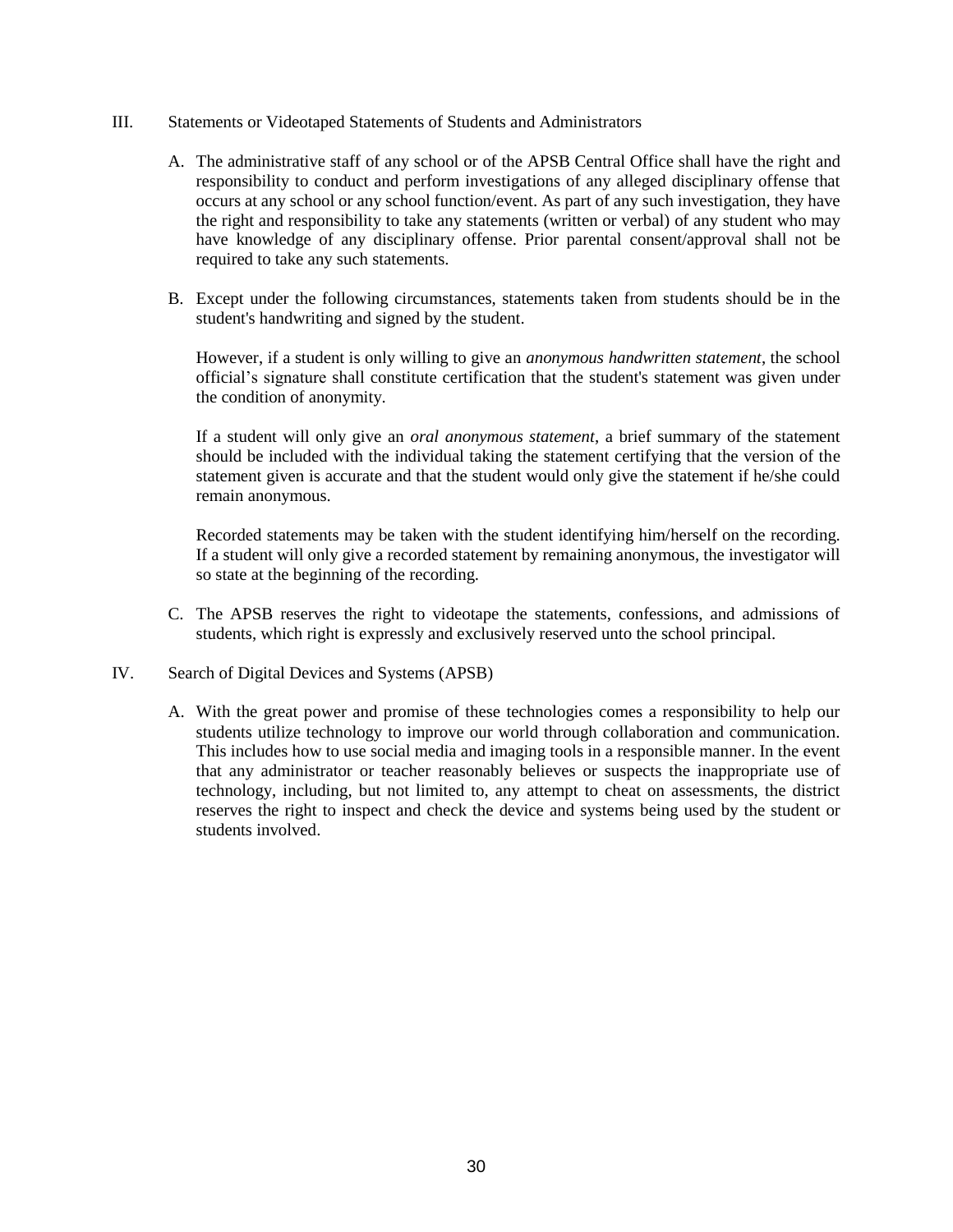# **DISCIPLINE POLICY**

#### I. Offenses

A. General:

THE ULTIMATE RESPONSIBILITY FOR STUDENT CONDUCT RESTS WITH THE STUDENT AND THE PARENTS. IT IS THE RESPONSIBILITY OF SCHOOL PERSONNEL TO SEE THAT NO PERSON INTERFERES WITH THE TOTAL LEARNING ENVIRONMENT OF OTHER STUDENTS. THE SCHOOL DEMONSTRATES CONCERN FOR THE GROUP AND ITS WELFARE BY PRESERVING THE PROPER ATMOSPHERE FOR TEACHING AND LEARNING

Every teacher is authorized to hold every student to a strict accountability for any disorderly conduct in school or on the playground of the school or on any street, road, or school bus going to or returning from school, and during intermissions or recesses (R.S. 17:416).

It is the final authority of the principal or a designee to maintain discipline during the school day and at any school function. Disciplinary offenses shall result in disciplinary action.

- B. "Disciplinary action" includes, but is not limited to, the following:
	- 1. Counsel/Warn a student
	- 2. Administer punish work
	- 3. Contact parents/guardian
	- 4. Time-out (1 or more periods)
	- 5. Corporal Punishment
	- 6. After-school behavior clinic
	- 7. Saturday Detention
	- 8. Loss of Privileges, including but not limited to participation in extracurricular activities, parking lot privileges; or driving to school
	- 9. In-school suspension
	- 10. Out-of-school suspension
	- 11. Expulsion
	- 12. Any combination of these disciplinary actions.
- C. "Disciplinary offenses" include, but are not limited to, the following:
	- 1. Willful Disobedience
	- 2. Treats an authority with disrespect
	- 3. Makes an unfounded charge against authority
	- 4. Uses profane/and/or obscene language<br>5. Is guilty of immoral or vicious practice
	- 5. Is guilty of immoral or vicious practice
	- 6. Is guilty of conduct or habits injurious to his/her associates
	- 7. Uses or possesses any controlled dangerous substances governed by the Uniform Controlled Dangerous Substance Law in any form
	- 8. Uses or possesses tobacco
	- 9. Uses or possesses alcoholic beverages
	- 10. Disturbs the school or habitually violates any rule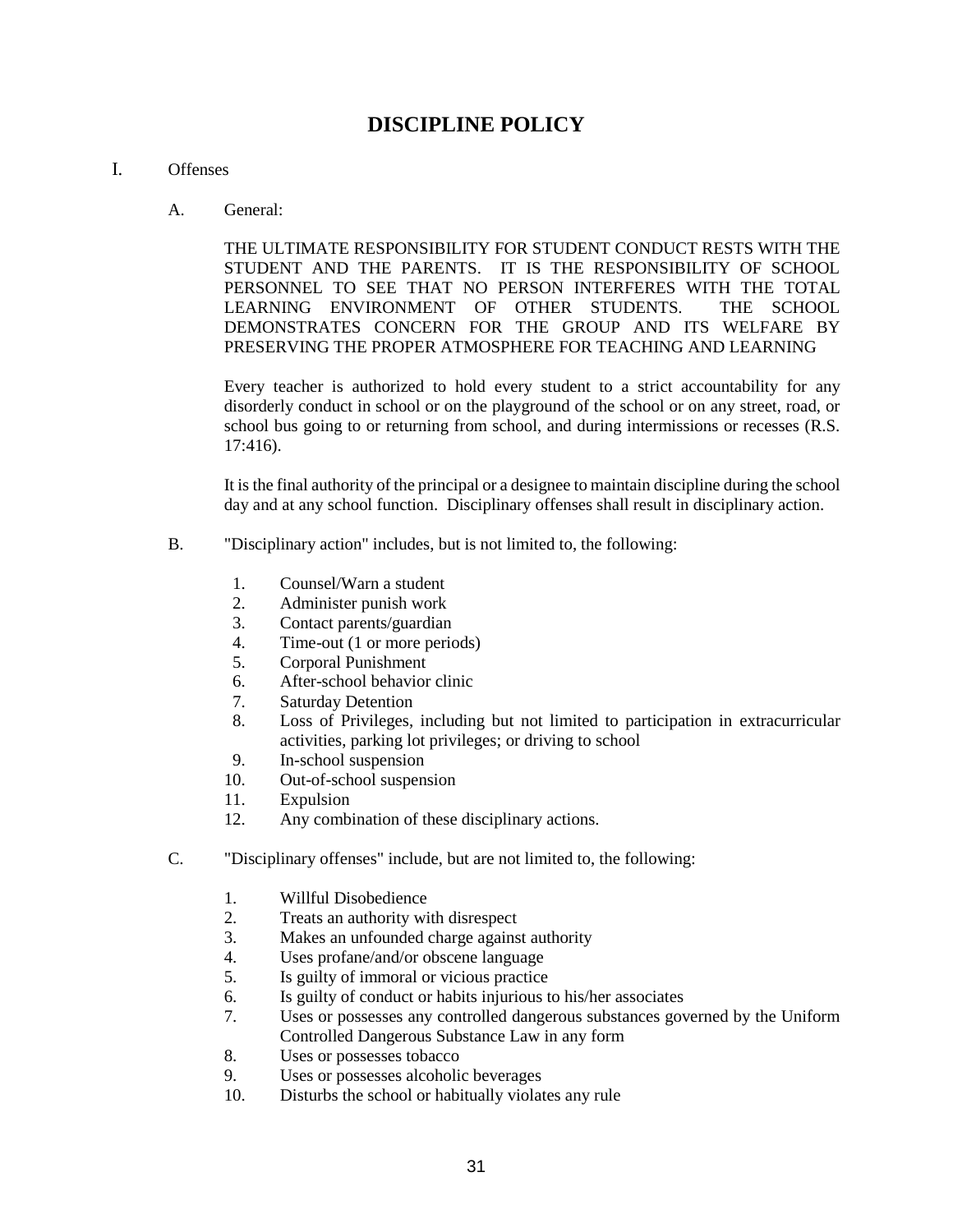- 11. Cuts, defaces, or injures any part of public school buildings/vandalism
- 12. Writes profane and/or obscene language or draws obscene pictures
- 13. Possesses a weapon as defined in Section 921 of Title 18 of the U. S. Code \*Use of Code 13 requires additional submission of the Weapon Type code.
- 14. Possesses firearms (not prohibited by federal law), knives, or other implements, which may be used as weapons, the careless use of which might inflict harm or injury
- 15. Throws missiles liable to injure others
- 16. Instigates or participates in fights while under school supervision
- 17. Violates traffic and safety regulations
- 18. Leaves school premises or classroom without permission
- 19. Is habitually tardy and/or absent
- 20. Is guilty of stealing
- 21. Commits any other serious offense
- 22. Murder
- 23. Assault and/or battery
- 24. Rape and/or sexual battery
- 25. Kidnapping
- 26. Arson
- 27. Criminal damage to property
- 28. Burglary
- 29. Misappropriation with violence to the person
- 30. Discharge or use of weapon(s) prohibited by federal law
- 31. Possesses a knife with blade length defined by law as punishable as a disciplinary offense
- 32. Serious bodily injury
- 33. Use of OTC medications in a manner other than prescribed or authorized
- 34. Possession of body armor
- 35. Bullying
- 36. Cyberbullying
- 37. False alarm/bomb threat
- 38. Forgery
- 39. Gambling
- 40. Public indecency
- 41. Obscene behavior or possession of obscene/pornographic material
- 42. Unauthorized use of technology
- 43. Improper dress
- 44. Academic dishonesty
- 45. Trespassing violation
- 46. Failure to serve assigned consequence
- 47. Misusing internet
- 48. Skipping or cutting class
- 49. Violation of the tardy policy
- 50. Littering
- 51. Violations of school "point" system
- 52. Assault or Battery on a student, administrator, faculty member, or school personnel
- 53. Threatening (verbally or physically) any student, administrator, faculty member or school personnel
- 54. Threatening to harm, injure or damage any person, student, or property (such as: bomb threats, written material, drawing, verbal threats)
- 55. Breaking or entering into school property or private property on school grounds.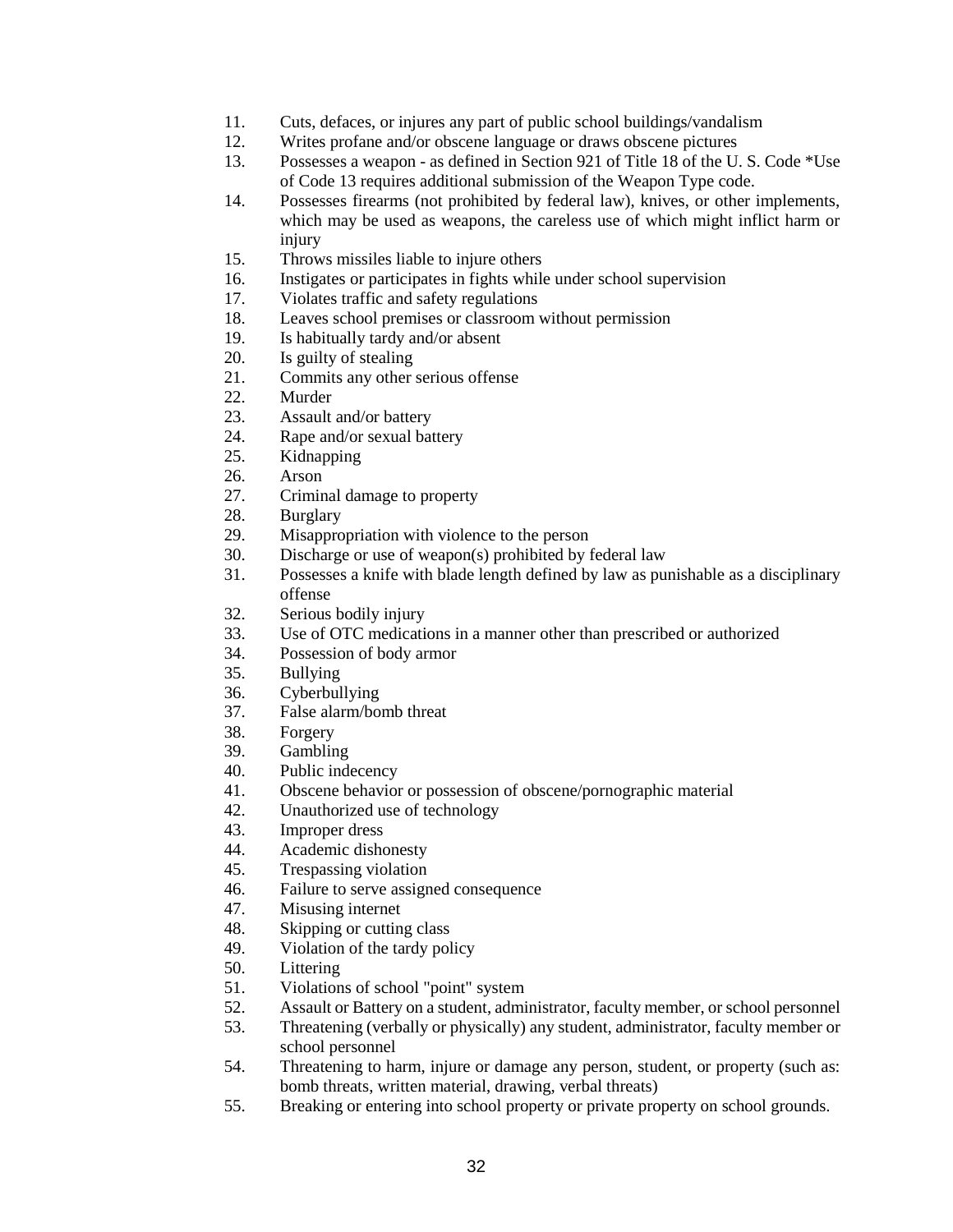56. Computer Hacking & Computer Network Violations. Rules apply to the Internet the same as they do in the classroom or elsewhere on school grounds

> NOTE: Network administrators and school personnel may review student email messages at any time or track student navigation of the Internet. Any violation will be dealt with the same as any other infraction of a student rule.

57. Disrespect for Authority

NOTE: Each student in grades K-5 when speaking with any public school system employee while on school property or at a school sponsored event, shall address and respond to an employee by using the respectful terms "Yes, Ma'am" and "No Ma'am or "Yes, Sir" and "No, Sir", as appropriate, or "Yes, Miss, Mrs., or Ms. (Surname)," and "No, Miss, Mrs., or Ms. (Surname)" or "Yes, Mr. (Surname)", as appropriate, each title to be followed by the appropriate surname. Students who fail to use the proper response will be given reminders by school system employees and opportunities to respond correctly. If a student repeatedly refuses to use the correct form of address over time, these actions will constitute "Disrespect for Authority".

- 58. Making any false or unfounded charge, allegation, or accusation against School Board employee.
- 59. Extortion or intimidation
- 60. Fighting
- 61. Forgery of administrators, teachers, or parent's name to a school document or note
- 62. Gambling
- 63. Inciting or participating in a disturbance on school property
- 64. Leaving campus without official permission
- 65. Possession of pornographic materials, including magazines, computer disks, photographs, etc.
- 66. Possession, consumption, or distribution of alcoholic beverages
- 67. Possession, distribution, consumption of alcohol or drugs, or being under the influence of alcohol or drugs
- 68. Possession, use, or distribution of counterfeit money
- 69. Possession or use of drug paraphernalia (such as roach clips, legal weed, synthetic weed, illegal weed, blunts, rolling papers, etc.)
- 70. Possession, consumption, or distribution of drugs (illegal, synthetic weed, illegal weed, legal weed, prescription, counterfeit, look-a-like, mislabeled, imitation, or over-the-counter)
- 71. Possession, consumption, or use of electronic cigarettes, vapor pens, e-liquid, cigars, blunts, cigarettes, lighters, snuff, chewing tobacco, or any tobacco products, including look-a-likes of any type
- 72. Possession or use of dangerous weapons (including, but not limited to air guns, BB guns, mace or pepper spray)
- 73. Possession or use of toy guns or toy knives that resemble actual weapons
- 74. Possession or use of explosive or incendiary devices, bullets, fireworks, or ammunition
- 75. Possession of inappropriate articles or objects at school, such as trading cards, comic books, belt buckles that depict drugs or weapons, and games, etc.
- 76. Stealing or theft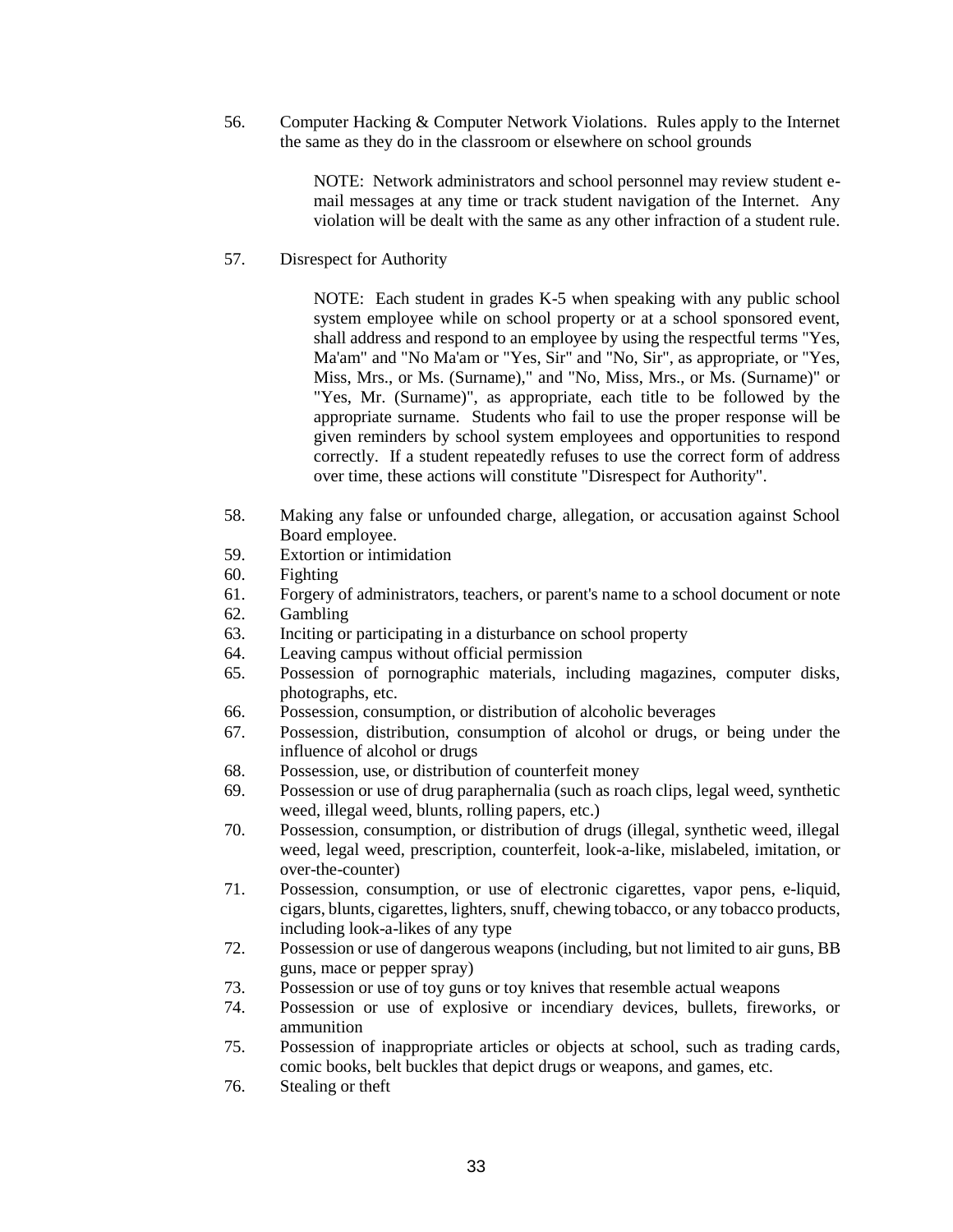- 77. Trespassing. NOTE: While trespassing, any offense committed by a student on another school campus carries the same disposition as if it had been committed on his/her own campus.
- 78. Truancy
- 79. Vandalism or any other act of property destruction, damage, or defacing while on school property, regardless of time or place.
- 80. Tampering, falsifying, or destroying any school records, attendance or roll books, report cards or grade sheets, test results, or school property
- 81. Violating test regulations or cheating, including but not limited to, reproducing test in any manner or taking photographs of tests
- 82. Submitting false or fraudulent documents, such as doctor's excuses, health records, grades from other schools, parking lot tags/permits, handicapped/disabled vehicle tags
- 83. Excessive discipline referrals
- 84. Violating "off-limits" areas on any school campus
- 85. Conspiracy or agreement to participate, assist, or commit any disciplinary offense, even if the conspiracy should originate off of school property
- 86. Aiding or abetting the commission of any disciplinary offense
- 87. Actions which occur at extracurricular, school sponsored off campus activities, or school sponsored sporting events, including but not limited to, all of the foregoing offenses and:
	- a. Entering restricted areas without proper authorization
	- b. Loitering in entrances, exits, dressing rooms, concession stands, press boxes, etc.
	- c. Fighting
	- d. Throwing objects
	- e. Harassing spectators, participants, and game officials
- 88. Any conduct that constitutes a disciplinary offense which occurs off of school property provided that the school principal reasonably believes that the offense shall have an adverse impact or effect on the school campus or property
- 89. Assisting or encouraging a non-student to physically enter a school campus for any reason or event without first obtaining permission of the office (for instanceassisting a student from another school to attend homecoming festivities at the offender's school
- 90. Molesting of/or indecent behavior with students
- 91. Immodest display of affection, including, but not limited to, groping, kissing, engaging in, acting out, masturbating, or simulating sexual intercourse (including but not limited to, oral sex), or touching or fondling the private body parts of oneself or another.
- 92. Any of the following acts (which may also be considered sexual harassment), including but not limited to:
	- a. Unwelcome staring, leering, sexual flirtations, or propositions
	- b. Unwelcome spreading of sexual rumors
	- c. Unwelcome touching of another's body or clothes in a sexual way
	- d. Unwelcome teasing or sexual remarks about a student
	- e. Conditioning academic or student activity privileges on submission to unwanted sexual conduct from student or staff
	- f. Blocking or cornering of a sexual nature from normal movements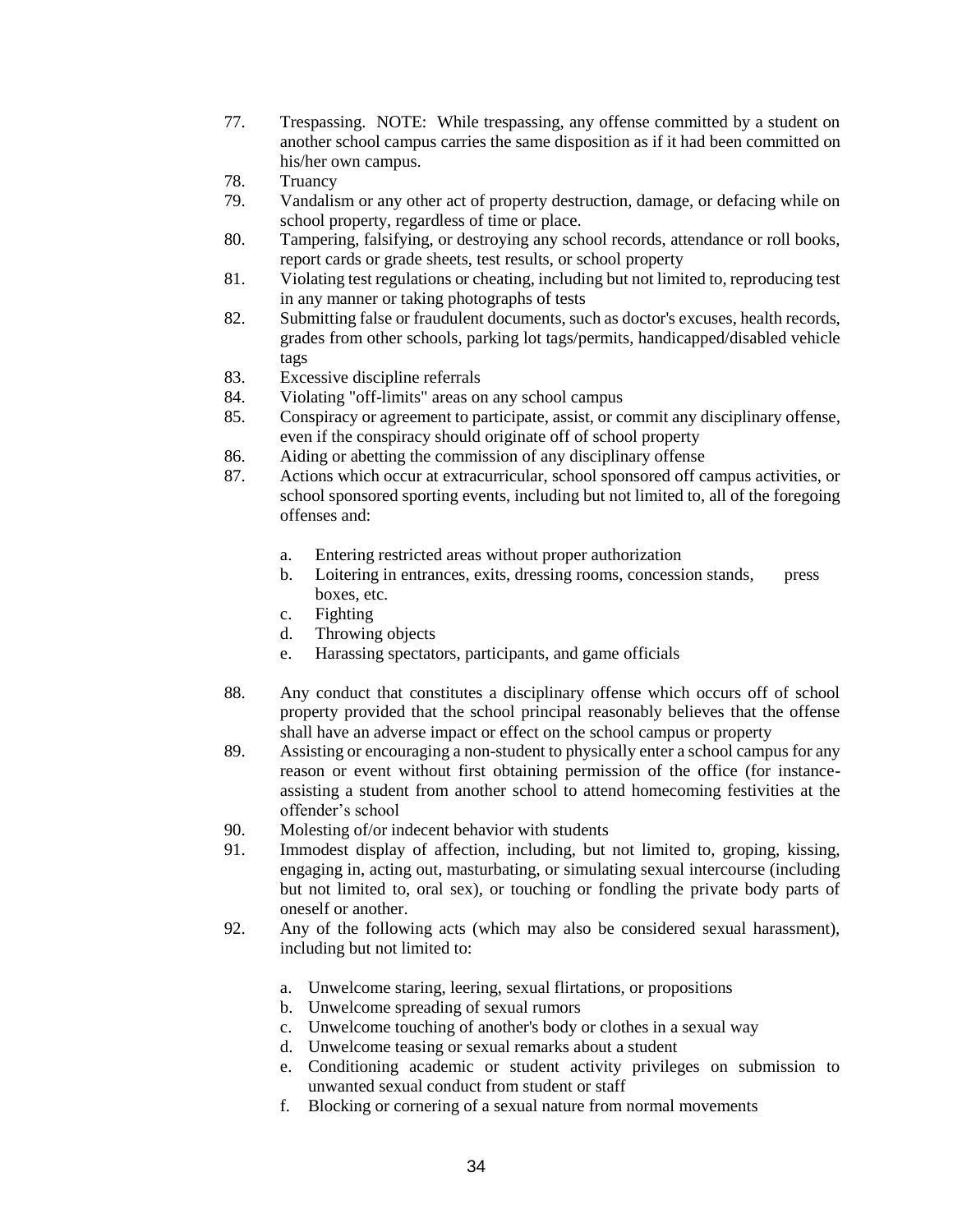- g. Unwelcome graphic verbal comments about an individual's body, or overly personal conversation, or
- h. Displaying sexually suggestive objects
- 93. Sexting sending (or receiving with the desire or consent to receive) sexually explicit photos by texting or any other means including electronically between cell phones. In such cases, the persons sending and receiving the photos and the person[s] photographed shall be subject to discipline unless it is obvious from the photograph that the person who was photographed did not know that they were being photographed or that the person that received the photograph did not receive it voluntarily and knowingly. Immediate deletion and not forwarding or sharing shall constitute a defense for anyone receiving such photo.
- 94. Taking, transmitting, posting, publishing or having possession of any inappropriate photos or video of any campus events or students at a campus event on the Internet without first obtaining permission from the school (for instance - locker rooms, class sessions, bathrooms, stair wells, etcetera). See Defense- 93.
- 95. Bullying, Cyberbullying or Cyberstalking
- 96. Huffing purposefully inhaling any psychoactive inhalants (any substance affecting the mind or mental processes) including but not limited to glue, paint, polish, household cleaners, refrigerants or any other substance inhaled for the purpose of getting high or altering the mind.
- 97. Violation of any rule or responsibility identified in that Section of this Student Handbook entitled "Student Rights and Responsibilities"
- 98. Any action defined by law as a criminal offense
- 99. Any action which violates any state or federal law, including but not limited to, Revised Statute 17:416, the Drug Free Zones act, the Gun Free Zones act
- 100. Any violation of Appendix J (Electronic Device Policy);
- 101. Violation of any other School Board policy or school rule, including but not limited to, the Internet Policy (See Appendix E), Sexual Harassment Policy (See Appendix F), Medication policy (See Appendix G), Bullying and Hazing Policy (See Appendix H),
- 102. Dating Violence-any behavior where one person threatens to use, or actually uses, physical, sexual, verbal, or emotional abuse to control his or her dating partner. Dating violence warning signs shall be any sign of the foregoing described conduct. Any act of dating violence shall be reported to the Principal of the school where the dating violence occurred.

NOTE: If a school has rules in addition to those set forth in this handbook, those rules shall be in writing and a copy shall be provided to the students. These rules shall not conflict with those found in this handbook.

#### II. Disciplinary Procedures

A. Short-term Suspension Procedures (10 days or less)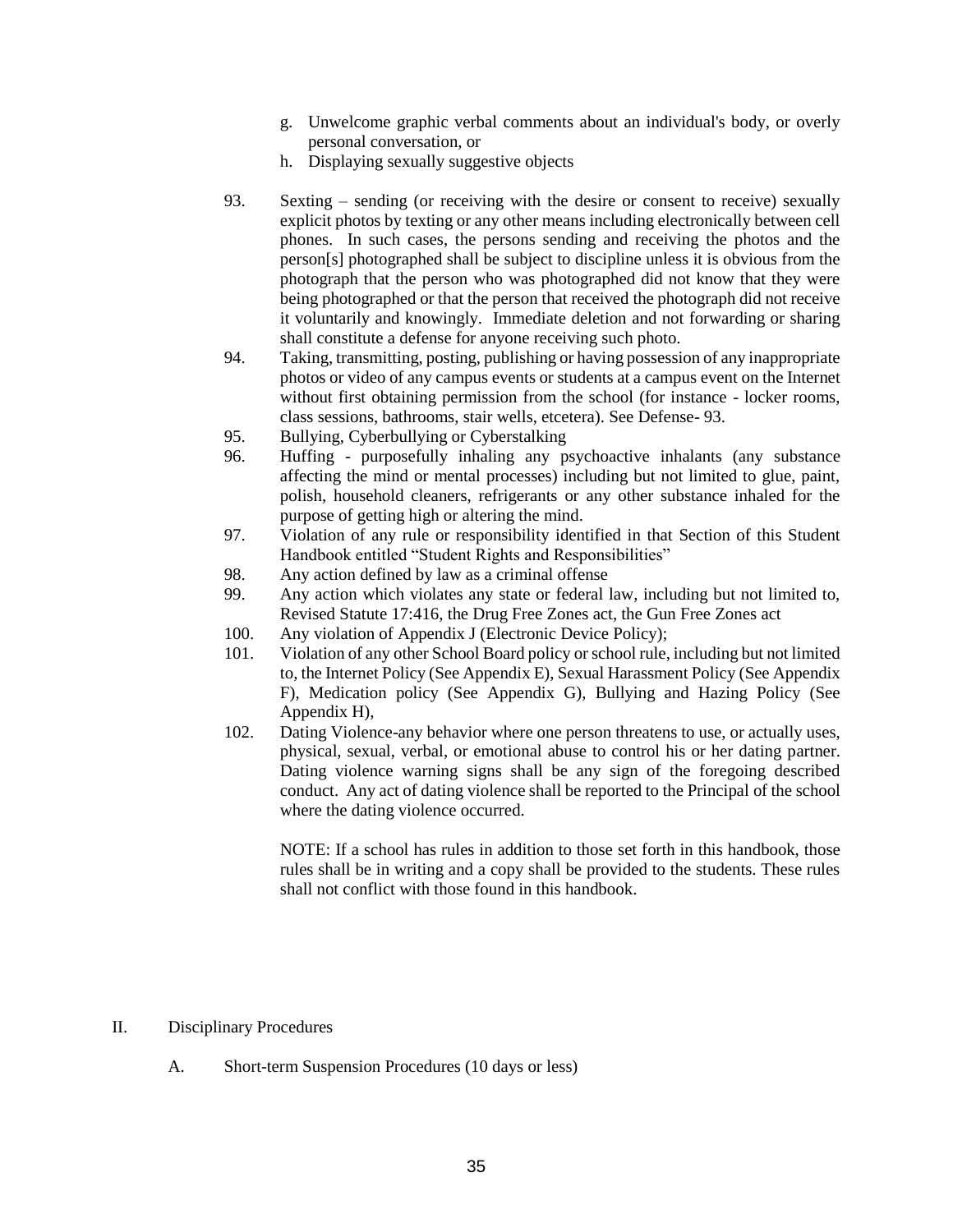- 1. The school principal, or his designee, has the right to enforce this disciplinary policy and to apply disciplinary action, including suspension, for the commission of any disciplinary offense. The principal shall investigate all allegations of misconduct.
- 2. Prior to any suspension, the school principal or his/her designee shall advise the student of the particular misconduct of which the student is accused and the specific reasons/facts for such accusation. The student shall be given an opportunity at that time to explain the student's version of the incident or facts to the school principal or his/her designee.
- 3. If the principal suspends the student, the principal, or designee, shall make a reasonable effort to contact the student's parent or guardian by telephone to notify them of the suspension, that the student will be or has been removed from class, and that the student will be kept under supervision until the close of the school day or the arrival of the parent or guardian. This responsibility shall not be delegated to a student. If the parent or principal or designee so requests, the student will be granted an early dismissal from school to return home.
- 4. The principal shall provide a written notice of suspension to the parents or guardian providing notice of the offense and the term of the suspension
- 5. In the event a student disrupts the orderly operations of the school, the student may be immediately removed from the school premises and placed in the custody of parents, next of kin, or law enforcement, provided that the matter is resolved in a timely manner.
- 6. If the parent or guardian of the suspended student wishes to contest the suspension, the parent or guardian shall, within three (3) school days after receipt of written notification of the suspension, submit a written request to the Superintendent to review the matter.
- 7. Upon such request, the Superintendent or designee shall schedule a review hearing at the earliest convenience. The decision of the Superintendent or designee on an appeal of a short-term suspension shall be final, and there shall be no right to appeal such decision to the Board.

#### B. Expulsion Procedures

1. The principal shall recommend expulsion in certain cases identified elsewhere in this handbook.

NOTE: There are some instances in which the principal has no discretion, where expulsion is mandated by Louisiana Revised Statute 17:416 (Drugs or Weapons) and other provisions of Louisiana law, which are not optional and expulsion shall be recommended by the principal.

2. Additionally, if a principal, or designee, after reasonable investigation of an offense, has cause to believe that a student has committed a disciplinary offense that warrants severe disciplinary action, then the Principal may recommend that the student be expelled.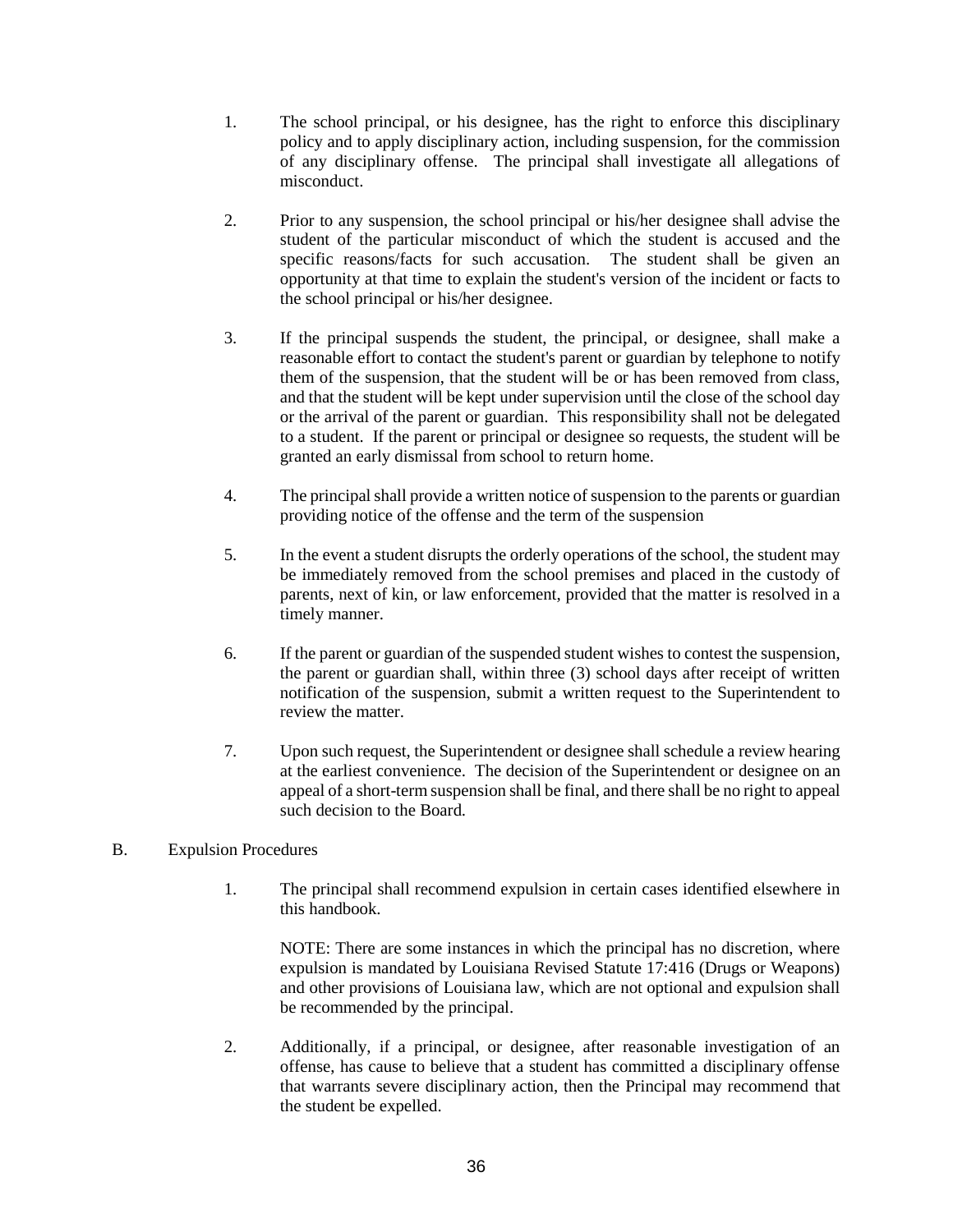- 3. After a principal or a designee has made a reasonable effort to investigate all aspects of the alleged discipline offense and is satisfied that the nature and seriousness of the offense might warrant expulsion, the principal shall decide whether to recommend expulsion.
- 4. The principal or a designee shall make a reasonable effort to contact the student's parents or guardian by telephone to notify them of the proposed expulsion, that the student has been removed from class and that the student will either be kept at school under supervision until the close of the school day or the arrival of the parent, guardian or police. This responsibility shall not be delegated to a student.
- 5. The principal or a designee shall mail (by certified mail) or hand deliver a copy of the recommendation of expulsion form to the parent or guardian, which form shall include 1) the specific offense for the expulsion, 2) the factual basis of the charge(s), 3) the time, the date and the place of the expulsion hearing.
- 6. The expulsion hearing shall be held within 30 days of the recommendation.
- 7. Pending the expulsion hearing, the student shall be denied normal attendance privileges. Until the expulsion proceedings are complete, the student shall be denied and excluded from any and all access to any APSB school campus and shall be denied and excluded from any APSB school activities including but not limited to, athletics, sports, or extracurricular groups and programs. The student shall not be on any APSB school campus for any reason. The student shall not attend any APSB school sponsored event as a participant, spectator, visitor or otherwise.
- 8. Unless all of the evidence has been previously provided with the form notifying of the expulsion, prior to the expulsion hearing, the parents have the right to view and copy any evidence to be presented by the school at the hearing. Notice of this right shall be included on the expulsion form.
- 9. At the expulsion hearing, the specific reason(s) concerning the cause(s) for the proposed expulsion will be presented by the principal or a designee in support of the recommendation. If the basis of the recommendation for expulsion is the accumulation of 4 suspensions, the student shall only be permitted to contest the facts of the  $4<sup>th</sup>$  suspension. At that point, the 3 prior suspensions are final and the time for appealing the basis of those suspensions has expired. The student's prior performance and attendance may be reviewed and discussed.

 Note: If the parent or student fails to appear at either the expulsion hearing [or at the appeal hearing hereinafter provided], without providing a written advance notice including a valid excuse at least 24 hours prior to the meeting, the right to a hearing shall be considered to have been waived and forfeited, and the student shall be expelled. The superintendent or a designee shall provide written notification to the parent of the findings and action taken as soon as is feasible. A student who has waived his right to an expulsion hearing by failing to appear shall have no right to appeal the merits of the expulsion to the Board.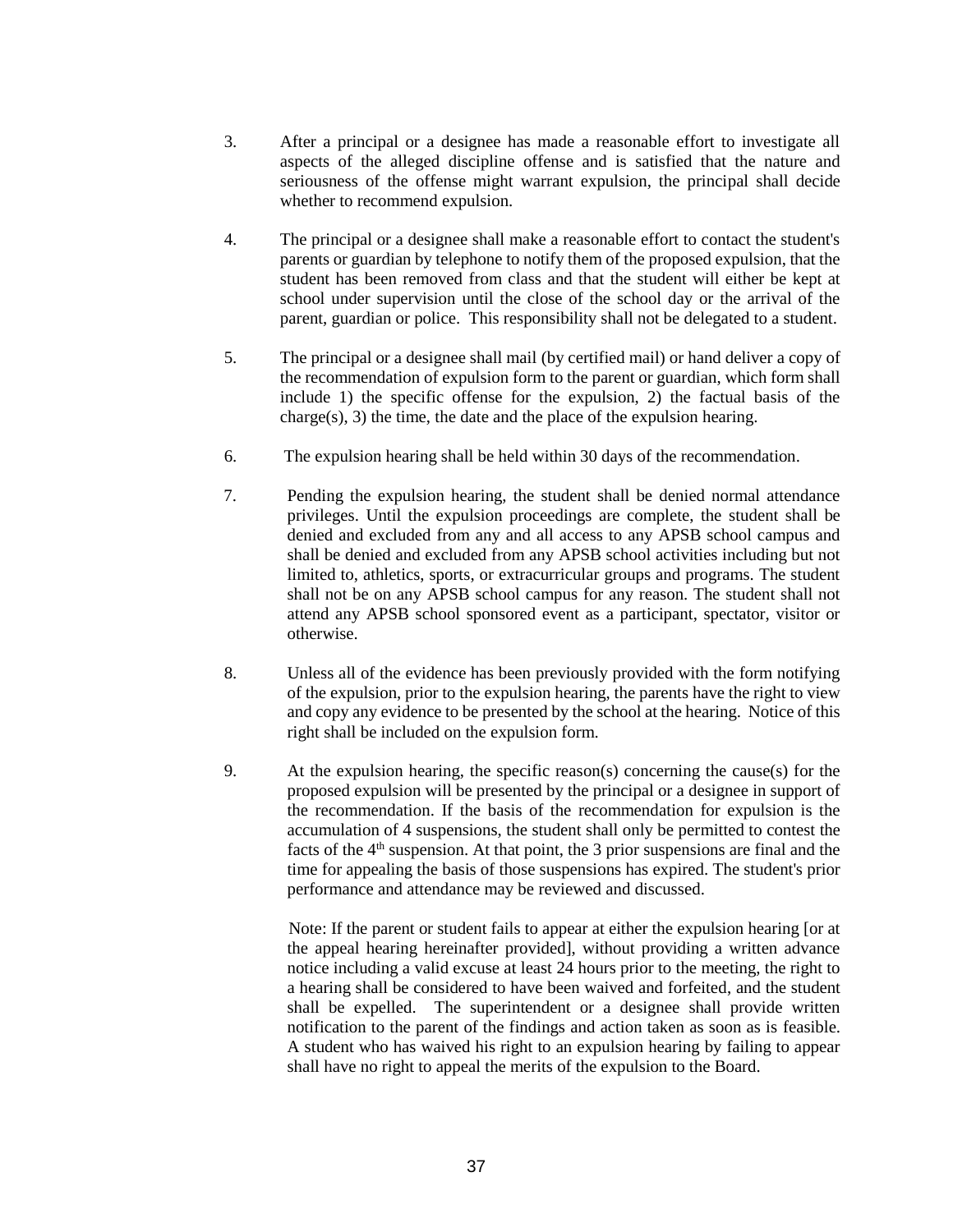- 10. The student or student representative may produce witness(es) or offer evidence in the student's behalf. Due process shall be afforded.
- 11. After the hearing, the superintendent or designee shall determine whether the student is guilty of the charge(s) and whether the student shall be expelled from school or if other corrective or disciplinary action is imposed.
- 12. The superintendent or a designee shall deliver the decision and findings by mail (certified, registered, or regular), email (if requested by the parent), or by handdelivery to the parents (at the address on file with the school that the student attends) and to the school principal.
- 13. In the event that the superintendent or a designee determines that a student is guilty of the offense and shall be expelled, the parent or guardian or the student (if over the age of 18), may request in writing a review of the expulsion decision by the School Board.

The request for review shall be hand delivered, e-mailed, or mailed to the APSB Superintendent at 1100 Webster, Donaldsonville, Louisiana, within five (5) school days after receipt by the parent of written notification of the expulsion decision. A request for review by the Board which is not received within this time period shall not be processed unless written reasons identifying extenuating circumstances are established.

- 14. In the event of a timely request for review of an expulsion decision, the superintendent shall list the request as an agenda item for the first or second next regularly scheduled meeting of the Board. If the review request is received after the deadline for completion of the Board meeting agenda (deadline is Wednesday at noon prior to the regularly scheduled meeting), then the item will be placed on the agenda of the second or third next regularly scheduled meeting.
- 15. The parent or student shall have the right to determine if the expulsion review is conducted in public or private session. If the parent/student requests that the appeal hearing be in open or public session, then the parent acknowledges that the facts of the discipline offense and the identity of the student may be released to the public and further waives all rights to confidentiality.
- 16. At the review hearing by the Board, no evidence will be taken and no witnesses will be examined. The School Board will function similarly to an appellate court in reviewing evidence from the expulsion hearing. Each side may present to the Board at least two (2) days prior to the review, a written report stating each side's position with attached documents, which were presented at the hearing. At the review hearing by the Board, only one person will argue for each side. No testimony will be taken nor will any evidence be presented. Each side shall be allowed no more than 10 minutes to argue the case. Members of the School Board may ask questions of either side or of the Hearing Officer. After hearing each side, the Board may deliberate the case privately if executive session was requested or openly if an open session was requested. Following deliberation, the Board will meet in open session to affirm, modify or reverse the action taken by the Superintendent or the hearing officer.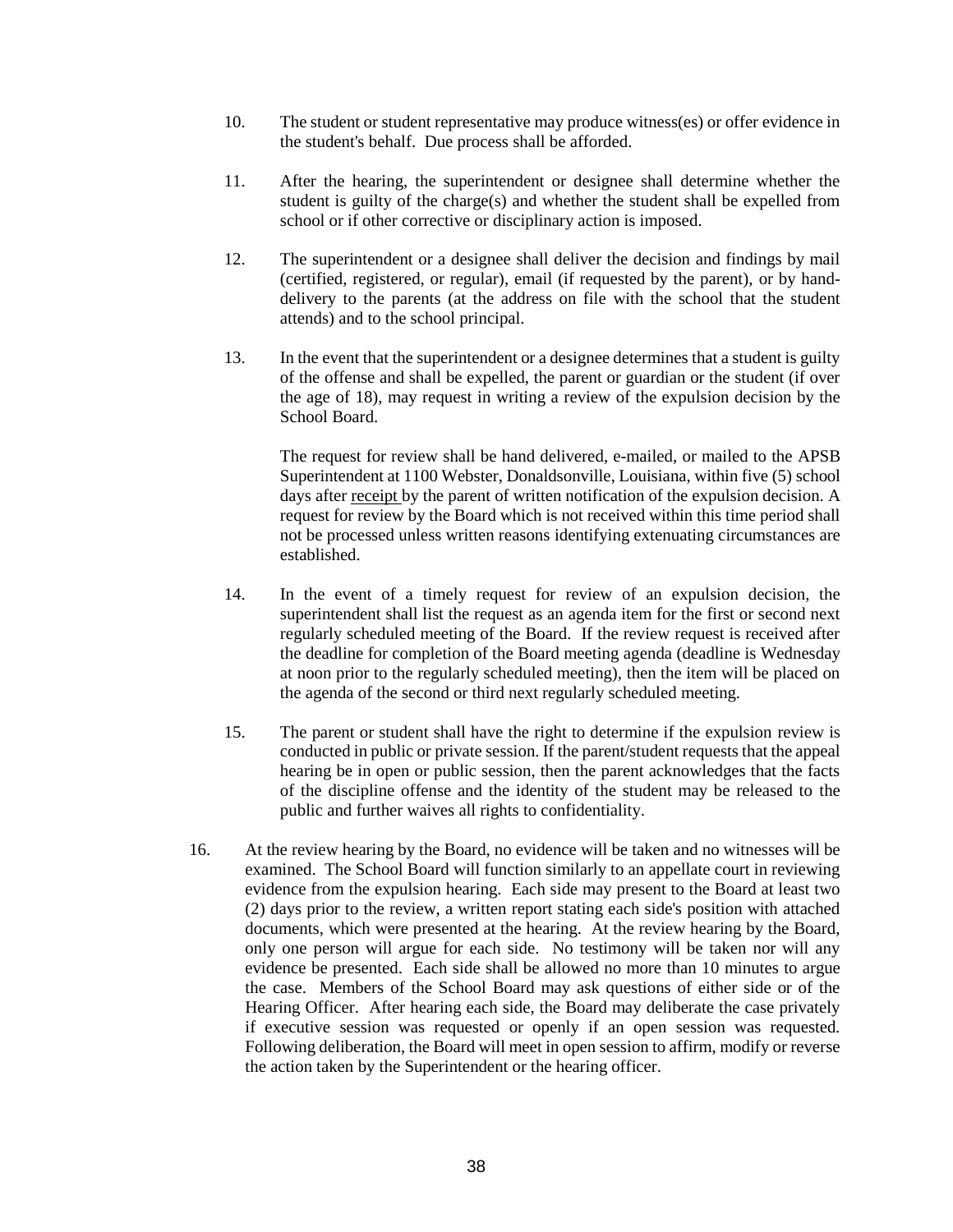- 17. The superintendent shall notify the parent of the student in writing, certified mail or hand delivery, of the decision of the School Board. The parent or student may, within ten (10) calendar days of receipt, appeal to the 23rd Judicial District Court an adverse ruling of the School Board upholding the action of the superintendent or the designee.
- C. Offensive Conduct at the End of the School Year
	- 1. Non-graduating students. Any student who commits a disciplinary offense during the last ten (10) days of school, which results in suspension or expulsion, shall serve such discipline at the end of the current school year and continuing through the beginning of the next school year until completed.
	- 2. Graduating students. Any senior committing a serious offense warranting suspension may be prohibited from participation in graduation exercises on recommendation of the principal after a hearing by the Superintendent or his designee/hearing officer, upon which the senior shall receive his diploma by mail. A senior who commits an expellable offense shall be denied graduation and participation at graduation.
- D. Additional Rules of Expulsion
	- 1. Unless otherwise mandated by law or this Handbook, the minimum term of expulsion for any expellable offense shall be one (1) calendar year.
	- 2. During the expulsion, the student shall be denied and excluded from any and all access to any APSB school campus and shall be denied and excluded from any APSB school activities including but not limited to, athletics, sports, or extracurricular groups and programs. The student shall not be on any APSB school campus for any reason. The student shall not attend any APSB school sponsored event as a participant, spectator, visitor or otherwise.
	- 3. Any student that is expelled may be offered the privilege to attend the Alternative Program. Any student that attends the Alternative Program/School shall follow all rules of the Alternative Program/School.
	- 4. For expelled students that choose to attend the APSB Alternative Program/School as provided below, any student that has been expelled for drugs or firearm offenses shall serve at least 50 percent of the term of expulsion prior to requesting re-admission to the regular school, as provided by state law.
	- 5. For expelled students that choose to attend the APSB Alternative Program/School as provided below, any student that has been expelled for a "single incident offense" shall serve at least 45 days of the term of expulsion prior to requesting re-admission to the regular school, as provided by state law or APSB policy. A "single incident offense" is defined as any disciplinary offense that does not involve conduct where state law requires mandatory expulsion for a specified period of time.
	- 6. A student requesting re-admission does not have the right to a hearing or to introduce any evidence. The ability to request re-admission is a privilege, not a right. Re-admission to the regular school is not a right or guarantee, but is strictly a discretionary decision of the Board. The Board has the right to consider any and all sources of information in deciding whether to re-admit a student.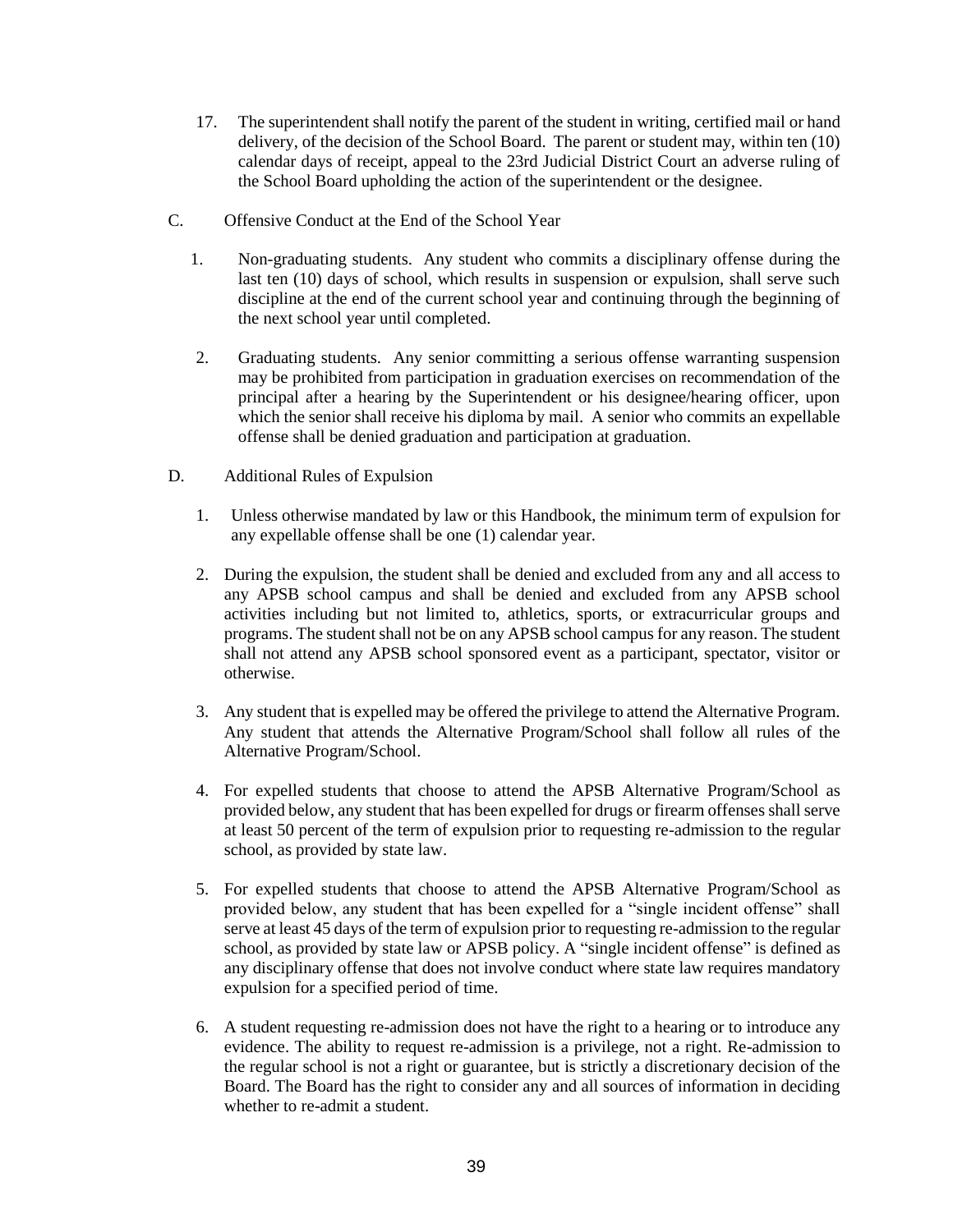- 7. Any student who has been offered the privilege to attend the Alternative Program/School but who chooses not to attend the Alternative School may attend any accredited school of their choice, including private, military, parochial, or home school. However, said expelled student shall serve the complete term of expulsion and may not exercise the privilege of requesting re-admission prior to the end of the complete term of expulsion. In other words, any student who has been offered the privilege to attend the Alternative School but refuses shall serve the complete term of the expulsion, without exception.
- 8. A student may only be granted the privileges provided in Paragraphs 2-4 above only once during that student's attendance at schools operated and maintained by the APSB.
- 9. Students that choose to attend the alternative school setting must also accept the revised bus routing procedures for the Alternative School. Bus stop locations for alternative School bus routes are typically farther from the student's home of record than the standard distance for a bus stop in their assigned school district. This is necessary to minimize route times in the much larger pick up areas of the alternative school busses. Transportation between the student's home and the nearest bus stop location shall be the responsibility of the parents. Parents may also elect to find their own transportation to the alternative school as opposed to riding the bus.

*Revised 3/2016*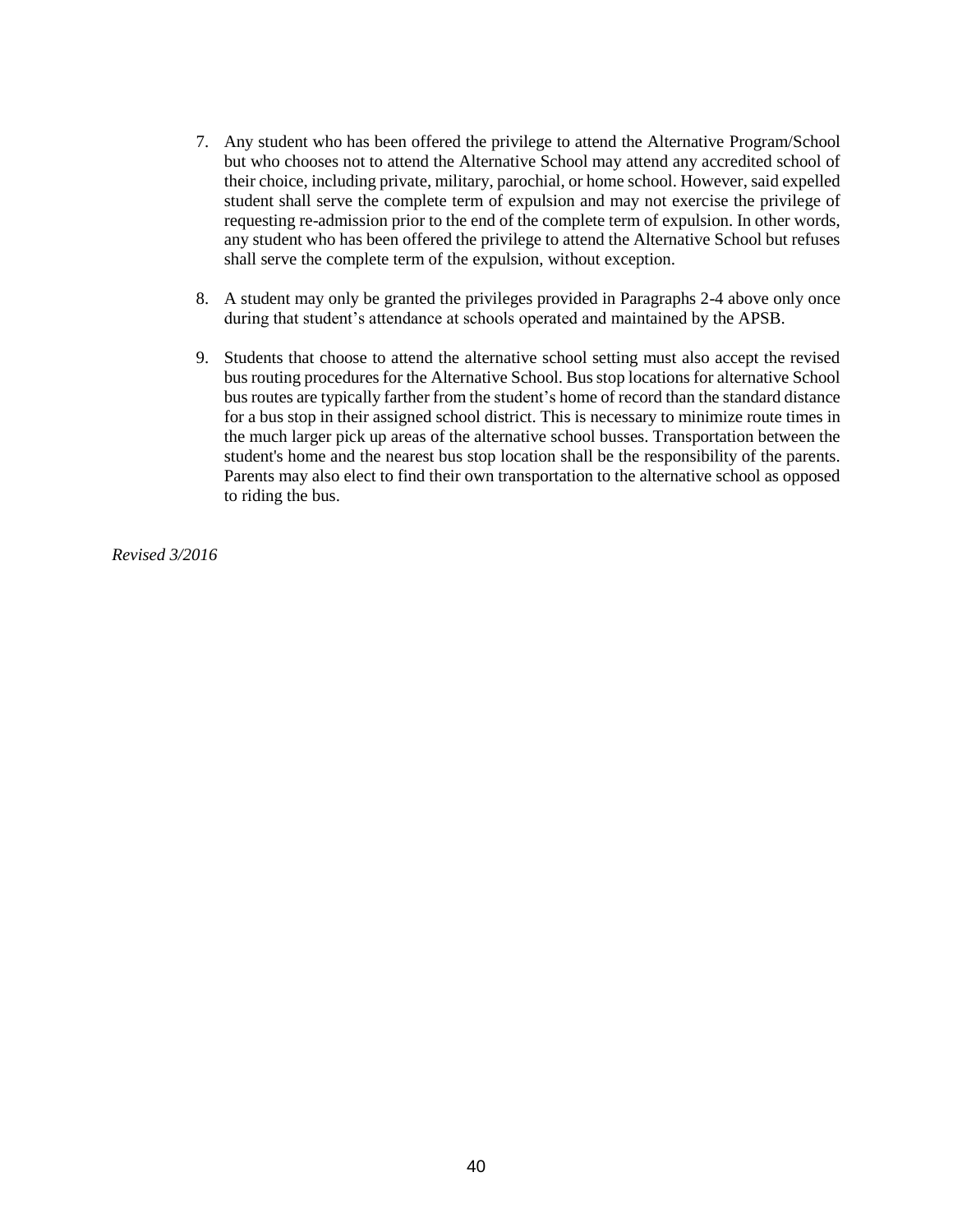# **APPENDIX A**

#### **High School Tardy Policy**

The Ascension Parish School Board, in an attempt to reduce the number of student tardies, is extending the Behavior Modification Clinic to the high school level. This will provide an alternative to suspensions and keep those students in school without disrupting the educational process.

Behavior Clinic will be held after school hours. Part of the session may include counseling but students are expected to bring schoolwork with them to the Clinic. The facilitator will utilize the resources provided by the Office of Student Services.

| 1st Tardy    | Warning                                                                                                               |
|--------------|-----------------------------------------------------------------------------------------------------------------------|
| 2nd Tardy    | Note Sent Home                                                                                                        |
| 3rd Tardy    | Phone Contact or Office Visit with Parent                                                                             |
| 4th Tardy    | Clinic (if student is late or does not attend clinic,<br>a Saturday Detention will be given)                          |
| 5th Tardy    | Warning                                                                                                               |
| 6th Tardy    | Note Sent Home                                                                                                        |
| 7th Tardy    | Phone Contact or Office Visit with Parent                                                                             |
| 8th Tardy    | Clinic (if student is late or does not attend clinic, a Saturday<br>Detention will be given)                          |
| 9th Tardy    | Phone Contact or Office Visit with Parent                                                                             |
| 10th Tardy   | <b>Saturday Detention</b>                                                                                             |
| 11th Tardy   | Phone Contact or Office Visit with Parent                                                                             |
| 12th Tardy   | <b>Saturday Detention</b>                                                                                             |
| 13th Tardy   | Phone Contact or Office Conference with parent                                                                        |
| 14th Tardy   | <b>Suspension</b>                                                                                                     |
| 15th Tardy   | <b>Phone Contact</b>                                                                                                  |
| 16th Tardy   | <b>Saturday Detention</b>                                                                                             |
| 17th Tardy   | <b>Phone Contact</b>                                                                                                  |
| 18th Tardy   | <b>Suspension</b>                                                                                                     |
| 19th Tardy   | <b>Phone Contact</b>                                                                                                  |
| 20th Tardy   | <b>Suspension</b>                                                                                                     |
| $21st$ Tardy | Documented Parental Contact to discuss pending risk of<br>Expulsion on next Tardy violation                           |
| $22nd$ Tardy | Suspension resulting in Recommendation for Expulsion for<br>Multiple Suspensions-see page 6 item C and page 7 item 14 |
|              |                                                                                                                       |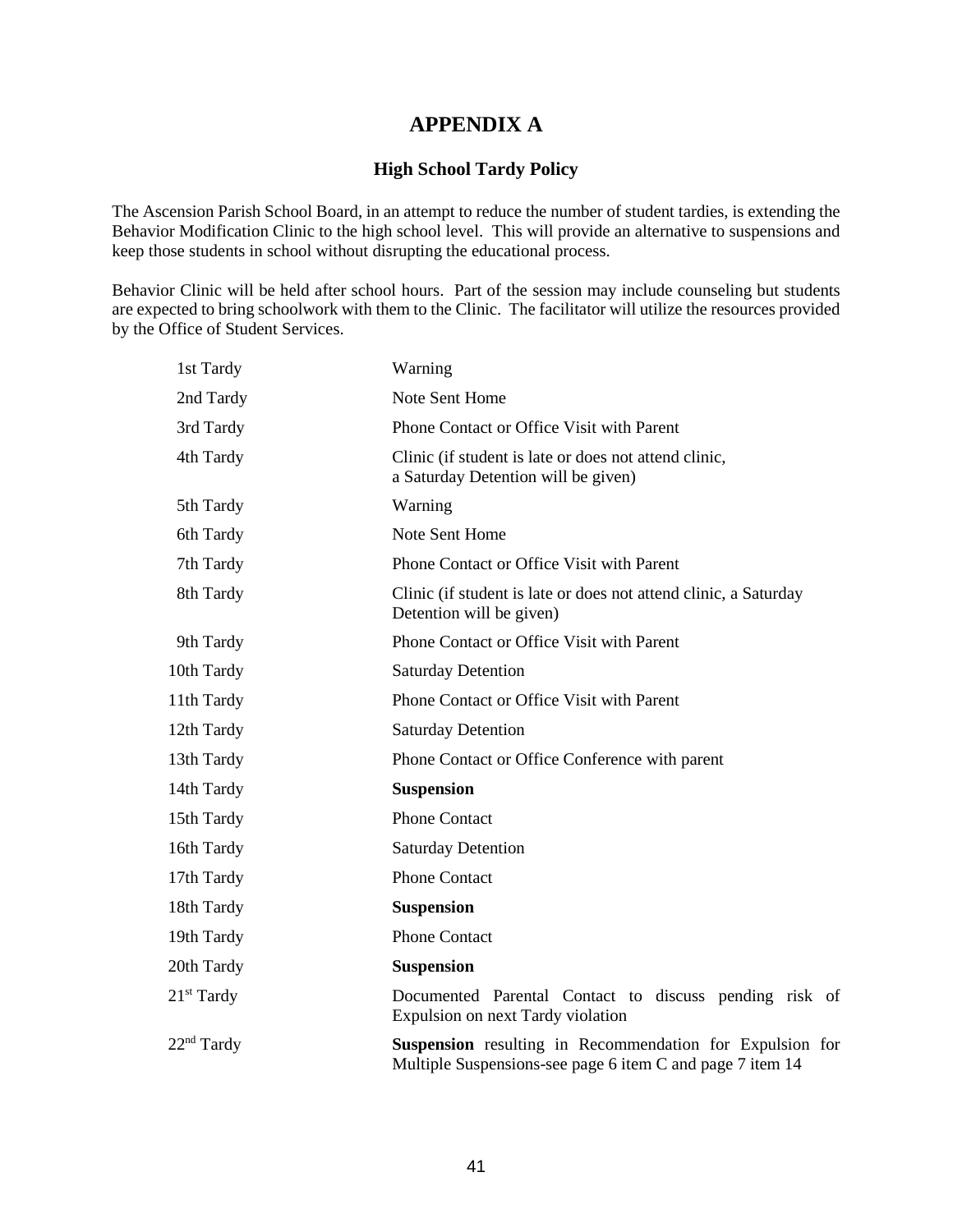# **APPENDIX B**

## **Procedures Regarding (grades K-8) Student Absenteeism, Truancy and Visitors at School**

The Ascension Parish School Board, in an effort to ensure the safety of all of our children, has established the following policies and procedures regarding student absenteeism, truancy, and visitors at school:

- Students may not be dismissed from school within the last 30 minutes of the school day without a valid excuse or this will be considered an unexcused tardy. An unexcused tardy will result in a student's not being allowed to make up work missed.
- According to school board policy, habitual tardiness will be reported to the Supervisor of Child Welfare and Attendance or to the Juvenile Court as truancy. A child misses valuable instructional time when he/she arrives late or is dismissed early.
- Tardiness should be restricted to medical or other emergencies.
- Only adults 18 years or older may check a student out of school in grades K-8. A picture ID will be required to be shown by any person not recognized by school personnel to be a child's parent or guardian. Before a child is released to an adult other than a parent or guardian, school personnel will check the child's emergency card to verify that the adult picking up the child is listed as acceptable by the parent or guardian.
- All school visitors will be asked to sign in and out in the school office. Visitors will be required to wear a pass at all times while on the school grounds.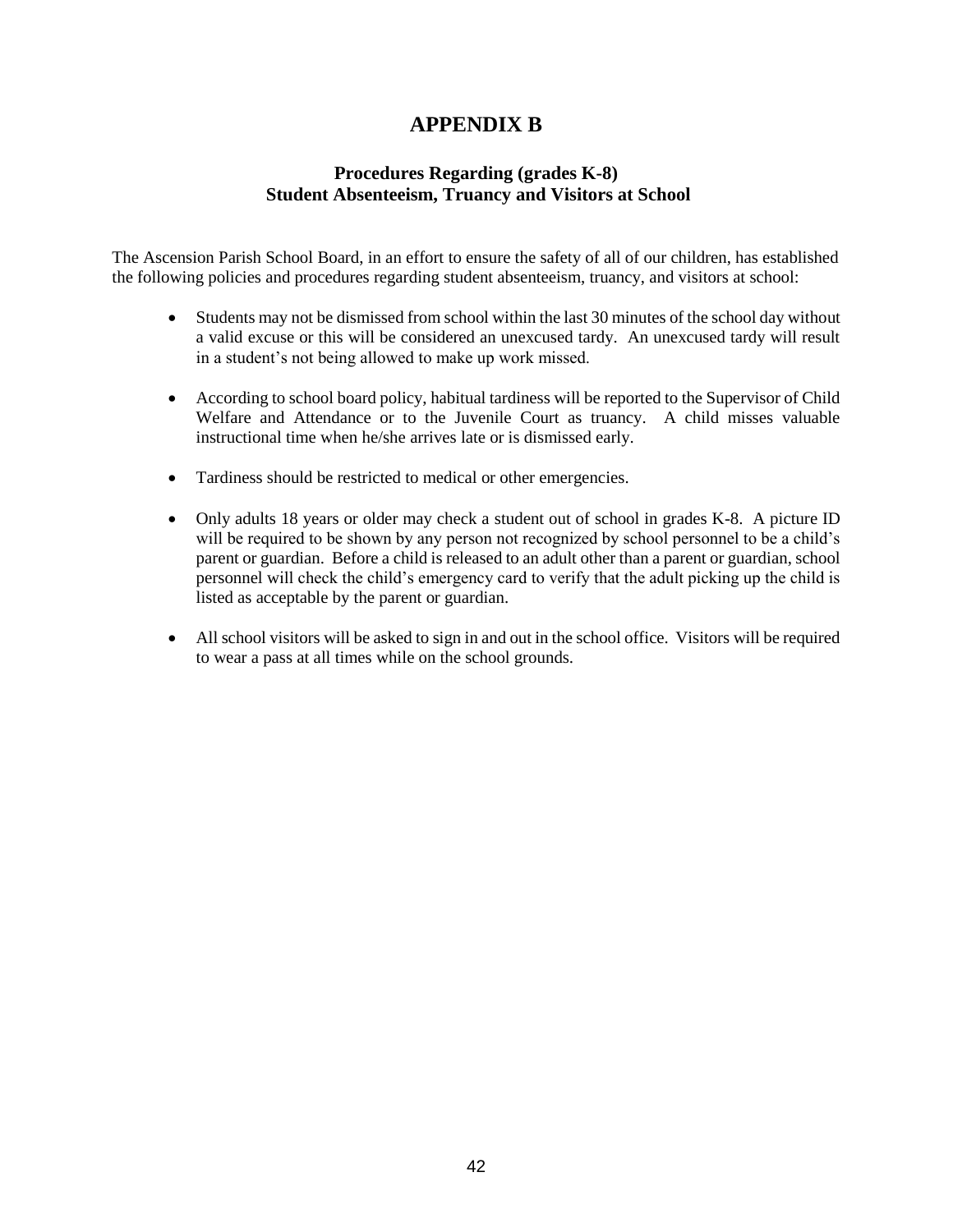# **APPENDIX C**

# **Standardized Elementary (Grades Pre-K – 8) Dress Code**

## **PANTS, CAPRI PANTS, SHORTS, SKIRTS, SKORTS, JUMPERS**

### **Shall be khaki. (No glitter, shimmer or other color distraction is permitted.)**

- May be pleated or not pleated; cuffed or not cuffed**;** may not have labels.
- Shall be appropriately sized with a regular fitting crotch: not tight fitting; not loose fitting
- Bottoms must fit at the waist and be properly hemmed or cuffed at or below the ankle and no wider than shoe length, but not dragging the ground. "Slicing or ragging" is not allowed.
- No leather/suede/vinyl/denim/jean fabrics. May not include rivets. Cargo pants, low riders, corduroy, ribbed fabric, and hip huggers are not allowed.
- Shorts, skirts, and jumpers must be clearly no more than 3 inches above the kneecap on any side/back/front.
- No stretch pants, sweatpants, jogging pants, wind suits, warm-ups, overalls or coveralls are allowed.
- Bottoms may not be worn in any way that creates a distraction.

## **SHIRTS/BLOUSES**

### **Shall be navy oxford, knit, or broadcloth with a collar; no labels.**

- Shall be solid navy in color.
- Turtlenecks must be solid navy or white without monograms/name brands/logos and may be worn under a uniform shirt/jumper but may not be worn alone. Turtlenecks may only be worn under the uniform shirt.
- Shall be appropriately sized; may not be tight fitting. Must be tucked in at all times and appropriately buttoned above the chest area at all times.
- If a t-shirt is worn underneath the uniform shirt/blouse, it must be solid white, navy, black, or an approved school color.
- Students may add only the approved school logo to their navy shirt/blouse. Logos can be stitched/printed on the left front, upper chest area of the shirt/blouse.
- Shirts/blouses may not be worn in any way that creates a distraction.

## **SWEATSHIRTS/SWEATERS/JACKETS (IN INSTRUCTIONAL SETTINGS)**

### **Shall be solid navy or shall be the designated school sweatshirt.**

- If worn, the uniform shirt collar must be visible under the sweatshirt.
- May not contain personal or brand name monograms/logos.
- Must be solid navy and may include the approved school logo or may be a school approved sweatshirt.
- Sweatshirts/sweaters/jackets of any kind may not be worn tied around the waist.
- Sweatshirts/sweaters/jackets of any kind may not be worn in any way that creates a distraction.

## **JACKETS/COATS – OUTDOORS**

### **May be any color except jean and camouflage.**

• Jean and camouflage jackets/coats are not allowed.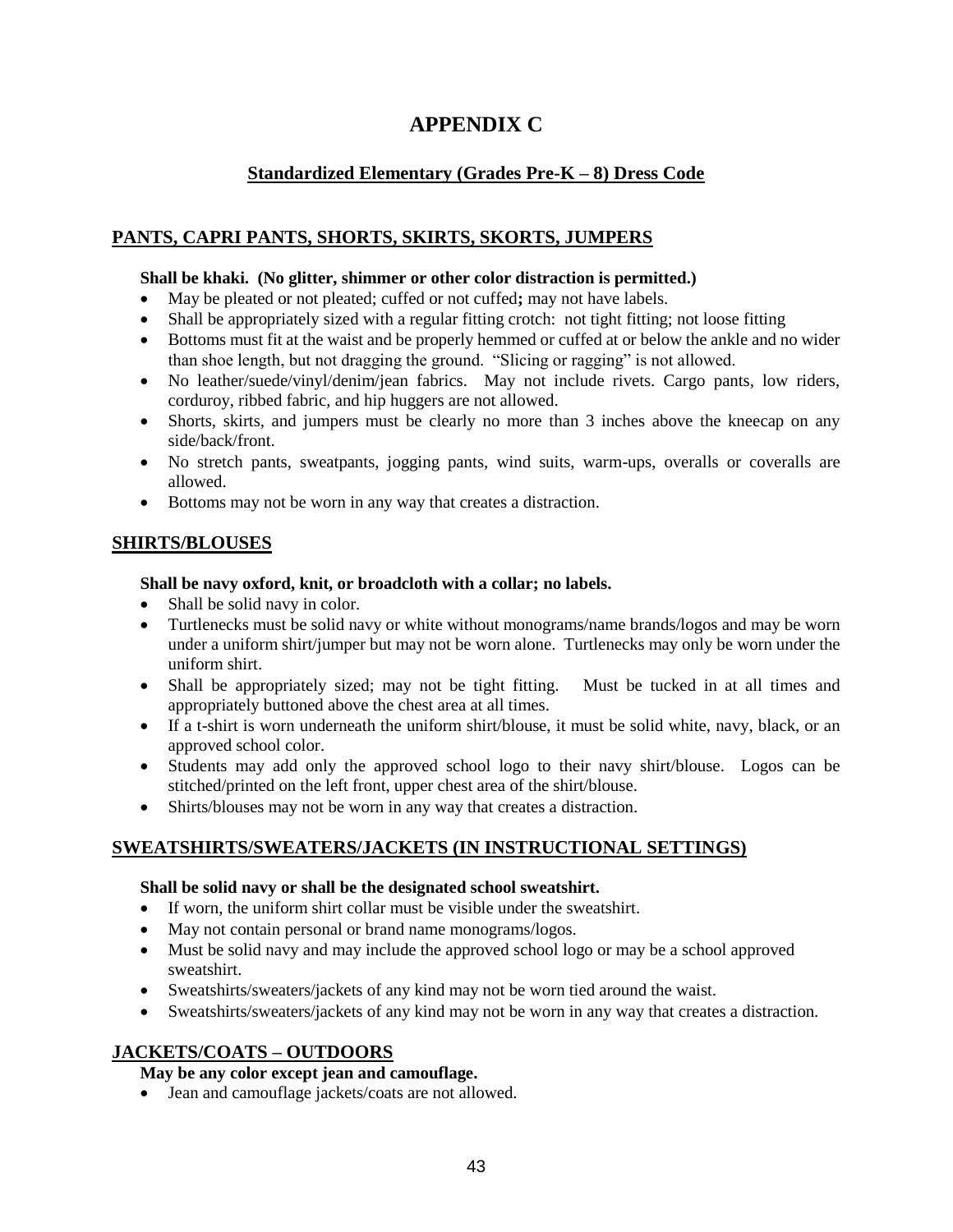- Full-length jacket/coats commonly referred to as "trench" coats or dusters are not allowed.
- Jackets and coats of any kind may not be worn tied around the waist.
- Jackets and coats of any kind may not be worn in any way that creates a distraction.

### **SHOES AND SOCKS**

**Shall be closed in shoes; socks and/or leggings shall be white, solid black, solid khaki or solid navy.** 

- Closed in shoes (front and back) i.e. tennis shoes, tied shoes or loafer type shoes are acceptable. Shoes that require laces or Velcro must be securely fastened. Shoes must be worn appropriately.
- Shoes with wheels, noisemakers, lights or hanging tags are not allowed. Slippers, sandals, thongs, or flip-flops are not allowed.

### **HAIR**

### **Must be neat, clean and well groomed.**

- Head coverings, skullcaps, hats, hoods, kerchiefs, sweatbands and any other headgear are not allowed. Long-handled combs are prohibited.
- Extreme hairstyles (including, but not limited to, Mohawks) or hair carvings that detract from the educational setting are not allowed. Hair may not be dyed colors other than natural hair colors. (i.e. No blue, green, pink, etc.).

## **JEWELRY/BELTS/ACCESSORIES**

- Accessories with inappropriate decorations or advertisements are prohibited. This includes, but is not limited to, any item that depicts the occult, gang membership, death, suicide, violence, drugs, alcohol, tobacco, or ethnic bias.
- Necklaces and bracelets of any type may not be worn.
- Glitter, tattoos and writing/drawing on the face and other visible body parts are not allowed.
- No more than one stud type earring may be worn in each earlobe. Dangling earrings, nose rings, lip rings, eyebrow rings, tongue piercing rings, studs or any other visible body piercing are not allowed.
- No ornamental or oversized belt buckles are allowed. Belts may not have studs, cutouts, metal or other decorations or writings that can be deemed inappropriate.
- Only one wristwatch may be worn on either wrist if it does not violate any of the Uniform Policies regarding inappropriateness or distractions.
- Belts must be solid brown, black or navy and they must be worn on any pants/shorts/skirts/skorts that have belt loops.
- Belts must be worn appropriately and may not be more than one size larger than the waist.
- Purses are not allowed in Grades Pre-Kdg.  $-3$ .
- Rolling book sacks (book sacks with wheels) are not allowed in Grades Pre-Kdg.  $-2$ , even if the student carries them.

### **MISCELLANEOUS**

New students enrolling in any Ascension Parish Public School, Grades Pre-Kdg. – 8 will be provided a grace period of no more than seven (7) calendar days to comply with this dress code.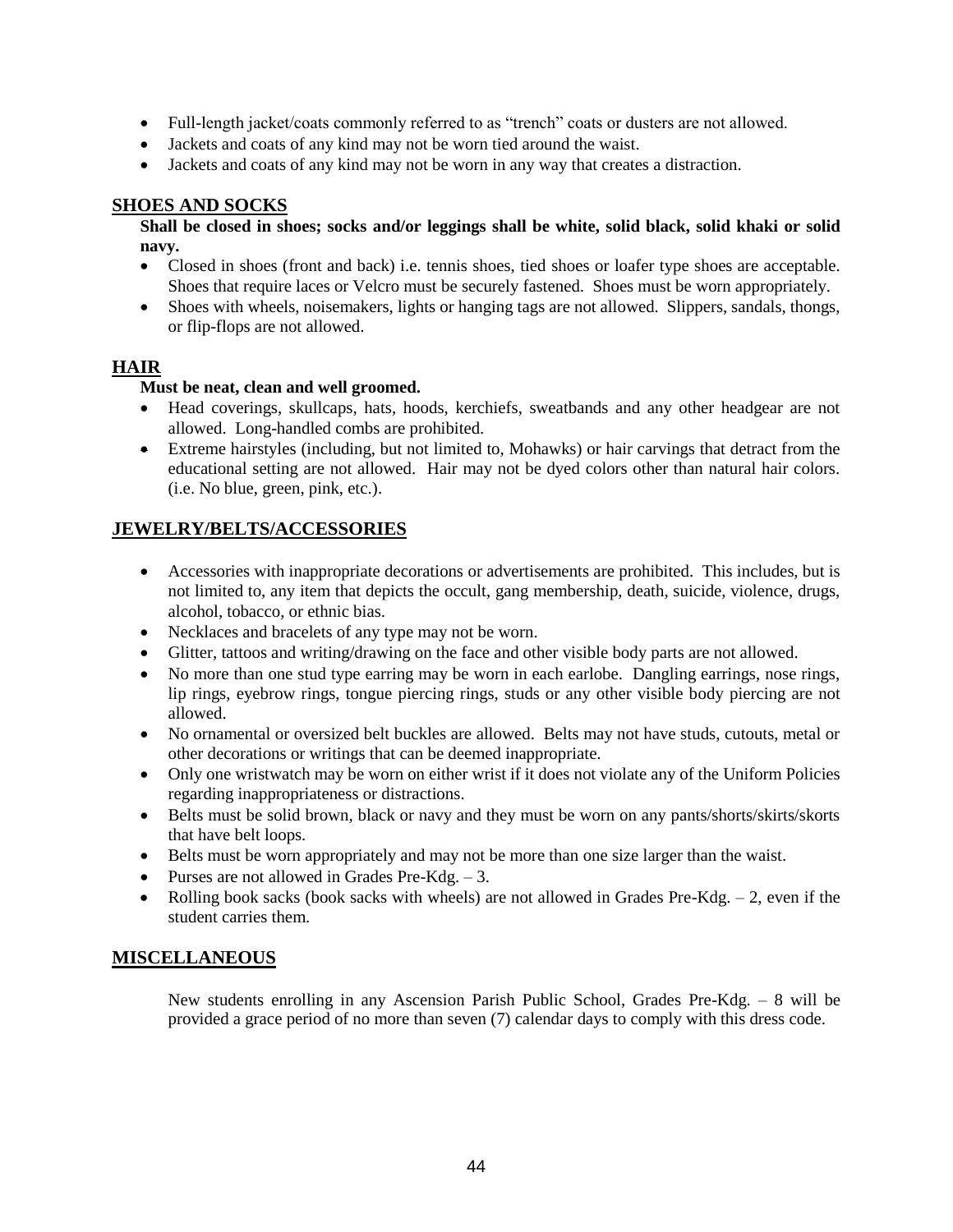### **CASUAL DAYS**

Each school shall be permitted a total of four (4) casual dress days per school year. The principal shall determine the dates for casual dress days. In addition to the 4 designated days allowed each school year, principals are allowed to award additional days for various reasons to include but not limited to: participation in charitable donations, rewards for various reasons, incentives to encourage good academics, attendance and behaviors; celebration of special events on campus, etc.

#### **CONSEQUENCES**

Each accumulation will consist of three (3) dress code violations;

1<sup>st</sup> Accumulation: Parental notification. Parents will be called to bring appropriate clothing if necessary.

2<sup>nd</sup> Accumulation: Parental notification. School punishment takes place during the school day. (Ex., Service project, Clean up, Loss of recess, etc.). Parent called to bring appropriate clothing if necessary.

**3 rd Accumulation**: Parental notification. After School Behavior Clinic assigned -2 Days (Failure to attend After School Behavior Clinic will result in an adding an additional day. Failure to comply without a valid excuse will result in a suspension). **(Primary Schools will assign Recess Detention).** 

**4 th Accumulation**: Parental notification: Saturday Detention (if available) or After School Behavior Clinic (4 days). Failure to comply without a valid excuse will result in a suspension. **(Primary Schools will assign long term Recess Detention or After School Detention).** 

**5th Accumulation**: Conduct referral for willful disobedience. Points and/or suspension will be assigned.

**NOTE: A Parent Conference will be held at the point when the school determines that the Uniform Policy is becoming a problem with the student. At any point in the violations, a parent can be called to bring appropriate clothing if necessary.** 

**Any non-uniform clothing (outer wear or accessories) and/or prohibitive items will be taken by the school official and returned to the student's parent or guardian ONLY. Additionally, the Principal has the authority and right to place any student in ISSP until the Dress Code violation is properly corrected.**

*Revised (3/2015)*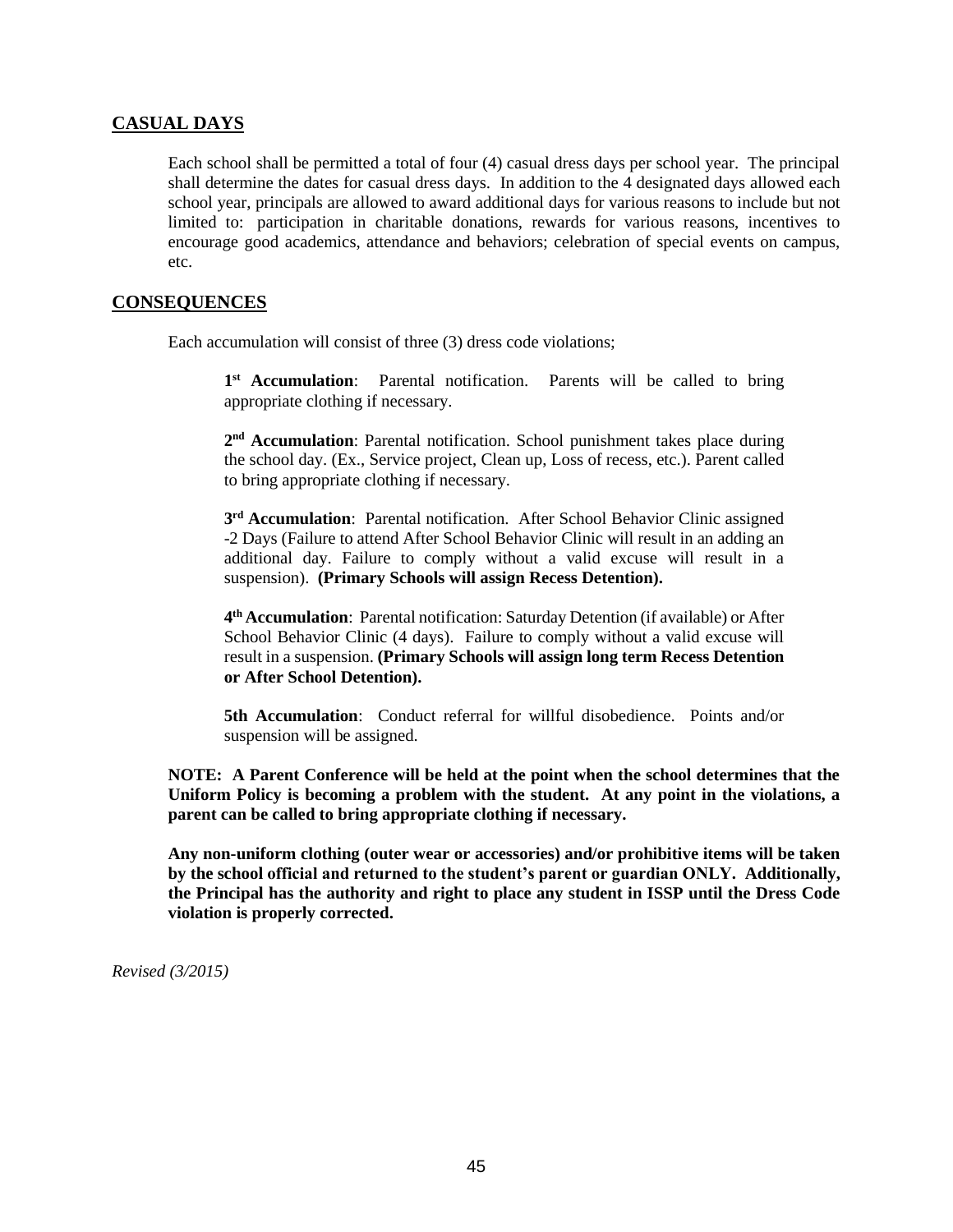# **APPENDIX D Standardized High School Dress Code**

## **SLACKS, CAPRI PANTS, SKIRTS, DRESSES, SHORTS**

### **Shall be khaki or black. (No glitter, shimmer or other color distraction is permitted.)**

- Shall be appropriately sized with a regular fitting crotch: not tight fitting, not loose fitting.
- Bottoms (worn above the hip bone) must be properly hemmed or cuffed at or below the ankle and no wider than shoe length, but not dragging the ground. "Slicing or ragging" is not allowed. Belts (with no distracting decorations) must be worn at all times with bottoms that have belt loops.
- Bottoms may not be worn in any way that reflects gang affiliation, conceals contraband, or creates a distraction ("sagging" not allowed).
- No stretch slacks, sweatpants, jogging pants, wind suits, warm-ups, overalls or coveralls allowed.
- No leather, suede, vinyl or denim fabrics.
- Shorts, skirts or dresses must reach the top of kneecap.
- The top of any side, back or front slit must be clearly no more than three (3) inches above the kneecap.

## **SHIRTS**

### **Shall be polo style with collar.**

- "Polo style" shirt must have two, three or four buttons (no snap-up or zippers), with long or short sleeves (no sleeveless or cap-sleeves).
- Polo shirts shall be solid in color (approved colors per school) or appropriate campus spirit shirt.
- Shall be appropriately sized. Must be tucked in and appropriately buttoned above the chest area at all times.
- May not be worn in any way that reflects gang affiliation, conceals contraband or creates a distraction.
- If a t-shirt or turtleneck is worn underneath the polo style shirt, it must be school colors.
- School approved spirit shirts may be worn in place of polo shirts.
- Students may add the approved school name and mascot to their polo style shirts. Logos (mascots & school names) can be stitched/printed on the left front, upper chest area of the shirt. The logo will be of acceptable size if the flattened hand can cover it.
- Curriculum related uniforms are considered standardized dress on designated days. (i.e., Allied Health Academy, ROTC, etc.)
- Shirts or other objects that contain or symbolize obscene, drug related, gang related or offensive wording are not allowed. This includes the advertisement of products that contain tobacco or alcohol. Clothing or other articles depicting violence, blood, knives, guns, skulls, etc. are also not allowed.

## **APPROVED COLORS FOR SHIRTS BY HIGH SCHOOL**

| <b>DONALDSONVILLE</b> | <b>DUTCHTOWN</b> | <b>EAST ASCENSION</b> | <b>ST AM</b> |
|-----------------------|------------------|-----------------------|--------------|
| <b>Black</b>          | <b>Black</b>     | Royal Blue            | <b>Black</b> |
| Red                   | Purple           | Yellow                | Yellow       |
| White                 | White            | White                 | White        |
| Gray                  | Gray             |                       |              |

**ST AMANT**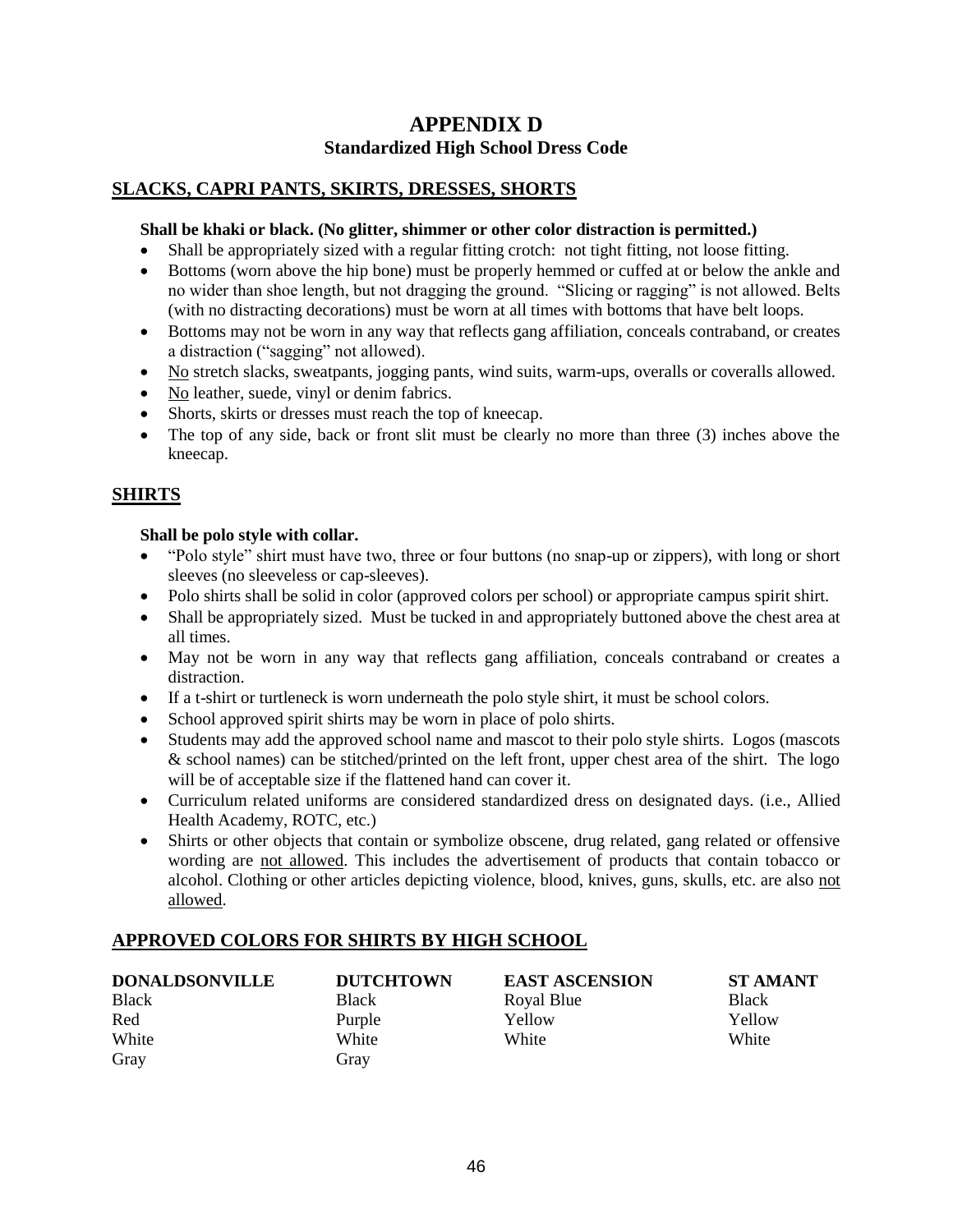## **HAIR**

- Must be neat, clean and well groomed.
- Head covering, skullcaps, hats, hair rollers, kerchiefs, bandanas, sweatbands, hoods or any other headgear are not allowed. Long-handled combs are prohibited for safety reasons.
- Symbols and/or styles that are identified with gang membership, affiliation or representation are not allowed.
- Extreme hairstyles that detract from educational setting are not allowed. Hair may not be dyed colors other than natural hair colors. (i.e., No blue, green, pink, etc….)
- Hair carvings are not allowed.

## **SHOES**

 Closed in shoes (front and back) i.e., tennis shoes, tied shoes or loafer type are all acceptable (no slipper style or house shoes). Wheels, glitter, noisemakers, lights or hanging tags are not permissible on footwear. Shoes will be worn and fastened appropriately.

## **SWEATSHIRTS/VESTS/SWEATERS/WINDBREAKERS/JACKETS - INDOORS**

- May be pullover, button-up, zipper, snap, etc.
- Must be solid in color (**approved colors per school and/or gray**) worn with the polo style shirt collar showing. Hoods may only be worn in areas approved by the administration. The only logos allowed (other than mascot & school name) should be the manufacturer's label. The manufacturer's logo will be of acceptable size if the flattened hand can cover it.
- No college, professional, or other advertisements other than home school may be worn on sweatshirts
- Must be appropriately sized in the shoulders, sleeves and length.
- Students may add the approved school name and mascot to sweatshirts, vests or sweaters with principal approval.
- May not be worn in any way that reflects gang affiliation, conceals contraband or creates a distraction.

## **JACKETS/COATS/WRAPS**

- Coats/jackets/wraps that are worn **outside/outdoors** of the school building MUST also be an **approved school color and/or gray**.
- May be high school letter jacket as long as it corresponds with the specific school the student attends (Ascension only).
- No college or professional logo jacket or coats may be worn, (i.e., starter jackets).
- May not be worn in any way that reflects gang affiliation, conceals contraband or creates a distraction.
- Full-length jackets/coats such as those commonly referred to as "trench" coats or "dusters" are not allowed. Jackets/coats of ¾ length (or less) are acceptable.
- Outside jackets and coats are considered to be cold weather apparel only.

## **MISCELLANEOUS**

 New students enrolling in any Ascension Parish Public High School will be provided a grace period of no more than five (5) calendar days to comply with this dress code.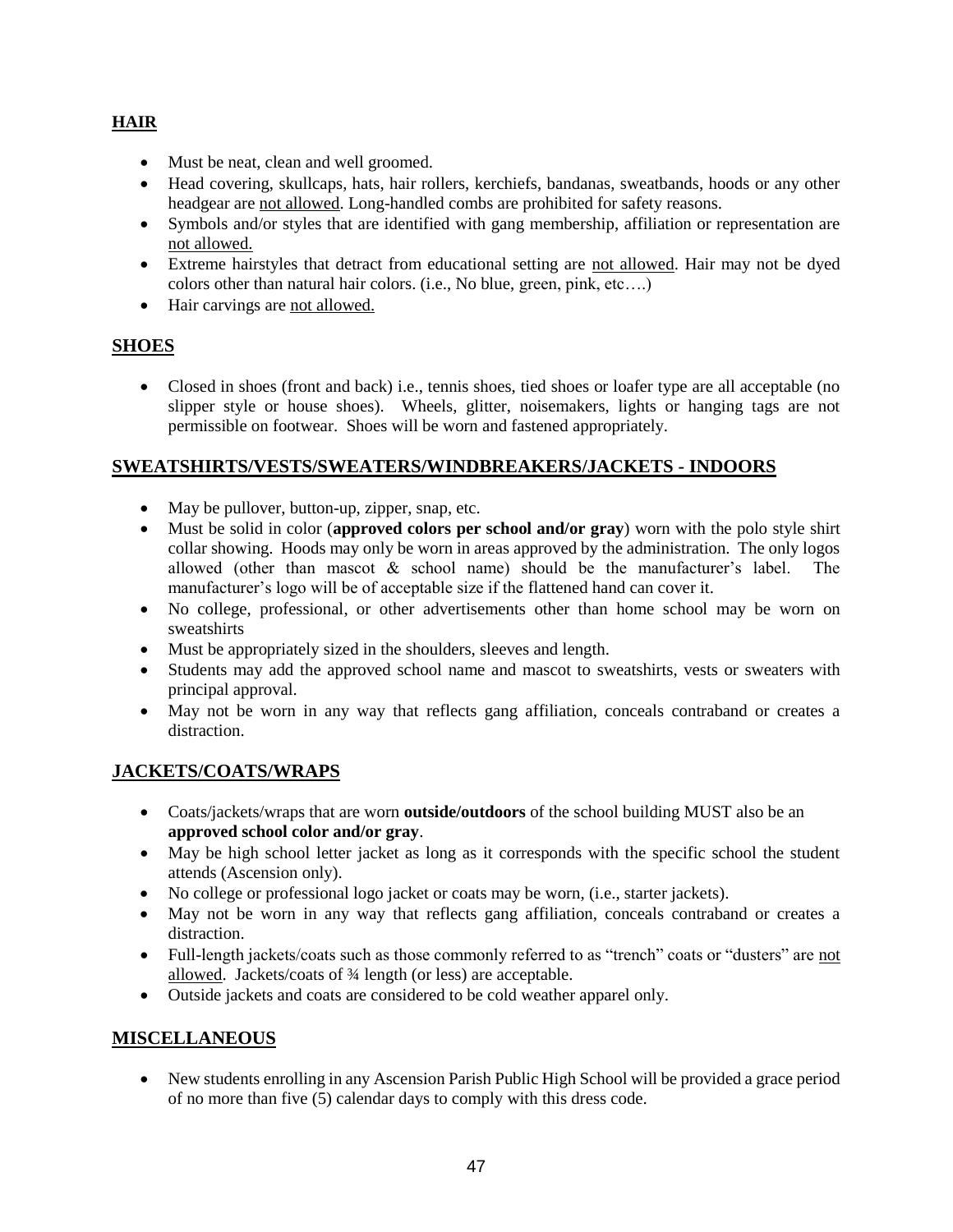- Revealing or tight garments considered inappropriately sized are prohibited.
- Accessories with inappropriate decorations or advertisements are prohibited. This includes, but is not limited to, any item that depicts the occult, gang membership, death, suicide, violence, drugs, alcohol, tobacco or ethnic bias.
- The following items may not be worn:
	- Garments that have holes worn or torn in them.
	- Heavy chains, spike necklaces, "grillz" or other inappropriate types of jewelry.
	- Glitter, tattoos and writing/drawing on the face.
- Nose rings, lip rings, eyebrow rings, tongue piercing rings are not permitted. Clear **(STUD ONLY)** pierce hole fillers are allowed in areas pierced where decorative rings are not allowed.
- The wearing of *Body Armor* by a student on school property is prohibited. *Body Armor* shall mean bullet-resistant metal or other material intended to provide protection from weapons or bodily injury.

### **CONSEQUENCES**

1st offense - Warning 2nd Offense - Warning 3rd Offense - Clinic 4th Offense - Warning 5th Offense - Clinic 6th Offense - Saturday Detention 7th Offense - Warning 8th Offense - Saturday Detention 9th Offense - Warning 10th Offense - Clinic 11th Offense - Warning 12th Offense - Clinic 13th Offense - Saturday Detention 14th Offense - In-School **Suspension** 15th Offense - Clinic 16th Offense - Saturday Detention 17th Offense - **Suspension** 18th Offense - Clinic 19th Offense - Saturday Detention 20th Offense - **Suspension** 21<sup>st</sup> Offense – Documented Parent Contact to discuss risk of Expulsion on next violation 22nd Offense – **Suspension** (Recommendation for Expulsion, see p. 6/item C and p.7/item 14)

**Principals select 4 designated days each nine weeks to offer as jeans days or designated dress days for all students. In addition, principals are allowed to award additional days for various reasons to include but not limited to: participation in charitable donations, rewards for various reasons, incentives to encourage good academics and behaviors; celebration of special events on campus, etc. Jeans must be of the same style and design as defined by the standardized dress code for slacks. The board has the right to modify or change any of the above said policy.** 

**Administrators have the responsibility and right to determine the appropriateness of attire and grooming for school setting. Additionally, the Principal has the authority and right to place any student in ISSP until the Dress Code violation is properly corrected.**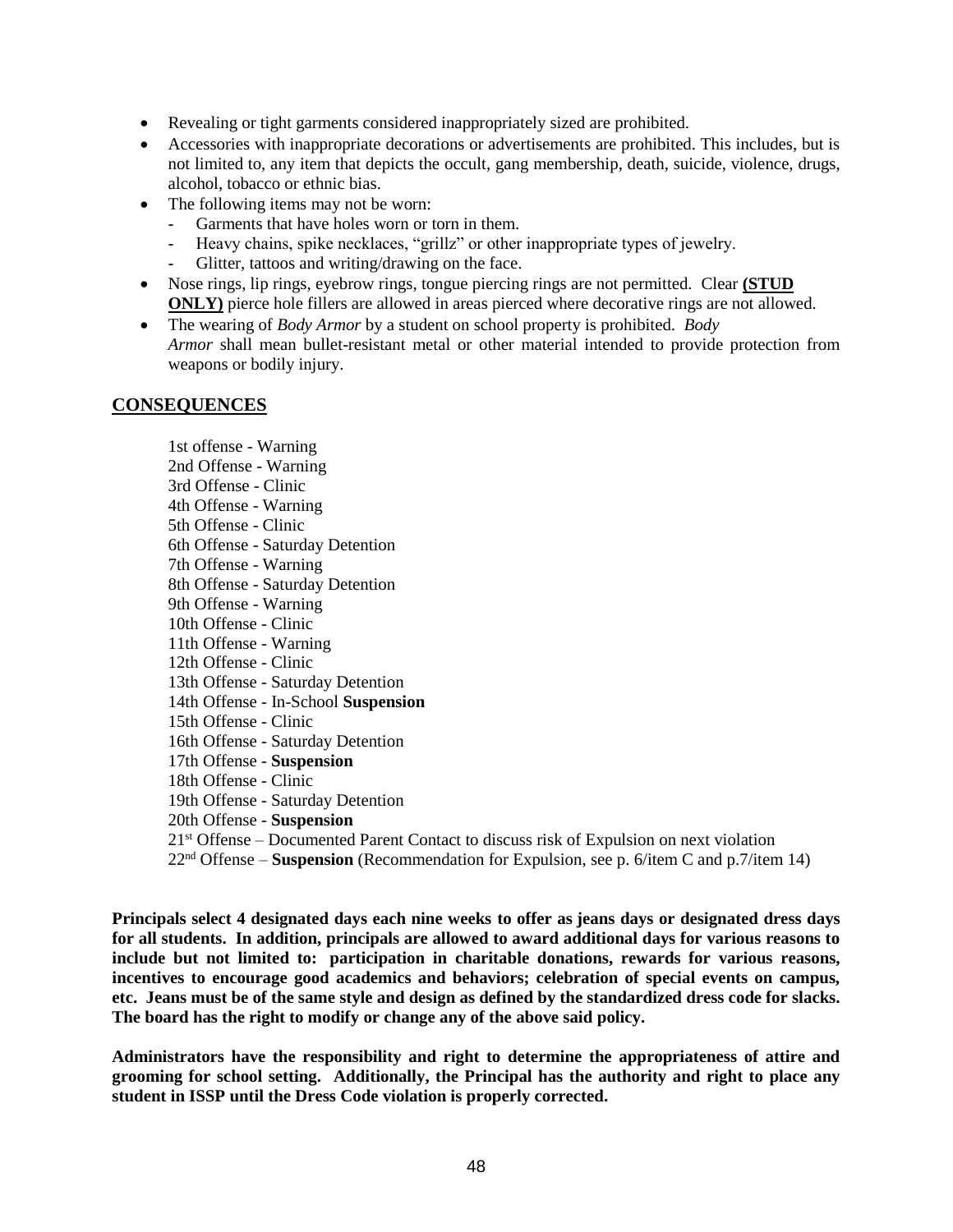# **IDENTIFICATION BADGES**

- ID badges must be worn at all times with the picture facing outward.
- ID's must be clearly visible and are not to be defaced or to have any non-approved items attached or placed on the front or back.

*Revised 3/2015*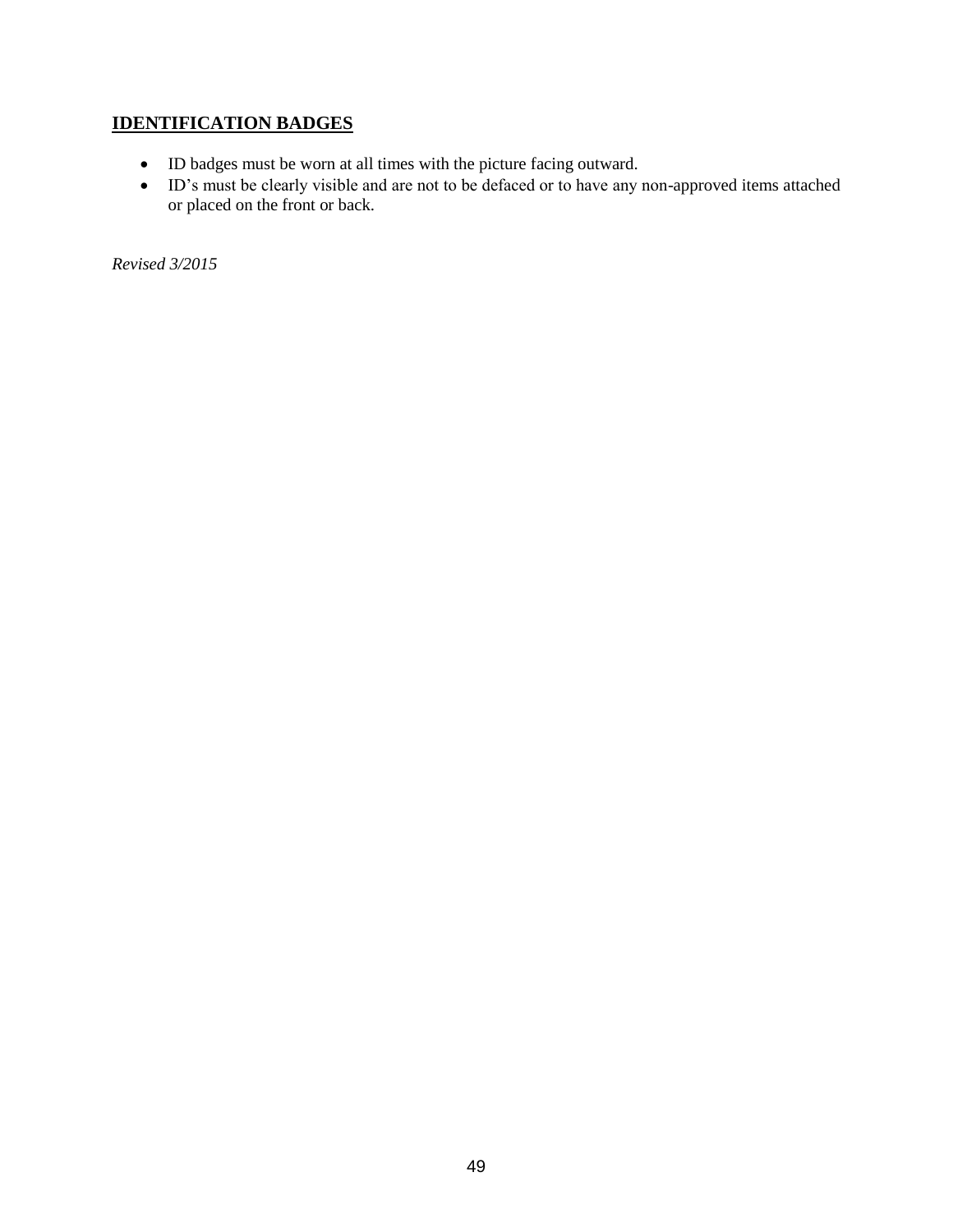# **APPENDIX E**

#### **TECHNOLOGY USAGE – STUDENTS Acceptable Use Policy (AUP) for Technology, Internet, and Network Use**

The purpose of the Ascension Parish School Board's Technology resources is to enhance student learning by providing students with the latest tools to make learning relevant to the goals of the work place. This is accomplished by facilitating student research, differentiating instruction, accommodating student needs, augmenting student communication skills, and motivating students to become life-long learners. We are very pleased to bring these vast, diverse, and unique resources to Ascension Parish students and teachers.

In an effort to provide students the resources accessible through a computerized information resource such as the Internet, the Ascension Parish School Board believes it is necessary for all persons to become aware of acceptable uses of technology. The academic benefit of having access to resources from all over the world must be weighed against objectionable materials found on the Internet.

Faculty, students, district leaders, and the community must work together as knowledgeable and collaborative partners to support the academic benefits of these resources while helping students avoid the sometimes inaccurate and/or objectionable resources available through technology. In support of this collaboration, parents, students, and the community who have questions, requests, or suggestions may call 225-391-7171.

#### **Technology and the APSB Network**

The Ascension Parish Technology Resources include a wireless and wired network, a sophisticated security system, handheld and portable technology devices, computers, cameras, science probes, video and audio equipment, projectors, and numerous instructional resources delivered with computer technology.

#### **The Internet**

The Internet is an international network of computer users encompassing elementary and secondary schools, universities, government agencies, businesses and corporations, and millions of individuals. This telecommunications network will allow students and teachers to have access to:

- online instructional resources
- online books
- research institutions, i.e., Universities, NASA, etc.
- electronic mail (email) communication with people all over the world
- databases
- online library catalogs and resources, Library of Congress, etc.
- other world wide web sites

#### **Use of the Internet**

The Internet is a vast global computer network. Acceptable use of these resources shall be consistent with the philosophy, goals, and objectives of the Ascension Parish School Board. Any person using computers or other electronic information resources shall be required to use such equipment and resources in a responsible, legal manner and must have a consent form on file. The Board retains the right to monitor all computer usage and files for compliance with all regulations and/or procedures.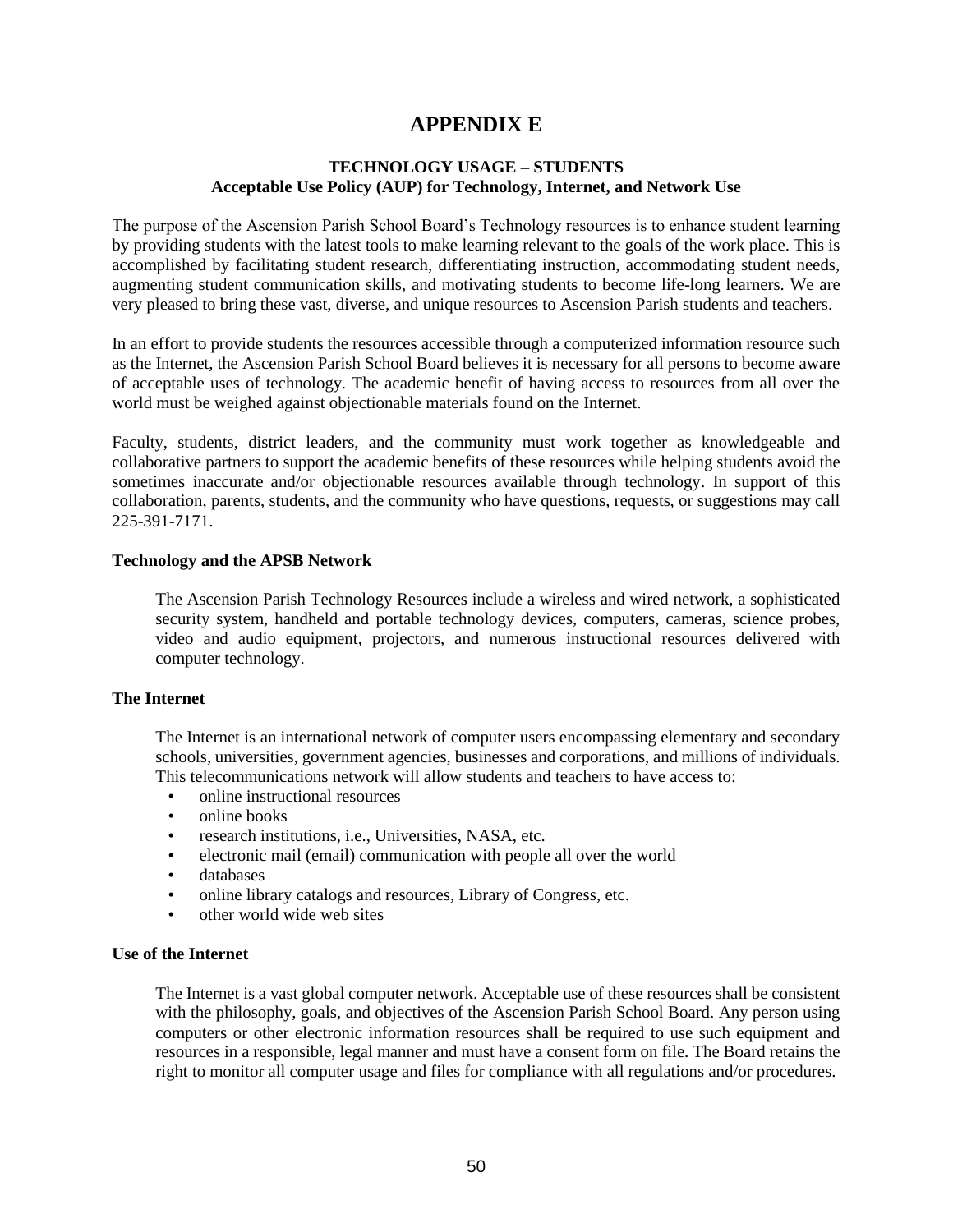Accordingly, regulations for participation by anyone on the Internet shall include, but not be limited to, the following:

- 1. Appropriate language and manners, which demonstrate honesty, ethics, and respect for others shall be required.
- 2. Individual students shall be permitted to have e-mail accounts created by the District. Student email accounts shall not be considered private and will be monitored by district personnel.
- 3. Two-way, real-time electronic communication technologies such as Internet-based instant messaging and Internet chat shall not be allowed within the District during the school day. Furthermore, the participation by students in asynchronous electronic forums or bulletin boards shall be prohibited. The exception to this is pre-approved access to such technologies and/or sites for a specific educational need.
- 4. No personal addresses or personal phone numbers shall be permitted on the Internet. Impersonations are not permitted.
- 5. The Internet shall not be used for commercial, political, illegal, financial, or religious purposes. Violations shall be reported to a teacher or administrator immediately.
- 6. Threatening, profane, harassing, or abusive language shall be forbidden.
- 7. Use of the network or other technology resources for any illegal activities is prohibited. Illegal activities include: (a) copyright or contract violations, (b) tampering with computer hardware or software, (c) unauthorized entry into computers and files, (d) knowledgeable vandalism or destruction of equipment, and (e) deletion of computer files. Such activity may be considered a crime under state and federal law.
- 8. No user is permitted to knowingly or inadvertently load or create a computer virus or load any software that destroys files and programs, confuses users, or disrupts the performance of the system. Certified personnel or designee should only install software.
- 9. Resources offered by the Internet and paid for by the Board may not be willfully wasted.
- 10. Invading the privacy of another user, using another's account, posting personal messages without the author's consent, and sending or posting anonymous messages shall be forbidden.
- 11. Accessing pornographic or obscene materials or using or sending profanity in messages is forbidden.
- 12. Perusing or otherwise accessing information on manufacturing bombs or other incendiary devices shall be forbidden.
- 13. Email, web access, and other electronic communications should not be considered private. While it is a violation of policy for a user or student to attempt to gain access to information for which they do not have authorization, authorized staff may monitor or examine email, file folders, and communications to maintain system integrity, to ensure users are using the system responsibly, or for any other reasonable purpose.
- 14. All web pages or electronic publications created by any organization, staff, student, or other person that are housed on the District-funded computer systems shall be subject to treatment as District-sponsored publications. Therefore, the District reserves the right to exercise editorial control over the content of these web pages or publications. Only content that supports the administrative, instructional, or other legitimate mission of the school or department shall be allowed on District or school web sites. Content of all District and school web sites shall conform to pertinent regulations. Additionally, no web page that represents any school, department, or organization of the Ascension Parish School Board may be published on a web server that is outside of the district's control without written permission of the Director of Information Services and Technology.

## **Use of the Internet is a privilege, and any inappropriate use may result in disciplinary action and loss of privileges to use the Internet. Disciplinary action may include, but is**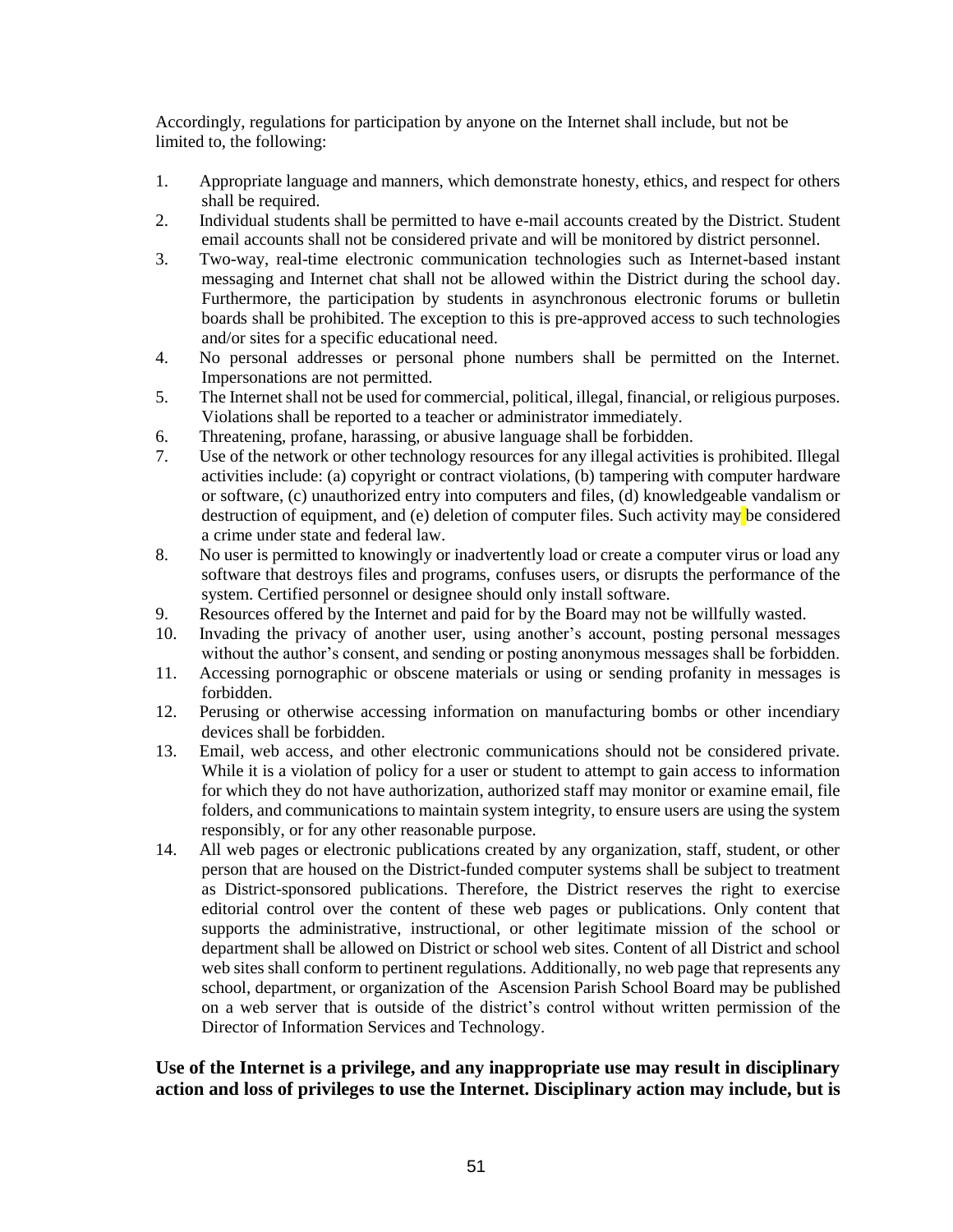**not limited to, loss of computer use, monetary reimbursement, suspension, detention, or assignment in Behavior Modification Class. This shall apply to all students.** 

#### **ACCOUNTABILITY**

Students' use of school computers or the School Computer System (SCS) is provided for academic purposes. All students using a school computer or a computer network or computers accessing the Internet shall be accountable for its use. This shall include, but not be limited to: (a) unauthorized use resulting in expenses to the school; (b) equipment damage; (c) use of unauthorized software; (d) privacy and copyrights; (e) tampering; (f) accessing obscene and objectionable materials; (g) sending or soliciting inflammatory, abusive, harassing, vulgar, or obscene messages or language; (h) disregarding established safeguards which align the district's technology systems to the Children's Internet Protection Act; (i) using another's password or sharing passwords with others; and (j) any action that is deemed inappropriate by supervisory personnel. Email and student or class files on the network are analogous to school lockers, that is, these accounts will be treated as district property subject to control and inspection, rather than private property which cannot be searched without just cause. The network administrator (or designee) shall assign access codes or passwords if and/or when it is needed. Use of the Internet and/or the SCS is considered a privilege and any inappropriate use may result in a disciplinary action and loss of privileges to use the Internet and/or the SCS. Depending on the nature and degree of the violation and the number of previous violations, unacceptable use of the district's systems may result in one or more of the following consequences: (a) temporary or permanent loss of privileges, (b) payments for damages and repairs, (c) discipline as outlined in the district policy manual, (d) suspension, expulsion, and/or (e) civil/criminal liability under other applicable laws.

#### **UNAUTHORIZED AND ILLEGAL USE**

Tampering with selection menus, procedures, or icons for the purpose of misleading or confusing other users shall be prohibited. Any use by any person of the SCS that incurs expenses to the school other than the monthly user fees and rates shall be strictly prohibited. The computer system shall not be used for commercial, political, or religious purposes.

Use of the network for any illegal activities shall also be prohibited. Illegal activities include: (a) tampering with computer hardware or software, (b) unauthorized entry into computers and files, (c) knowledgeable vandalism or destruction of equipment, and (d) deletion of computer files. Such activities are considered a crime under state and federal law.

The use of personal hardware (such as laptop computers, MP3 players, iPods, etc.) and software is allowed when approved by principal/supervisor for educational purposes. This does NOT include consumables such as CDs or flash/pen/thumb drives.

#### **PRIVACY AND COPYRIGHTS**

ALL students must adhere to the Copyright Laws of the United States (P.L. 94-533) and the Congressional Guidelines that delineate it regarding software, authorship, and copying information. The unauthorized copying or transfer of copyrighted materials may result in the loss of network privileges. Reposting personal communications without the original author's prior consent shall be prohibited. To do this is a violation of the author's privacy. All persons who willfully violate copyright laws do so without the sanction of the Board and at their own risk and will assume all liability and responsibility.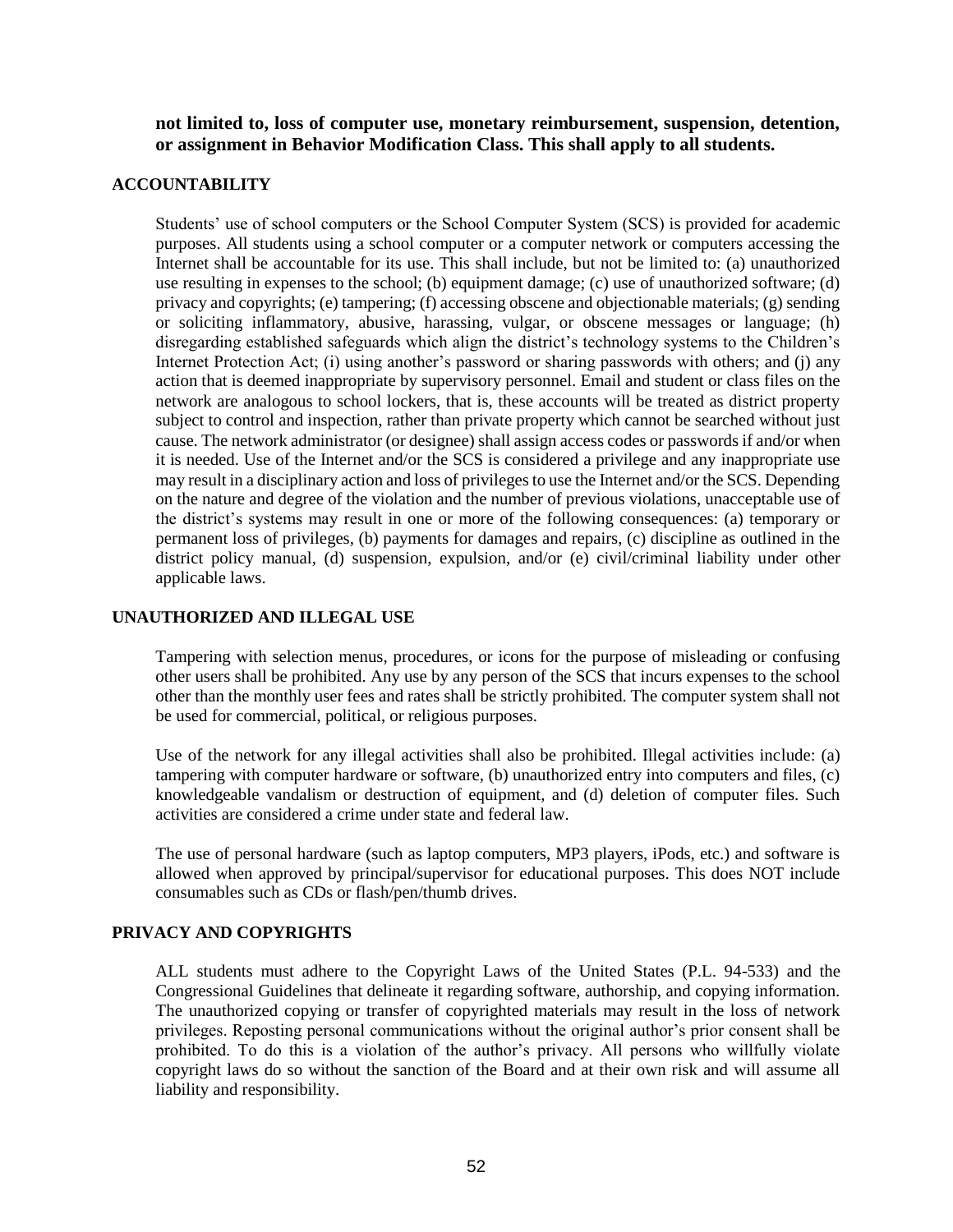However, all messages posted in a public forum such as news groups or list serves may be copied in subsequent communications, so long as proper attribution is given.

The School Board directs that:

- 1. Unlawful copies of copyrighted materials shall not be produced on Board-owned equipment or within Board-owned facilities.
- 2. Unlawful copies of copyrighted materials shall not be used on Board-owned equipment, within Board-owned facilities, or at Board sponsored functions.
- 3. Information about copyright law and guidelines shall be made available.

### **INSTALLING PRANK SOFTWARE**

Students should avoid the knowing or inadvertent spread of computer viruses. "Computer viruses" are programs that have been developed as pranks, and can destroy valuable programs, and data. To reduce the risk of spreading a computer virus, students shall not import files or programs from unknown or disreputable sources. If a student obtains software or files from remote sources, proper procedures should be followed to check for viruses before use. Deliberate attempts to degrade or disrupt the system or the performance of the network or spreading of computer viruses shall be considered criminal activity under state and federal law. Only certified personnel or designee shall load any software.

#### **OBJECTIONABLE MATERIALS**

Ascension Parish School Board, incompliance with the *Children's Internet Protection Act*, will use its best efforts to prevent access to material reasonably believed to be obscene or child pornography, conducive to the creation of a hostile or dangerous school environment, pervasively vulgar, excessively violent, sexually harassing, or disruptive in the school environment. The Board shall enforce a policy of Internet safety that incorporates the use of computer-related technology or the use of Internet service provider technology designed to block or filter access for minors and adults to certain visual depictions and materials as mentioned above.

It should be understood that no matter how much supervision and monitoring Ascension Parish Public Schools provides, there would always be the possibility of a user coming into contact with inappropriate material.

Profanity or obscenity shall not be tolerated on the network. All persons should use language appropriate for school situations. Offensive or inflammatory speech should be avoided. The rights of others must be respected both in the local network and the Internet at large. Personal attacks are an unacceptable use of the network. If a user is the victim of a "flame," a harsh, critical, or abusive statement, the user should bring the incident to the attention of the teacher or network systems manager. It is usually better not to respond. Furthermore, retrieving and/or viewing pornographic or obscene materials shall not be allowed.

The SCS are provided for academic purposes. Conduct that is in conflict with the responsibilities as may be outlined in this document shall be subject to disciplinary action. Any stakeholder wishing to report improper, illegal, or illicit conduct using APSB technology can call 225-391-7171.

For all participants in the APSB One-to-One Computing Project, the One-to-One Project has specific guidance that must be followed.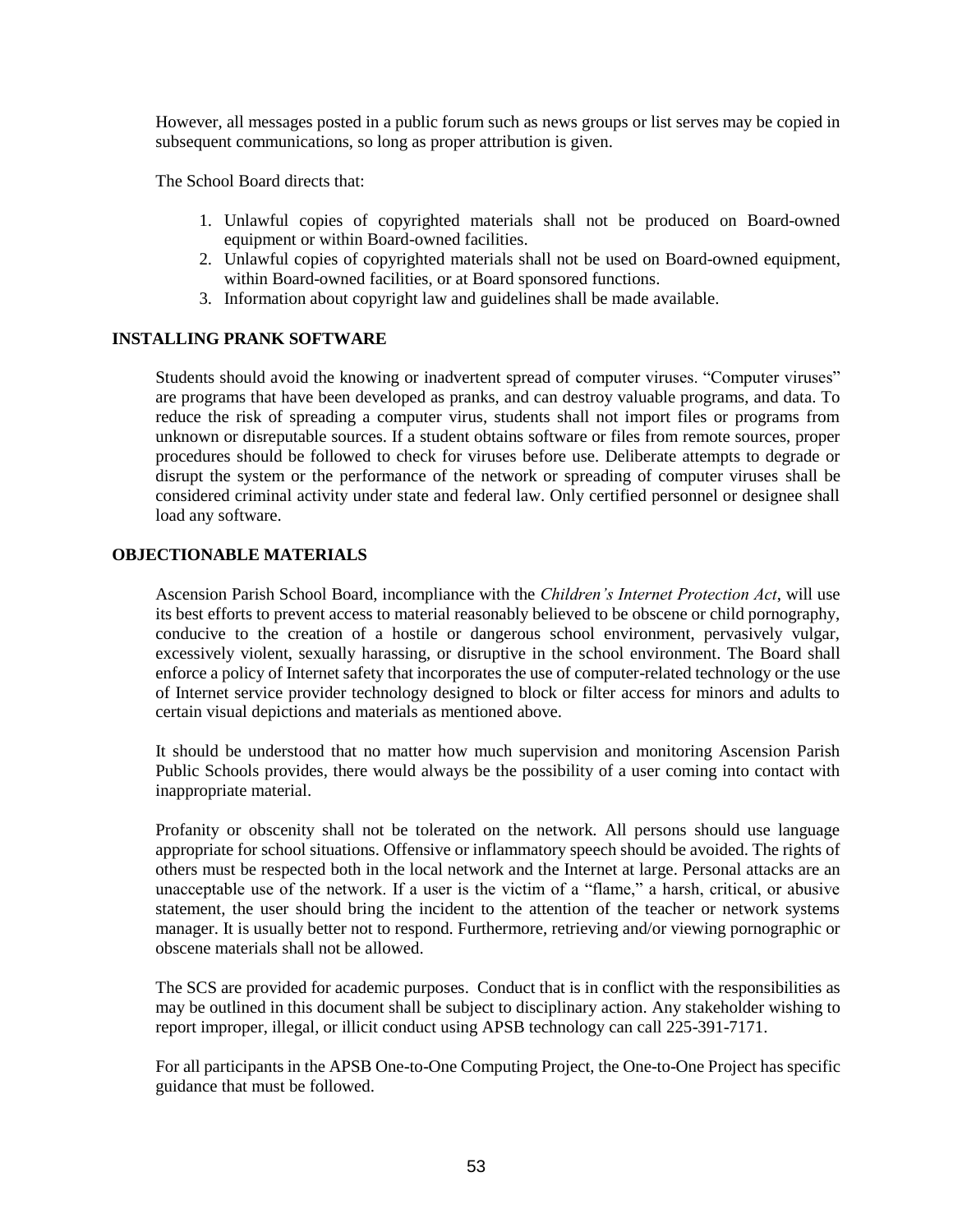Special restrictions by the school or District may be implemented in order to meet special needs provided that School Board policy is not violated.

### **WARRANTY OF SERVICE**

The Ascension Parish School District makes no warranties of any kind, whether expressed or implied, for the service it is providing. The Ascension Parish School District shall not be responsible for any damages suffered. This includes loss of data resulting from delays, non-deliveries, mis-deliveries, or service interruptions caused by the district's negligence or the user's errors or omissions. Use of any information obtained via the Internet is at the user's risk. The Ascension Parish School District specifically denies any responsibility for the accuracy or quality of material or information obtained through its service.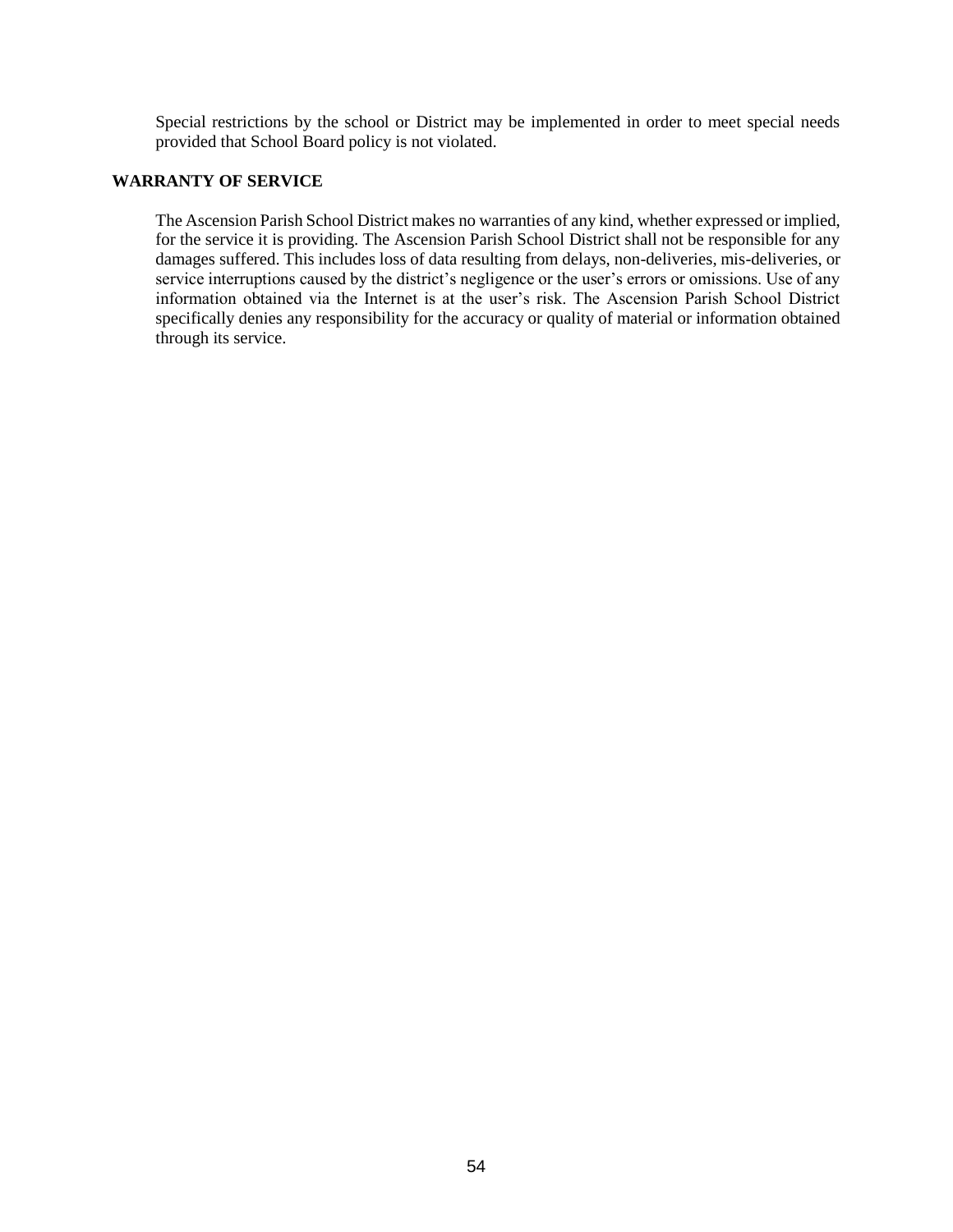# **APPENDIX F**

## **APSB Student Computing Device Contract**

By signing this form, the user and his/her parent(s) or guardian(s) agree to follow the guidance outlined in the Ascension Parish Acceptable Use Policy, this APSB 1-to-1 Contract, and directions described by teachers and staff. The Ascension Parish School Board (APSB) makes no warranties with respect to Internet service or content. The user and his/her guardians should be aware that the Ascension Parish School Board does not have control of the information on the Internet nor can it provide comprehensive barriers to users accessing information. Sites accessible via the Internet may contain material that is illegal, defamatory, inaccurate, or potentially offensive to some people. (APSB makes a significant effort to filter objectionable content, but recommends that parents and guardians remain diligent in observing student behavior when using these devices.) While APSB supports the privacy of electronic mail, users must assume that this cannot be guaranteed.

The Ascension Parish School Board believes that the benefits to students from access to this technology and the Internet, in the form of information resources, information organization, modeling, and opportunities for collaboration far exceed any possible disadvantages of access.

APSB offers a Technology Fee Program for all participants in the 1-to-1 program. Parents or guardians who do not purchase the 1-to-1 device technology fee **WILL BE RESPONSIBLE FOR THE COST OF REPAIRS AND REPLACEMENTS** that are not covered by the manufacturer's warranty.

It is strongly recommended that all students participate in the Technology Fee Program. A Device Matrix with a full explanation of what the fee covers can be obtained from the school administrator.

### **Coverage Participation Information** (Please initial your selections below)

- \_\_\_\_\_\_ I elect to pay the District Technology Fee. I understand that I am responsible for one of the payment options listed below.
- \_\_\_\_\_\_ I elect **NOT TO PARTICIPATE** in the District Technology Fee. By doing so I accept FULL responsibility for the device(s) should it/they be damaged. Replacement cost would be at the current cost of the device or repair as listed on attached schedule.

\*Lost or stolen devices are **not** covered under the District Technology Fee. A police report must be filed for the student to be issued another device.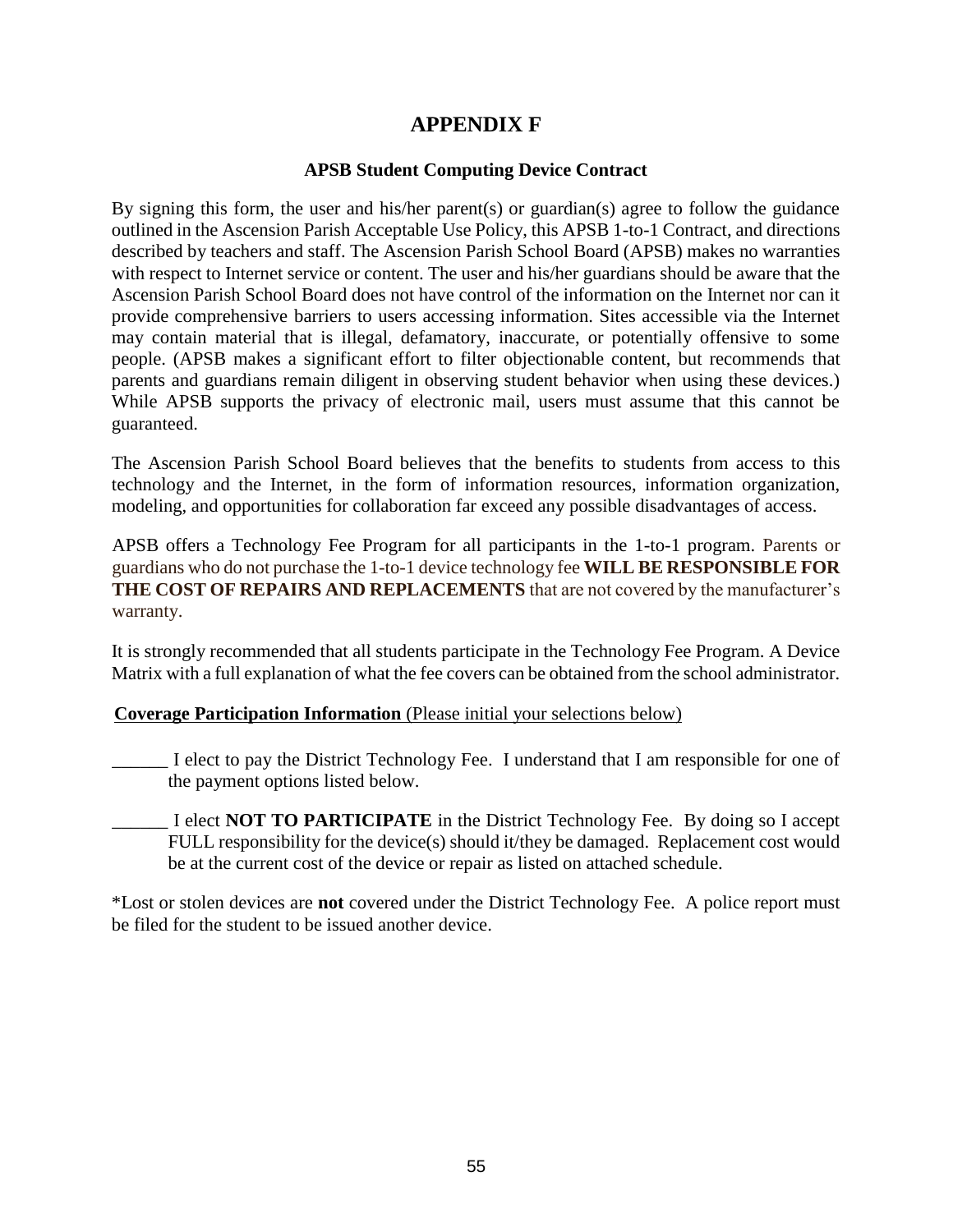## **Payment Options**

## **District Technology Fee for Student Device Damage Coverage (Select single device or family)**

## **ONLINE PAYMENT IS PREFERRED.**

\_\_\_\_\_\_ One payment of \$20.00 for single device coverage

\_\_\_\_\_\_ One payment of \$40 for **family** coverage for two or more students.

Check with your school for payment deadline. In most instances, the fee should be paid by no later than the end of November.

\_\_\_\_\_\_\_\_\_\_\_\_\_\_\_\_\_\_\_\_\_\_\_\_\_\_\_\_\_\_\_\_\_\_\_\_\_\_\_\_\_\_\_\_\_\_\_\_\_\_\_\_\_\_\_\_\_\_\_\_\_\_\_\_\_\_\_\_\_\_\_\_\_\_\_\_\_\_

\_\_\_\_\_\_\_\_\_\_\_\_\_\_\_\_\_\_\_\_\_\_\_\_\_\_\_\_\_\_\_\_\_\_\_\_\_\_\_\_\_\_\_\_\_\_\_\_\_\_\_\_\_\_\_\_\_\_\_\_\_\_\_\_\_\_\_\_\_\_\_\_\_\_\_\_\_\_

\_\_\_\_\_\_\_\_\_\_\_\_\_\_\_\_\_\_\_\_\_\_\_\_\_\_\_\_\_\_\_\_\_\_\_\_\_\_\_\_\_\_\_\_\_\_\_\_\_\_\_\_\_\_\_\_\_\_\_\_\_\_\_\_\_\_\_\_\_\_\_\_\_\_\_\_\_\_

\_\_\_\_\_\_\_\_\_\_\_\_\_\_\_\_\_\_\_\_\_\_\_\_\_\_\_\_\_\_\_\_\_\_\_\_\_\_\_\_\_\_\_\_\_\_\_\_\_\_\_\_\_\_\_\_\_\_\_\_\_\_\_\_\_\_\_\_\_\_\_\_\_\_\_\_\_\_

(If family coverage, please list all students here).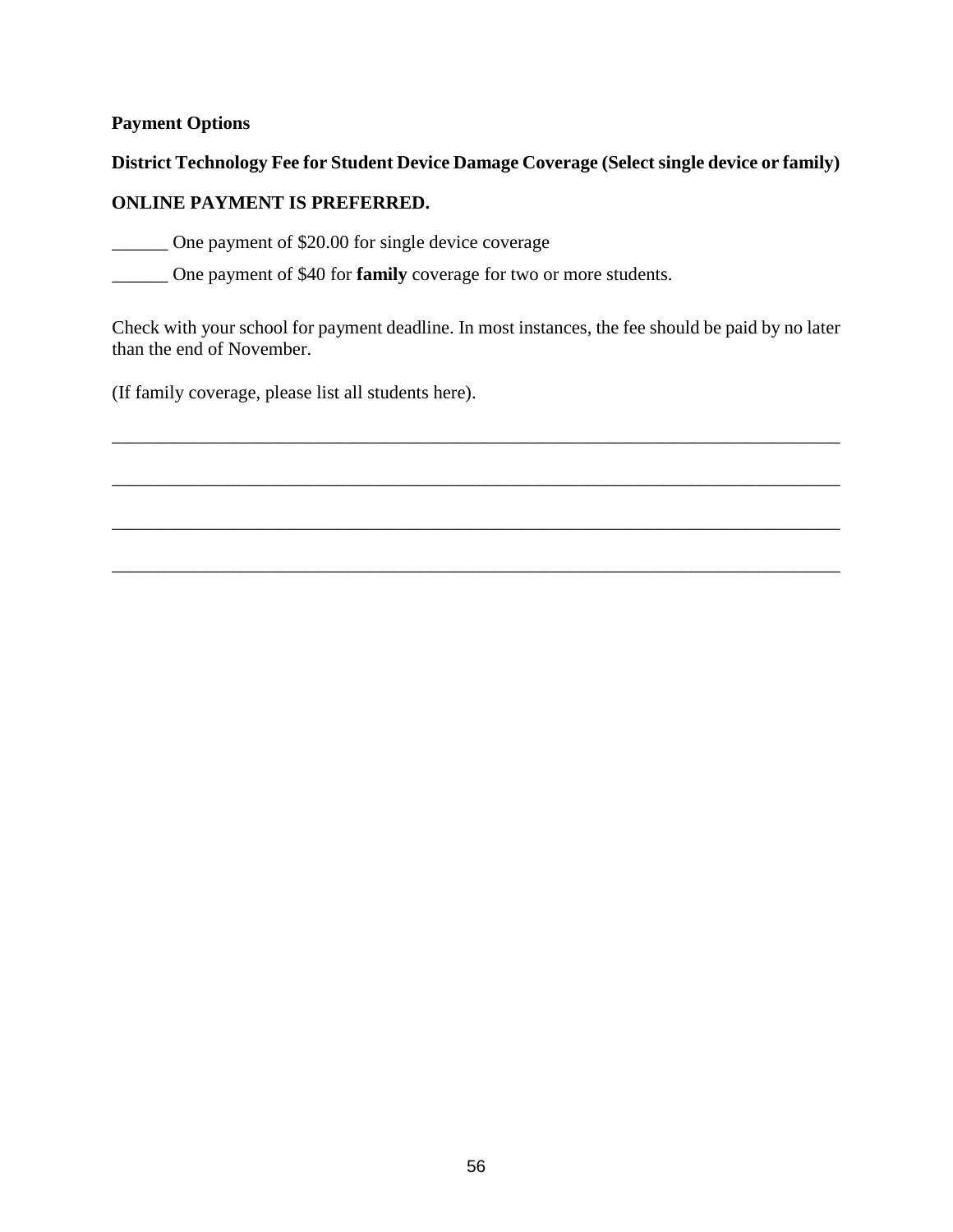### **APSB Student Computing Device Contract**

**SCHOOL:**  $\blacksquare$ 

### **USER:**

*I understand and will abide by the Acceptable Use Policy (AUP) for Technology, Internet, and Network Use Policy. I further understand that any violation of this policy constitutes a violation of school discipline policy. Should I commit any violation, my access privileges may be revoked and disciplinary action may be taken.* 

| Date:                     | <b>Student Name (print):</b> |  |
|---------------------------|------------------------------|--|
| <b>Student Signature:</b> |                              |  |

## **PARENT OR GUARDIAN:**

*As the parent or guardian of this student I have read the Acceptable Use Policy (AUP) for Technology, Internet, and Network Use Policy. I understand that this access is designed for educational purposes. I also recognize that it is impossible for the Ascension Parish School Board to restrict access to controversial materials and I will not hold them responsible for materials acquired on the Internet. I hereby give my permission for my child to participate in this Internet project.* 

**Date:** \_\_\_\_\_\_\_\_\_\_\_\_ **Parent Name (print):** \_\_\_\_\_\_\_\_\_\_\_\_\_\_\_\_\_\_\_\_\_\_\_\_\_\_\_\_\_\_\_

**Parent Signature:** \_\_\_\_\_\_\_\_\_\_\_\_\_\_\_\_\_\_\_\_\_\_\_\_\_\_\_\_\_\_\_\_\_\_\_\_\_\_\_\_\_\_\_\_\_\_\_\_\_\_\_\_

\*Remember, using the school computers and the school network is a privilege, not a right. Failure to comply with the procedures stated in the contract may result in your being denied access to the computers and possible further consequences. For a full acceptable-use policy on using school computers, see Appendix [E.](http://www.apsb.org/)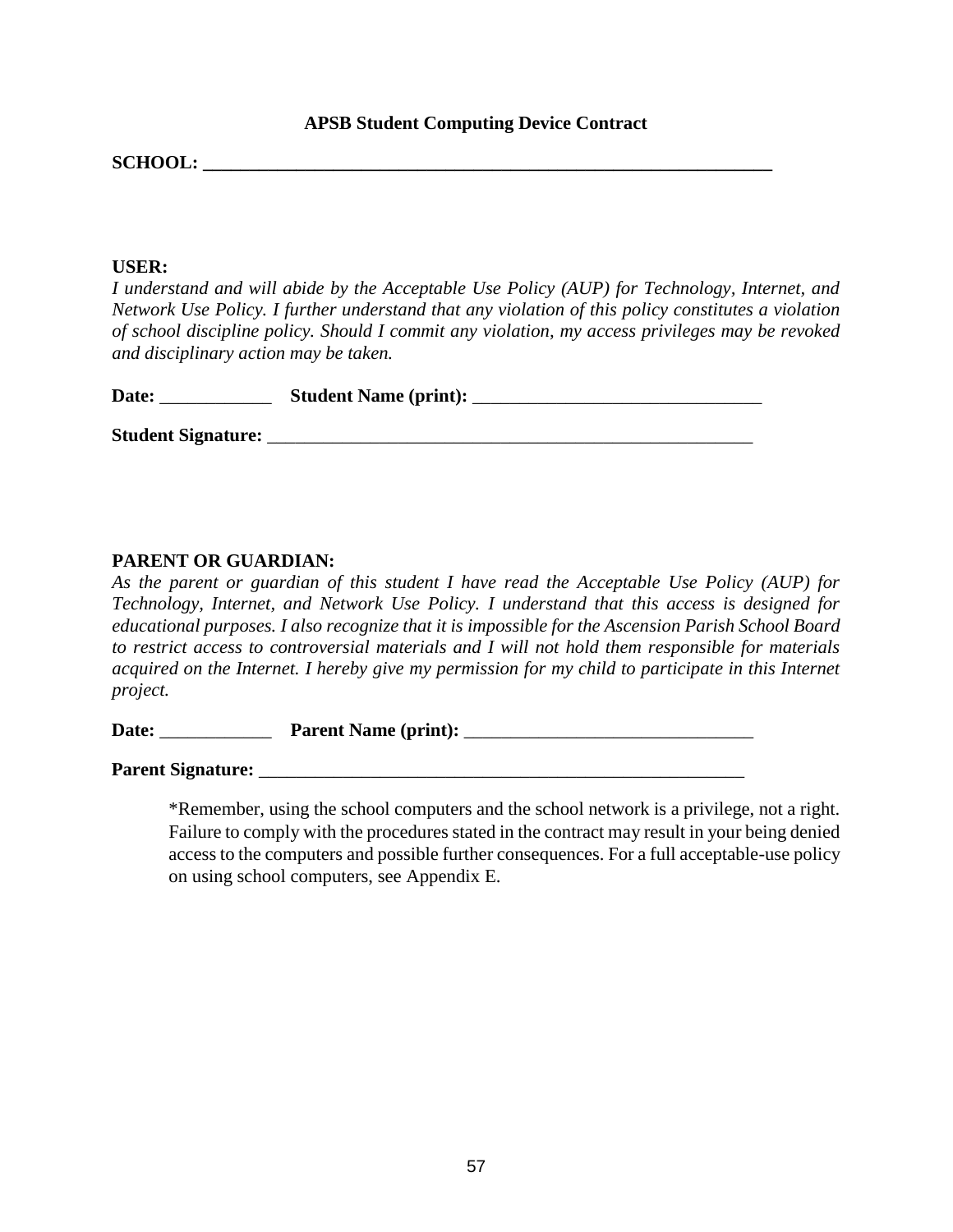## **Policies and Procedures**

The Ascension Parish School System's vision is to enhance student learning by providing students with the latest tools to make learning relevant to the goals of the work place.

In order to achieve this vision, it is our **goal** to:

- Develop students' critical literacy skills by using technology as real-world learning tools
- Enable students to become facilitators of their own learning
- Create meaningful, engaging interdisciplinary projects that require problem solving and support individual learning styles

## *GENERAL INFORMATION*

Ascension Parish Schools is embarking on an endeavor of enriching learning opportunities by having students participate in a one-to-one computer program at participating schools. One-to-one computing means putting a personal computing device (computer or tablet) into the hands of every student. Students will be issued a student computing devise with a case. Students will use the computers in all core classes and at home for assignments.

Please read over the following procedures, and submit the signed contract (located in the front of the handbook) to school.

## *GENERAL SYSTEM*

- Follow all rules as stated in the policy for *Technology Use* in the *Ascension Parish Student Handbook Rights and Responsibilities & Discipline Policy* (pp. 47-51 50-60).
- Remember that computer use is not a right. It is a privilege that can be revoked.
- Unacceptable use/activity may result in disciplinary and/or legal action.
- Respect the equipment! Do not damage the computers, computer systems, or networks.
- APSB will use spares to replace damaged or malfunctioning devices for students participating in the Technology Fee program. If the computer is broken or damaged without payment of the fee, the student MAY be left without a computer until it is repaired or the fee is paid.
- PLEASE, no food or drinks near the computers.
- The student and/or the student's parent/guardian shall be responsible for compensating the school district for any losses, costs or damages incurred by the district related to the violations of policy.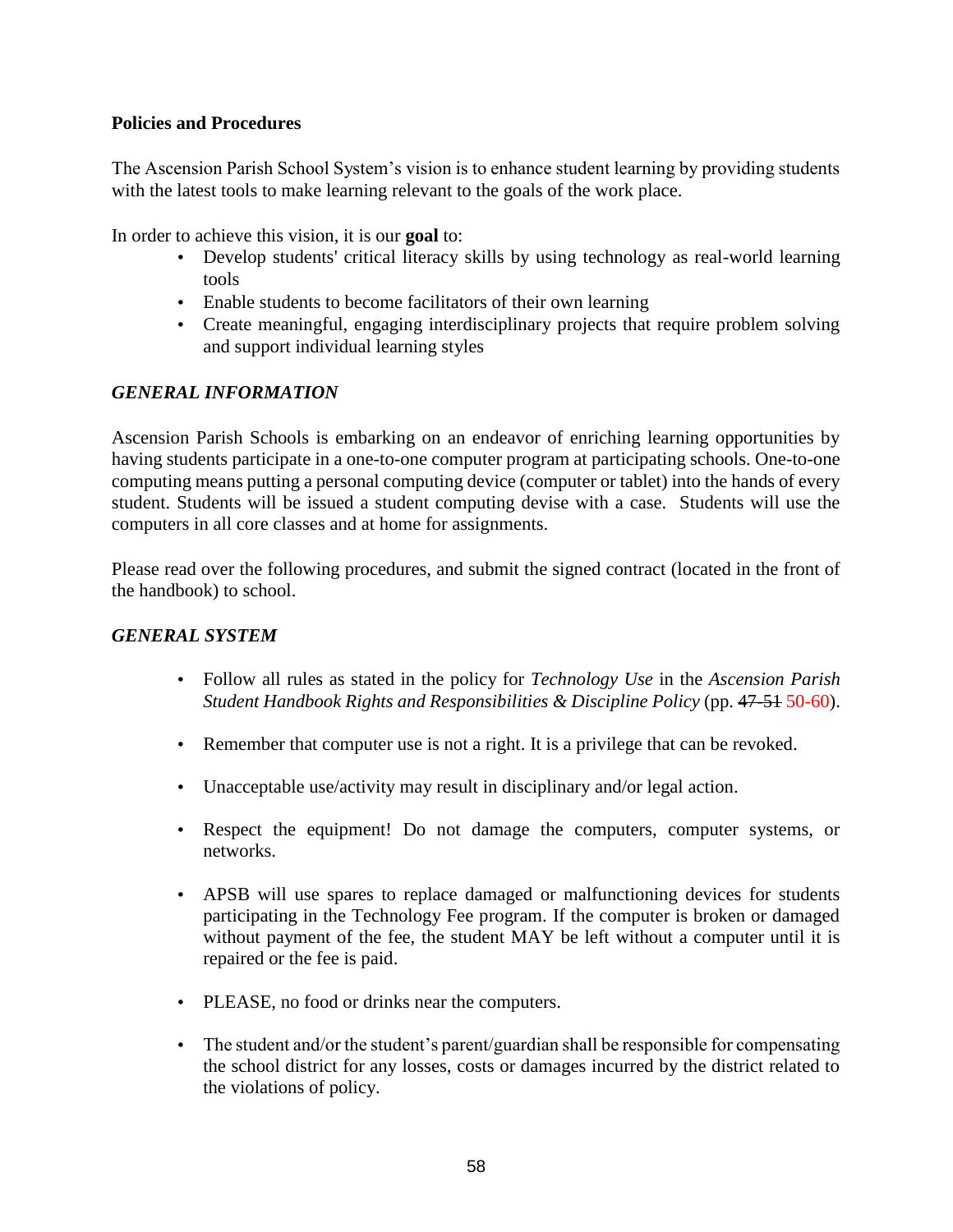- Report damages, malfunctions, and theft as soon as possible to the teacher. Ascension Parish School System has installed tracking software on the laptops in the event of theft.
- Accessing, submitting, posting, publishing, forwarding, downloading, scanning or displaying materials that are defamatory, abusive, obscene, vulgar, sexually explicit or suggestive, threatening, discriminatory, harassing and/or illegal is strictly prohibited.
- Sharing passwords or using other users' passwords is not permitted. It is the user's responsibility to maintain the confidentiality of passwords which allow access to the district's system and the information which those passwords protect.
- Students should have possession of their 1-to-1 device at all times. Any devices left behind or unattended will be taken to the administrative office. Misplaced devices will be required to be picked in the office.
- Students should keep his/her device clean and maintained. Cleaning the device with a slightly damp cloth or with a computer-cleaning towel is recommended on a regular basis to avoid dirt and grime buildup.
- Devices should be charged each night before school. The consequence for not charging the device repeatedly will be up to the school. Loaner devices and chargers will be provided at the discretion of the school.
- Students will be issued a device that can be taken home as long as there is no evidence of intentional abuse and/or neglect. If a student's actions display a trend (3 or more damaged devices) or clearly evident abuse no matter the number, the **administrator** will conduct an investigation and depending on findings **may** choose to only issue the student a device to be used during the school day. Students can lose the privilege to take the device home.
- Parent contacts must be made and documented for *all* device damages, accidental or intentional, regardless of whether the student has paid the technology fee. Anytime that a student is issued a new device due to damage, schools must communicate to the parent that a device has been damaged and the circumstances so that parents are aware this has occurred.
- Laptop computers and Chromebooks will be issued a backpack or computer bag to protect the computer. Students who are moving between classes are expected to pack their 1-to-1 devices into their computer backpack or computer bag with NO WIRES plugged into it.
- Students must NOT leave the charger connected to the laptop when placed in the backpack or computer bag in order to protect it from damage. If students are moving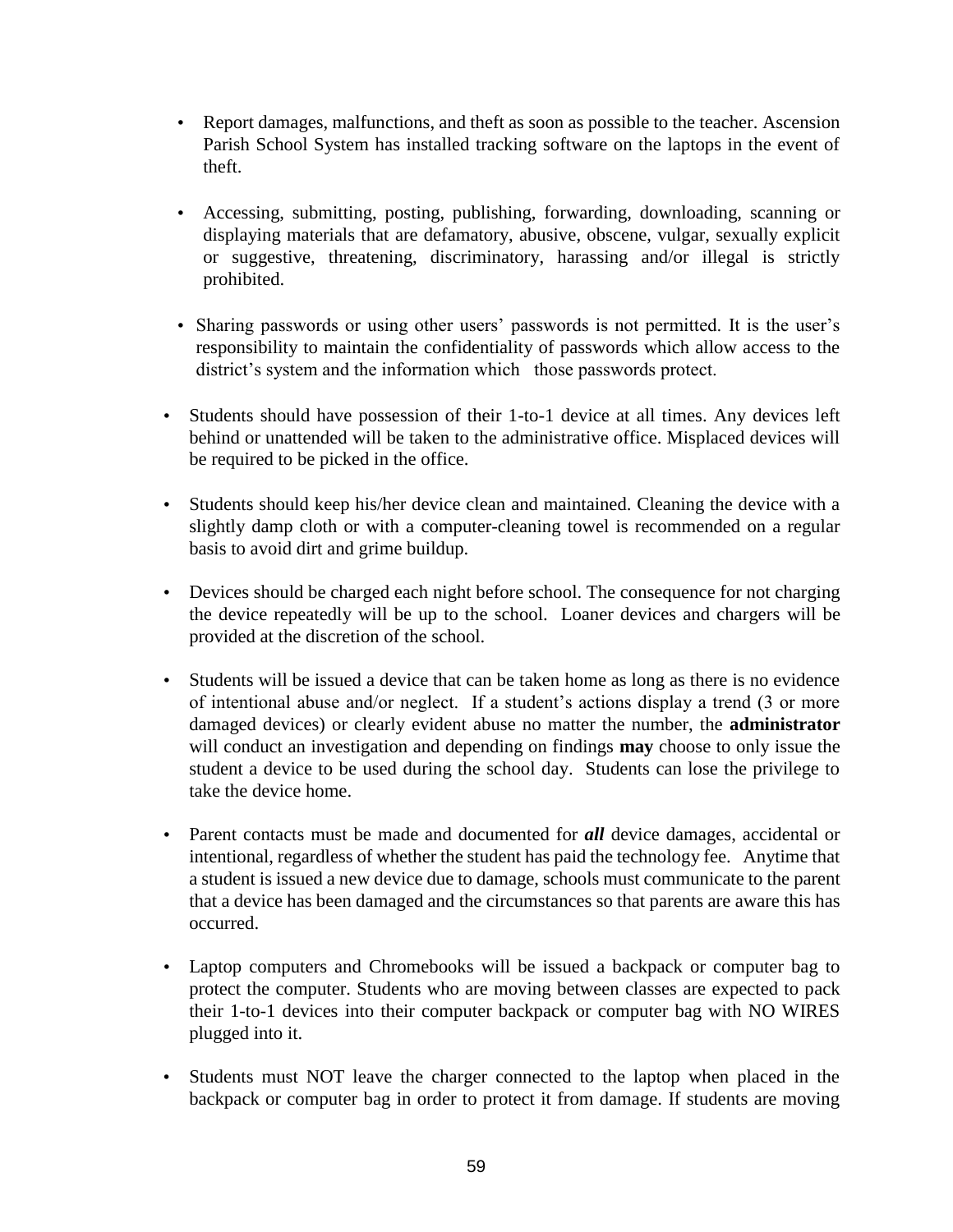outside of class during a lesson, they are expected to close the lid on their device until they reach his or her destination. Students should at no time walk around with an open computer.

- Tablet devices (iPads) will be housed in a protective case. The device must remain in the case at all times. Like the notebook computer, students are expected to refrain from use while walking from place to place.
- Students will be subject to the Acceptable Use Policy and must adhere to the expectations of each teacher regarding the use of their device in a classroom environment.
- Students may at no time download material that violates the Acceptable Use Policy.
- Students will have secure access to a variety of communication tools through Blackboard and the Google Suite of Apps. These tools will be used to help prepare students for the 21st century workplace and to provide collaboration opportunities during class assignments. These communication programs will allow students to communicate with other students or staff members within the district. These tools should be used for educational purposes only.
- The teacher is responsible for monitoring computer use and work in progress at school. Parents or guardians are responsible for monitoring computer use at home.
- Students are encouraged to use their device at home for assignments or leisure. While sharing the device with family members is permitted, students and parents are still responsible for any damage that may take place to the device when it is at home or any activity that is recorded in the device history or detected in the filters.
- Students who have wireless Internet connections at home are permitted to use the Internet at home. Students who use 1-to-1 devices at home are still obligated to adhere to the Acceptable Use Policy. Students who violate this agreement may lose Internet capability.
- Students cannot connect their device to a printer at home or install a printer. However, if a student needs to print at home they may save the item in the Blackboard content collection or email it to an active account and print from another device.
- Ascension Parish filters for social media **will be turned off every day from 5:00 pm until 5:00 am** so that teachers can utilize these tools for creative collaboration amongst students. Parents should always monitor students' use of the devices at home. Included in this document are suggested Best Practices for Parents that will help parents to play a role in modeling and teaching Digital Citizenship.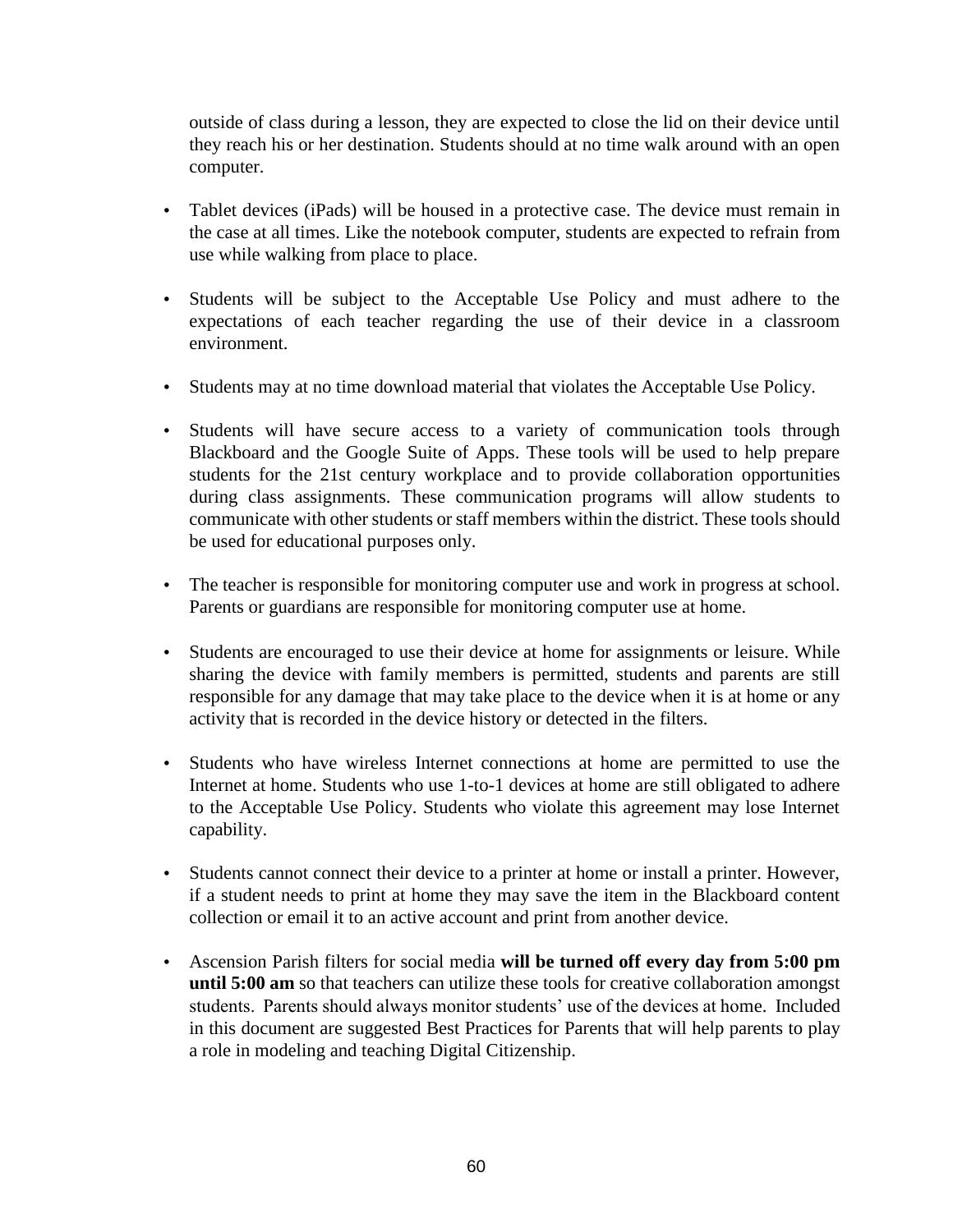## **Parent Best Practices for Internet Safety at Home**

- **Keep computers in a central place.** 
	- o This will make it easier for you to monitor and keep an eye on your child's activities.
	- o You can clearly monitor their internet activity**.**

## • **Know when your children go online.**

- o Establish specific times when access to Internet is permitted and keep that schedule.
- o Limit the length of access time. This will encourage your child to go directly to the information required, rather than aimlessly surfing the Internet.
- o Talk about what kinds of sites that they like to visit and establish what is and isn't appropriate for your family.
- o You can also check where your kids have been by looking at the history in the browser menu.

## • **Teach Internet Safety.**

- o It's impossible to monitor your child's online activity all the time.
- o As they get older, they need to know how to use the Internet safely and responsibly.
- o Teach children **not to communicate** or share any personal information with strangers on the Internet.

## • **Use Privacy Settings and Sharing Controls.**

- o Many sites that feature user-generated content, YouTube, Facebook, and other social networking sites, have sharing controls that put users in charge of who sees personal blogs, photos, videos, and profiles.
- o Teach your children to respect the privacy of friends and family by not identifying people by name in profiles and pictures.

## • **Protect Passwords.**

- o Remind your children not to give out their passwords to anyone for any reason.
- o Make sure they make a habit of unclicking "Remember Me" settings on their computer.

### • **Teach Your Children to Communicate Responsibly.**

- o Instruct your child to talk to you if he or she finds anything on the Internet that makes them feel uncomfortable.
- o Ask about their Internet experiences and what they have learned.
- o Remind them not to text, email, instant message or post any hurtful or inappropriate things on someone's page.

## • **View all Content Critically.**

- o Just because you see it online doesn't mean that it is true.
- o Children should learn how to distinguish reliable sources from unreliable ones, and how to verify information that they find online.
- o Make sure that they understand that cutting and pasting content directly from the Internet is plagiarism.

# **APPENDIX G**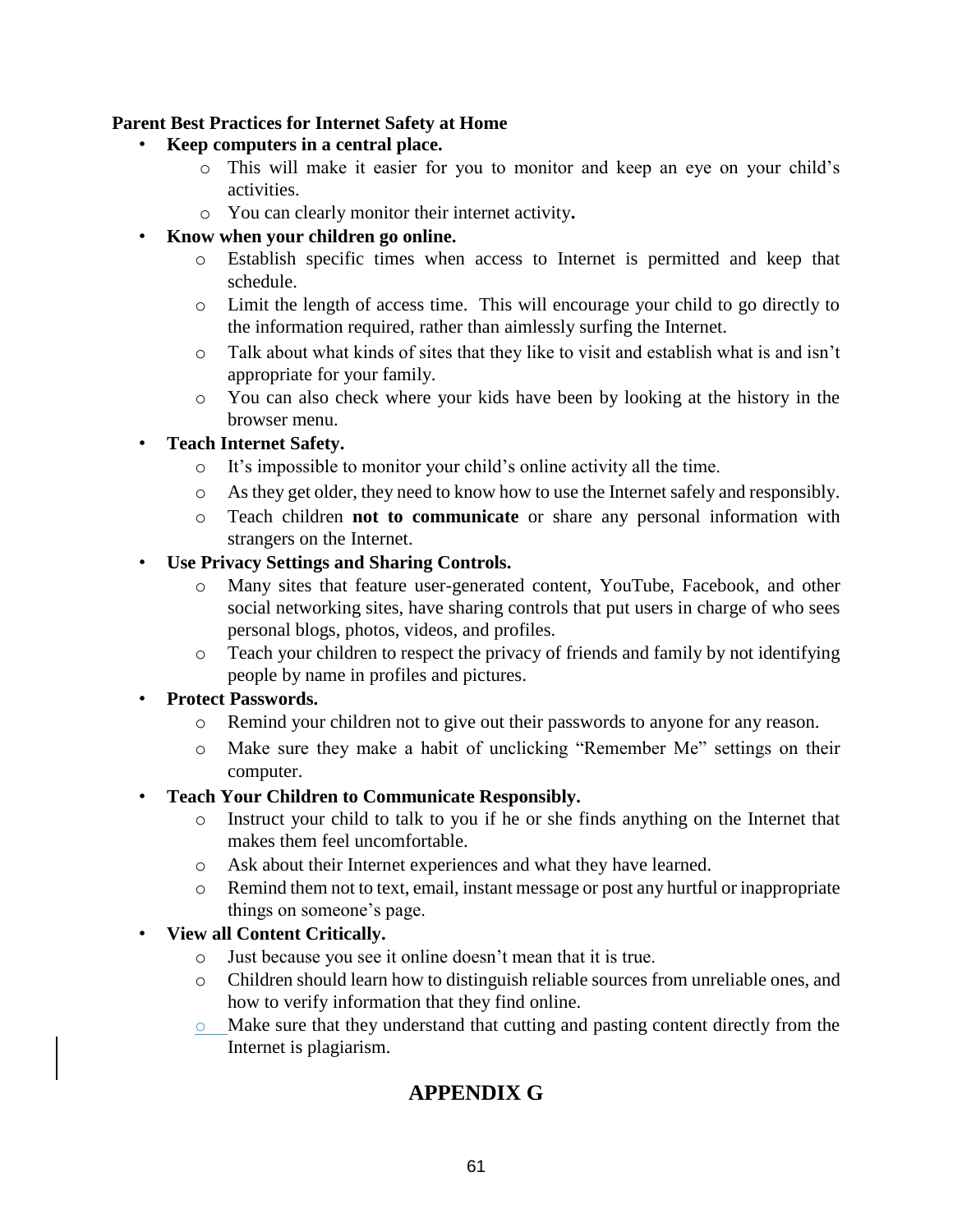## **PROHIBITION OF SEXUAL HARASSMENT POLICY AND PROCEDURES**

## I. POLICY

- A. It is the policy of the Ascension Parish Public School System to provide a learning and working atmosphere for students, employees, and visitors free from sexual harassment.
- B. It is a violation of this policy for any administrator, teacher, other employee, visitor, agent, contractor or any student to engage in or condone sexual harassment.
- C. It is the responsibility of every employee to recognize acts of sexual harassment and take every action necessary to ensure that the applicable policies and procedures of this school system are implemented.
- D. Any employee or student who believes that he or she has been subjected to sexual harassment has the right to file a complaint and to receive prompt and appropriate handling of the complaint. Further, all reasonable efforts shall be made to maintain the confidentiality and protect the privacy of all parties.
- E. The complaint manager shall be responsible for assisting employees and students seeking guidance or support in addressing matters relating to sexual harassment or inappropriate behavior of a sexual nature.

#### II. PROCEDURES

### A. Definitions

- 1. Sexual harassment means any unwelcome sexual advances, requests for sexual favors, and other inappropriate verbal, written or physical conduct of a sexual nature by an employee to a co-employee, an employee to a student, a student to another student, a student to an employee, a school board member to an employee or student, or non-employee engaged in business or volunteer work with the school system to an employee or student that takes place under any of the following circumstances:
	- a. When submission to such conduct is made, explicitly or implicitly, a term or condition of employment, instruction or participation in school activities or programs
	- b. When submission to or rejection of such conduct by an individual is used by the offender as the basis for making personnel or academic decisions affecting the individual subjected to sexual advances
	- c. When such conduct has the effect of unreasonably interfering with an individual's work
	- d. When such conduct has the effect of creating an intimidating, hostile or offensive work or learning environment
- 2. Examples of behavior which may constitute sexual harassment include but are not limited to: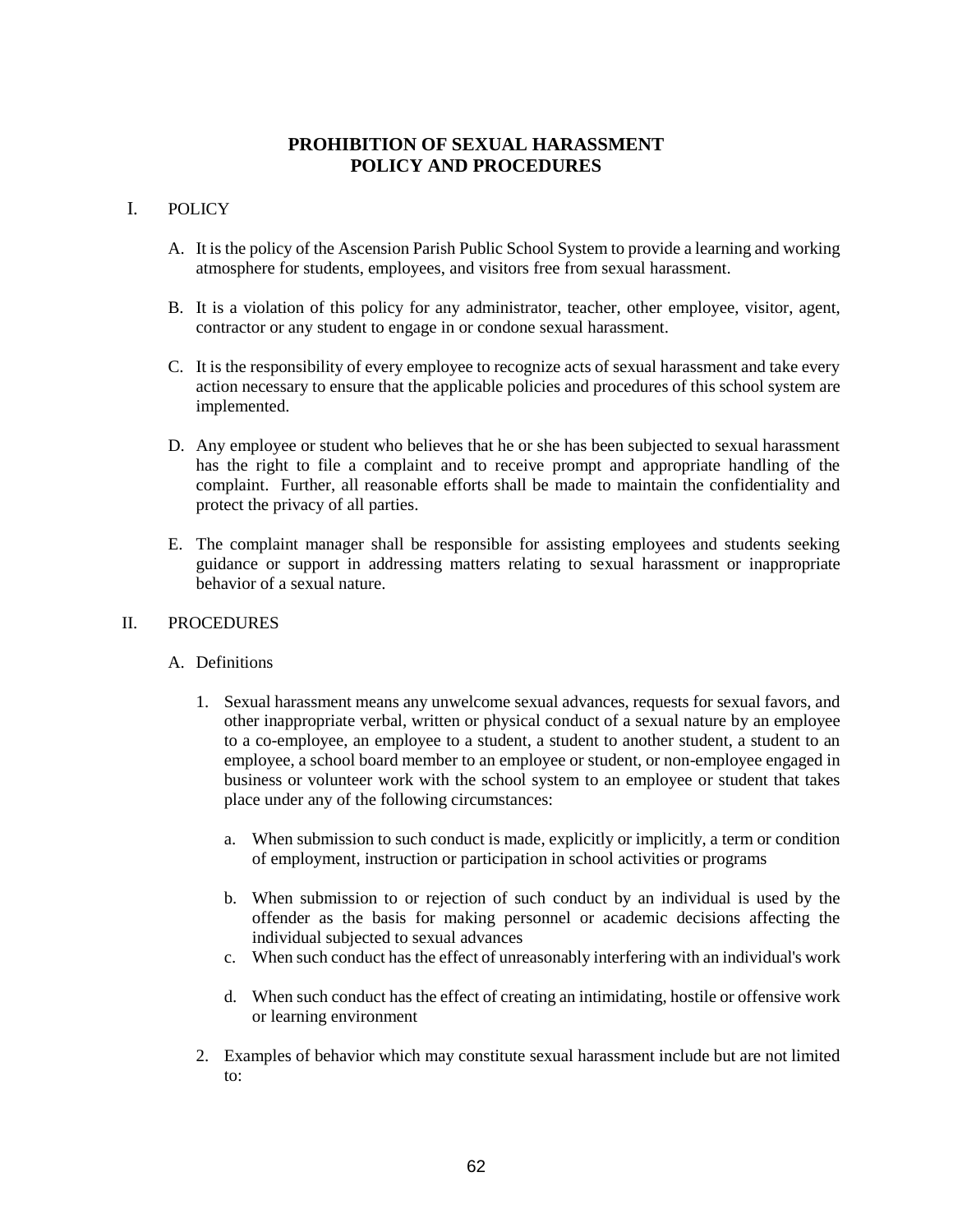- a. Unwelcome staring, leering, sexual flirtations, or propositions
- b. Unwelcome spreading of sexual rumors
- c. Unwelcome sexual jokes, stories, pictures, or gestures
- d. Unwelcome touching of another's body or clothes in a sexual way
- e. Unwelcome teasing or sexual remarks about a student
- f. Conditioning academic or student activity privileges on submission to unwanted sexual conduct from student or staff
- g. Blocking or cornering of a sexual nature from normal movements
- h. Unwelcome graphic verbal comments about an individual's body, or overly personal conversation, or
- i. Displaying sexually suggestive objects in the work or educational environment

Sexual harassment is prohibited against members of the same sex as well as members of the opposite sex.

- 3. Complaint manager means the person, or persons, who is (are) responsible for investigation of any complaints alleging noncompliance with this policy. The complaint manager shall be the principal or the immediate supervisor of the complaining party. The name, office address, and telephone number of said person shall be posted in every facility and printed in every student and employee handbook.
- B. Publication of Policy
	- 1. Each student shall receive a copy of this policy at the beginning of each year and at the time of transfer into the Ascension Parish School System. This policy will be included in each school's Student and Employee Handbook.
- C. Complaint Procedures
	- 1. Filing
		- a. Any employee or student who believes that he or she has been subjected to sexual harassment has the right to file a complaint with an immediate supervisor, the Complaint Manager, the principal, a guidance counselor, or a teacher. If the original complaint is oral, the complaining party shall be asked to put the complaint in writing. If a complaint is made to someone other than a principal, the principal must be notified immediately. A written complaint shall include the following:
			- 1. The name of the complaining party
			- 2. The name of the offender(s)
			- 3. The date of the offense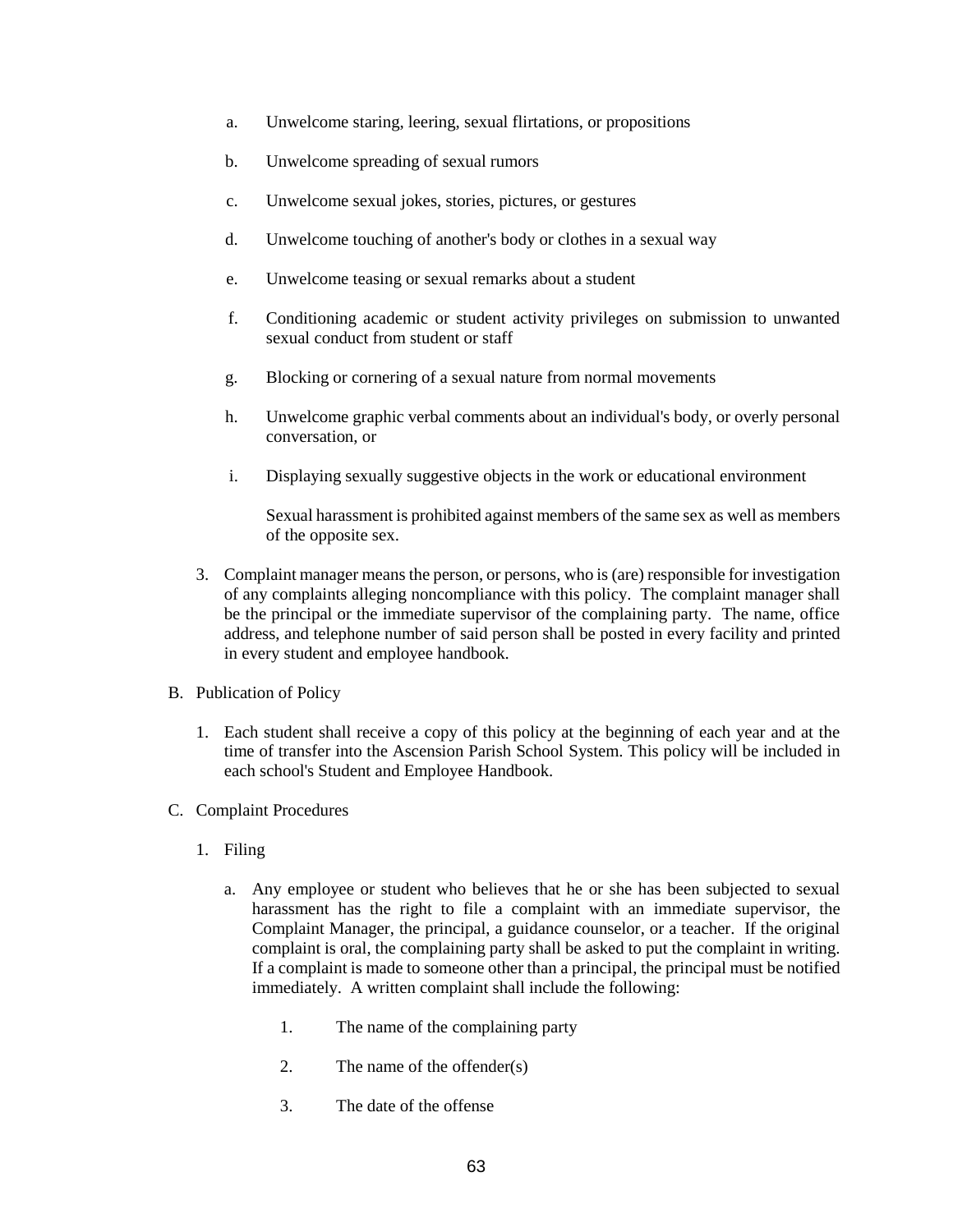- 4. The location of the offense
- 5. A description in as much detail as possible of the incident(s), including any statements made by either party, and
- 6. A list of all witnesses
- 2. Investigation
	- a. All administrators and employee designees shall be trained to know how to handle sexual harassment complaints, what constitutes sexual harassment, the importance of taking such complaints seriously, and the procedures involved.
	- b. All site administrators/principals shall designate sufficient personnel in order that at least one (1) male and one (1) female staff member is available at all times to handle sexual harassment complaints.
	- c. Complaints filed pursuant to this policy shall be promptly and thoroughly investigated by the Complaint Manager or an individual assigned by the Complaint Manager.
	- d. Complainants shall have a choice in selecting a designee of the same or opposite gender.
	- e. All circumstances of the same situation shall be considered in the investigation of possible harassment incidents. In determining whether the alleged conduct constitutes sexual harassment, consideration shall be given to the totality of the circumstance, including the context in which the alleged incident occurred. Upon completion of the investigation, the Complaint Manager shall prepare a report including the following:
		- 1. The date(s)
		- 2. The name of the complainant
		- 3. The name of the offender(s)
		- 4. A summary of the factual allegations that allege sexual harassment
		- 5. The name of all potential witnesses
		- 6. A summary of all the steps taken to complete the investigation
		- 7. A summary of all witness statements (with copies of actual statements attached)
		- 8. A listing of any physical evidence available
		- 9. A factual summary of all the evidence that either supports or refutes the allegations of sexual harassment
	- f. The investigation shall be completed within twenty working days after the complaint is filed.
- 3. Complaint Review Committee
	- a. The Complaint Review Committee shall consist of three persons identified from the following employee classifications:
		- 1. Title IX Coordinator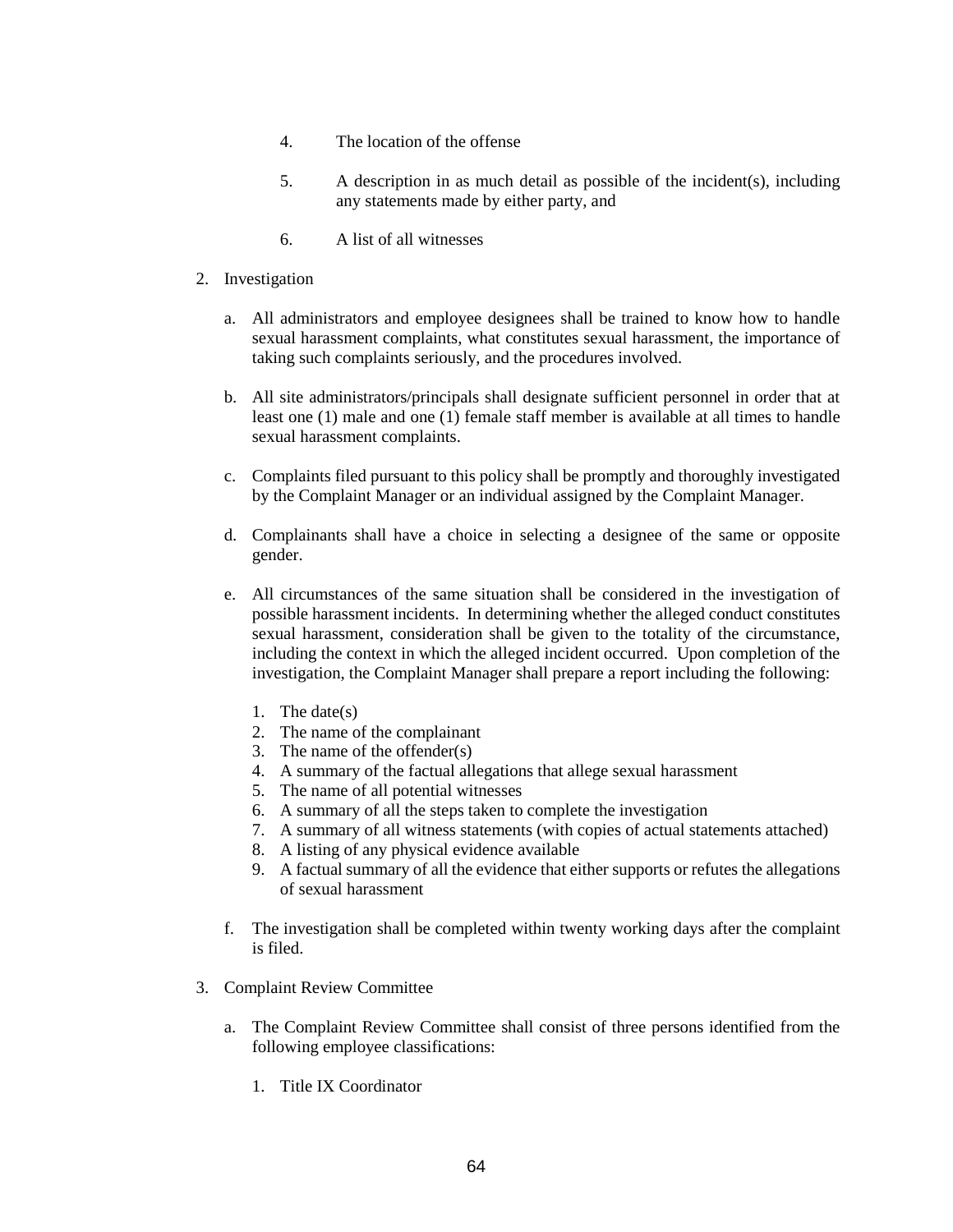- 2. Site level administrator or administrative designee
- 3. Male and female faculty member(s)
- b. If the matter is not resolved within a reasonable time, the Complaint Committee shall set a hearing date
- 4. Hearings
	- a. Any employee and/or student
		- 1. Shall be notified, in writing, at least ten (10) days before the hearing with allegations included
		- 2. Shall be allowed to attend the hearing and testify in his or her own behalf
		- 3. Shall be entitled to confront or cross-examine the complaining party and other witnesses who are called
		- 4. Shall be entitled to call witnesses in his or her own behalf and
		- 5. Shall be allowed to introduce evidence which is relevant to the issues presented by the complaint and the investigative report
- 5. Written Decisions
	- a. Within ten working days of the hearing, the Complaint Review Committee shall issue a decision that:
		- 1. Includes a finding of facts and conclusions explaining how those facts establish a violation of the sexual harassment policy and
		- 2. Recommends sanctions.
- 6. Appeals
	- a. Appeals may be made to the Superintendent within fifteen (15) days after receipt of the written decision of the Complaint Review Committee.
	- b. Within ten (10) working days of the decision by the Superintendent, an appeal may be made to the Board, which shall render a decision within fifteen (15) days.
- D. Sanctions
	- 1. All students who violate this policy shall be subject to the following sanctions on a caseby-case basis dependent on the severity:
		- a. Immediate notification of parents of the complainant and the accused
		- b. Parent conference
		- c. Warning, counseling and reprimand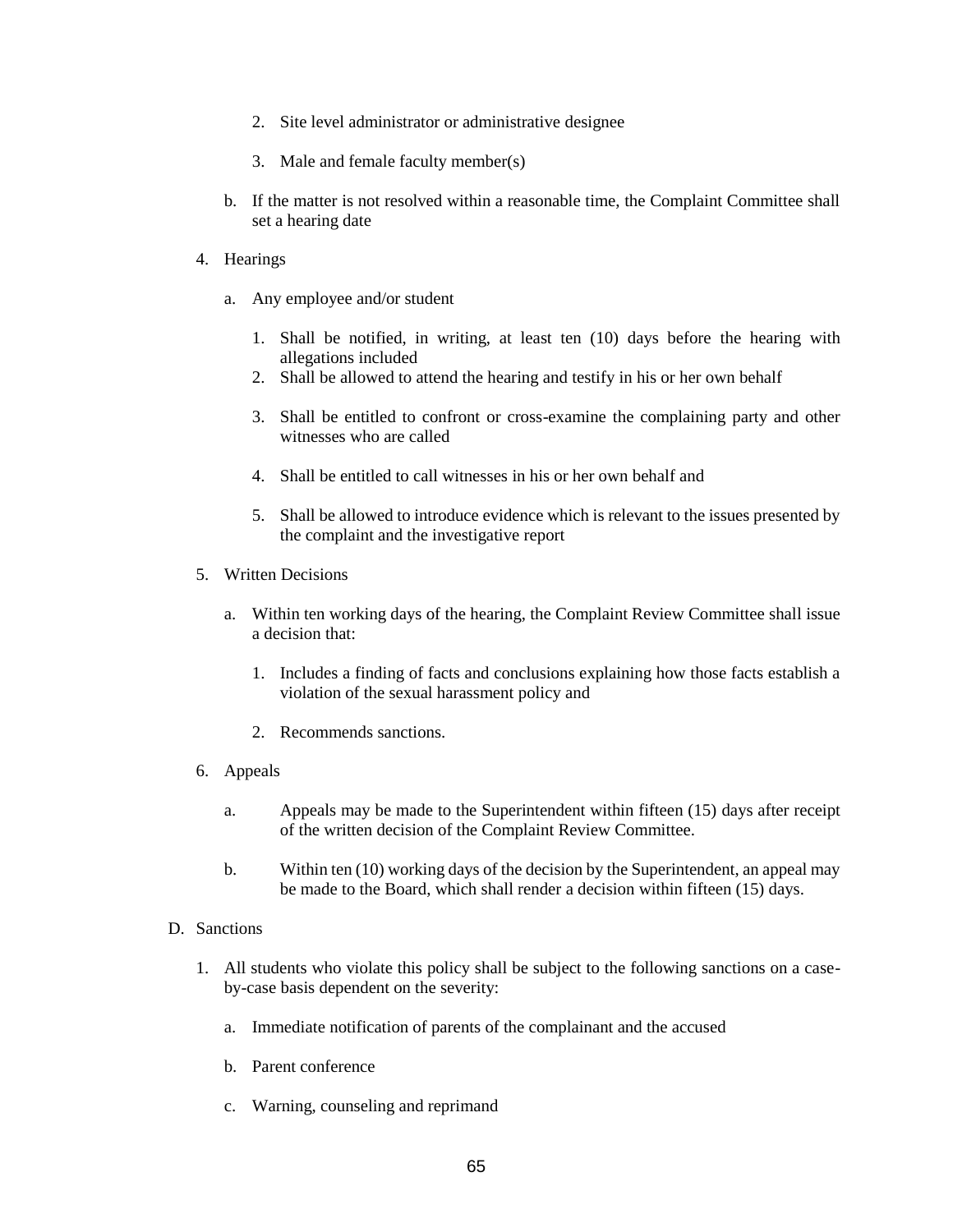- d. Time Out
- e. Suspension
- f. Expulsion
- 2. All employees and others who violate this policy shall be subject to the following sanctions:
	- a. Warning, counseling, and reprimand
	- b. Suspension with or without compensation
	- c. Termination
	- d. Banned from school campus and/or school-related events

All can be subject to criminal prosecution. Violators of this policy will be prosecuted to the maximum penalty and can also be banned from the school campus and/or schoolrelated events.

- E. Monitoring
	- 1. On an annual basis a random sampling of students and employees shall be interviewed to determine if students and employees are being properly informed of the sexual harassment policy and whether there are unreported incidents of sexual harassment.
	- 2. Within three months after a complaint is resolved, the complainant shall be interviewed to determine if any additional incidents have occurred and, that the complainant is satisfied with the process involved. A written report will be completed by the Complaint Manager following this interview.
	- 3. The Superintendent shall report quarterly to the Ascension Parish School Board providing qualitative information relative to the number of complaints, number of investigations, results of hearings, training efforts and policy publication efforts.
	- 4. This policy shall be reviewed every year in accordance with the Ascension Parish School Board's policy review process.

*Revised: January 1997, Revised: September 1997* 

*Ref: PL 88-352 (42 U.S.C. 2000e et seq.); 29 CFR § 1604.11; La. Rev. Stat. Ann §§ 14:41, 17:81; Board minutes 12-3-96, 8-19-97.*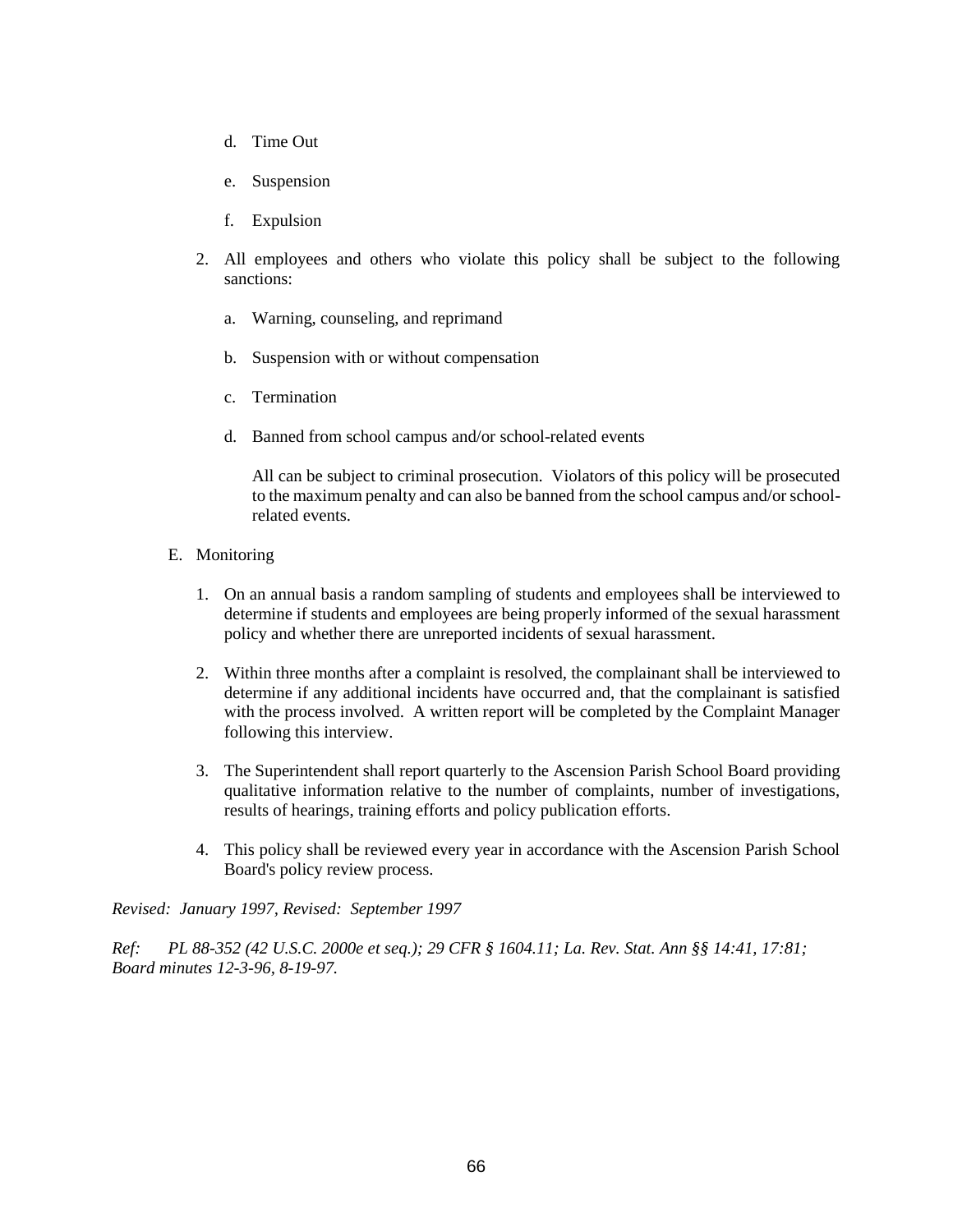## **APPENDIX H**

### **HEALTH INFORMATION**

### **HEALTH SCREENINGS**

### **VISION SCREENING**

According to Act 522, vision screening will be conducted by the Ascension Parish School Nurses. Vision screening will be conducted on all students in grades – ECH, K,  $1<sup>st</sup>$ ,  $3<sup>rd</sup>$ ,  $5<sup>th</sup>$ ,  $7<sup>th</sup>$ ,  $9<sup>th</sup>$ ,  $1<sup>th</sup>$ , and any special request students.

Students who fail this initial screening will receive a letter of referral for the parent or guardian explaining the need of further medical evaluation and/or correction as needed.

### **HEARING SCREENING**

According to Act 522, hearing screening will be conducted by the Ascension Parish School Nurses. Hearing screening will be conducted on all students in grades – ECH, K,  $1<sup>st</sup>$ ,  $3<sup>rd</sup>$ ,  $7<sup>th</sup>$ ,  $11<sup>th</sup>$ , and any special request students.

If the student fails the initial screening, the student will be referred to the speech therapist for a second hearing screening. If the student fails the second hearing screen, a letter of referral will be sent home notifying the parent/guardian of the need for further evaluation by the parish audiologist or private medical doctor.

### **SCOLIOSIS SCREENING**

A parent/guardian of any student with a concern of their child's back or posture need to submit a written request for a scoliosis screening to the school nurse at that student's school.

### **BREAST SELF-EXAMINATION/CERVICAL CANCER**

According to Act 789, Breast Self-Examination/Cervical Cancer is taught to all  $8<sup>th</sup>$  and  $10<sup>th</sup>$  grade girls in Ascension Parish. The class is conducted by the school nurses.

The parent/guardian will be notified approximately 1-2 weeks prior to the class being taught. The parent/guardian must sign a consent form in order for their daughter to attend.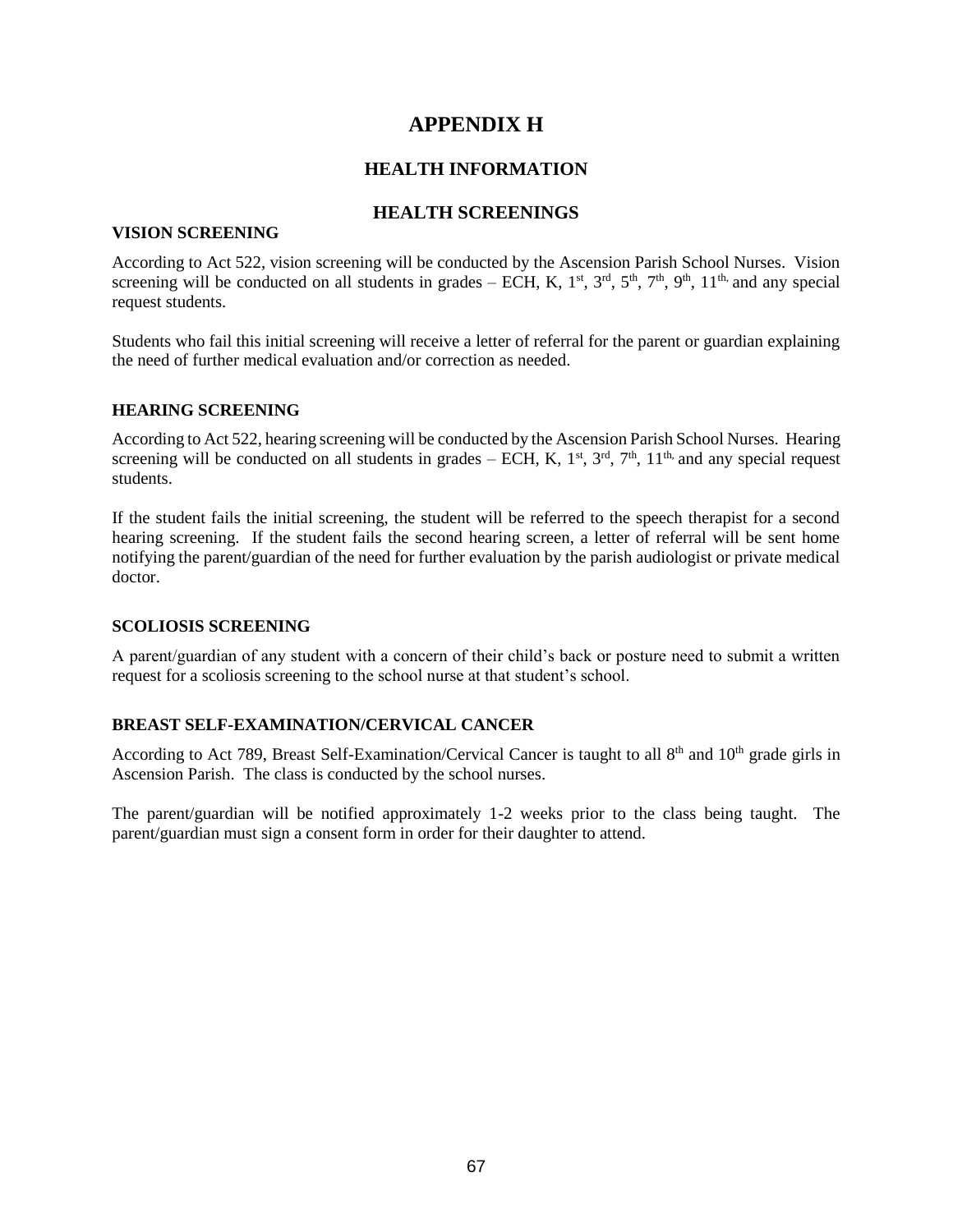### **HEALTH INFORMATION**

### **IMMUNIZATION REQUIREMENTS FOR SCHOOL ATTENDANCE**

All Students are required by law to present satisfactory evidence of immunity to or immunizations against preventable communicable diseases.

- 1. DPT (Diptheria-Pertussis-Tetanus)-Dtap, or DT) 4 required- last one after the 4th birthday (the 3rd and 4th at least 6 months apart)
- 2. POLIO-(OPV-IPV) 3 required- last one after the 4th birthday (the 2nd and 3rd at least 6 months apart)
- 3. HBV-Hepatitis B (Energix, Recombivax, Hep B) 3 required – 1st and 2nd at least l month apart Minimum of 2 months between 2nd and 3rd dose 3rd dose required after the child has reached 6 months of age
- 4. MMR-Mumps, Measles (Rubeola-red), and Rubella (German or 3-day Measles) #1: after 12 months of age. #2: booster at least 1 month after MMR #1 Both required upon school entry.
- 5. HIB before 5th birthday
- 6. VARICELLA (chicken pox vaccine)-(varivax) #1: after 12 months of age. #2: booster at least 1 month after Varicella #1 (began 2009-2010 for new enterers)

Students entering 6th grade who are 11 years of age or older and all new students entering the parish are required to have the booster.

- 7. TDaP (Tetanus-Diptheria-Acellular Pertussis) Required for students at 11 years old.
- 8. MENINGOCOCCAL Required for students at 11 years old.

*Each student is required by law to present evidence of age appropriate immunizations at the time of registration or earlier. Students who do not have complete immunization records will not be allowed to enter school. Revised 1/2016*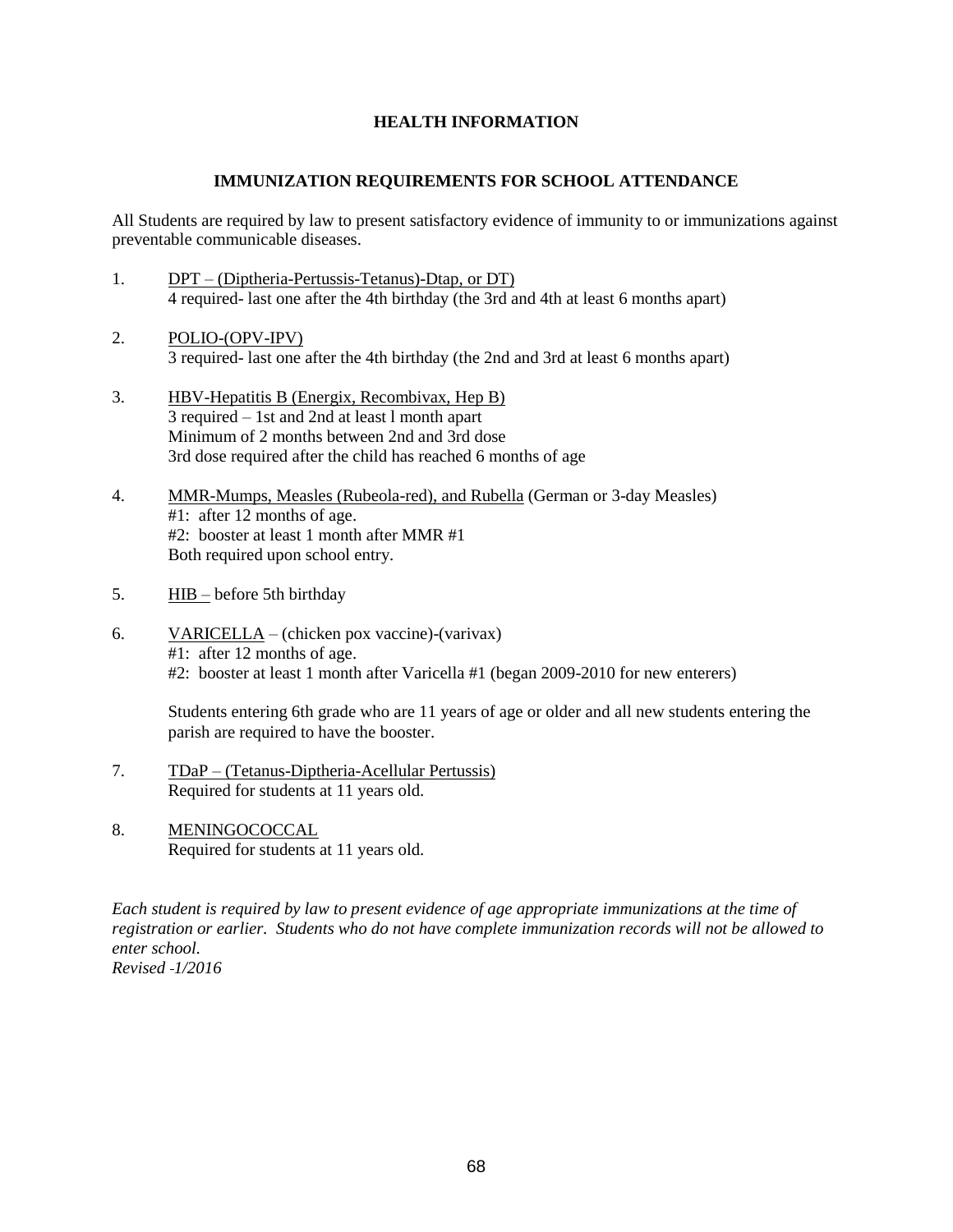#### **HEALTH INFORMATION**

#### **HELP BREAK THE CYCLE - HEALTHFUL HINTS/GUIDELINES**

The ultimate goal for our school system is to educate your child. In order for this to take place, your child must be healthy and in the right frame of mind to learn. For your child's well-being and for the protection of other students and staff, the following recommendations are provided to you for your consideration.

*FEVER* – Students with fever of 100.0 or greater should remain home until they are fever free for 24 hours without fever reducing medications. If the fever continues for more than 48 hours, it is recommended that he/she be seen by a doctor.

*VOMITING/DIARRHEA* – Students who are vomiting and/or have diarrhea should remain home until he/she has not vomited or had diarrhea for 24 hours. It is advised that you stop milk and milk products for the next few days. It is recommended that you contact your doctor if your child becomes dehydrated: vomiting/diarrhea persists more than 24 hours, child cries without tears, lips and mouth are dry, strong smelling or dark urine, eyes appear sunken and child looks weak or lethargic.

*"PINK EYE"/CONJUNCTIVITIS* – Students who have redness in the white of the eye, watery or thick drainage with mucus and pus that causes the eyelids to stick together, and complains that their eye burns, itches, or feels as if they have something in it, should remain home from school. Pink eye is a highly contagious condition. In order for your child to return to school, he/she must receive a note from the doctor stating that it is no longer contagious and he/she can return to school.

*COLDS* – A typical cold lasts about 1 week, causing a stuffy nose, mild cough, and low-grade fever, generally less than 100 degrees. If your child has a temperature above 100 degrees, a bad cough, sore throat, ear ache, or headache, he/she should remain home. If these symptoms persist for 48 hours, it is recommended that your child be seen by a doctor.

*NASAL DISCHARGE* – Students who have a yellow/green discharge from the nose for more than 3 days, a yellow/green discharge accompanied by a fever, or who are coughing up yellow/green mucus should be seen by a doctor.

*RINGWORM -* The infection manifest itself usually in the form of one to four flat, ring-shaped sores that can be dry or scaly, or crusted and moist. Ringworm can be transmitted as long as untreated sores remain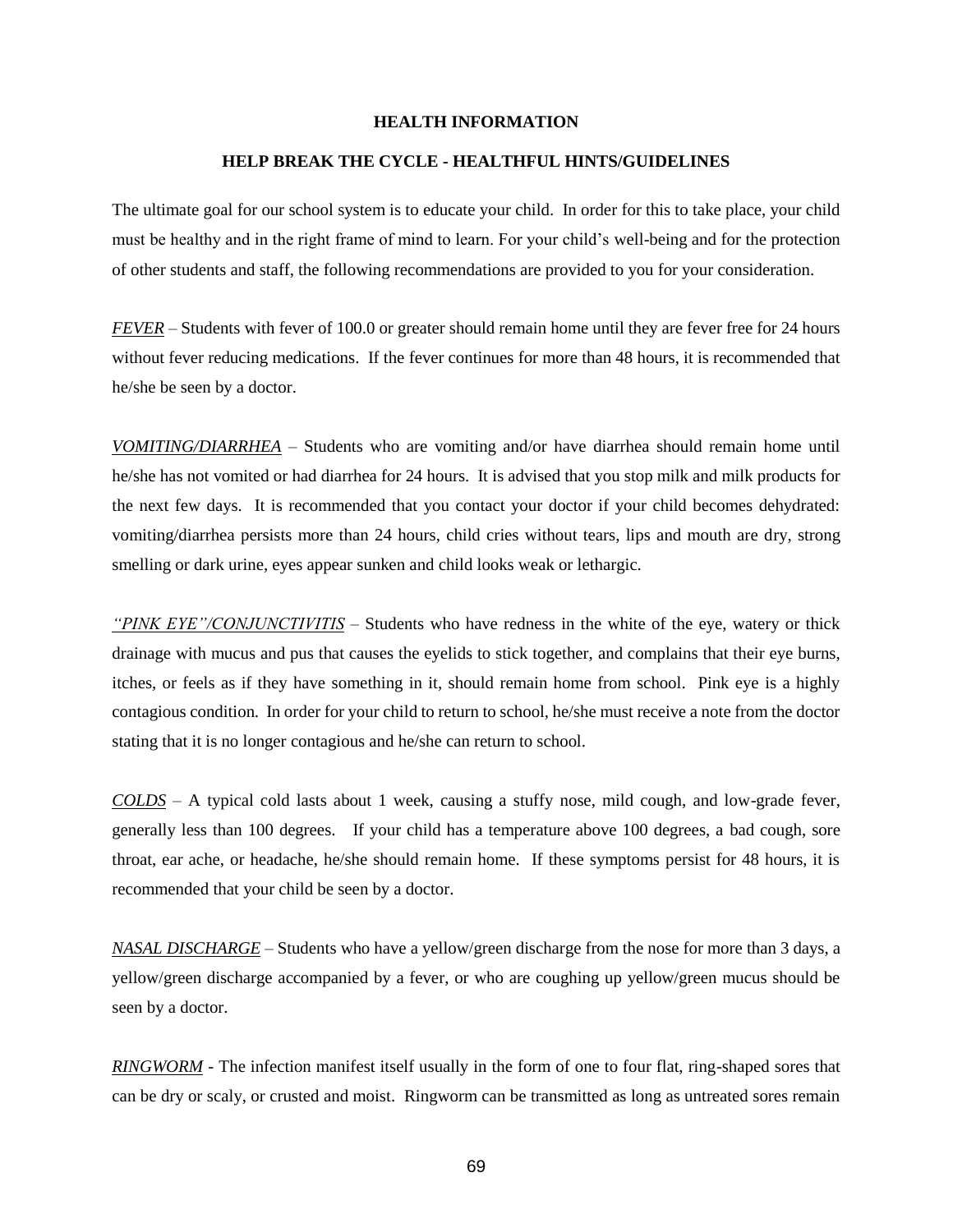on the skin. Ringworm medication may be purchased at any drugstore without a prescription. In order to return to school, you must send proof of treatment. A note from your doctor, pharmacist, or a medication label is acceptable. Your child will not be admitted back to school without this note. Once treatment has begun and proof of treatment has been provided, your child may return to school. Upon return, the affected area must be covered.

*UNIDENTIFIED RASH* – If your child is referred to the school nurse or school office with an unidentified rash, your child will not be able to return to school until the rash is determined non-contagious by a physician. Proof from a physician is necessary to return to school.

*\*ANTIBIOTICS* – Antibiotics are not administered in the school setting according to the Ascension Parish Medication Policy. If antibiotics are prescribed, it is recommended that the child remain home for 24 hours after treatment has been started, unless the doctor states otherwise. Then a doctor's note to return to school is requested.

# **\*PLEASE ENCOURAGE YOUR CHILD TO** *WASH HANDS FREQUENTLY***, TO COUGH INTO THEIR ARM OR A TISSUE, AND TO DISCARD ANY USED TISSUE INTO THE GARBAGE CAN.**

*Revised 2/2015*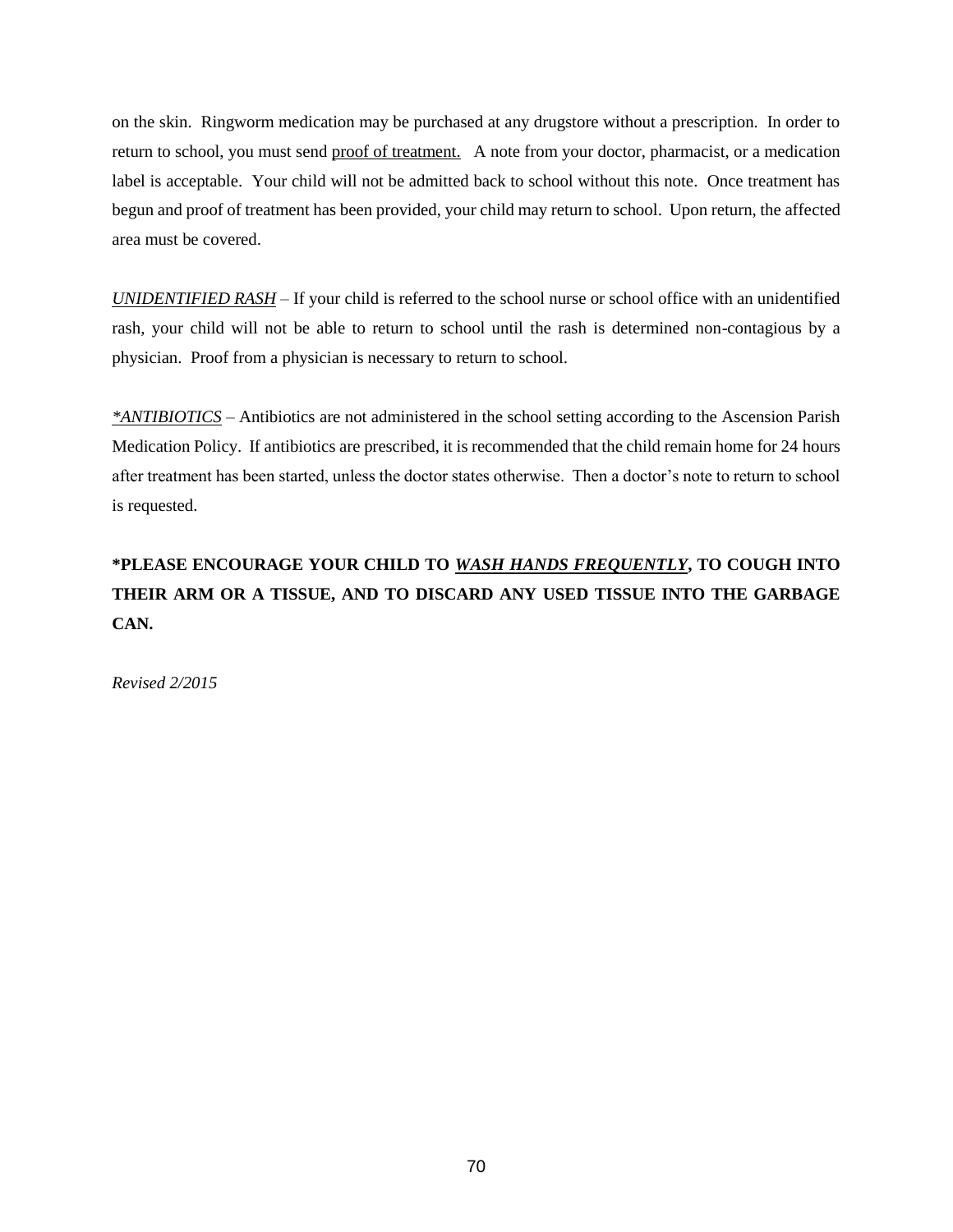### **HEALTH INFORMATION**

### **ADMINISTRATION OF MEDICATION**

The administration of medication to students shall be in compliance with the requirements of R.S. 17:436.1, and the policy established by the Louisiana Board of Elementary and Secondary Education (BESE). It shall be the policy of the School Board that no school employee other than a registered nurse or licensed medical physician shall be required to administer medication until all the following conditions have been met. As used in this policy the term "medication" shall include all prescription and nonprescription drugs.

No medication shall be administered in Ascension Parish Public Schools that are classified Controlled Substances: Schedule I, Schedule II, Schedule III, Schedule IV and V with the exception of medications used for ADHD that have been proven safe and are monitored for that diagnosis.

- I. Written orders, appropriate containers, labels, and information
	- A. Medication shall not be administered to any student without an order from a physician or dentist licensed to practice medicine in Louisiana or an adjacent state and it should include the following information:
		- 1. The student's name
		- 2. The name and signature of physician/dentist
		- 3. The physician/dentist business address, office phone number and emergency phone numbers
		- 4. The frequency and time of the medication
		- 5. The route and dosage of medication
		- 6. A written statement of the desired effects and the child specific potential adverse effects.
	- B. Medication shall be provided to the school by the parent/guardian in a container that meets acceptable pharmacy standards and shall include the following information:
		- 1. Name of pharmacy
		- 2. Address and telephone number of pharmacy
		- 3. Prescription number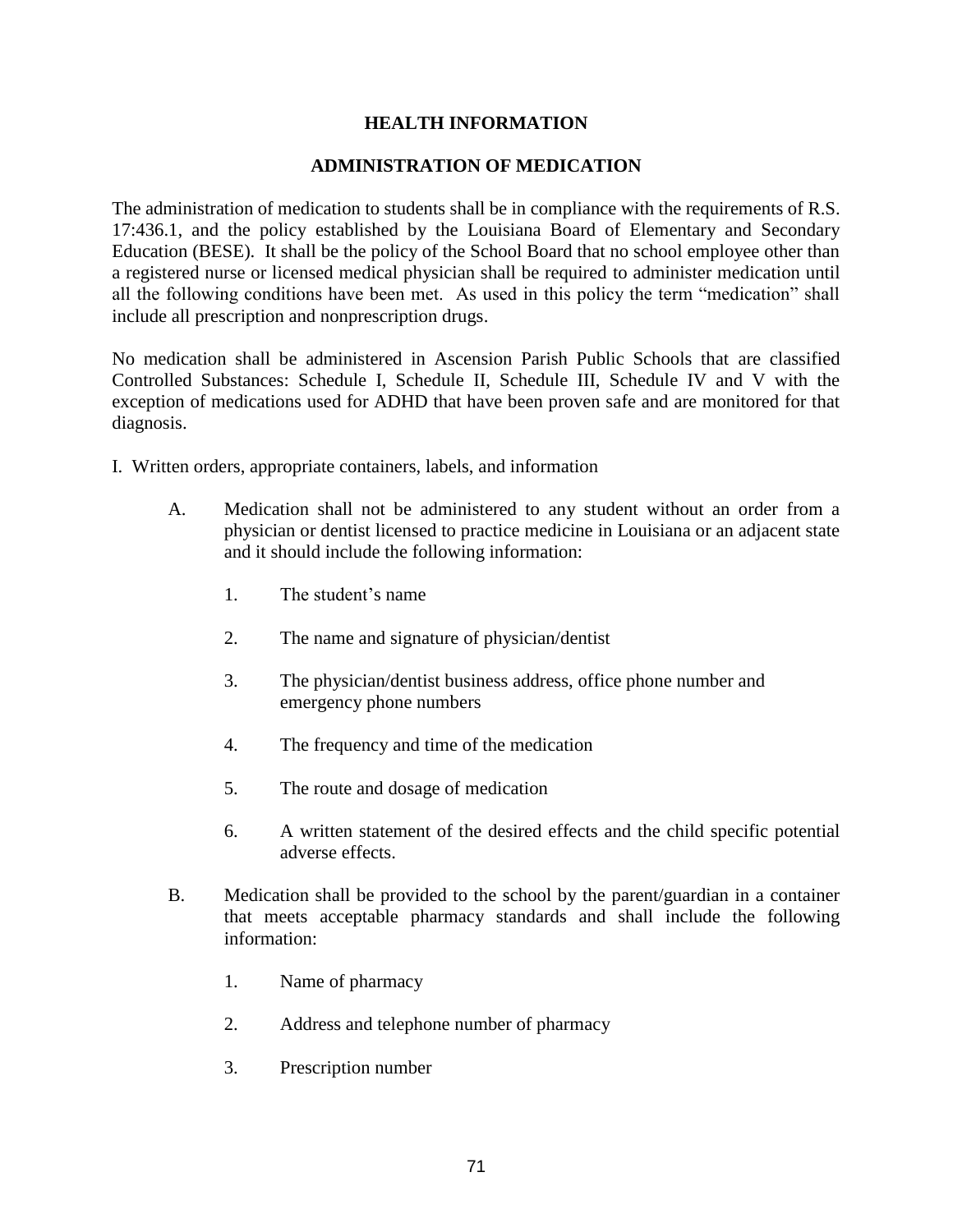- 4. Date dispensed
- 5. Name of student
- 6. Clear directions for use, including the route, frequency, and other as indicated
- 7. Drug name and strength
- 8. Last name and initial of pharmacist
- 9. Cautionary auxiliary labels, if applicable
- 10. Physician or dentist's name
- C. Labels of prepackaged medications, when dispensed, shall contain the following information in addition to the regular pharmacy label:
	- 1. Drug name
	- 2. Dosage form
	- 3. Strength
	- 4. Quantity
	- 5. Name of manufacturer or distributor
	- 6. Manufacturer's lot or batch number
- II. Administration of medications: General Provisions
	- A. During the period when the medication is administered, the person administering medication shall be relieved of all other duties. This requirement does not include the observation period required in II. E. The local school systems shall determine how to implement this requirement.
	- B. Except in life threatening situations, trained unlicensed school employees may not administer injectable medications.
	- C. All medications shall be stored in a secured locked area or locked drawer with limited access except by authorized personnel.
	- D. Only oral medications, inhalant, topical ointment for diaper rash, and emergency medications shall be administered at school by unlicensed personnel.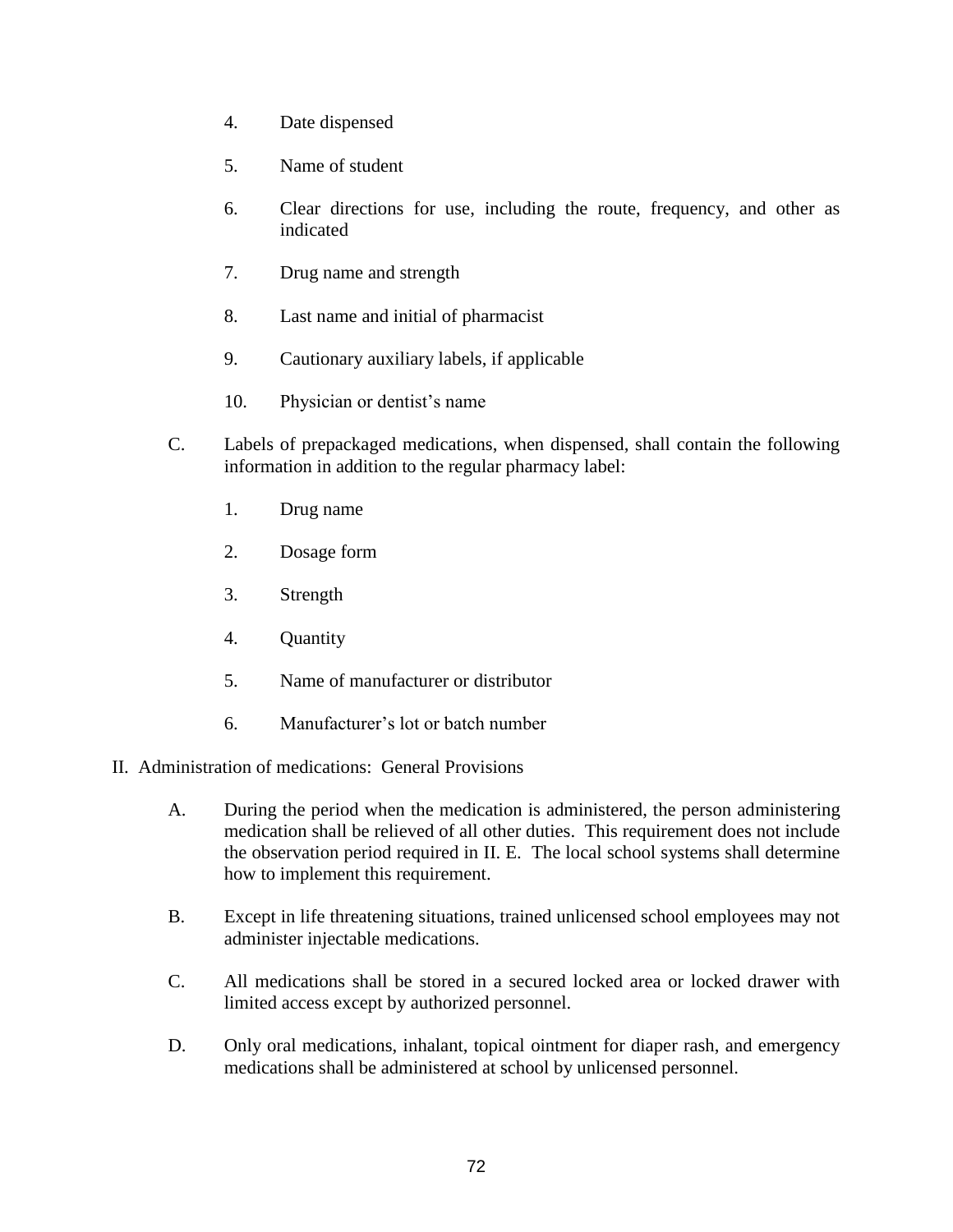- E. Each student shall be observed by a school employee for a period of 45 min. following the administration of medication. This observation may occur during instruction time.
- F. School medication orders shall be limited to medications which cannot be administered before or after school hours.
- III. Role of Principal

The principal shall designate at least two employees to receive training and administer medications in each school.

- IV. Role of the Teacher
	- A. The classroom teacher who is not otherwise previously contractually required shall not be assigned to administer medications to students.
	- B. A teacher may request in writing to volunteer to administer medications to his/her own students.
	- C. The administration of medications shall not be a condition of employment of teachers `employed subsequent to July 1, 1994.
	- D. A regular education teacher who is assigned an exceptional child shall not be required to administer medications.
- V. Role of the School Nurse
	- A. The school nurse, in collaboration with the principal, shall supervise the implementation of the school policies for the administration of medications in schools to insure the safety, health, and welfare of the students.
	- B. The school nurse shall be responsible for the training of non-medical personnel who have been designated by each principal to administer medications in each school. The training shall be at least six hours and include but not be limited to the following provisions:
		- 1. Proper procedures for administration of medications including controlled substances
		- 2. Storage and disposal of medications
		- 3. Appropriate and correct record keeping
		- 4. Appropriate actions when unusual circumstances or medication reactions occur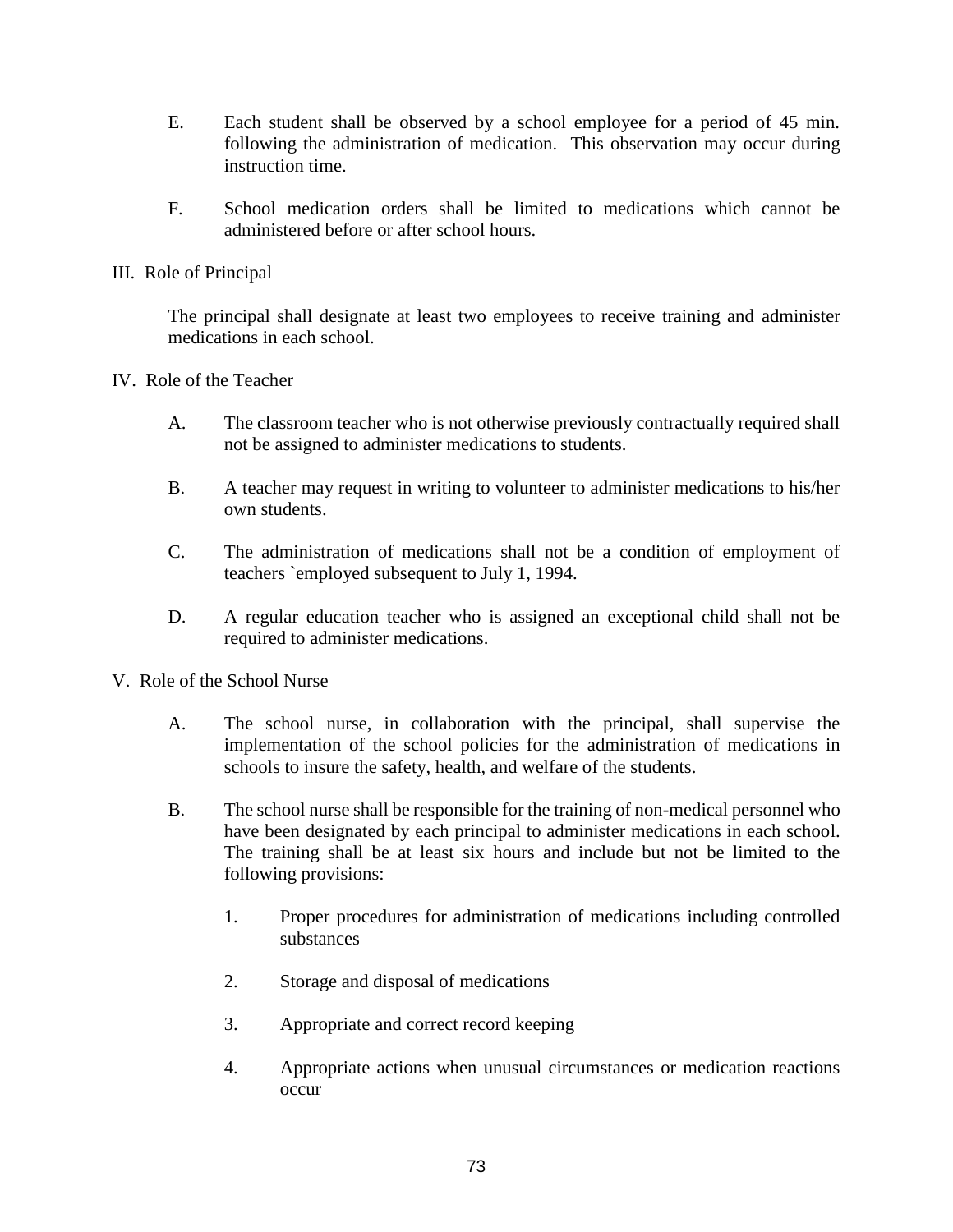- 5. Appropriate use of resources
- C. No employee other than a registered nurse, licensed medical physician and appropriate licensed health professional or hired and trained unlicensed personnel as defined by the Louisiana State Board of Nursing shall be required to perform outside tracheotomy suctioning procedure in any child in the education setting. However, nothing shall prohibit an employee who volunteers to perform such procedure and complies with the training and demonstration requirement for being allowed to perform such procedure on a child in an educational setting.
- VI. Role of the parent/guardian
	- A. The parent/guardian who wishes medication administered to his/her child shall provide the following:
		- 1. A letter of request and authorization that contains the following information:
			- a. Name of the student
			- b. Clear instructions
			- c. RX number if any
			- d. Current date
			- e. Name, dosage, frequency, and route of medication
			- f. Name of physician or dentist
			- g. Printed name and signature of parent or guardian
			- h. Emergency phone number of parent or guardian
			- i. Statement granting or withholding release of medical information
		- 2. Written orders for all medications to be given at school, including annual renewals at the beginning of the school year.
		- 3. A prescription for all medications to be administered at school, including medications that might ordinarily be available over the counter.

NOTE: No over the counter medications are allowed at school without proper doctor's orders, parent request, and proper labeling per APSB.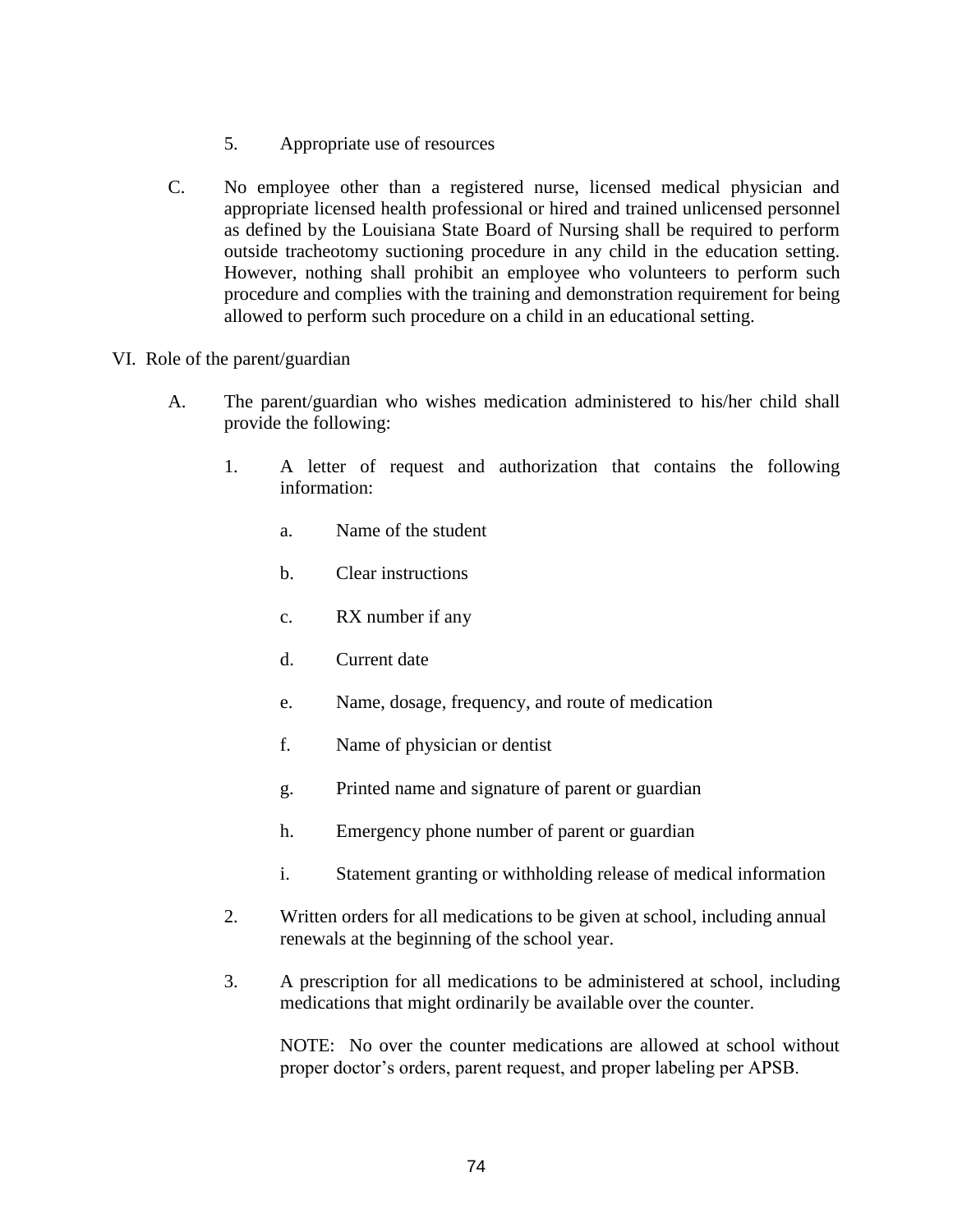- 4. A list of all medications that the student is currently receiving at home and school, if that listing is not a violation of confidentiality or contrary to the request of the parent/guardian or student.
- 5. A list of names and telephone numbers of persons to be notified in case of medication emergency in addition to the parent or guardian and licensed prescriber.
- 6. Arrangements for the safe delivery of medication to and from school in the original labeled container as dispensed by the pharmacist: a responsible adult shall deliver the medication.
- 7. Unit dose packaging shall be used whenever possible.
- B. All aerosol medications shall be delivered to the school in pre-measured dosage.
- C. No more than a 35 day school supply of medication shall be kept at school.
- D. The initial dose of the medication shall be administered by the student's parent/guardian outside the school jurisdiction with sufficient time (12 hours) for observation for adverse reactions.
- E. The parent/guardian shall also work with those personnel designated to administer medication as follows:
	- 1. Cooperate and counting the medication with a designated school personnel who receives and sign a drug receipt form (MAR).
	- 2. Cooperate with school staff to provide safe, appropriate administration of medications to students such as positioning, and suggestions for liquids or foods to be given with the medication.
	- 3. Assists in the development of the emergency plan for each student.
	- 4. Comply with written and verbal communication regarding school policies.
	- 5. Grant permission for school nurse/physician consultation.
	- 6. Remove and give permission to destroy unused, contaminated, discontinued, or out of date medications according to the school guidelines.

### VII. Student Confidentiality

All student information shall be kept confidential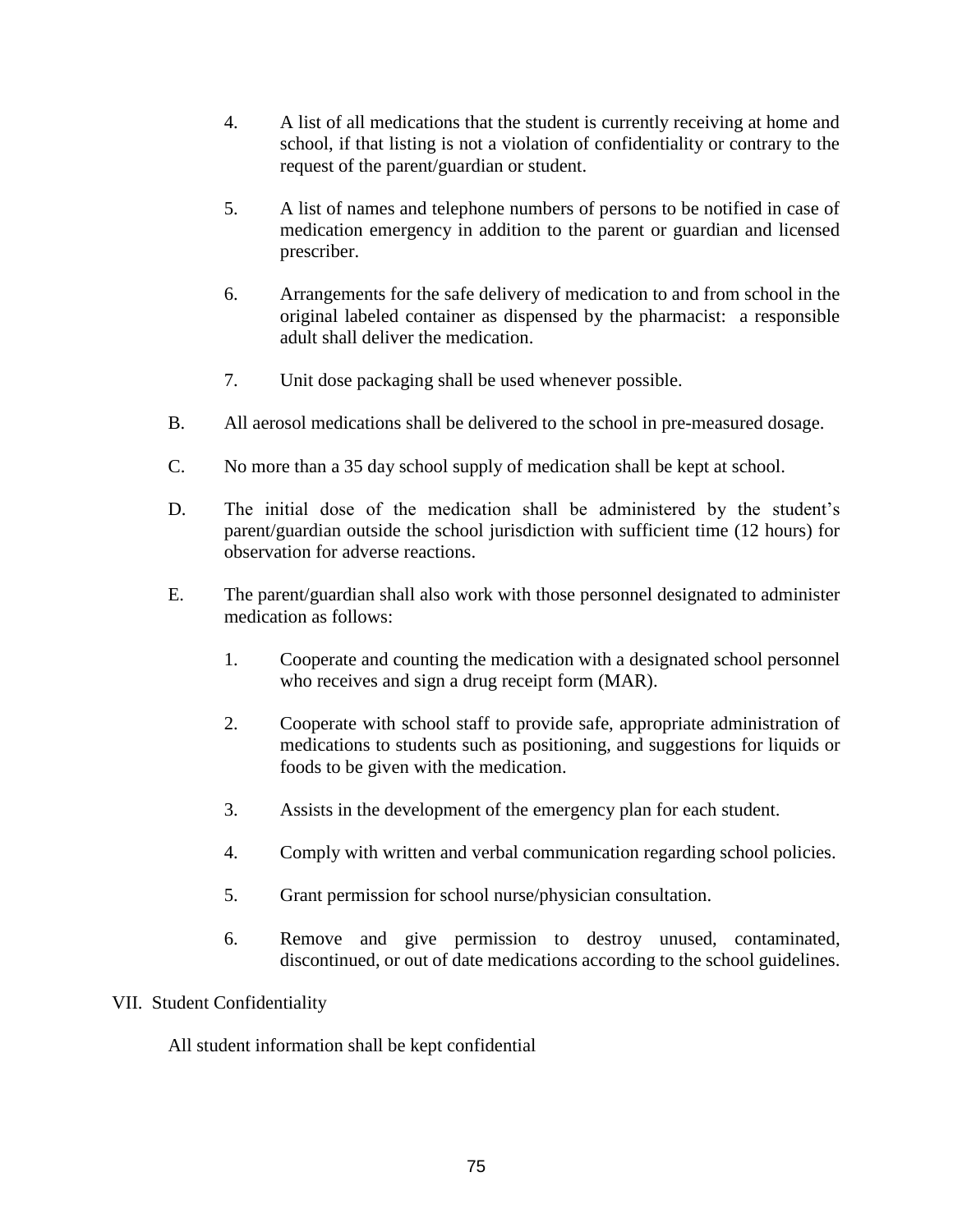NOTE:There is a set of guidelines developed by an Administration of Medication Task Force and approved by the State Board of Nursing, which may be used by LEAs in developing their local administration of medication guidelines. These guidelines are available upon request in the BESE office.

- A. Notwithstanding any provision of law or any rule, regulation, or policy to the contrary, the governing authority of each public elementary and secondary school shall permit the self-administration of medications by a student with asthma or the use of auto-injectable epinephrine by a student at risk of anaphylaxis, provided that the student's parent or legal guardian provides the school in which the student is enrolled with the following documentation:
	- 1. Written authorization for the student to carry and self-administer such prescribed medications;
	- 2. Written certification from a licensed medical physician or other authorized prescriber that the student:
		- a. has asthma or is at risk of having anaphylaxis;
		- b. has received instruction in the proper method of self-administration of the student's prescribed medications to treat asthma or anaphylaxis;
	- 3. Written treatment plan from the student's licensed medical physician or authorized prescriber for managing asthma or anaphylactic episodes. The treatment plan must be signed by the student, the student's parent, or other legal guardian, and the student's licensed medical physician or other authorized prescriber and shall also contain the following information:
		- a. the name, purpose, and prescribed dosage of the medication to be selfadministered
		- b. the time or times and medications are to be regularly administered and under what additional special circumstances the medications to be administered
		- c. the length of time for which the medications are prescribed
		- d. any other documentation required by the governing authority of the public, elementary, or secondary school.
	- 4. The documentation required by paragraph one of this subsection shall be kept on file in the office of the school nurse or designated school official.
	- 5. The governing authority of the public elementary and secondary school shall inform the parent or other legal guardian of the student in writing that the school and its employees shall incur no liability as a result of any injury sustained by the student from the self-administration of medication used to treat asthma or anaphylaxis. The parent or legal guardian of the student shall sign a statement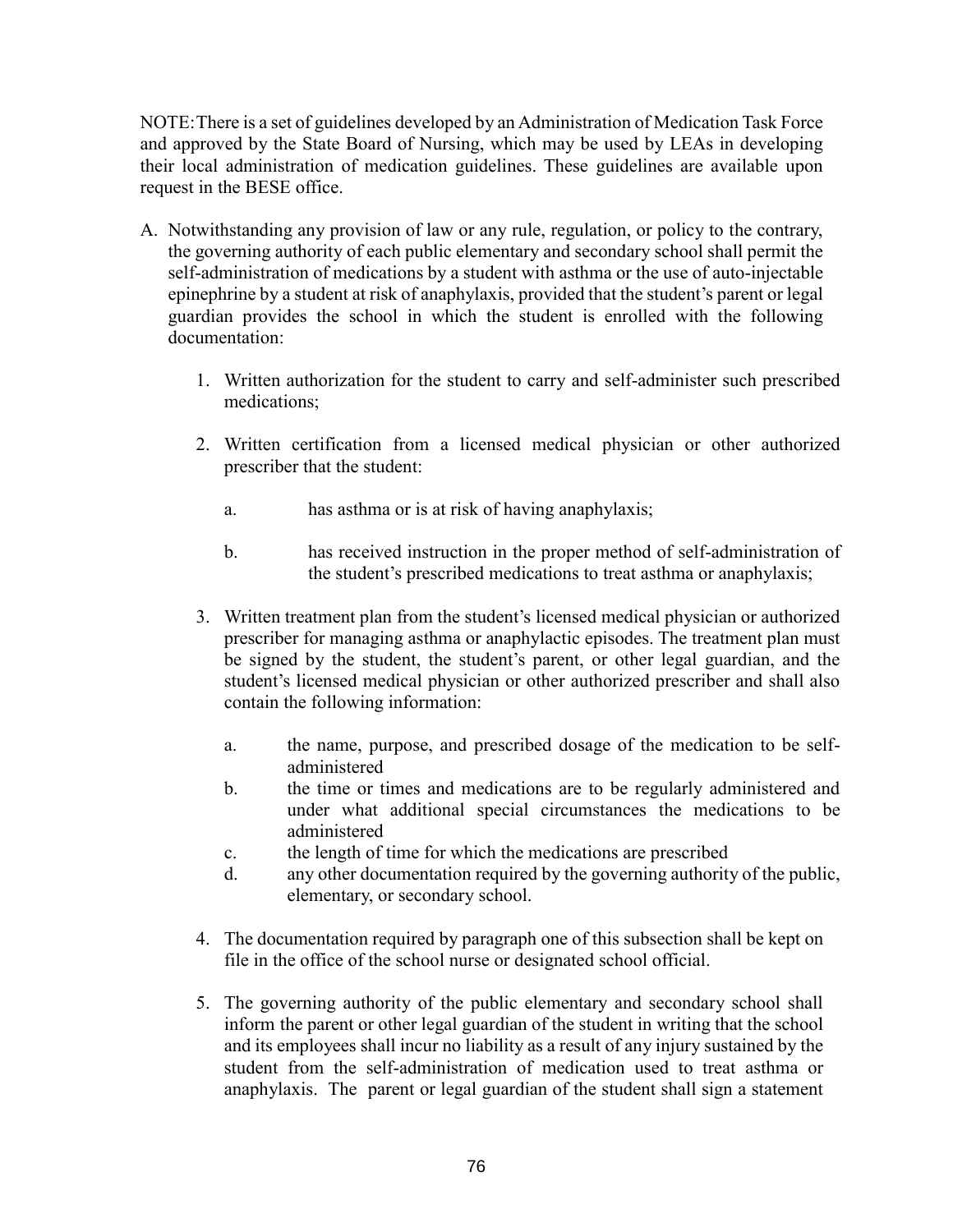acknowledging that the schools shall incur no liability and that the parent or legal guardian shall indemnify and hold harmless the school and its employees against any claims that may arise relating to the self-administration of medications used to treat asthma or anaphylaxis.

- 6. For the purposes of the Subsection:
	- a. Auto-Injectable Epinephrine a medical device for the immediate selfadministration of epinephrine by a person at risk for anaphylaxis.
	- b. Inhaler a medical device that delivers a metered dose of medication to alleviate the symptoms of asthma.
- 7. A student who has been granted permission to self-administer medication pursuant to this Subsection shall be allowed to carry and store with the school nurse or other designated school official an inhaler or auto-injectable epinephrine, or both, at all times.
- 8. Permission for the self-administration of asthma medications or use of autoinjectable epinephrine by a student shall be effective only for the school year in which permission is granted. Permission for self-administration of asthma medications or the use of auto-injectable epinephrine by a student shall be granted each subsequent school year, provided all of the requirements of this Subsection are fulfilled.
- 9. Upon obtaining permission to self-administer asthma medication or to use autoinjectable epinephrine pursuant to this Subsection, a student shall be permitted to possess and self-administer such prescribed medication at any time while on school property or while attending a school sponsored activity.
- 10. A student who uses any medication permitted pursuant to this Subsection in a manner other than prescribed shall be subject to disciplinary action; however, such prescribed medication.

*AUTHORITY NOTE: Promulgated in accordance with R.S. 17:436.1; R.S. 17:436.1(J).*

*HISTORICAL NOTE: Promulgated by the Board of Elementary and Secondary Education, LR 31:1278 (June 2005), amended LR 35:1476 (August 2009), LR 36:481 (March 2010).*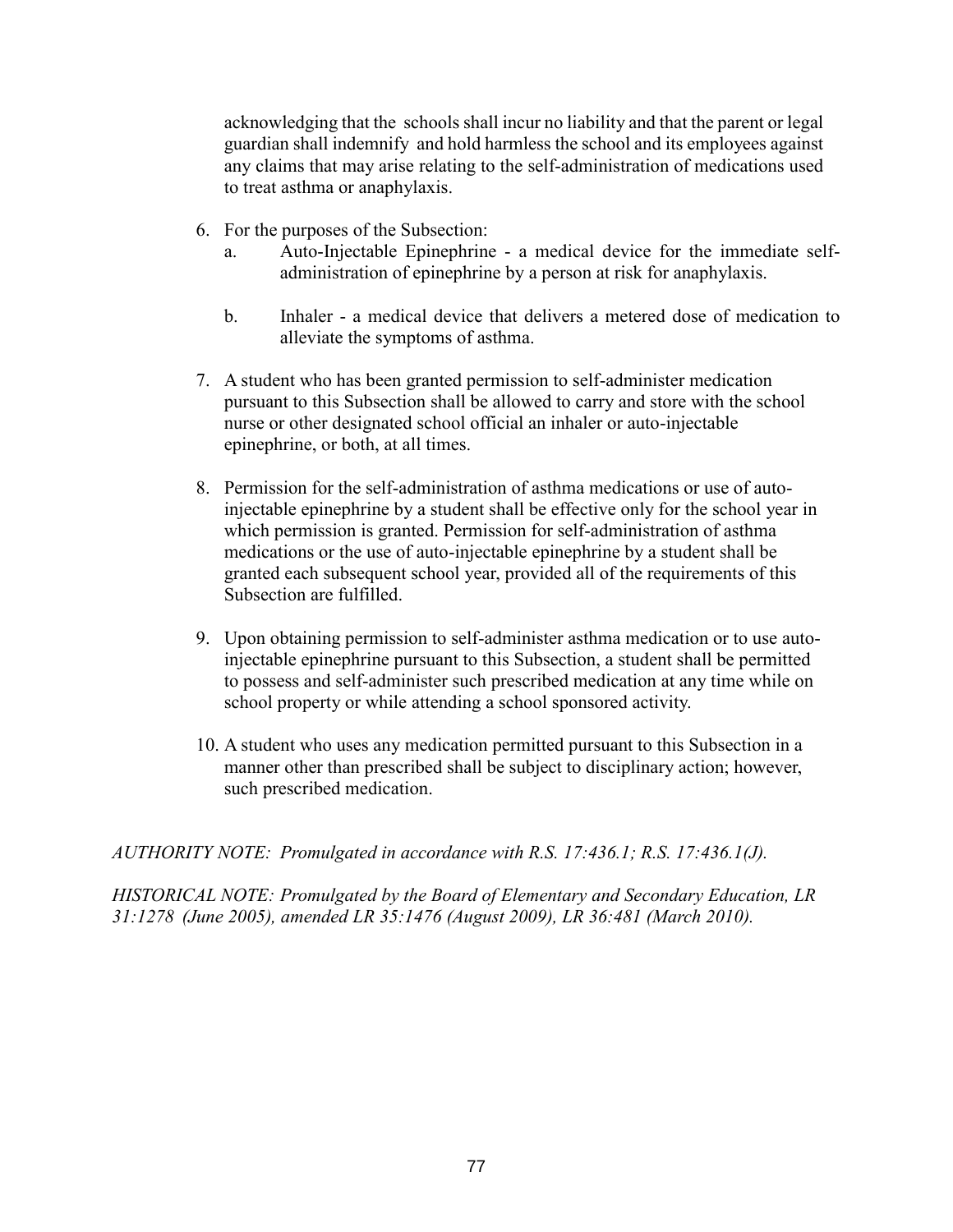### **HEALTH INFORMATION**

### **COMMUNICABLE DISEASES/LICE**

### **STUDENT COMMUNICABLE DISEASES**

The principal is required under La. Rev. Stat. Ann. [§17:170](javascript:void(0);) to exclude children from school attendance who are out of compliance with the immunizations required by this statute.

The Superintendent may exclude a student or staff member from school or employment as recommended by the Louisiana Department of Health and Hospitals when reliable evidence or information from a public health officer or physician confirms him/her of having a communicable disease or infestation that is known to be spread by any form of casual contact and is considered a health threat to the school population.

Mandatory screening for communicable diseases that are known not to be spread by casual contact shall not be required as a condition for school entry or for employment or continued employment.

Irrespective of the disease presence, routine procedures shall be used and adequate sanitation facilities shall be available for handling blood or bodily fluids within the school setting or on school buses. School personnel shall be trained in the proper procedures for handling blood and bodily fluids and these procedures shall be strictly adhered to by all school personnel.

Any medical information that pertains to students or staff members, proceedings, discussions and documents shall be confidential information. Before any medical information is shared with anyone in the school setting, a "need-to-know" review shall be made which includes the parent/guardian, student if age 18, employee or his/her representative unless the information is required to meet the mandates of federal or state law or regulation, or Louisiana Board of Elementary and Secondary Education (BESE) policy.

### SYMPTOMS OF CONCERN

In order to maintain good community health within the school community, teachers and school staff shall report early physical and behavioral changes that differ from the usual pattern for a particular student to appropriate staff.

Some frequent symptoms of concern that may indicate a serious condition and should be monitored by school staff are:

- Unusual or noticeable change in behavior.
- Headache
- Fever (e.g. at temperature of 100.0 or greater measured orally)
- **Breathing difficulties**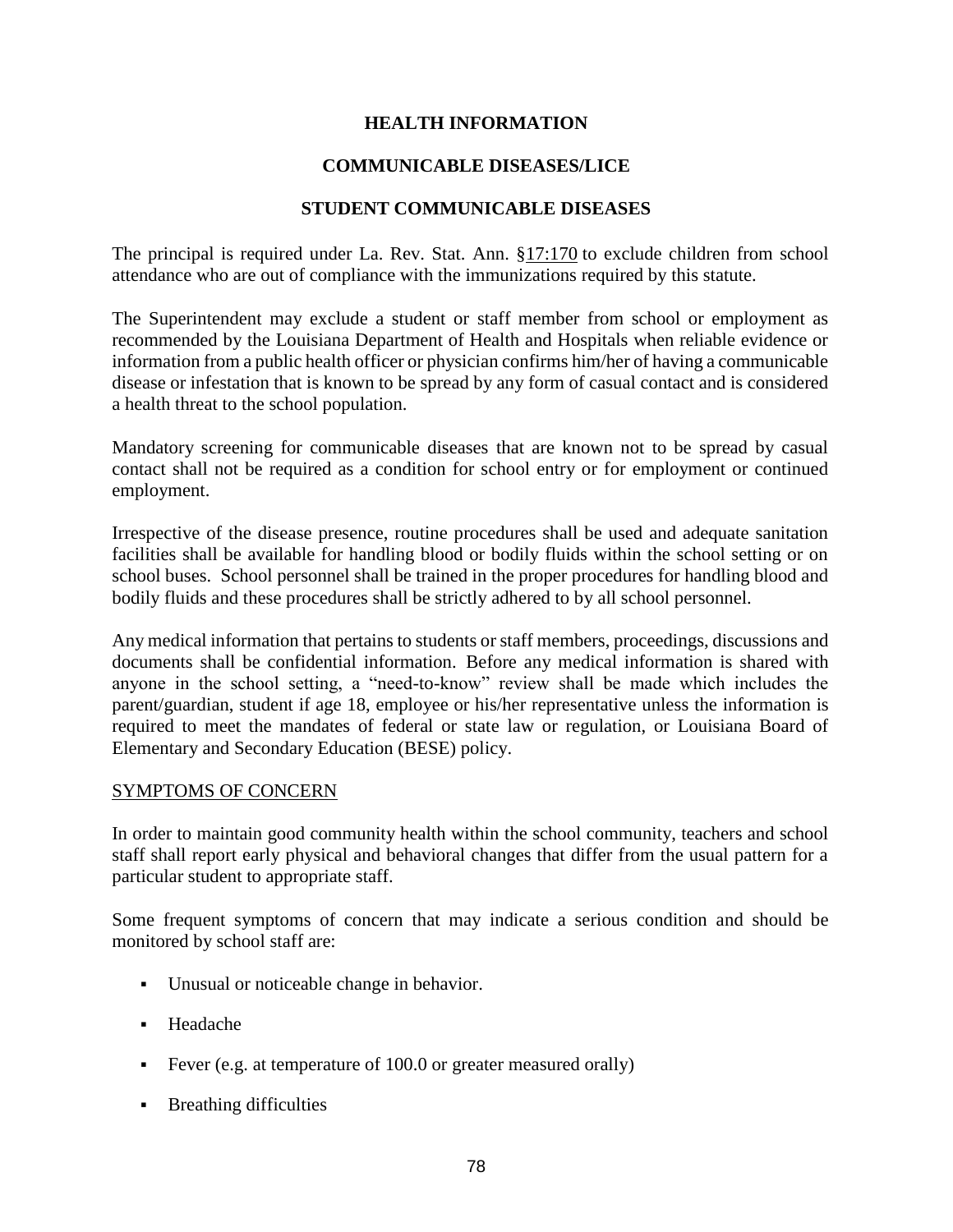- Severe coughing (e.g. student becomes red or blue in the face, makes a high-pitched croupy or whooping sound after coughing, has coughing "fits", or vomits after coughing)
- Discolored eyes (e.g. bloodshot, watering or discharge from the eye)
- Unusual skin or eye color (e.g. yellowish or blanched skin)
- Unusual spots or rashes
- Infected skin lesions (e.g. lesions that appear crusty, bright yellow, or excessively moist)
- Frequent scratching of the scalp or skin
- Loss of appetite not associated with students routine medications
- Sore throat or trouble swallowing
- Vomiting
- Dark, tea-colored urine
- Change in bowel habit (e.g. diarrhea or constipation)
- Unusual stool color (e.g. is gray or white, or contains blood or mucus)

Parents should be notified when a student develops symptoms at school; the student should be referred to a health care provider if symptoms are thought to be serious. Symptoms that could possibly be related to an infectious disease in a child may require exclusion from school. Exclusion from school depends largely on the contagiousness and severity of a student's condition.

The APSB adheres to a strict **"No Nit Policy".**

Any student found to have lice or nits (lice eggs) shall be excluded from school. In order to return to school, the student must be:

- 1. Treated using a pediculicide (lice shampoo).
- 2. Present proof of treatment in the school office. This includes a note from the doctor or pharmacist or a lice shampoo label.
- 3. Be free of nits (lice eggs).
- 4. Upon return to school, the parent/guardian must bring the student to the school office to be re-examined.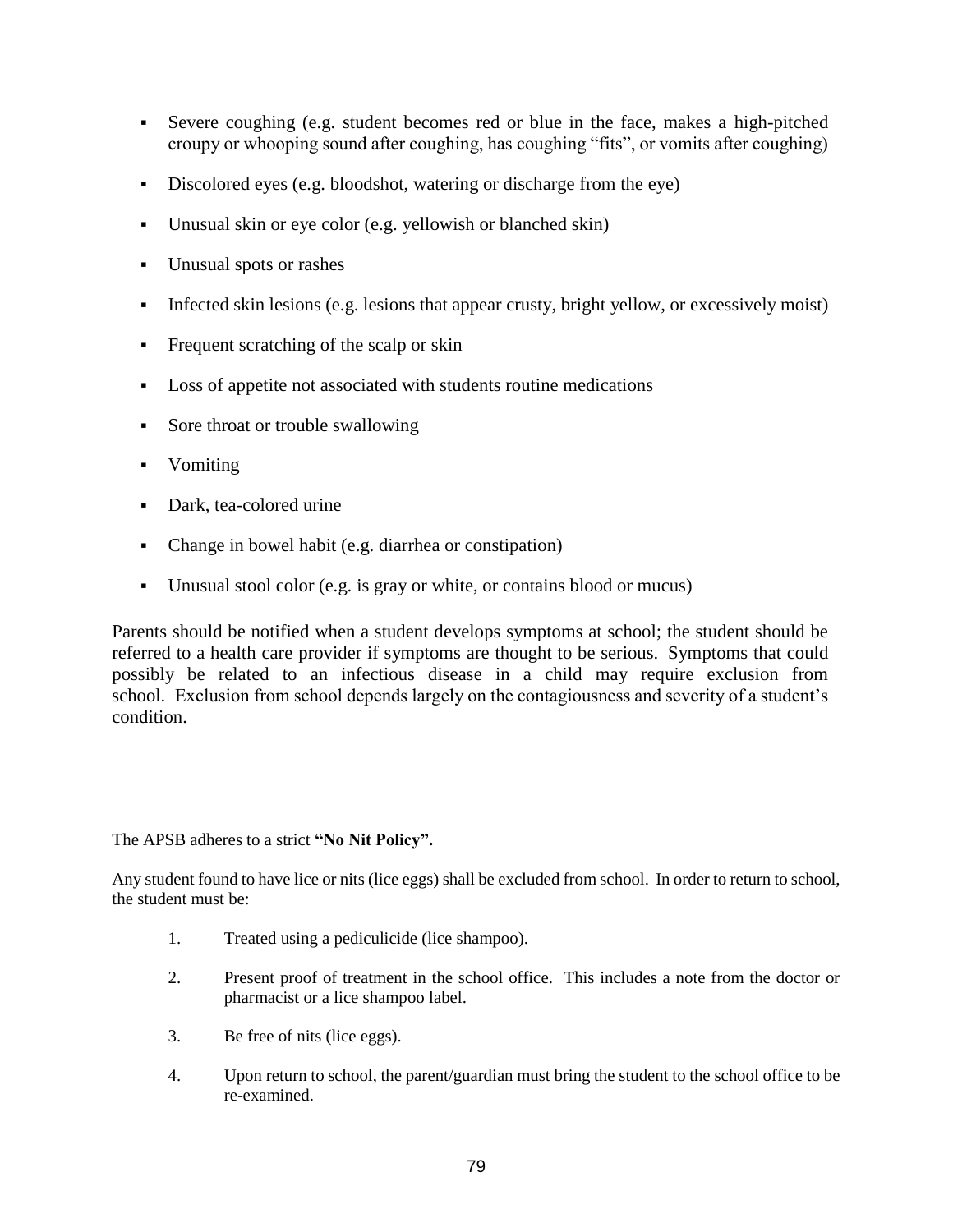5. Only one day absence is allowed for treatment and removal of lice and nits per occurrence.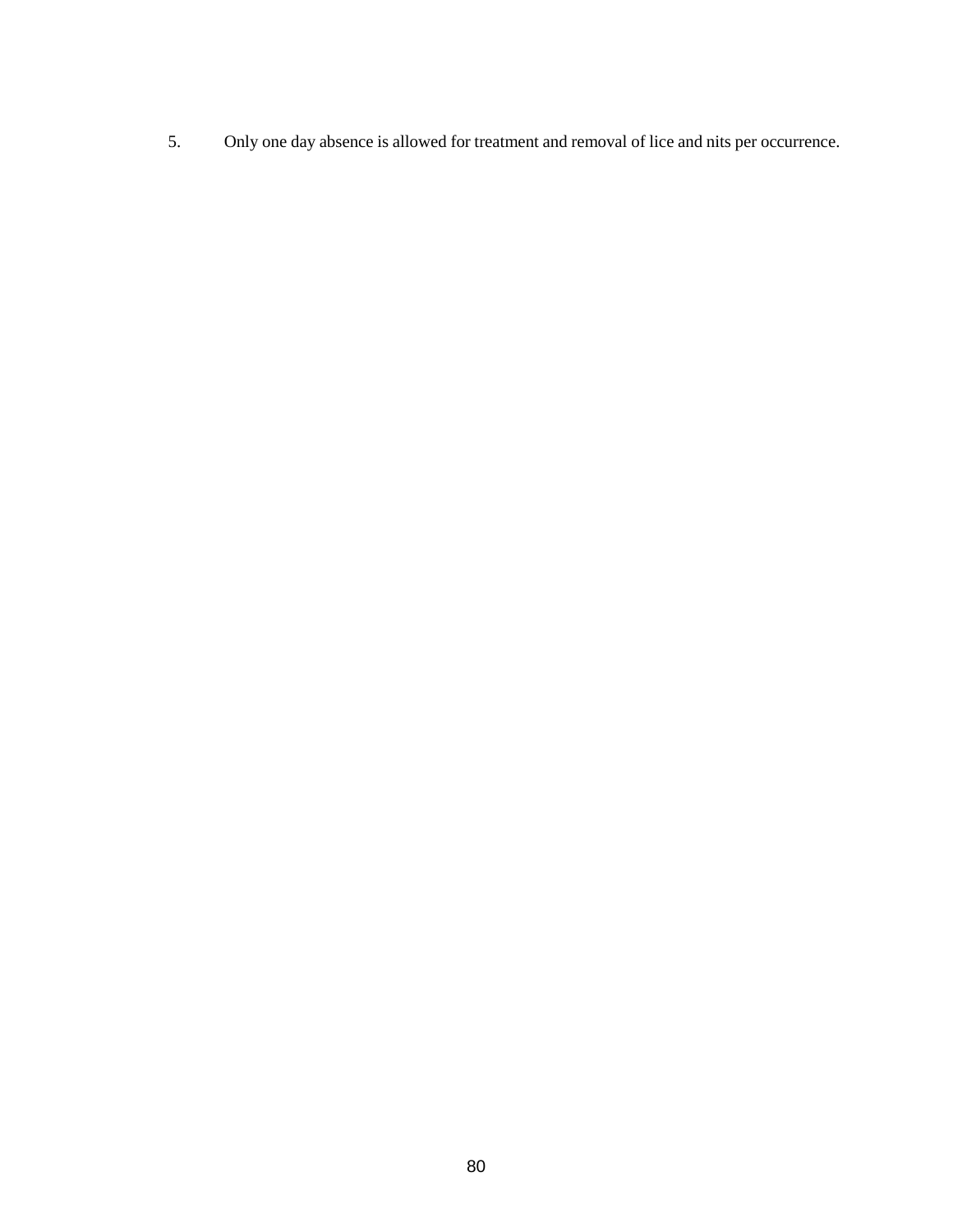## **APPENDIX I**

### **Bullying/Cyberbullying, Intimidation, Harassment, and Hazing**

#### **To report bullying anonymously call 344-STOP (7867).**

The Ascension Parish School Board is committed to maintaining a safe, orderly, civil and positive learning environment so that no student feels bullied, threatened, or harassed while in school or participating in school-related activities. Students and their parents/guardians shall be notified that the school, school bus, and all other school environments are to be safe and secure for all. Therefore, all statements or actions of bullying, hazing, or similar behavior such as threatening or harassment, made on campus, at schoolsponsored activities or events, on school buses, at school bus stops, and on the way to and from school shall not be tolerated. Even if made in a joking manner, these statements or actions of bullying, hazing, or similar behavior towards other students, school personnel, or school property shall be unacceptable.

All students, teachers, and other school employees shall take responsible measures within the scope of their individual authority to prevent violations of this policy.

*Bullying/Cyberbullying* shall mean:

- 1. A pattern of any one or more of the following:
	- A. Gestures, including but not limited to obscene gestures and making faces.
	- B. Written, electronic, or verbal communications, including but not limited to calling names, threatening harm, taunting, malicious teasing, or spreading untrue rumors. *Electronic communication* includes but is not limited to a communication or image transmitted by email, instant message, text message, blog, or social networking website through the use of a telephone, mobile phone, pager, computer, or other electronic device.
	- C. Physical acts, including but not limited to hitting, kicking, pushing, tripping, choking, damaging personal property, or unauthorized use of personal property.
	- D. Repeatedly and purposefully shunning or excluding from activities.
- 2. Where the pattern of behavior as enumerated above is exhibited toward a student, more than once, by another student or group of students and occurs, or is received by, a student while on school property, at a school-sponsored or school-related function or activity, in any school bus or van, at any designated school bus stop, in any other school or private vehicle used to transport students to and from schools, or any school-sponsored activity or event.
- 3. The pattern of behavior as provided above must have the effect of physically harming a student, placing the student in reasonable fear of physical harm, damaging a student's property, placing the student in reasonable fear of damage to the student's property, or must be sufficiently severe, persistent, and pervasive enough to either create an intimidating or threatening educational environment, have the effect of substantially interfering with a student's performance in school, or have the effect of substantially disrupting the orderly operation of the school.

*Hazing* shall mean any knowing behavior, whether by commission or omission, of any student to encourage, direct, order, or participate in any activity which subjects another student to potential physical, mental, or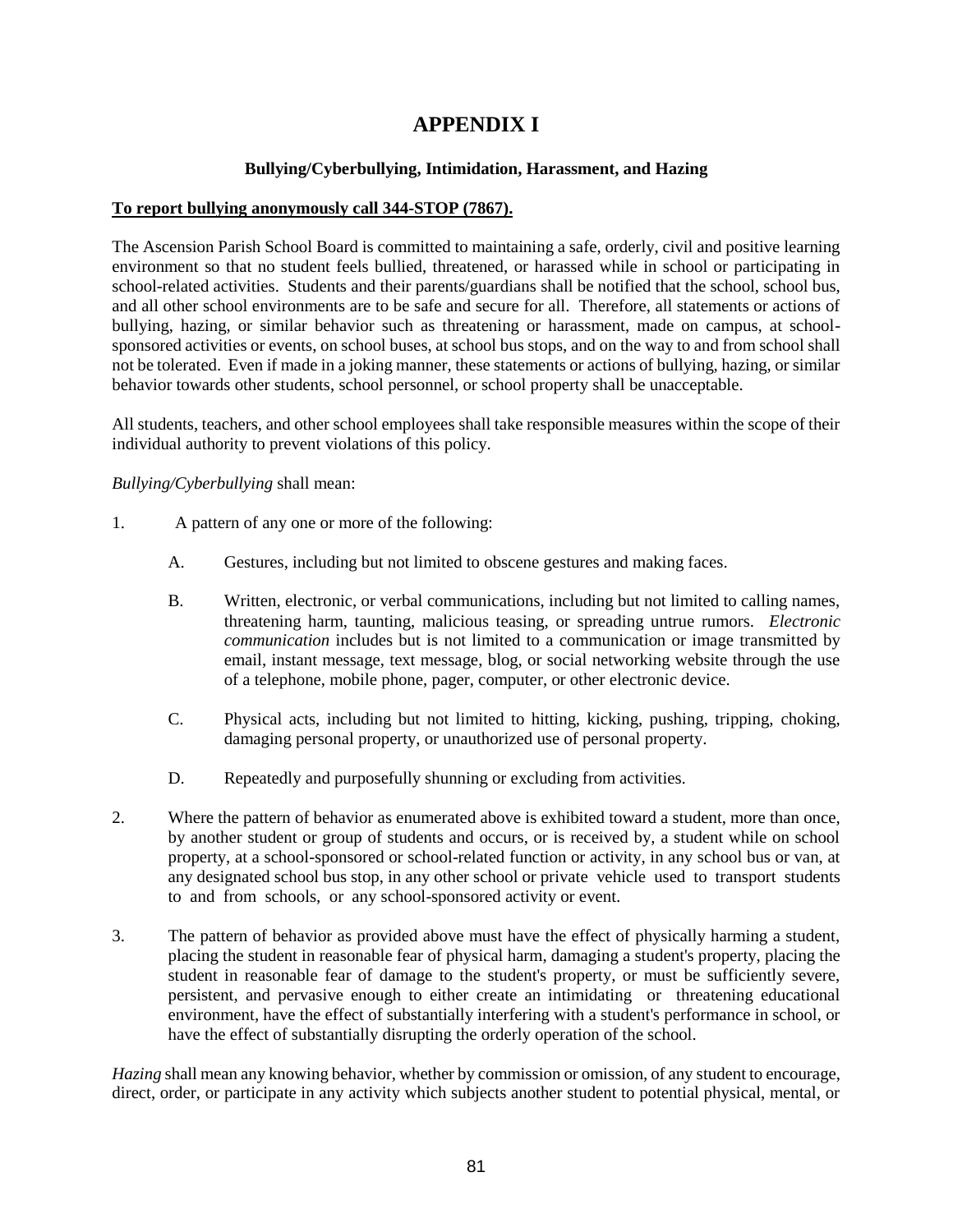psychological harm for the purpose of initiation or admission into, affiliation with, continued membership in, or acceptance by existing members of any organization or extracurricular activity at a public elementary or secondary school, whether such behavior is planned or occurs on or off school property, including any school bus and school bus stop. Hazing does not mean any adult-directed and school-sanctioned athletic program practice or event or military training program.

Any solicitation to engage in hazing, and the aiding and abetting another person who engages in hazing shall be prohibited. The consent, stated or implied, of the hazing victim shall not be a defense in determining disciplinary action.

### NOTICE TO STUDENTS AND PARENTS

The School Board shall inform each student, orally and in writing, at the required orientation conducted at the beginning of each school year, of the prohibition against bullying, hazing, or similar behavior of a student by another student; the nature and consequences of such actions; including the potential criminal consequences and loss of driver's license, and the proper process and procedure for reporting any incidents involving such prohibited actions. A copy of the written notice shall also be delivered to each student's parent or legal guardian.

### REPORTING

The principal or his/her designee shall be authorized to receive complaints alleging violation of this policy. All employees, parents, volunteers, or any other school personnel shall report alleged violations to the principal or his/her designee. Any written or oral report of an act of bullying, hazing, or similar behavior shall be considered an official means of reporting such act(s). Complaints, reports, and investigative reports of bullying, hazing, or similar behavior shall remain *confidential*, with limited exception of state or federal law.

The reporting of incidents of bullying, hazing, or similar behavior shall be made on the *Bullying Report* form, which shall include an *affirmation of truth*. Any bullying, hazing, or similar behavior report submitted, regardless of recipient, shall use this form, but additional information may be provided.

### Students and Parents

Any student who believes that he/she has been, or is currently, the victim of bullying, hazing, or similar behavior, or any student, parent, or guardian, who witnesses bullying, hazing, or similar behavior or has good reason to believe bullying, hazing, or similar behavior is taking place, may report the situation to a school official, who in turn shall report the situation to the principal or his/her designee. A student, or parent or guardian, may also report concerns regarding bullying, hazing, or similar behavior to a teacher, counselor, other school employee, or to any parent chaperoning or supervising a school function or activity. Any such report shall remain *confidential*.

### School Personnel

Any school employee, whether full- or part-time, and any parent/volunteer chaperoning or supervising a school function or activity, who witnesses or learns of bullying, hazing or similar behavior from a student or parent, shall report the incident to the principal or his/her designee. Verbal reports shall be submitted by the employee or parent/volunteer on the same day as the employee or parent/volunteer witnessed or otherwise learned of the incident, and a written report shall be filed no later than two (2) days thereafter.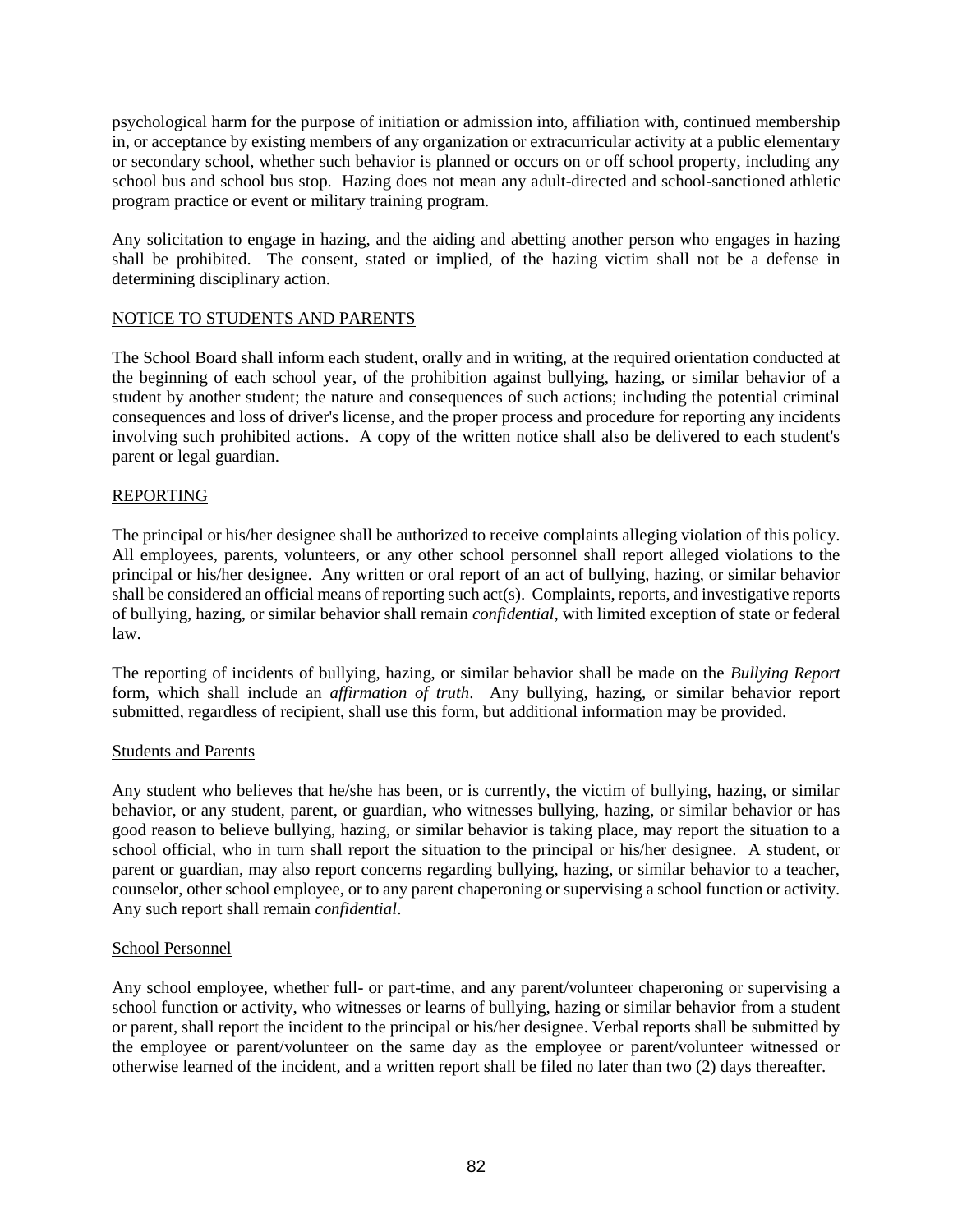All other members of the school community, including students, parents/legal guardians, volunteers, and visitors shall be encouraged to report any act that may be a violation of this policy to the principal or his/her designee.

### False Reports

Intentionally making false reports about bullying, hazing, or similar behavior to school officials shall be prohibited conduct and shall result in appropriate disciplinary measures as determined by the School Board.

### INVESTIGATION PROCEDURE

Investigations of any reports of bullying, hazing, or similar behavior of a student by another student shall be in accordance with the following:

### 1. Timing

The school shall begin an investigation of any complaint that is properly reported and that alleges the prohibited conduct the next business or school day after the report is received by the principal or his/her designee. The investigation shall be completed not later than ten (10) school days after the date the written report of the incident is submitted to the principal or his/her designee. If additional information is received after the end of the ten-day period, the school principal or his/her designee shall amend all documents and reports required to reflect such information.

2. Scope of Investigation

An investigation shall include documented interviews of the reporter, the alleged victim, the alleged bully or offender, and any witnesses, and shall include obtaining copies or photographs of any audio-visual evidence. Interviews must be conducted privately, separately, and confidentially. At no time shall the alleged offender and alleged victim be interviewed together.

The principal or his/her designee shall collect and evaluate all facts using the *Bullying Investigation* form.

3. Parental Notification

Upon receiving a report of bullying, hazing, or similar behavior, the school shall notify the parents or legal guardians of the alleged offender and the alleged victim no later than the following business or school day. Delivery of notice to the parents or legal guardians by an involved student shall **not** constitute the required parental notice.

Before any student under the age of eighteen (18) is interviewed, his/her parent or legal guardian shall be notified by the principal or his/her designee of the allegations made and shall have the opportunity to attend any interviews with their child conducted as part of the investigation.

All meetings with the parents or legal guardians of the alleged victim and the parents or legal guardians of the alleged offender shall be in compliance with the following:

- A. Separate meetings shall be held with the parents or legal guardians of the alleged victim and the parents or legal guardians of the alleged offender.
- B. Parents or legal guardians of the alleged victim and of the alleged offender shall be informed of the potential consequences, penalties, and counseling options.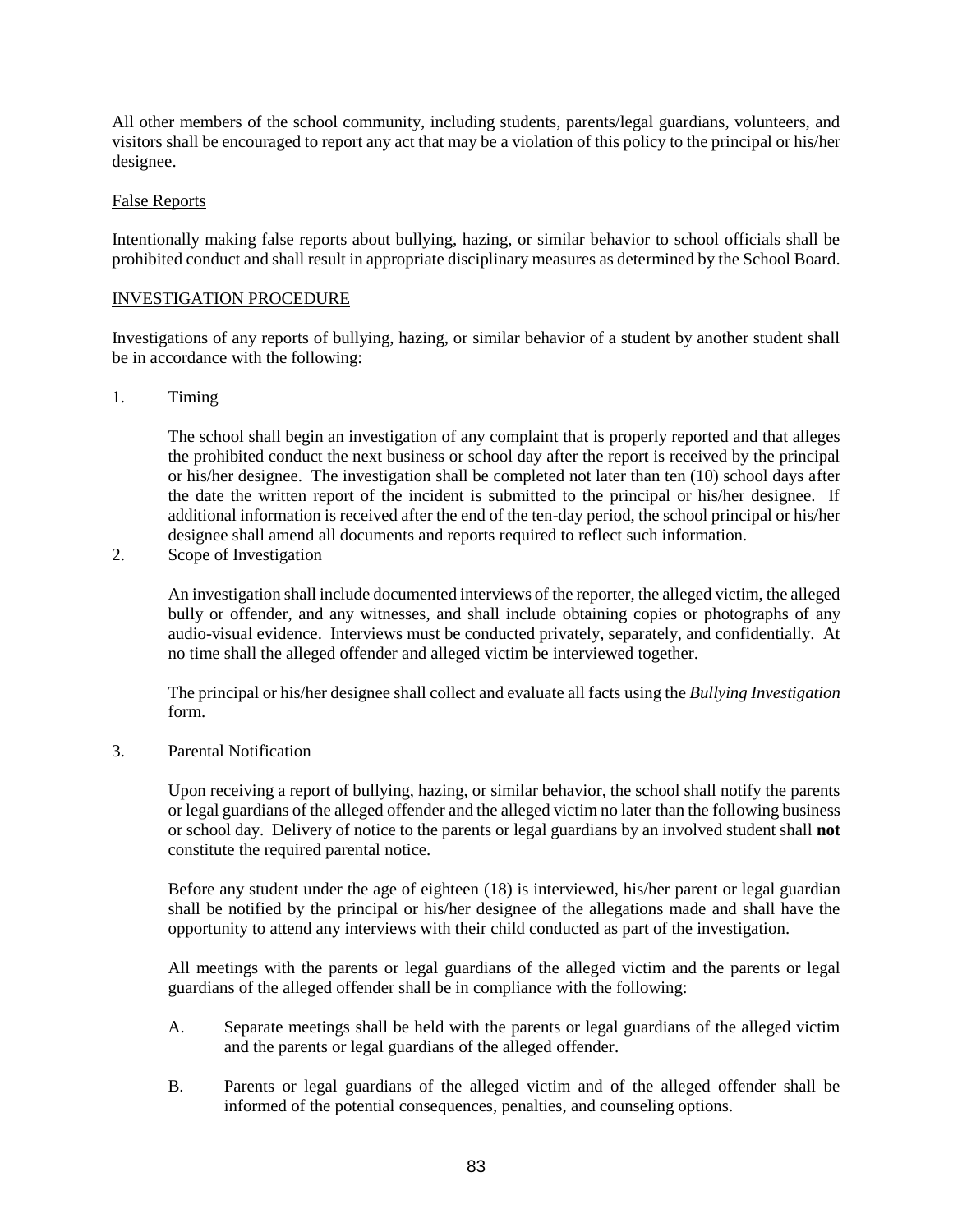In any case where a teacher, principal, or other school employee is authorized to require the parent or legal guardian of a student who is under the age of eighteen (18) and not judicially emancipated or emancipated by marriage to attend a conference or meeting regarding the student's behavior and, after notice, the parent, tutor, or legal guardian willfully refuses to attend, the principal or his/her designee shall file a complaint, pursuant to Louisiana Children's Code, Article 730 or 731, with a court exercising juvenile jurisdiction. The principal may also file a complaint on the grounds the student is a truant or has willfully and repeatedly violated school rules, or any other applicable ground when, in his/her judgment, doing so is in the best interests of the student.

4. Documentation

At the conclusion of an investigation of bullying, hazing, or similar behavior, and after meeting with the parents or legal guardians, the principal or his/her designee or School Board shall:

- A. Prepare a written report containing the findings of the investigation, including input from students' parents or legal guardians, and the decision by the principal or his/her designee or school system official. The document shall be placed in the school records of both students.
- B. Promptly notify the reporter/complainant of the findings of the investigation and whether remedial action has been taken, if such release of information does not violate the law.
- C. Keep reports/complaints and investigative reports confidential, except where disclosure is required to be made by applicable federal laws, rules, or regulations or by state law.
- D. Maintain reports/complaints and investigative reports for three (3) years.
- E. As applicable, provide a copy of any reports and investigative documents to the School Board for disciplinary measures, or to the Louisiana Department of Education, as necessary.

During the pendency of an investigation, the school district may take immediate steps, at its discretion, to protect the alleged victim, students, teachers, administrators or other school personnel pending completion of the investigation.

#### APPEAL

If the school principal or his/her designee does not take timely and effective action, the student, parent, or school employee may report, in writing, the incident to the School Board. The School Board shall begin an investigation of any properly reported complaint that alleges prohibited conduct the next business day during which school is in session after the report is received by the School Board.

If the School Board does not take timely and effective action, the student, parent, or other school employee may report any bullying incident to the Louisiana Department of Education.

### DISCIPLINARY ACTION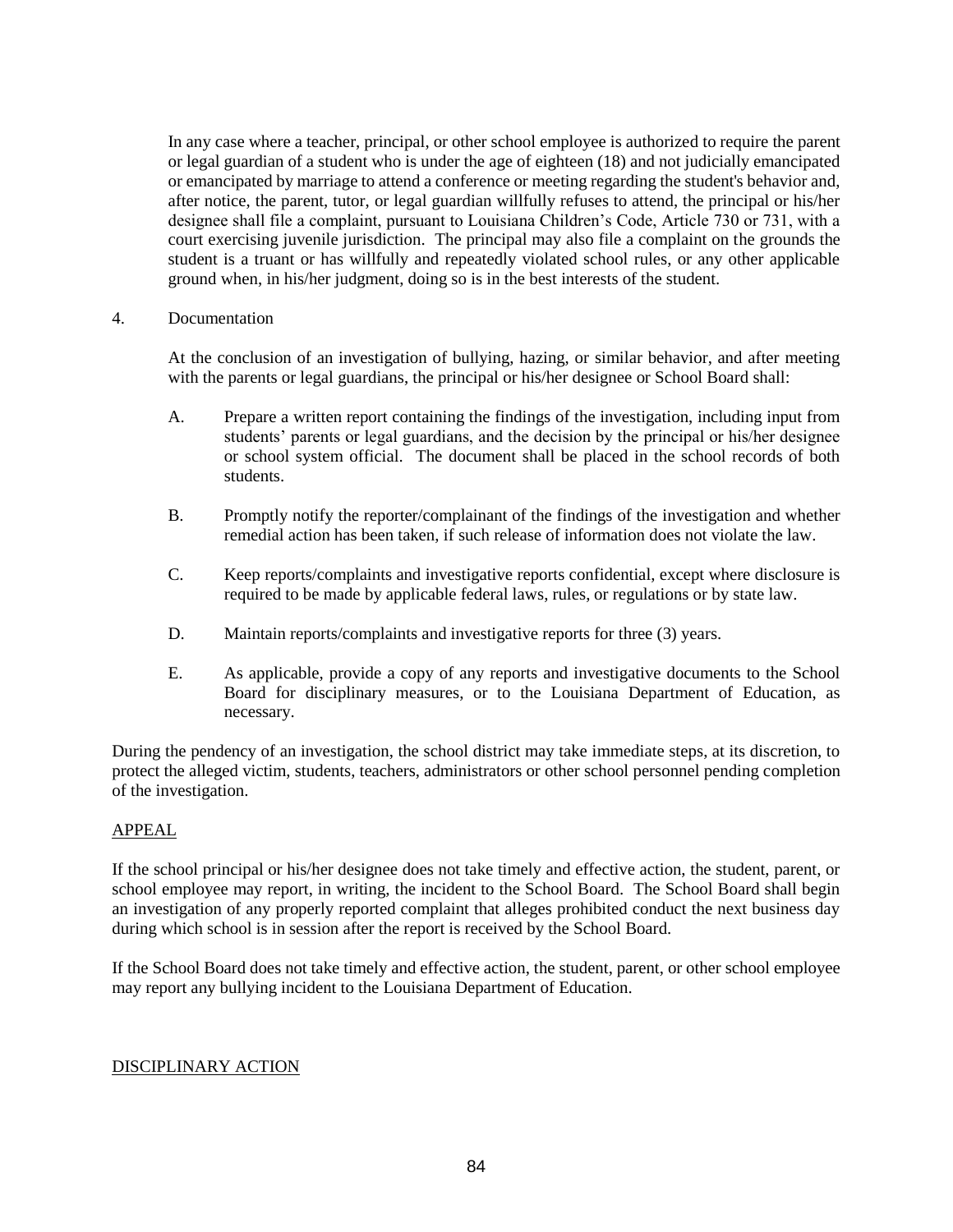Once a report has been received at a school, and a school principal or his/her designee has determined that an act of bullying, hazing, or similar behavior has occurred, and after having met with the parent or legal guardian of the student involved, the principal or his/her designee, or applicable school official shall take prompt and appropriate disciplinary action against the student, and report criminal conduct to law enforcement. Counseling and/or other interventions may also be recommended.

Students may be disciplined for off-campus bullying, hazing, or similar behavior the same as if the improper conduct occurred on campus, if the actions of the offender substantially interferes with the education opportunities or educational programs of the student victim and/or adversely affects the ability of the student victim to participate in or benefit from the school's education programs or activities.

### PARENTAL RELIEF

If a parent, legal guardian, teacher, or other school official has made four (4) or more reports of separate instances of bullying, and no investigation pursuant to state law or this policy has occurred, the parent or legal guardian of the alleged victim may request that the student be transferred to another school operated by the School Board.

Such request shall be filed with the Superintendent. Upon receipt of the request to transfer the student to another school, the School Board shall make a seat available at another school under its jurisdiction within ten (10) school days of the parent or legal guardian's request for a transfer. If the School Board has no other school under its jurisdiction serving the grade level of the victim, within fifteen (15) school days of receiving the request, the Superintendent shall:

- 1. Inform the student and his/her parent or legal guardian and facilitate the student's enrollment in a statewide virtual school.
- 2. Offer the student a placement in a full-time virtual program or virtual school under the School Board's jurisdiction.
- 3. Enter into a memorandum of understanding with the Superintendent or director of another governing authority to secure a placement and provide for the transfer of the student to a school serving the grade level of the student, in accordance with statutory provisions.

If no seat or other placement is made available within thirty (30) calendar days of the receipt of the request by the Superintendent, the parent or legal guardian may request a hearing with the School Board, which shall be public or private at the option of the parent or legal guardian. The Board shall grant the hearing at the next scheduled meeting or within sixty (60) calendar days, whichever is sooner.

At the end of any school year, the parent or legal guardian may make a request to the School Board to transfer the student back to the original school. The School Board shall make a seat available at the original school that the student attended. No other schools shall qualify for transfer under this provision.

### **RETALIATION**

Retaliation against any person who reports bullying, hazing, or similar behavior in good faith, who is thought to have reported such behavior, who files a complaint, or who otherwise participates in an investigation or inquiry concerning allegations of bullying, hazing, or similar behavior is prohibited conduct and subject to disciplinary action.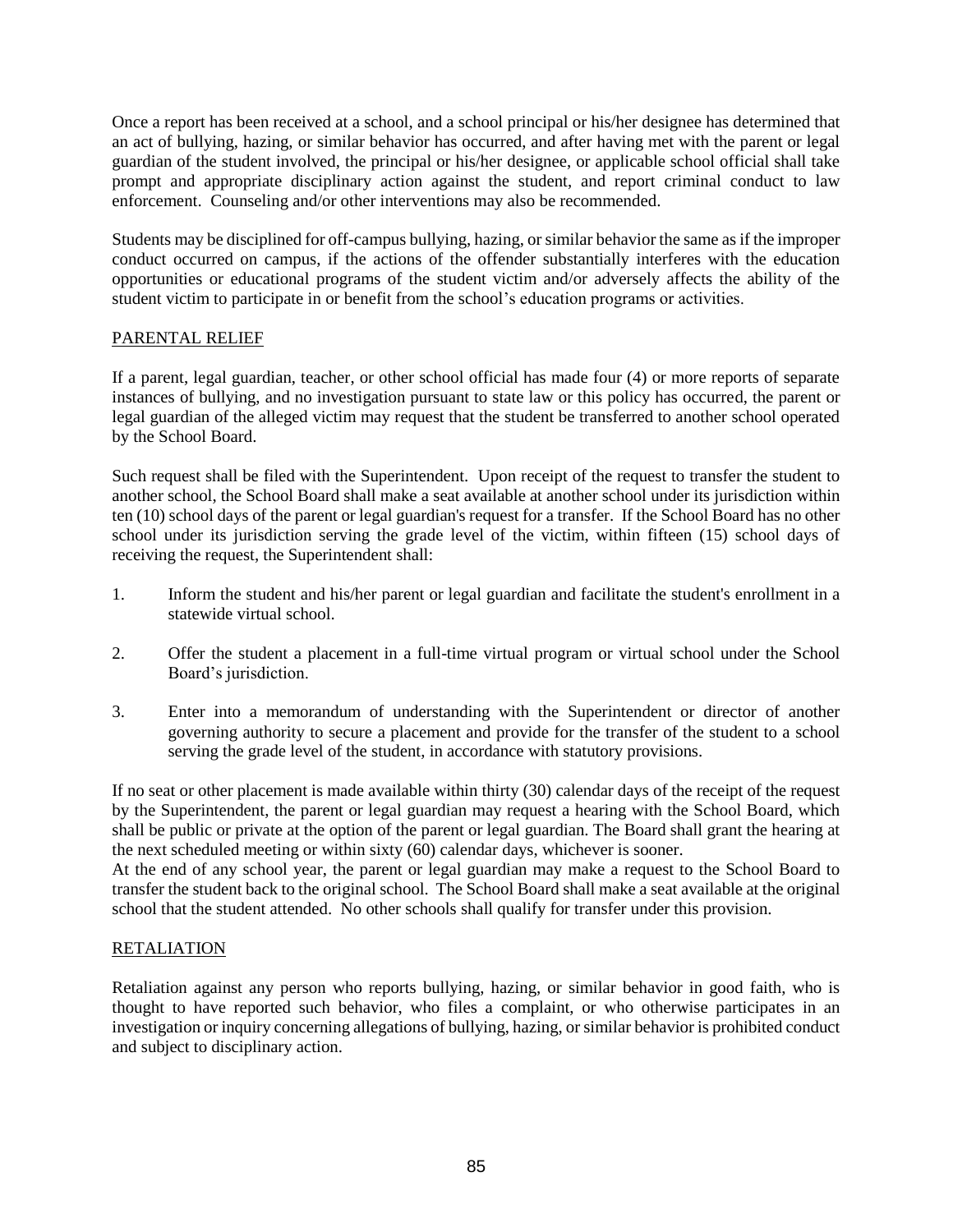#### CHILD ABUSE

The provisions of this policy shall not be interpreted to conflict with or supersede the provisions requiring mandatory reporting pursuant to Louisiana Children's Code, Art. 609 and as enforced through La. Rev. Stat. Ann. §14:403.

SEE APSB Policy *JCDAF*

Revised: July, 2004 Adopted: October 17, 2006 Revised: October 19, 2010 Revised: February 19, 2013

Ref: 20 USC 1232(g-i) (*Family Educational Rights and Privacy Act*); La. Rev. Stat. Ann. ''14:40.3, 14:40.7, 14:403, 17:105, 17:105.1, 17:183, 17:416, 17:416.1, 17:416.13; La. Children's Code, Art. 609, 730, 731; Davis v. Monroe County Board of Education, 119 S. Ct. 1661 (1991); Board minutes, 7-31-01, 11-19-02, 10-17-06, 10-19-10, 2-19-13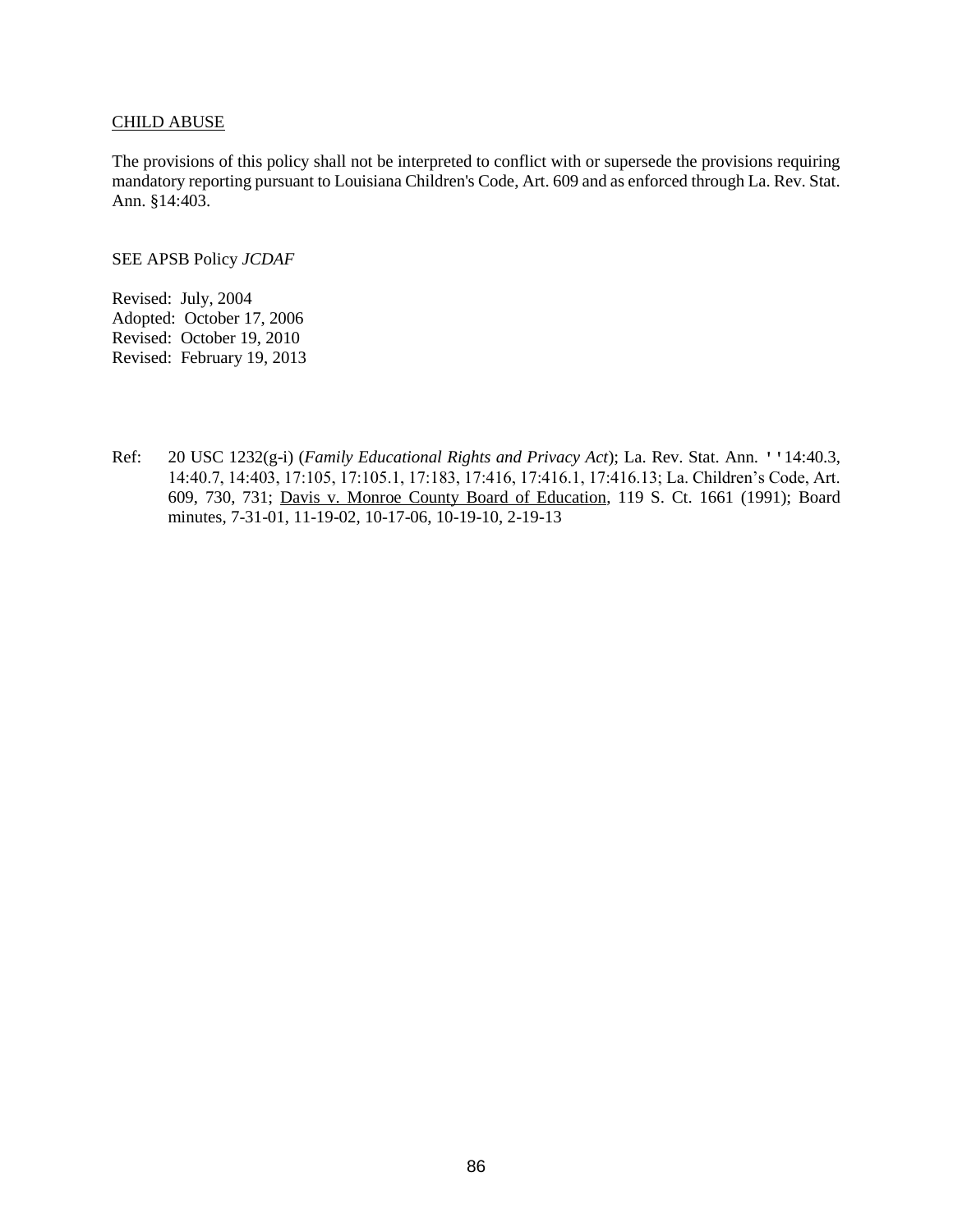## **APPENDIX J**

### **Student Disciplinary Action – Driving is a Privilege**

Louisiana Revised Statute 32:431 [Act 732 of the 2003 Legislative Session] provides for the suspension of driving privileges of a student who is expelled or suspended from school for ten or more consecutive school days for committing certain infractions.

The infractions are as follows; **the sale or possession of drugs, alcohol, or any other illegal substance, the possession of a firearm, or an infraction involving assault or battery on a member of the school faculty or staff.**

In accordance with R.S. 17:416.1(D), the principal at a public or private school shall notify the Department of Public Safety and Corrections, Office of Motor Vehicles, of any student between the ages of fourteen and eighteen who has been subjected to a disciplinary action as defined in the statute, to request suspensive action in accordance with R.S. 32:431.

The suspension will not exceed the student's eighteenth birthday. The student may appeal this process and they may also request a hardship license.

Any correspondence directed to the Department of Public Safety and Corrections, Office of Motor Vehicles, must contain the students name, date of birth, driver's license number, and mailing address.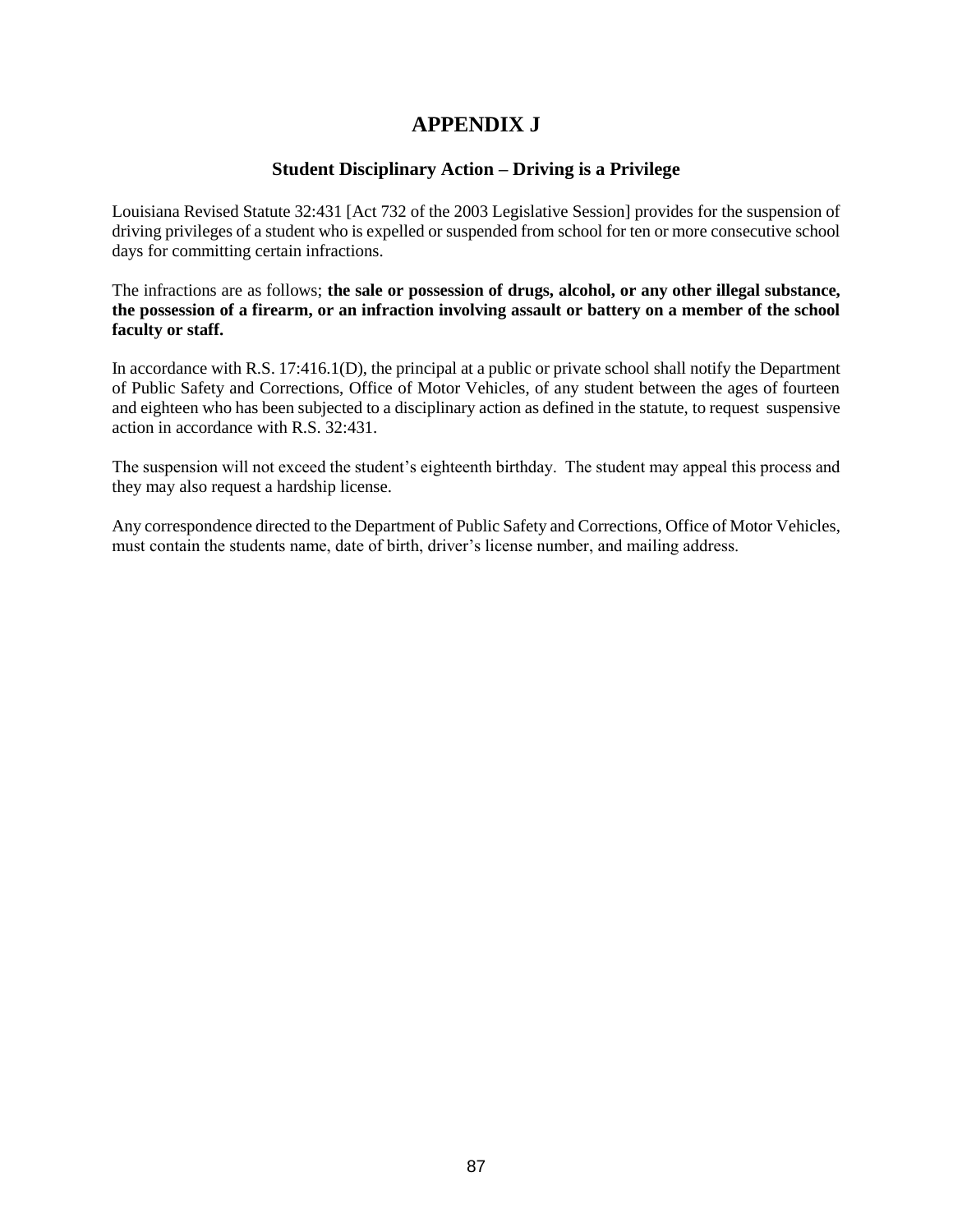## **APPENDIX K**

### **POLICY ON ELECTRONIC DEVICES GRADES 4 -12**

#### NOTE: THIS POLICY ONLY APPLIES TO STUDENTS IN GRADES 4 THROUGH 12.

STUDENTS IN GRADES Pre-K through 3 SHALL NOT BRING ELECTRONIC DEVICES TO SCHOOL OR HAVE THEM IN THEIR POSSESSION AT SCHOOL. POSSESSION OF AN ELECTRONIC DEVICE AT SCHOOL BY ANY STUDENT IN GRADES Pre-K through 3 SHALL BE CONSIDERED A "DISCIPLINARY OFFENSE" AND SHALL SUBJECT THE STUDENT TO "DISCIPLINARY ACTION".

THE FOLLOWING POLICY GOVERNS STUDENTS IN GRADES 4 through 12.

The APSB provides the opportunity for students to bring electronic devices to school to use strictly as an educational tool when such use is approved by the classroom teacher. The possession of electronic devices on campus is a privilege. Adherence to these guidelines is essential to maintaining an academic environment and the privilege.

Electronic devices include, but are not limited to:

- 1. MP3 Devices
- 2. Laptop Computers
- 3. Mobile Internet Devices (MIDs) iPod, iPad, etc.
- 4. Telecommunication Devices phones, smart phone watches, personal texting devices

### **Rules of Use:**

- a. A student may ONLY use an electronic device in a school classroom during an official class session and only then if expressly authorized to do so by the classroom teacher. No other use of an electronic device is permitted on a school campus at any time during the school day.
- b. "Use" is defined as having any electronic device in a student's hands, on their desk, or openly visible without the authorization of the student's class room teacher.
- c. Except as provided in Section "a" above, a student shall **not** use any electronic device on a school campus prior to or during the school day, during any recess period, during lunch period, during any organized school or extracurricular activity, or on a school bus.
- d. "School Day" is defined as the point in time that a student physically enters the school campus until the point in time that a student physically exits the school campus.

Exception: Laptop computers, tablet devices electronic readers and devices without cell phone functions may be used outside of the classroom as designated by administration for school purposes ONLY.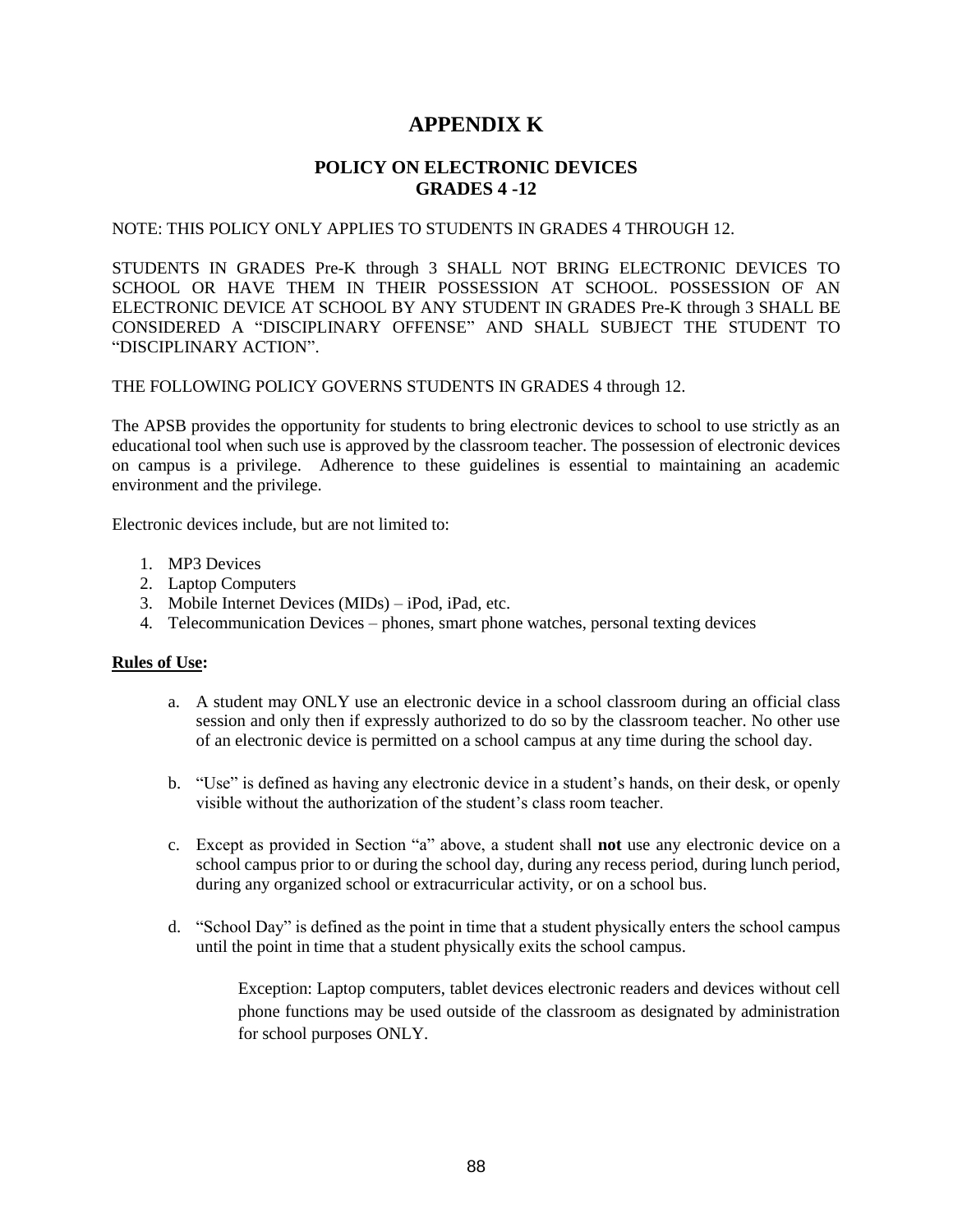- e. **Standardized Testing:** Electronic Devices are strictly prohibited and shall not be in the **possession** of any student, staff, or any other individual in any class or area designated as a testing area during any Standardized Testing session.
- f. **School Trips:** Use of electronic devices during school trips, including, but not limited to field trips, athletic events, and conventions, will be at the sole discretion of the attending coach, sponsor, or teacher.
- g. PARENTS SHALL NOT CONTACT THEIR CHILD BY CELL/MOBILE PHONE OR OTHER ELECTRONIC DEVICE DURING THE SCHOOL DAY. Parents should call the school to contact their child and, should the need arise; school personnel will contact your son/daughter.
- h. The use of cameras/camcorders is only allowed for educational purposes as approved by the teacher. Use of cameras/camcorders is strictly prohibited in private areas where students and/or staff have a reasonable expectation of privacy, such as locker rooms, washrooms, dressing areas, and offices at any time. **Such use may also be in violation of the criminal code.**
- i. Use of any electronic device at any time is subject to the guidelines outlined within the Acceptable Use of Technology Policy.
- j. No student shall use any electronic device during any suspension or detention periods, including Saturday detention and behavior clinics.
- k. An electronic device shall **not** be used to commit any Disciplinary Offense at any time.
- l. Any use of an electronic device which is in violation of this Policy or which is not authorized or directed by a classroom teacher or school administrator shall be considered a "disciplinary offense" subject to "disciplinary action".

### **Risk of Loss, Theft, or Damage**:

Any student who brings electronic device on campus acknowledges that electronic devices are especially vulnerable to damage, loss, and theft. The Ascension Parish School Board [and all Ascension Parish Schools] shall not be responsible for electronic devices brought onto campus by students.

- a. Students who choose to bring electronic devices assume total responsibility for these devices. Electronic devices which are stolen or damaged are the sole responsibility of the students and their legal guardians.
- b. Students shall take all reasonable steps to protect against the theft or damage of their electronic devices.
- c. The APSB (and its employees) shall not be responsible or liable for any electronic device that has been confiscated, including for any damage, loss or theft of such device.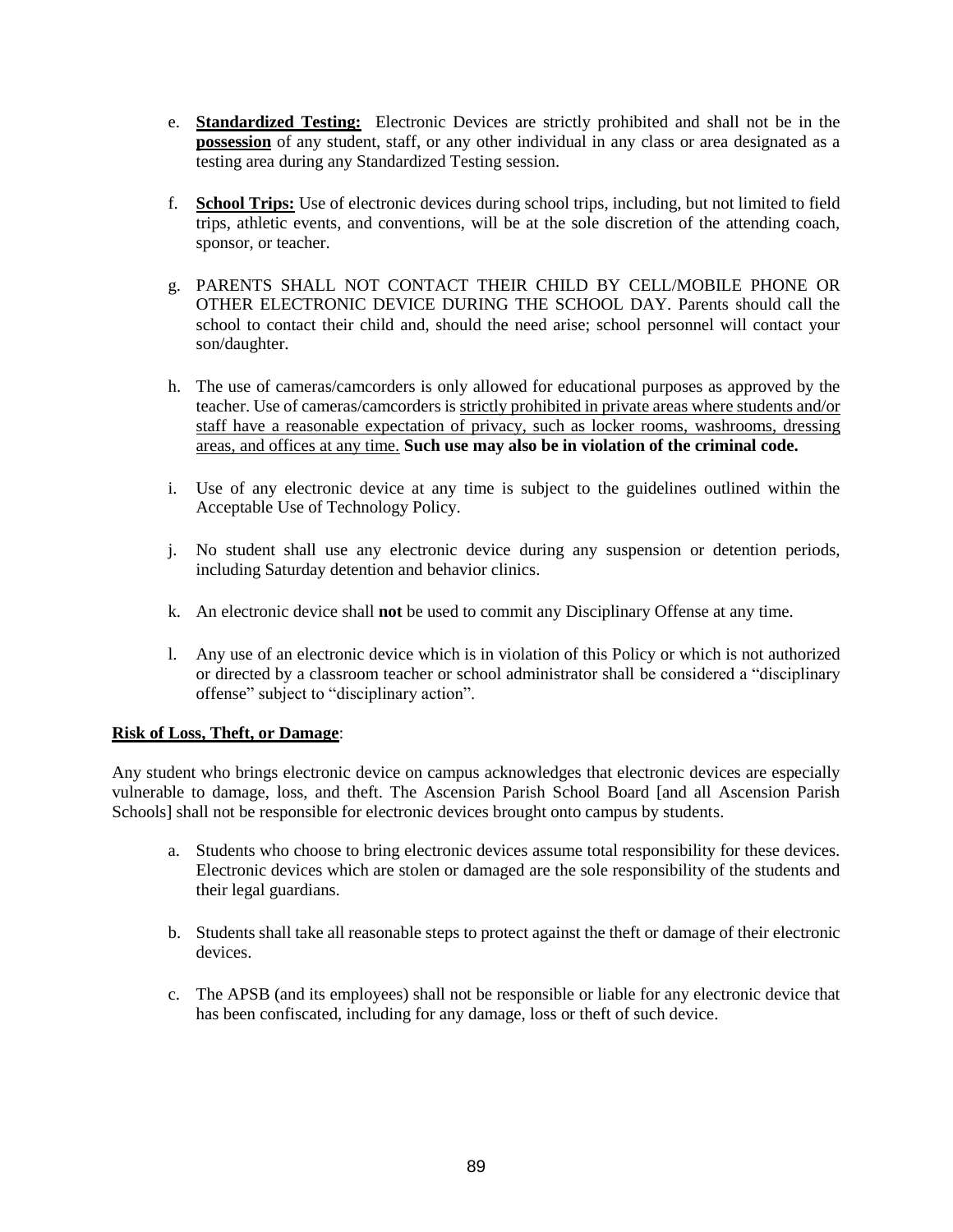### **Consequences:**

Any use of any electronic device by any student in violation of this Policy or any use that violates any rule or "Disciplinary Offense", as defined in the *APSB Student Handbook*, shall subject the student to "Disciplinary Action". Additionally, such improper use may also be reported to law enforcement/authorities.

Additional Consequences shall include:

- 1. Confiscation. In the event of a violation of this Policy, the electronic devices shall be confiscated by school personnel and turned into the office. The device shall be held or retained by school officials until the parent/guardian of the student personally appears to obtain the device. Only the parent/guardian shall be permitted to seek return of the cellular phone and shall do so **in person**. The school will determine the days and times when devices may be retrieved.
- 2. Processing or Administrative fee. A \$10 processing or administrative fee will be assessed when the parent/guardian retrieves the device.

**Note:** The possession and use of the electronic device on school property constitutes an agreement and consent by the student and the parents/guardians of the student to the payment of this fee and further constitutes authorization and consent for the APSB to retain the electronic device until the fee is paid in full.

- 3. Lack of ownership of the electronic device shall not be a defense to disciplinary action or to confiscation. Any student misusing any electronic device shall be deemed the owner thereof for purposes of this policy.
- 4. Should a student refuse to relinquish a device when requested by school personnel, he/she will be referred to the office for willful disobedience and disciplined accordingly.

THIS POLICY IS SUBJECT TO CHANGE AT ANY TIME IF THE APSB ADMINISTRATION DEEMS IT IN THE BEST INTEREST OF THE SCHOOL. THE PRINCIPAL HAS THE RESPONSIBILITY AND RIGHT TO DETERMINE THE APPROPRIATENESS OF ACCEPTABLE USE OF TECHNOLOGY FOR SCHOOL SETTINGS.

*See La. RS 17:239; La. Attorney General Opinion 03-0351.*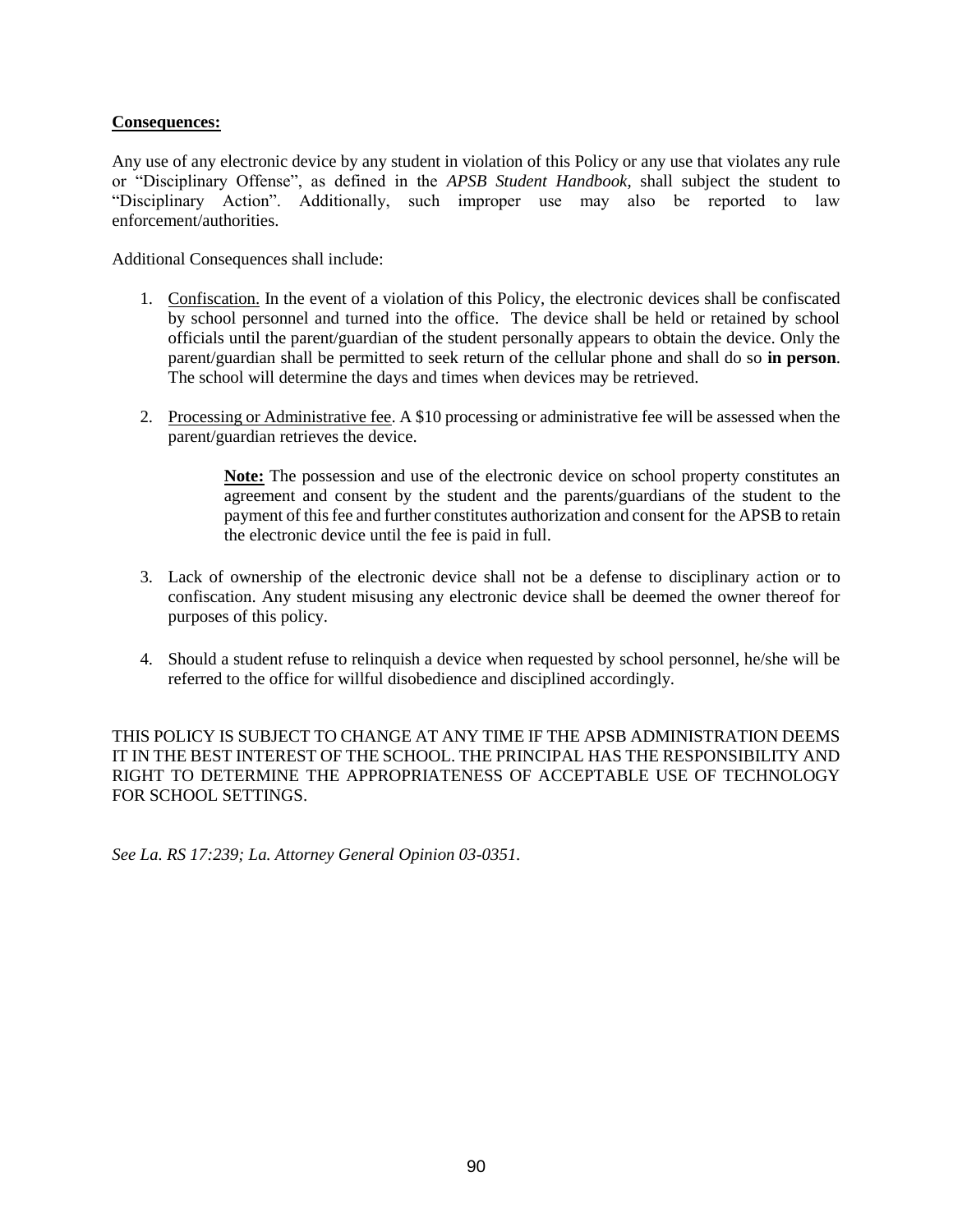## **APPENDIX L**

### **WELLNESS POLICY**

The Ascension Parish School Board recognizes that schools should play a vital role in promoting student health, preventing childhood obesity, and combating problems associated with poor nutrition and physical inactivity. The School Board shall promote a healthy school environment by supporting and emphasizing student wellness, good nutrition, and regular physical activity and making these an integral part of the total learning environment.

Schools have a responsibility to help students learn, establish, and maintain patterns of nutrition and physical activity that facilitate a healthy environment. Well-planned and effectively implemented school nutrition and fitness programs serve to enhance a student's overall health, as well as their behavior and academic achievement. The School Board shall require that all foods made available on school campuses should offer children nutritious choices, and physical activity should be incorporated into the school day as often as possible.

The Ascension Parish School Board shall develop, implement, and maintain a comprehensive plan to encourage healthy eating and physical activity in all public schools of Ascension Parish. The plan shall make effective use of school and community resources and equitably serve the needs and interests of all schools and staff.

#### SPECIFIC WELLNESS GOALS

Nutrition Education - The school district will:

- 1. Promote and implement nutrition education that promotes lifelong healthful eating practices.
- 2. Use lessons that are age-appropriate, with behaviorally focused content that is developmentally appropriate and culturally relevant.
- 3. Use lessons that are sequential and are correlated with standards, benchmarks, and grade level expectations.
- 4. Provide hands-on activities that are fun.
- 5. Provide repeated opportunities for students to taste foods that are low in fat, sodium and added sugars and high in vitamins, minerals and fiber.
- 6. Focus on positive aspects of healthful eating behaviors.
- 7. Promote social learning techniques such as role modeling, providing incentives, developing social resistance skills, overcoming barriers to behavioral changes and goal setting.

Physical Activity - The school district will:

1. Promote and implement quality physical education programs that emphasize and promote participation in lifelong physical activities and reaching a health enhancing level of physical fitness among all students.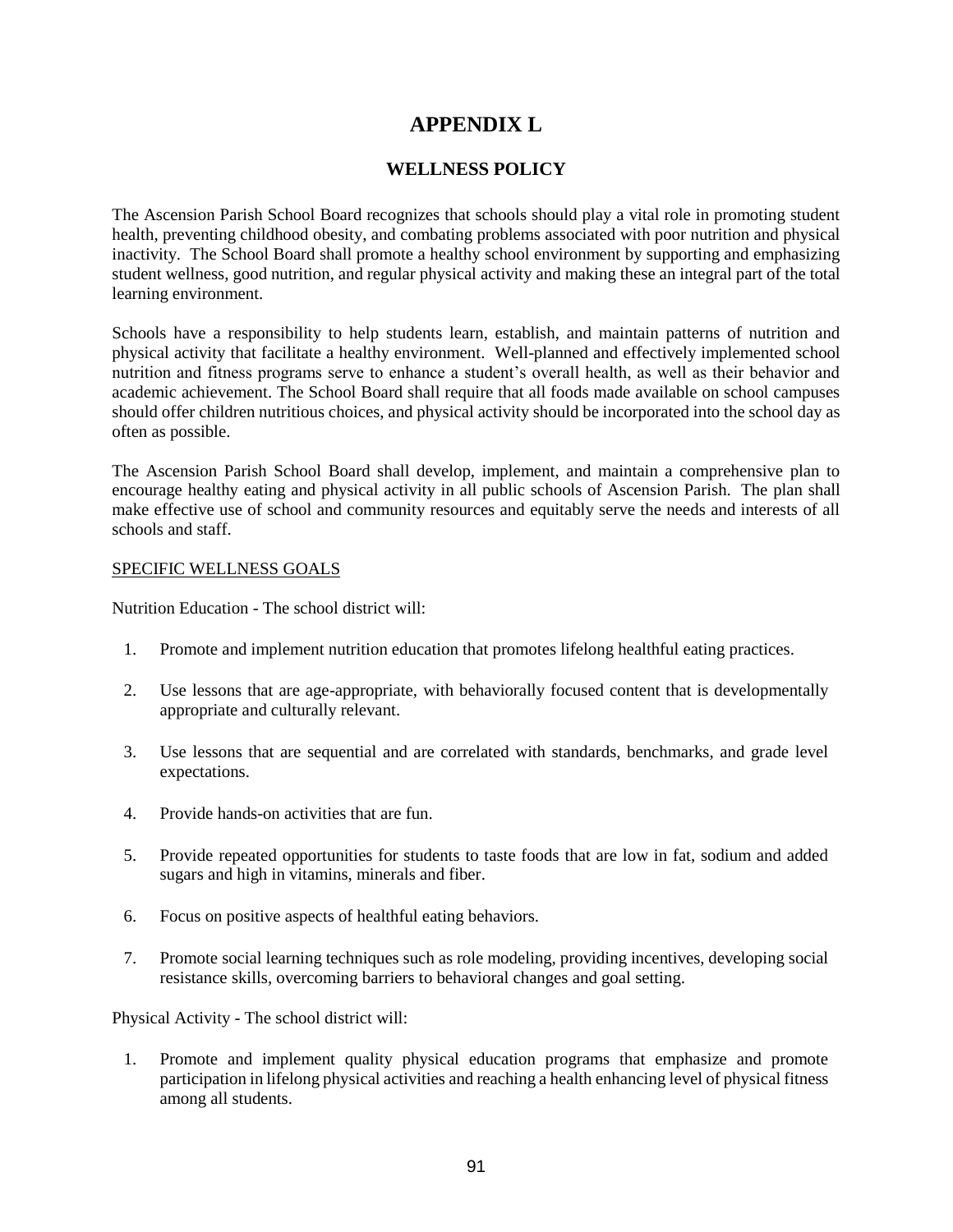- 2. Provide students in grades K-8 with a minimum of 150 minutes per week of health and physical education.
- 3. Ensure that students in grades K-6 participate in planned, organized, moderate to vigorous physical activity for a minimum of 30 minutes each school day.
- 4. Strive toward having qualified, certified physical education teachers guide physical activity instruction in all elementary grades as well as in middle and high school physical education classes.
- 5. Provide staff development on standards implementation for physical education instructors.

Other School-Based Activities - The school district will:

- 1. Prohibit parents and students K-12 from bringing in fast food or other non-nutritional food items.
- 2. Offer classroom health education that complements physical education by reinforcing the knowledge and self-management skills needed to maintain a physically active lifestyle and to reduce time spent on sedentary activities;
- 3. Recognize that daily physical activity is essential to student welfare and academic performance.
- 4. Encourage physical activity during recess for elementary students, intramural programs, integration in the academic curriculum, and clubs, as well as in physical education programs.
- 5. Encourage parents and guardians to support students' participation in physical activities, to be physically active role-models, and to include physical activities in family plans.
- 6. Provide parents a list of foods that meet the Board's snack standards and ideas for health celebrations/parties, rewards and fundraising activities.
- 7. Encourage school staff to participate in physical activities to serve as role models.
- 8. Support community-based physical activity programs.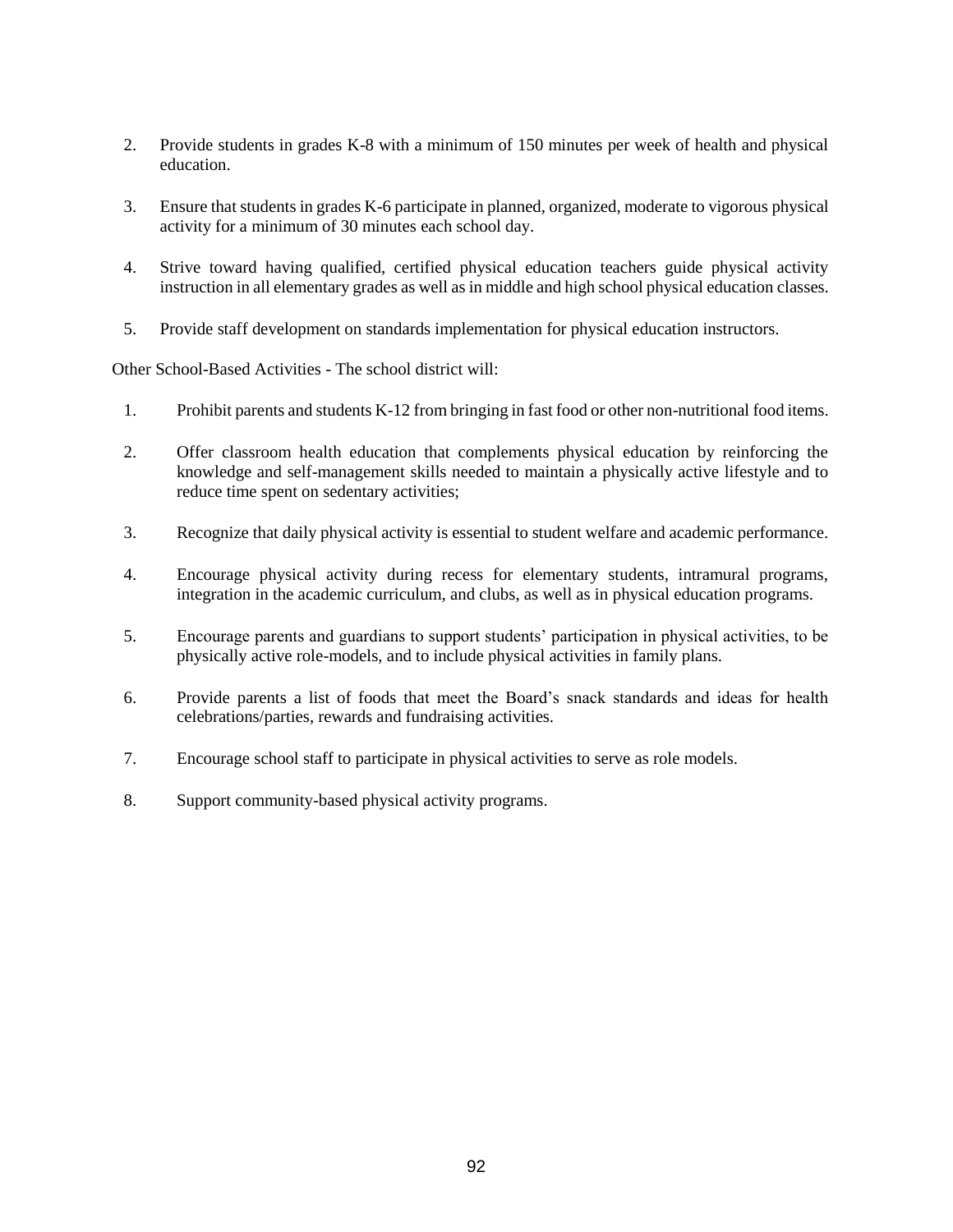### Standards and Nutrition Guidelines

Student's lifelong eating habits are greatly influenced by the types of foods and beverages available in their daily environment. In addition to ensuring that reimbursable school meals meet all requirements of the *Nutritional School Lunch Program* outlined in federal and state regulations, the School Board shall develop and maintain specific nutritional guidelines to address all food and beverages sold or served to students, including those items made available to students outside of the school meal programs.

Food and beverages sold to students must meet specific nutrition criteria if sold on the school grounds at any time during a period beginning one hour before the start of the school day and ending one-half hour after the end of the school day. (Refer to Louisiana Smart Snacks)

The School District will:

- 1. Follow the nutrition guidelines set by state law for vending machines and concession stands and stores.
- 2. Encourage the elimination of the practice of using foods and beverages as rewards for student accomplishment.
- 3. Encourage parents and school officials to provide healthful food and beverage choices at school functions.
- 4. The Supervisor of Child Nutrition and the school principal have the authority to regulate the outside food items that are brought into the school.
- 5. Promote school fundraisers that sell items other than food and beverages or only foods and beverages that are nutrient dense (low in calories and high in nutrients).
- 6. Encourage parents and school officials to provide nutritious and appealing food and beverage options (such as fruits, vegetables, nuts, reduced-fat milk, reduced-fat yogurt, reduced-fat cheese, 100% juice and water) whenever foods/beverages are sold or otherwise offered before or after school at sporting and academic events, celebrations, social events, before or after-school care programs, camps and other school functions.

### Marketing

Only foods and beverages that meet the Smart Snacks in School nutrition standards can be marketed and advertised on school grounds.

### MONITORING AND POLICY REVIEW

### Monitoring and Wellness Leadership

The Superintendent or his/her designee shall be responsible for assuring compliance with established district-wide nutrition and physical activity wellness policies. In each school, the principal or designee will ensure compliance with those policies in his/her school and will report on the school's compliance to the Superintendent or his/her designee.

School food service staff, at the school or district level, shall assess compliance with nutrition policies within school food service areas and report on this matter to the Superintendent (or if done at the school level, to the school principal).

The Superintendent or his/her designee shall develop a summary report at least annually on compliance with the district's established nutrition and physical activity wellness policies, based on input from schools within the district. The report will be provided to the School Board and also distributed to the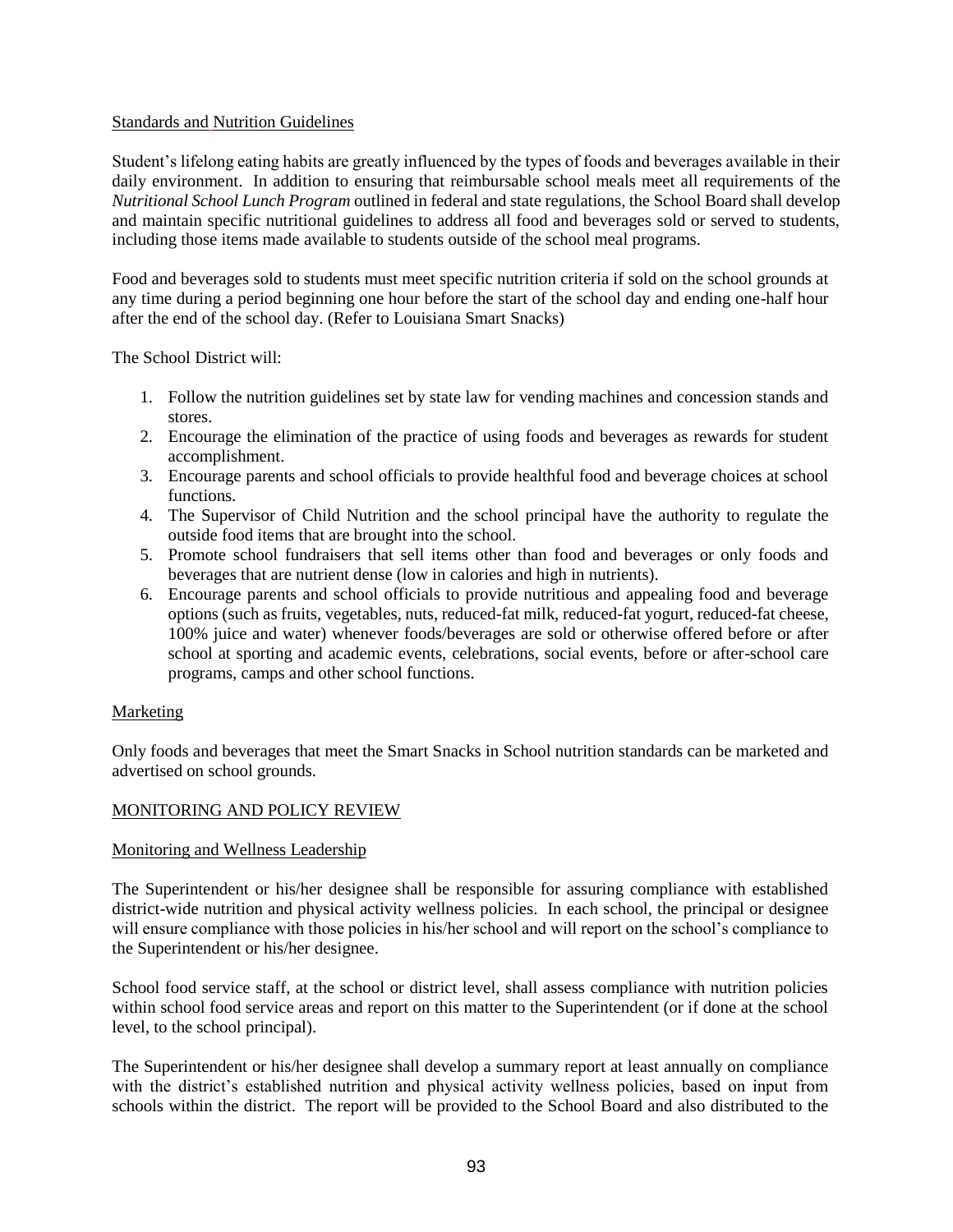schools, parent/teacher organizations, school principals, and school health services personnel throughout the parish.

#### Policy Review and Public Involvement

To help with the initial development of the district's wellness policies, each public school in Ascension Parish shall conduct a baseline assessment of the school's existing nutrition and physical activity environments and policies. The results of these school-by-school assessments shall be compiled at the district level to identify and prioritize needs.

Assessments will be repeated every three (3) years to help review policy compliance, assess progress, and determine areas in need of improvement. As part of that review, the School Board and staff shall review all nutrition and physical activity policies; provision of an environment that supports healthy eating and physical activity; and nutrition and physical education policies and program elements. The School Board and individual schools within the district will, as necessary, revise the wellness policies and develop work plans to facilitate their implementation.

The general public and school community, including parents, students, and school district representatives such as teachers of physical education, and school administrators may be permitted to participate in the wellness policy process.

New Policy: April, 2006 Revised: June, 2010 Revised: May 5, 2009 Revised: July 18, 2017 Revised: February 2, 2010

Adopted: June 27, 2006 Revised: September 16, 2014

Ref: [PL 108-265](http://www.fns.usda.gov/sites/default/files/108-265.pdf) (*Section 204, Child Nutrition and Women, Infants, and Children (WIC) Reauthorization Act of 2004)* [42 USC 1751](http://uscode.house.gov/view.xhtml?path=/prelim@title42/chapter13&edition=prelim) *(Richard B. Russell National School Lunch Act)* [42 USC 1771](http://uscode.house.gov/view.xhtml?path=/prelim@title42/chapter13A&edition=prelim) (*Child Nutrition Act of 1966)* [7 CFR 210](http://www.ecfr.gov/cgi-bin/text-idx?SID=df48c5402cfc3e277c870403f50e9895&mc=true&node=pt7.4.210&rgn=div5) (*National School Lunch Program*) [7 CFR 210.31](https://www.ecfr.gov/cgi-bin/text-idx?SID=ef5b04f940904df7f7e0671f5ac7b60c&mc=true&node=pt7.4.210&rgn=div5#se7.4.210_131) (*Local School Wellness Policy*) [7 CFR 220](http://www.ecfr.gov/cgi-bin/text-idx?SID=979ba8c6685fc7fd42adae8174f6486c&mc=true&node=pt7.4.220&rgn=div5) (*School Breakfast Program*) La. Rev. Stat. Ann. §[§17:17.1, 17:197.1](javascript:void(0);) Board minutes, [6-27-06, 5-5-09, 2-2-10, 9-16-14, 7-18-17](javascript:void(0);)

Ascension Parish School Board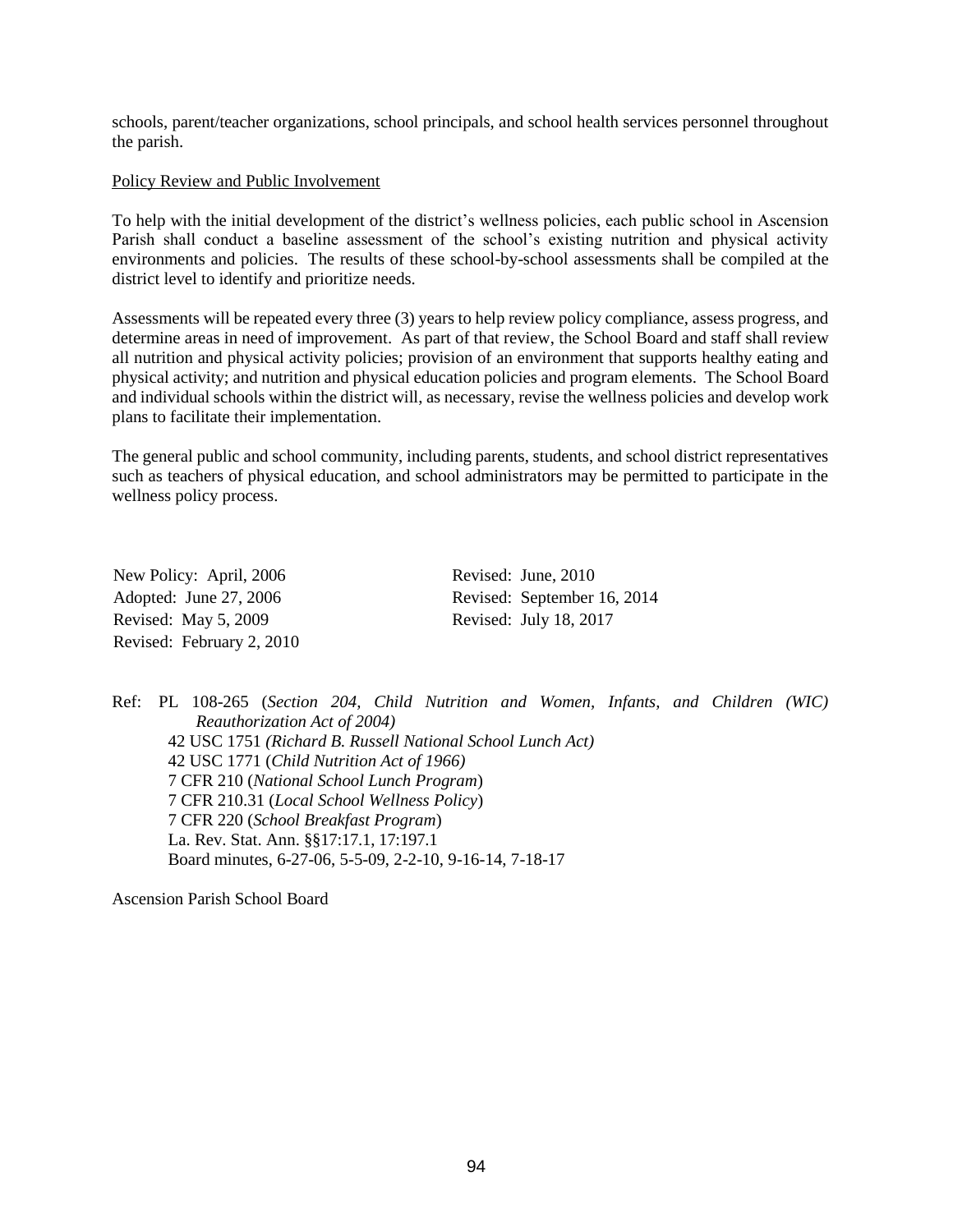## **APPENDIX M**

### **TEACHER'S BILL of RIGHTS**

### *Source: LSA-R.S. 17:416.18*

Respecting the authority of teachers is essential to creating an environment conducive to learning, effective instruction in the classroom, and proper administration of city, parish, and other local public schools. To maintain and protect that authority, it is important that teachers, administrators, parents, and students are fully informed of the various rights conferred upon teachers pursuant to this Section, which are:

- 1. A teacher has the right to teach free from the fear of frivolous lawsuits, including the right to qualified immunity and to a legal defense, and to indemnification by the employing school board, pursuant to R.S. 17:416.1(C), 416.4, 416.5, and 416.11, for actions taken in the performance of duties of the teacher's employment.
- 2. A teacher has the right to appropriately discipline students in accordance with R.S. 17:223 and 416 through 416.16 and any city, parish, or other local public school board regulation.
- 3. A teacher has the right to remove any persistently disruptive student from his classroom when the student's behavior prevents the orderly instruction of other students or when the student displays impudent or defiant behavior and to place the student in the custody of the principal or his designee pursuant to R.S.  $17:416(A)(1)(c)$ .
- 4. A teacher has the right to have his or her professional judgment and discretion respected by school and district administrators in any disciplinary action taken by the teacher in accordance with school and district policy and with  $R.S.17:416(A)(1)(c)$ .
- 5. A teacher has the right to teach in a safe, secure, and orderly environment that is conducive to learning and free from recognized dangers or hazards that are causing or likely to cause serious injury in accordance with R.S. 17:416.9 and 416.16.
- 6. A teacher has the right to be treated with civility and respect as provided in R.S. 17:416.12.
- 7. A teacher has the right to communicate with and to request the participation of parents in appropriate student disciplinary decisions pursuant to R.S. 17:235.1 and 416(A).
- 8. A teacher has the right to be free from excessively burdensome disciplinary paperwork.
- 9. A beginning teacher has the right to receive leadership and support in accordance with R.S. 17:3881, including the assignment of a qualified, experienced mentor who commits to helping him become a competent, confident professional in the classroom and offers support and assistance as needed to meet performance standards and professional expectations.
- 10. A teacher has the right to be afforded time during the school day or week to collaborate with other teachers.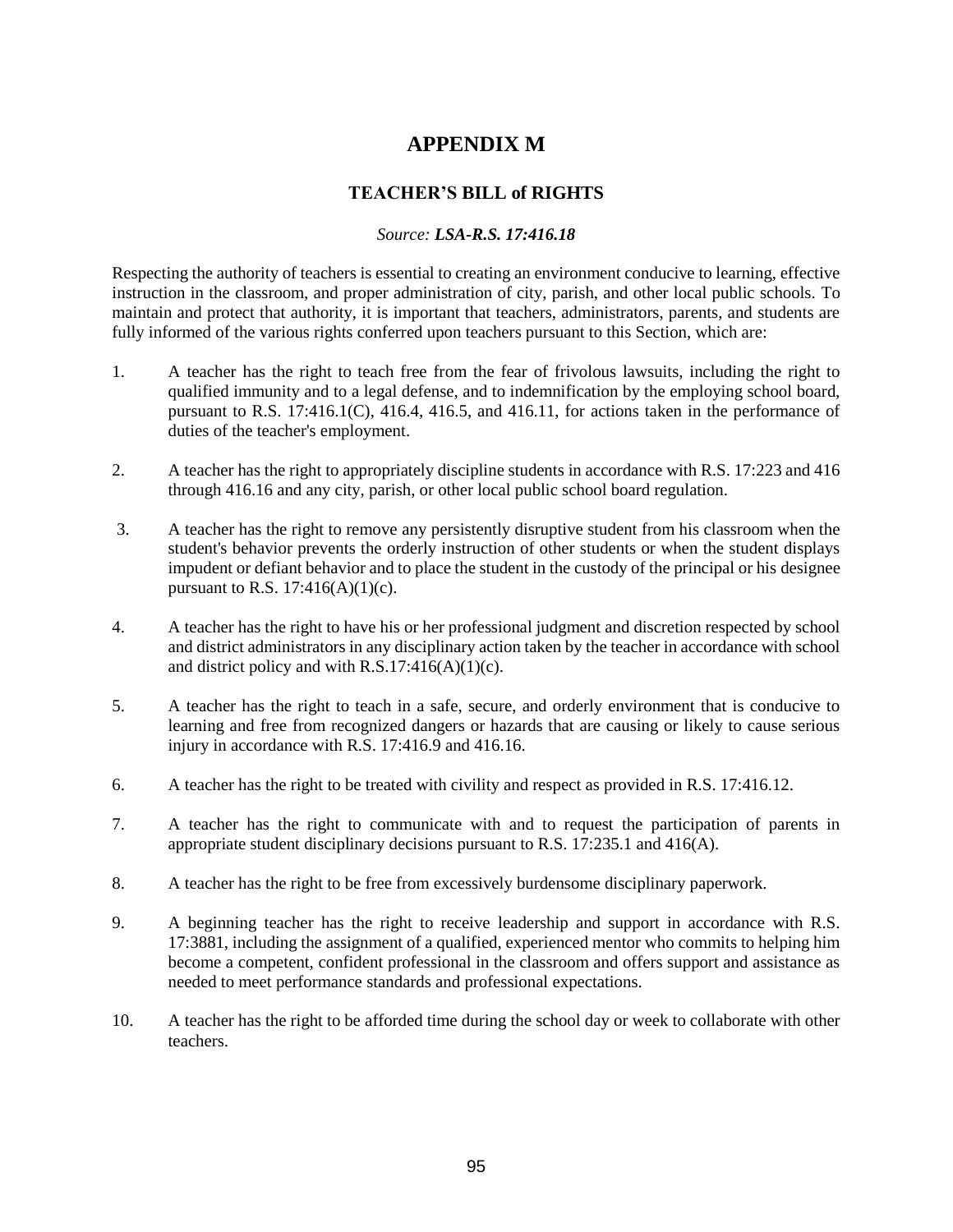## **APPENDIX N**

### **PROCEDURES AND GUIDELINES ADDRESSING EMPLOYEE ELECTRONIC COMMUNICATION WITH STUDENTS**

### **PURPOSE**

Louisiana Revised Statute 17:81 requires that the Ascension Parish School Board (APSB) develop and implement policies, procedures, and guidelines relative to electronic communications between students and teachers. To implement this law, the Ascension Parish School Board adopted Policy GAMIA.

The Ascension Parish School Board recognizes that the reputations and careers of students and educators have been damaged due to inappropriate electronic communications. Therefore, it is the intent of the Ascension Parish School Board to make all employees and students aware of the expectations and procedures regarding the proper use of all telecommunication devices and computers.

These Procedures and Guidelines establish and ensure that the staff and parents are informed regarding the expectations relative to electronic communication by an employee with a student enrolled at that school and vice versa. They provide a protocol for the management and administration of the components of the Ascension Parish School Board's policy relating to employee electronic communication with students.

These guidelines are not intended to limit or impede the use of technology as a meaningful teaching tool.

### **DEFINITIONS**

- 1. *Electronic Communication* includes any direct communication facilitated by voice or text-based telecommunication devices, or both, computers, as well as those devices that facilitate indirect communication using an intermediate method, including but not limited to internet-based social networks (including, but not limited to, *Facebook*, *MySpace*, SnapChat, YouTube, and other social networks sites available on the internet). It shall also include transfer of signs, signals, writing, images, sounds, data, or intelligence of any nature in whole or in part by wire, radio, electromagnetic, photoelectric, or photo-optical system and pertains to both personal and School Board issued devices.
- 2. *Educational Services or Educational Purposes-* includes any and all activities related to the school or education including homework assignments, absenteeism, tutoring, extracurricular activities, sports, clubs, school performance, test results, class work, or discipline.
- 3. *Improper or Inappropriate Communications*  any communication between employee and student, regardless of who initiates the communication, that violates this Policy or that may be viewed as derogatory, sexual or lewd in content, threatening or harassing, discriminatory, simple fraternization, or suggestive in nature.

### **VIOLATIONS OF THE POLICY, PROCEDURES, AND GUIDELINES**

The following acts shall be considered to be violations:

1. Failing to report an instance of communication using a non-School System electronic communication system with a student at that school;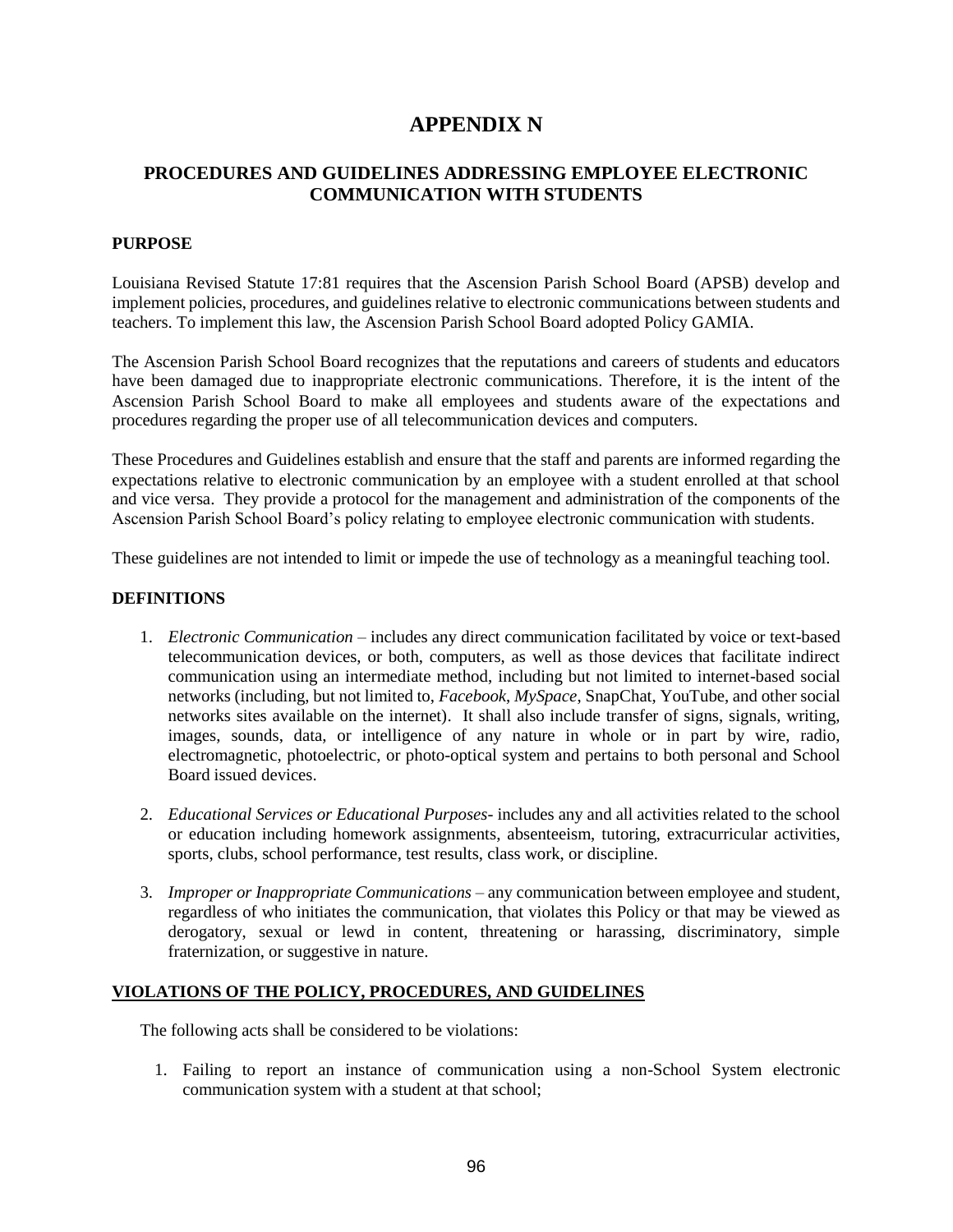- 2. Utilizing the School System or personal electronic communication system with a student at that school for non-educational services or purposes; and
- 3. Contacting a student when the parents have opted out in writing of individual communication with employees.
- 4. Engaging in any improper or inappropriate communications.

### **INVESTIGATIONS OF ALLEGED VIOLATIONS**

- 1. Any violation of this policy shall be immediately investigated by the employee's supervisor. The investigation shall include dates, the name of the person reporting the allegation, and the specific allegation made.
- 2. The supervisor shall meet with the employee to document his/her response to the allegation. The employee shall cooperate fully with the investigation
- 3. All information of the investigation shall be provided to the Superintendent and the Personnel Director by the supervisor.

### **PROTOCOL**

- 1. All electronic communication by an employee with a student enrolled in that school must be relative to the educational services or purposes provided to the student and shall be made or delivered by means or devices provided by or otherwise made available by the School System for this purpose.
- 2. School Board employees are **prohibited** from using any electronic communication with a student for a purpose **not** related to educational services or purposes except for communication with the employee's immediate family.
- 3. School System electronic communication devices or means that are approved include, but are not be limited to, any school owned, sponsored, or issued email accounts, internet or web-sites, telephones, cellular phones, 2 way radios, pagers, facsimile machines, or any other school system owned or operated means of communication.
- 4. Except as provided in Numbers 5 and 6 below, the occurrence of any electronic communication made by an employee with a student enrolled at that school or that is received by an employee at a school from a student enrolled at that school using means **other** than ones provided by or made available by the School System or that is not permitted by this Policy shall be reported by the employee using the Reporting Form (Appendix A). Said Reporting Form shall be completed by the end of the next work day following the communication and turned in to the school principal. The Reporting Form shall be maintained by the site administrators for a period of at least one year.
- 5. Recognizing the value of electronic communications as a teaching aid, this policy and protocol does **not** prohibit an employee from using an Electronic communication to communicate related to educational services or purposes for mass or group emails provided to or with more than one student **simultaneously,** such as to a class, team, or club members. Further, it does not prohibit electronic communications where the parent has previously authorized the employee **in writing** to use same (such as for homework assistance or one on one tutoring sessions). A parent may revoke said authorization in writing at any time but shall not be revoked until delivered to the employee. Further, it does not prohibit electronic communications between an employees and students who are members of the employee's immediate family. In such events, the employee does not have to report the electronic communication using the Reporting Form.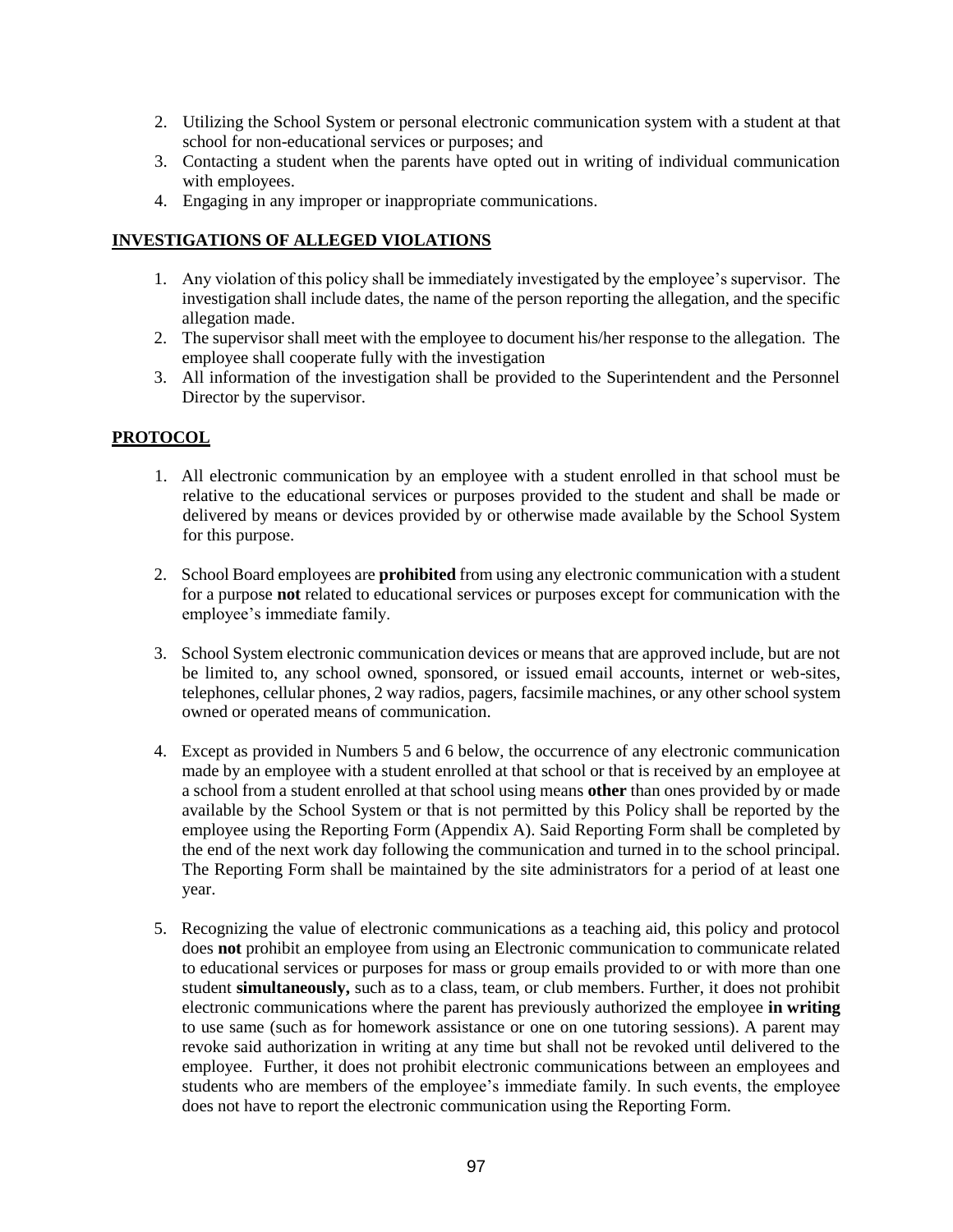- 6. If the school system does not provide School System electronic communication devices or means, then this policy and protocol does **not** apply to electronic communications during school related or sponsored field trips, functions, or events where the electronic communication with students is necessary for coordination, for the safety of students, or for some other reasonable purpose connected therewith. However, in advance of the trip, function or event, the employee (s) must notify the Principal of the intent to communicate with students via electronic communication by other means than those provided by the School System.
- 7. It is the duty of each employee to comply with the Policy and Procedures and Guidelines regarding electronic communication. Failure to comply shall constitute willful neglect of duty and may result in disciplinary action against the employee, including termination.
- 8. Any suspected violations of this Policy or Procedures and Guidelines should be reported in writing to the School Principal, Supervisor, or Director. Any violation shall be promptly, thoroughly, and fairly investigated.
- 9. Any alleged violation of the Board's Policy or these Procedures and Guidelines that may also be a violation of state or federal law shall be reported to the proper authorities.
- 10. All employees and parents of students shall be notified of the Policy and the Procedures and Guidelines regarding electronic communication including the possible consequences for a failure to comply with the Policy.
- 11. The Policy (GAMIA) and these Procedures and Guidelines shall be posted on the School System website and shall be included in APSB *Student Handbook – Rights & Responsibilities & Discipline Policy* and the School System website.
- 12. The parents of any student may submit written documentation to the School Principal that their child not be contacted individually through electronic communication from any school employee at the school where their child is enrolled. However, exercise of said option shall not include or prohibit electronic communication made by an employee to group, class or team.
- 13. Retaliation against one who files a report of an alleged violation by anyone associated with the School System is prohibited.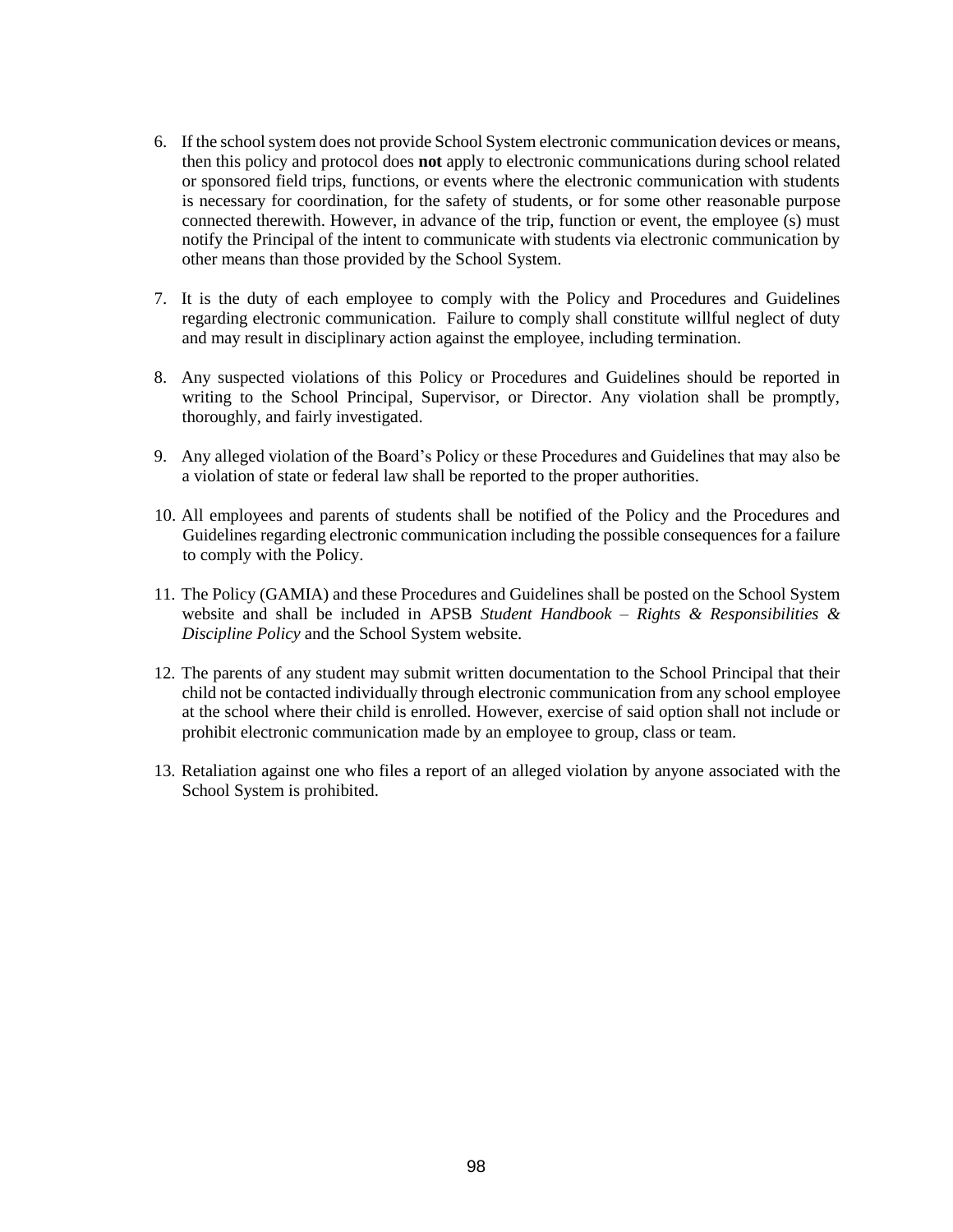## **APPENDIX O**

### **PROCEDURES AND GUIDELINES – USE OF BIOMETRIC SCANNING IN THE CHILD NUTRITION PROGRAM**

In the Child Nutrition Program, the APSB uses a biometric scanning system (the system) to bill/charge fees for lunch and related extra food item costs. This system is used to ensure that the charges and costs are charged to the correct student. This protects the parent and the student from the misuse of the student's account.

This program ensures accuracy in billing since another student is **not** able to charge to a child's account with a number or card.

**How it works.** The biometric scanning system scans the child's fingerprint to create and store an individual template of unique points that identify each student. The system does **not** store a copy of the student's actual fingerprint. When the student goes through a meal line at school, the software again scans the finger and looks for a match of that template in the system. When the match is found, the charges are made to that student's account.

The information contained in the biometric scanning system pertaining to any student shall not be shared with any third parties not affiliated with the APSB.

The Child Nutrition Program reserves the right **not** to use the biometric scanning system for younger students. The template of the unique points on the fingers of younger students (K-2) is difficult to capture at this time. However, the technology is improving.

Any parent wishing that their child NOT participate in the biometric scanning system program shall send a written notice to the principal at their child's school at the beginning of each school year. If the APSB/school principal does not receive the written notice rejecting use of the system, it shall be presumed that the parent wishes to participate.

If any parent requests not to participate in the program, they will **not** benefit from the added security this system provides.

**In the event that a parent rejects the use of the biometric scanning system, the APSB is not and shall not be liable or responsible for the use of stolen or improperly used student identification cards or student numbers. The parent assumes the risk of improper use of the student identification cards and numbers.** 

### **ANY CHARGES THAT ARE DISPUTED SHALL NOT BE REFUNDED BY THE APSB.**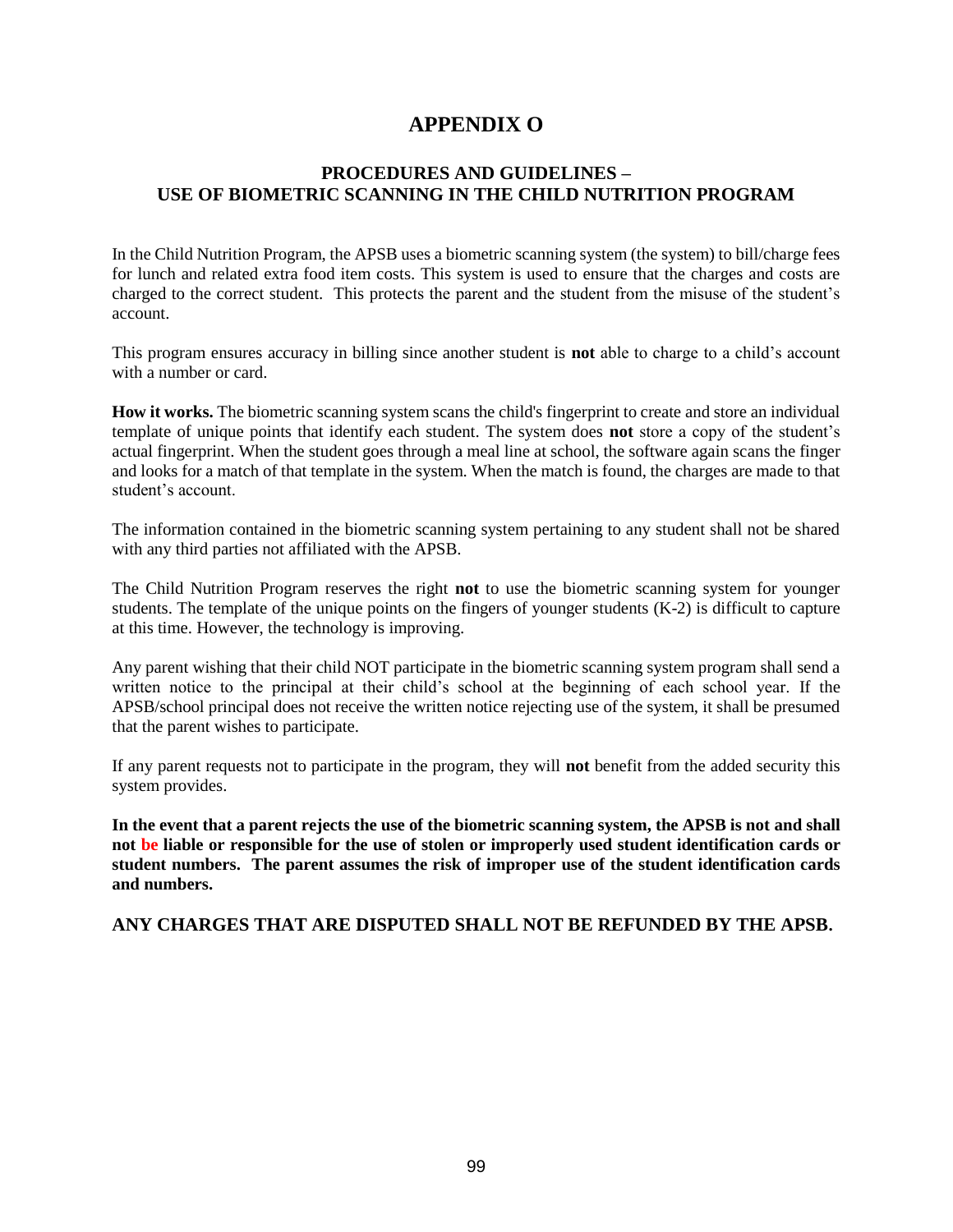## **APPENDIX P**

### **STUDENT/ATHLETE DRUG AND ALCOHOL TESTING**

The Ascension Parish School Board has the responsibility to act as guardian and tutor of children entrusted to its care. Since athletics is an extracurricular activity and is, therefore, completely voluntary, the Ascension Parish School Board shall take added precautions to assure that an athlete is accorded reasonable safety measures. The Ascension Parish School Board finds that drug or alcohol use has a profound, negative impact on athletics and places the athlete and the athlete's fellow participants at risk of personal injury and damage. It also adversely affects a student/athlete's ability to play and concentrate on sports and academics. Therefore, to prevent student/athletes from using drugs or alcohol, to protect their health and safety, and to deter drug or alcohol use in the student population, the Ascension Parish School Board shall require all high school student/athletes be subject to testing for drug or alcohol use. Any person, male or female, who tries out for or is a member of any organized high school team, is an athlete.

### **SCOPE**

After registering to try out or be a member of a team but prior to actually trying out for, participating in, or being a member of any Louisiana High School Athletic Association (LHSAA) sanctioned sport/team at any APSB school, a student, or student/athlete (hereinafter defined as "student/athletes") and parent/guardian shall be required to sign the LHSAA Substance Abuse/Misuse Contract and the Ascension Parish School Board Authorization and Consent Form for Drug and Alcohol Testing. For purposes of this policy only, cheerleaders shall be subject to all the same provisions as student/athletes outlined in this policy.

All student/athletes shall be subject to random drug testing.

These tests shall be strictly enforced and participation shall be mandatory, since the parents/guardians have freely chosen to allow their son(s)/daughter(s) to participate in athletic programs. No athlete shall be tested unless the parent(s)/guardian(s) and the athlete sign both the LHSAA and Ascension Parish School Board forms giving permission to have the tests performed.

A student/athlete's or parent's refusal to sign these forms or allow these tests to be administered shall immediately disqualify such student from participation in all extracurricular athletics for the entire school year.

These consent forms shall be in full force and effect for the entire time period that a student is a member of any organized team (for example, the consent forms for a freshman football player shall continue in force every year thereafter until the player quits or is terminated from all athletic teams). Further, the consent forms signed for one sport shall apply to all sports. If a student/athlete quits or is terminated from one sport during the year, but tries out for another sport in the same year, the student athlete shall be subject to testing.

The drug or alcohol testing shall be performed on breath, blood, urine, or saliva specimens, hereinafter collectively identified as "the specimen," at the sole discretion of the Board and its representatives, including testing laboratories or medical review officers (MRO). As used in this policy, "testing" refers to alcohol and/or drug testing.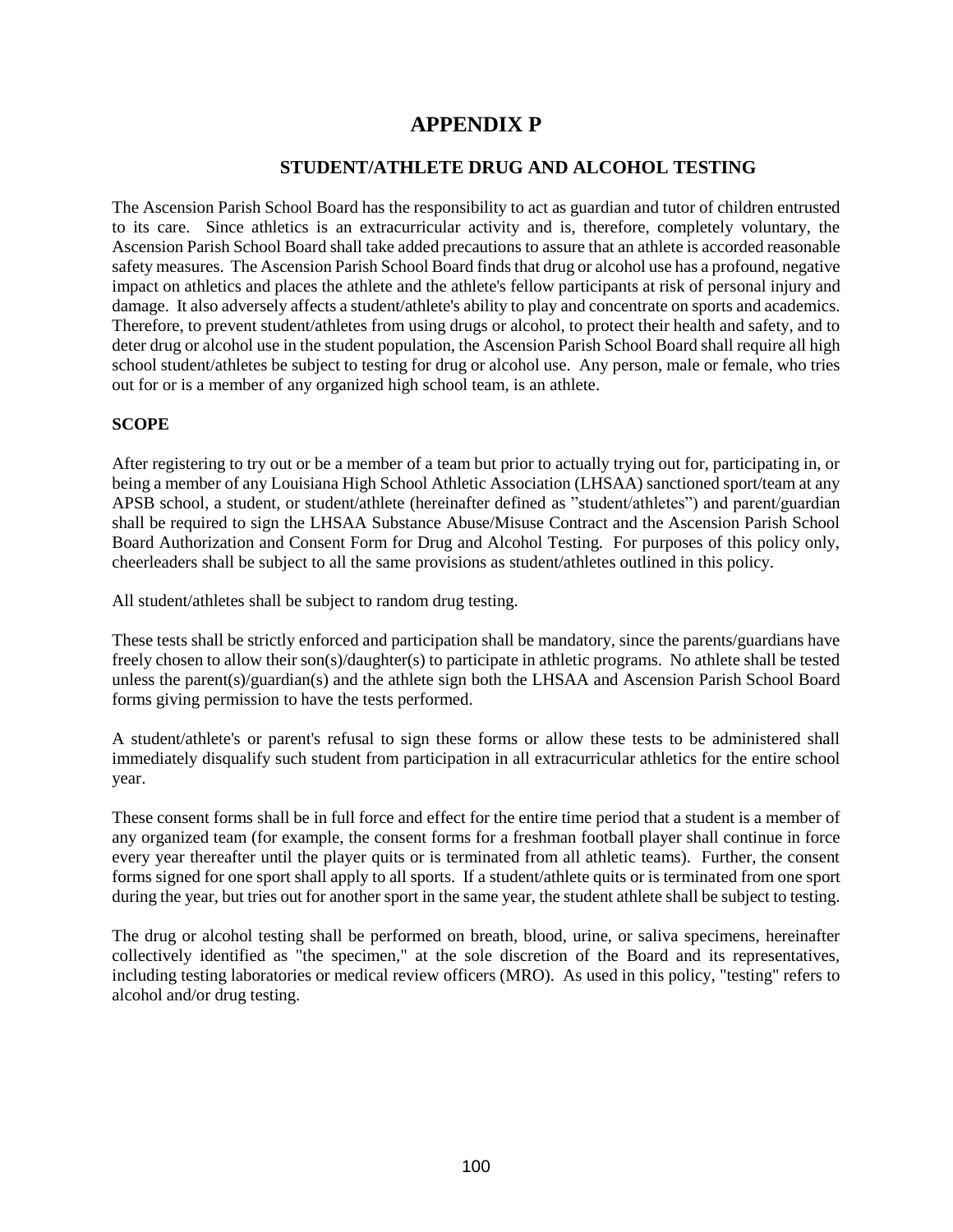### **TESTING PROCEDURES**

- 1. Testing shall be as follows:
	- A. Mandatory: A student/athlete shall be tested once before or within the first two (2) weeks of his/her first playing date.
	- B. Random Testing: The test shall be scheduled by the collection laboratory/agency retained by the Board for testing. The student/athlete shall be selected for testing by random selection.
	- C. Suspicion: Should the athletic director or any coach have any reason to suspect that a student/athlete is under the influence of drugs or alcohol, the athletic director or coach may request that the student be subjected to immediate testing.
	- NOTE: ANY STUDENT WHO MISSES MANDATORY OR RANDOM TESTING BY THE TESTING AGENCY, SHALL COMPLY WITH THE PROCEDURES OUTLINED ON THE FORM ENTITLED, "STUDENT ATHLETE DRUG AND ALCOHOL TESTING REFERRAL TO ASCENSION MEDICAL CLINIC OR PREVOST HOSPITAL."
- 2. Each specimen shall be tested for any schedule I, II, or III "controlled dangerous substance" as defined in Title 40 of the Louisiana Revised Statutes. Each specimen may be tested for the presence of the following, at the sole direction of the athletic director or testing laboratory:
	- A. Marijuana
	- B. Cocaine
	- C. Opiates
	- D. Phencyclidine (PCP)
	- E. Amphetamines
	- F. LSD
	- G. Any derivative of the foregoing
	- H. Alcohol
- 3. The collection, testing, analysis, or reporting of test results may be performed by the Board, through individuals qualified to perform such tests, or by an independent testing laboratory contracted by the Board. The test results shall be confidential, except as provided herein. Any positive test results shall be confirmed as soon as possible by a second test on the same specimen or by testing on the split sample, if available.

Confirmed positive test results shall be provided to the designated Medical Review Officer, the athletic director, the head coach of the athletic team/the sponsor of the cheerleading squad, and the school principal of any positive results.

The Medical Review Officer shall notify the student/athlete and the athlete's parents of the results and schedule a meeting with them to discuss the testing results. The Office of Student Services shall be notified of all confirmed positive test results.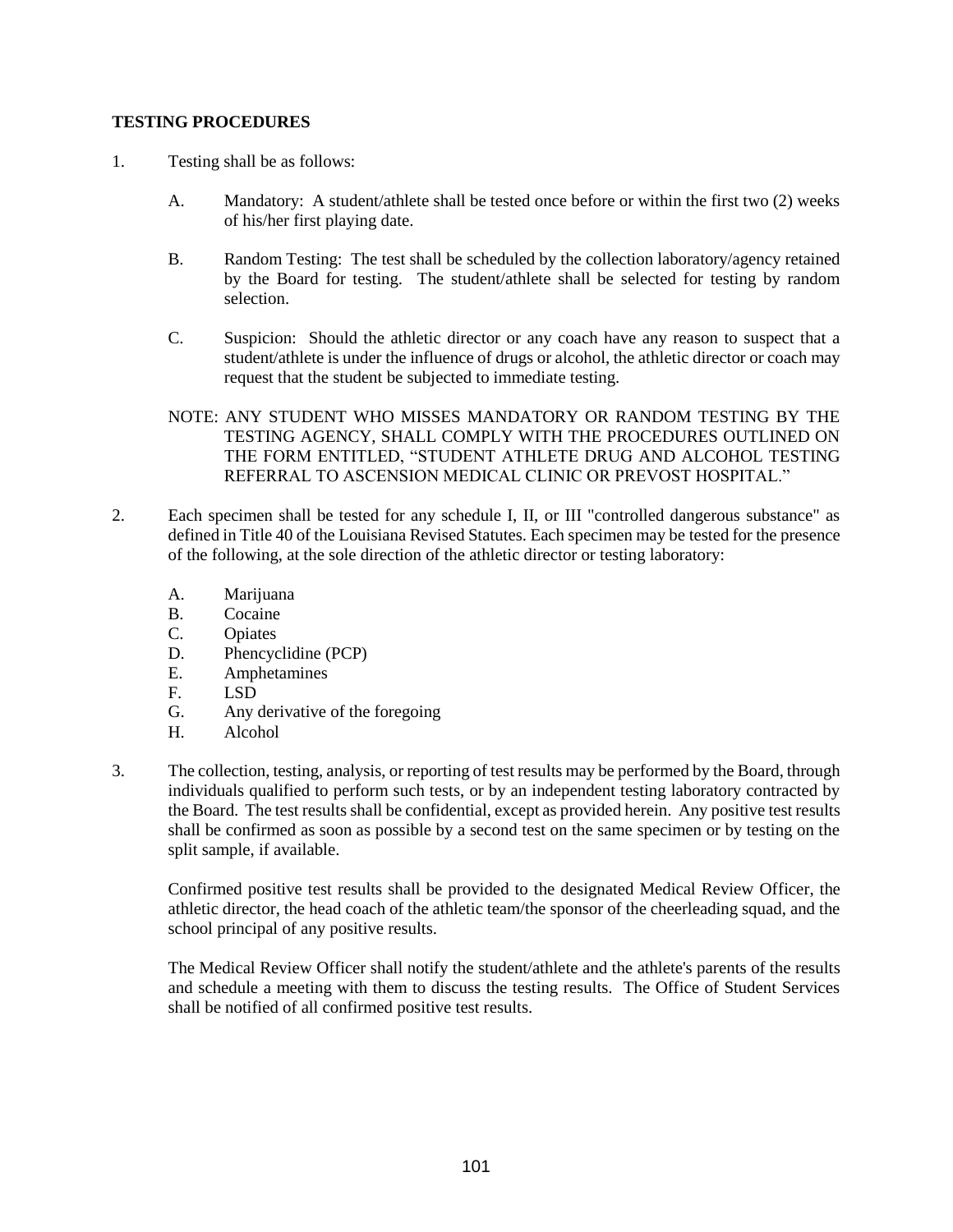## **POSITIVE TEST RESULTS**

1. First Positive (Confirmed): The student athlete shall attend a counseling program at the Ascension Counseling Center or the student/athlete may attend private counseling or a counseling center of parent's choice at their expense, upon prior written approval of the private counseling center by the **MRO or the APSB Office of Student Services.** 

The student/athlete shall attend the treatment program recommended by the Ascension Counseling Center according to the finding of the assessment and shall obtain a drug or alcohol test at his/her expense.

The student may be suspended from the team for a period determined jointly by the athletic director, coach, and principal.

- 2. Second Positive: A student/athlete who tests positive for a second time in a school year shall automatically be terminated from all athletic teams/cheerleading squads and shall be ineligible to participate in any school sports for a period of one (1) calendar year.
- 3. There shall be no right to a hearing before the Board for any disciplinary action arising out of violation of this policy or as a result of positive test results. The decision of the athletic director, coach, or principal shall be final.

Participation in interscholastic athletics is strictly a privilege and not a right. Athletics is not an integral part of school curriculum and participation is voluntary.

## **ADDITIONAL REQUIREMENTS**

Should any of the following occur, the student athlete shall be terminated from all athletic teams, shall be ineligible to participate in high school athletics at any Ascension Parish School Board school for a period of one (1) calendar year, and may be subjected to regular education discipline.

- 1. Testing positive two (2) times in any school year.
- 2. Refusing to honor any request for drug or alcohol testing.
- 3. Refusing to cooperate with School Board officials/administration or laboratory personnel during specimen collection or testing.
- 4. Submitting forged, false, or misleading information, statements or specimens.
- 5. Failing to participate in counseling, as specified in this policy.
- 6.. Assisting any other student/athlete in violating any of the provisions of this policy.
- 7. Violating any provision of this policy.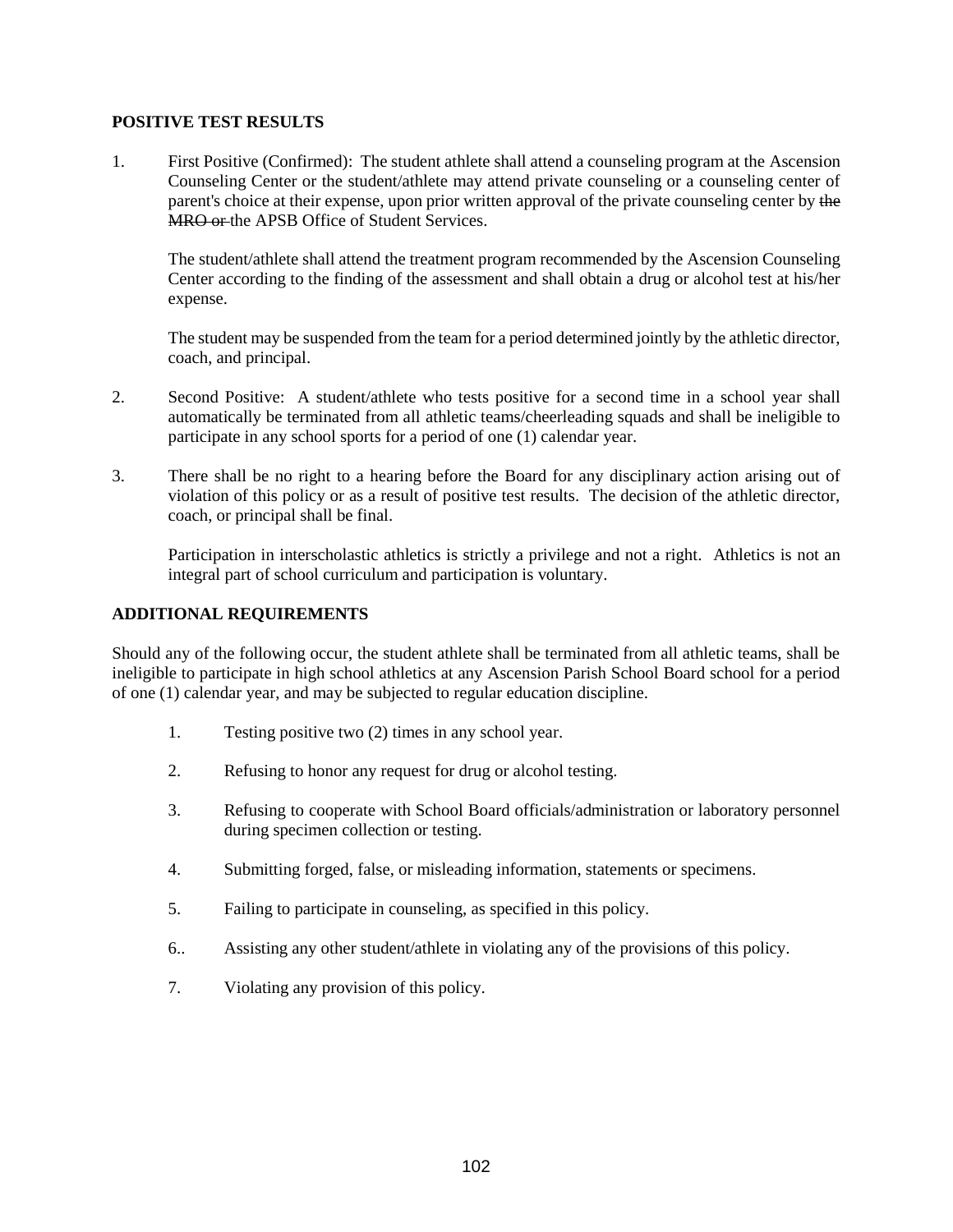### **POLICY NOT APPLICABLE**

The policy shall not apply to any alcohol or drug use discovered by means, observations, events, or actions not administered pursuant to this policy (specifically, drug or alcohol testing). In such event, should a student/athlete be found in possession of, or under the influence of, any drug or alcohol, then the regular discipline policies of the APSB shall control and the student/athlete shall be punished in accordance with those policies.

### **CONFIDENTIALITY**

Confidentiality of the drug and alcohol test results shall be maintained at all times. Such results shall not be used as a basis for disciplinary action except as set forth in this policy.

### **PARENTAL RELEASE**

By signing the required consent forms, the parents/guardians and the student athletes, release the Ascension Parish School Board, its members, employees, teachers, coaches, principals, administrators, agents and contractors from all liability in connection with this policy and its administration. It shall be understood that the Ascension Parish School Board assumes no responsibility for the diagnosis, or treatment of any disease or condition that may become known as a result of the tests described in this policy.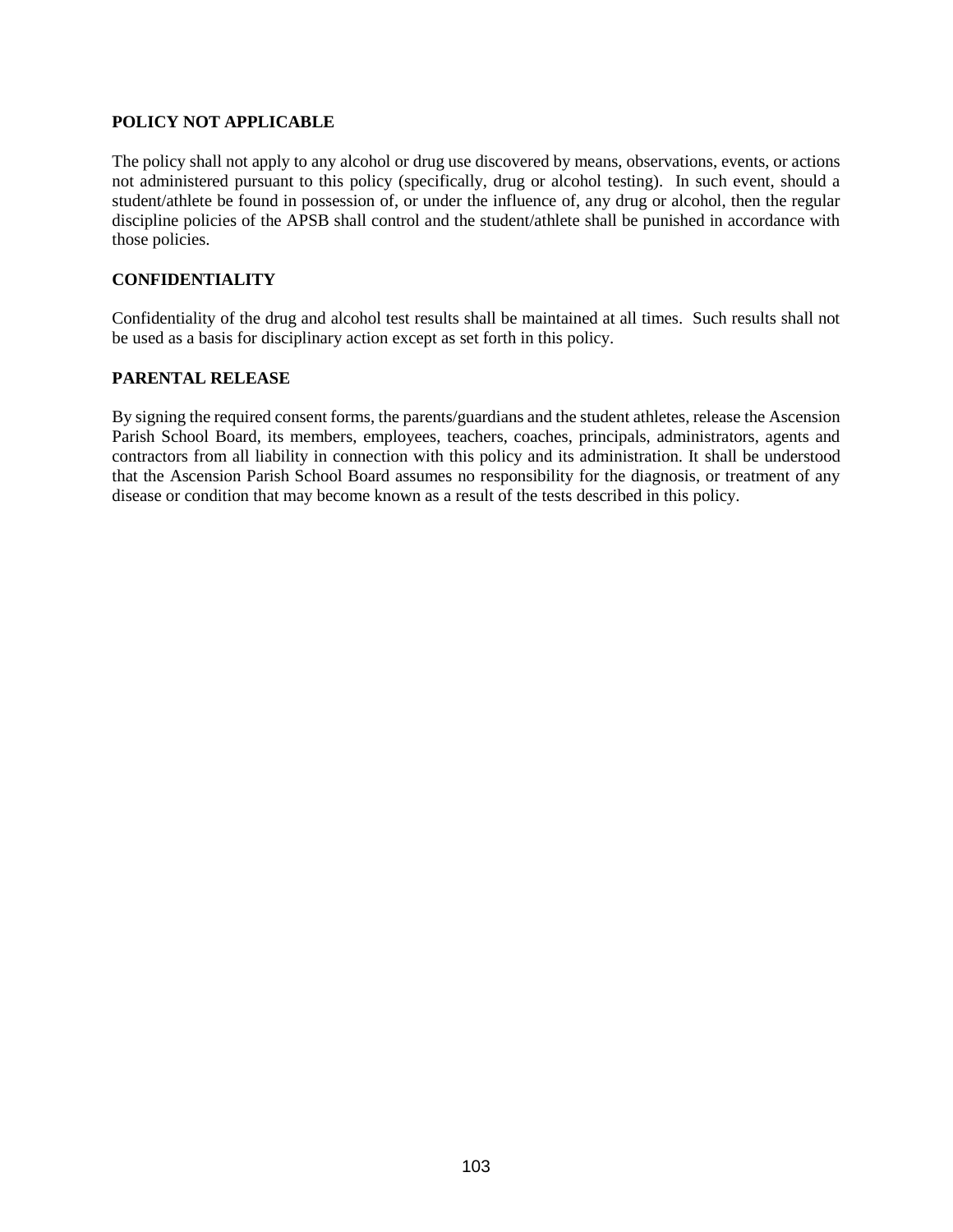# **APPENDIX Q**

## **HONOR ROLL GUIDELINES Grades 1-8**

To be considered for Honor Roll, students in grades 1-8 must meet the following criteria:

- 1. There shall be two levels of recognition:
	- a) Principal's List from 3.61 to 4.0
	- b) Distinguished Students' List from 3.0 to 3.6
- 2. All students in grades 1-8, including Special Education students will be eligible for Honor Roll.
- 3. No students will be considered for the Principal's List with a grade lower than a B. No C's allowed.
- 4. Only one C is allowed for the Distinguished Student List.
- 5. Conduct grades will not be considered for Honor Roll.
- 6. Recognition for honor roll students- one for Principal's List Students and one for Distinguished Students' List. This recognition may be in the form of buttons, certificates, coupons, etc.; however, these recognitions must represent the two levels. A student will be given some form of recognition at the end of the grading period in which it has been earned.
- 7. Honor Roll recognition for 1st grade students will begin the 3rd nine weeks of school.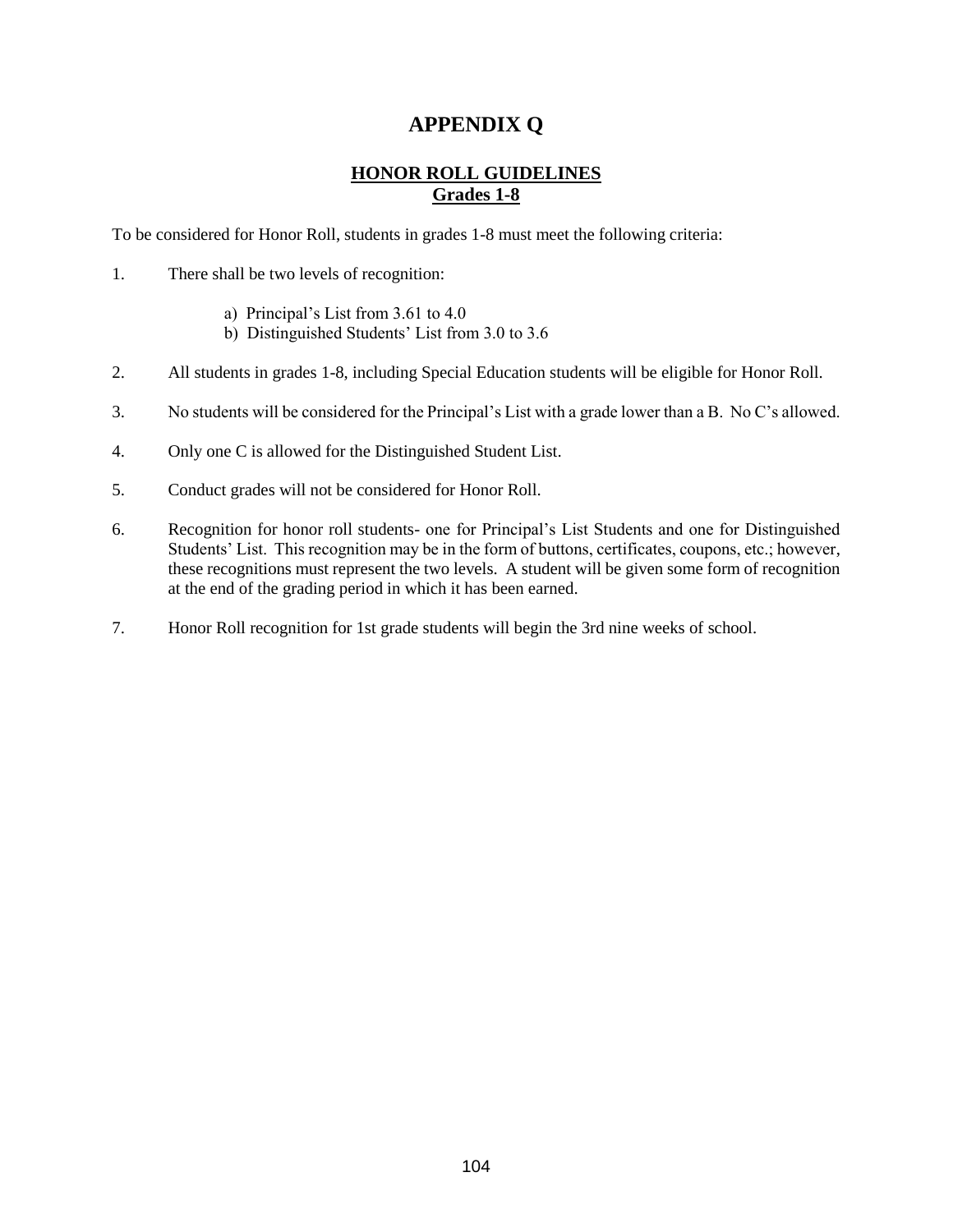# **APPENDIX R**

## **SECLUSION/RESTRAINT GUIDELINES**

In accordance with Regulations for Students with Exceptionalities Act (R.S.17:1941, et. seq.), Bulletin 1706, Subpart 1 §540-543, the Ascension Parish School Board has approved the following guidelines and procedures relative to the use of seclusion and restraint by its employees:

### **Notification:**

Parents or legal guardians and the Director of Special Education or her designee will be notified when seclusion or restraint is used.

The school administration or his/her designee is required to report each incident immediately, but no later than the school day following the day on which the seclusion and/or restraint occurred.

The school must document all efforts, including conversations, phone calls, electronic communications, and home visits which were made to notify the parent or legal guardian.

A copy of the report must be sent to the parent/legal guardian and Director of Special Education or her designee within 24 hours of the seclusion and/or restraint procedure being used.

This report must include the reason for using seclusion and/or restraint, the specific procedure used, the length of time the student was secluded and/or restrained, and the name(s) and title(s) of the personnel involved.

### **Explanation of Methods of Physical Restraints:**

The Ascension Parish School System uses (CPI) Crisis Prevention Intervention Program for training staff.

Nonviolent crisis intervention techniques:

1) CPI Children's Control Position – designed to be used with children. Involves one person doing the restraint and a monitor for safety and assistance.

2) CPI Team Control Position – designed to manage individuals who have become dangerous to themselves or others. Involves two person team approach and a monitor for safety and assistance if needed.

### **Training Requirements Relative to the Use of Restraint:**

CPI's Nonviolent Crisis Intervention Training Program is used to equip staff with skills, strategies, and methods for preventing or managing disruptive behaviors.

The goal of the program is to provide staff with a way to intervene and address disruptive or violent behaviors while still providing for the Care, Welfare, Safety, and Security of all who are involved in the crisis situation.

The training includes: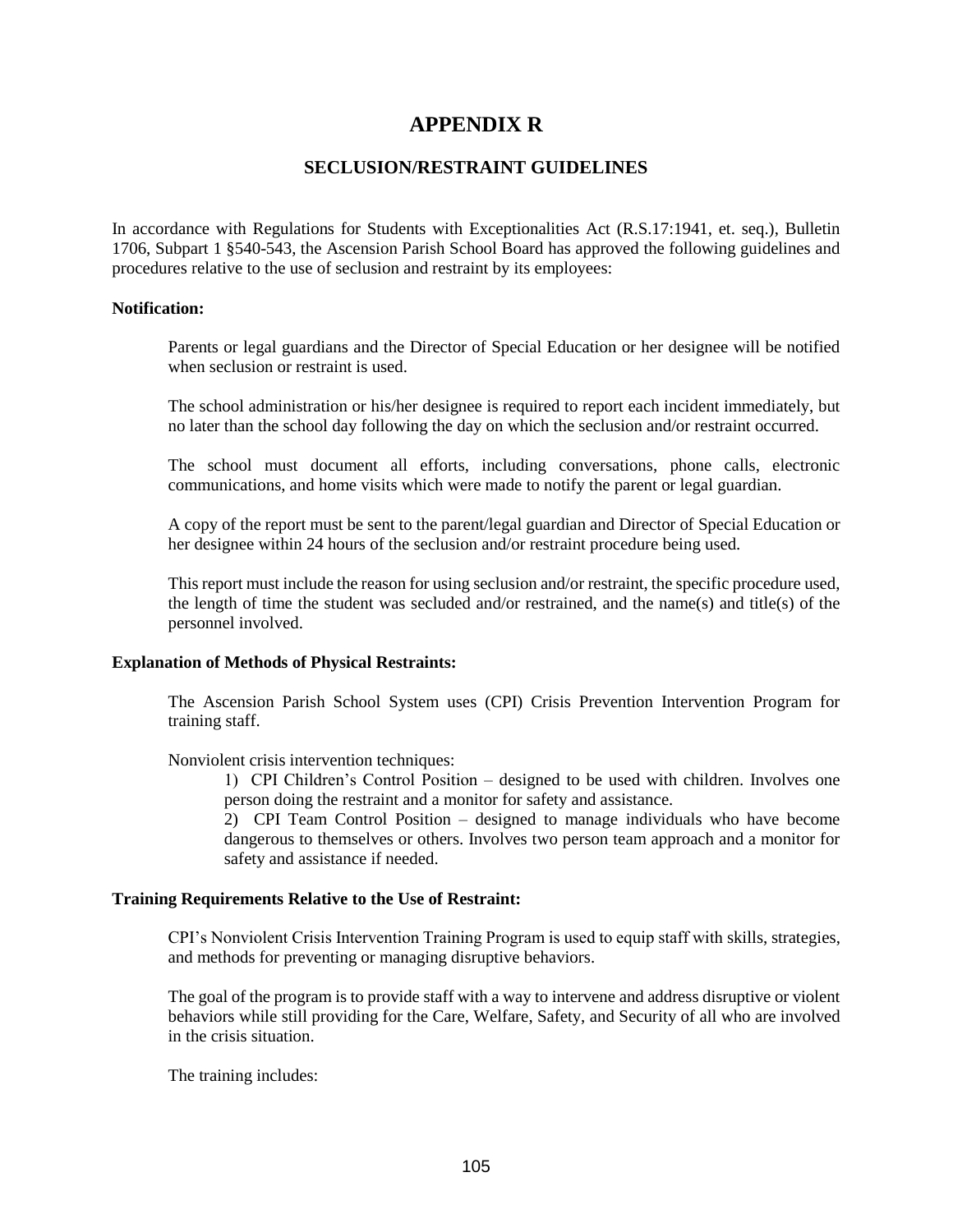- 1) Clarification of basic elements of violent behavior
- 2) Identification of how a crisis may escalate and conversely, de-escalate
- 3) Identification of strategies to help make this process successful

Each school will have a CPI team trained to handle emergency situations – this team usually consists of SPED teacher(s), General Education Teachers(s), Paraprofessional(s), ISSP, Administrator(s), and Counselor(s).

The initial training is done in a two (2) day/12 hour format. Maximum class size for the intended sessions is set at 30 participants.

Formal renewal/refresher classes are conducted annually for all CPI certified staff. This refresher is three (3) hours in length.

All program training and documentation is handled by certified CPI trainers employed by the district.

A list of all district personnel certified in CPI is maintained and follow-up refresher courses are held annually and documented.

Dissemination of Guidelines and Procedures to all School Employees is handled through the Ascension Parish School Board Policy Manual which is online.

Dissemination of Guidelines and Procedures regarding the Restraint/Seclusion Policy is provided to every parent through the Student's Rights and Responsibility Handbook, and online via the APSB website, and it is posted at each school campus.

Notification to the Louisiana Department of Education (LDOE) is handled through the district's Special Education Department.

Documentation is received from the school(s) and is entered online through the LDOE SER portal for transmission to the State.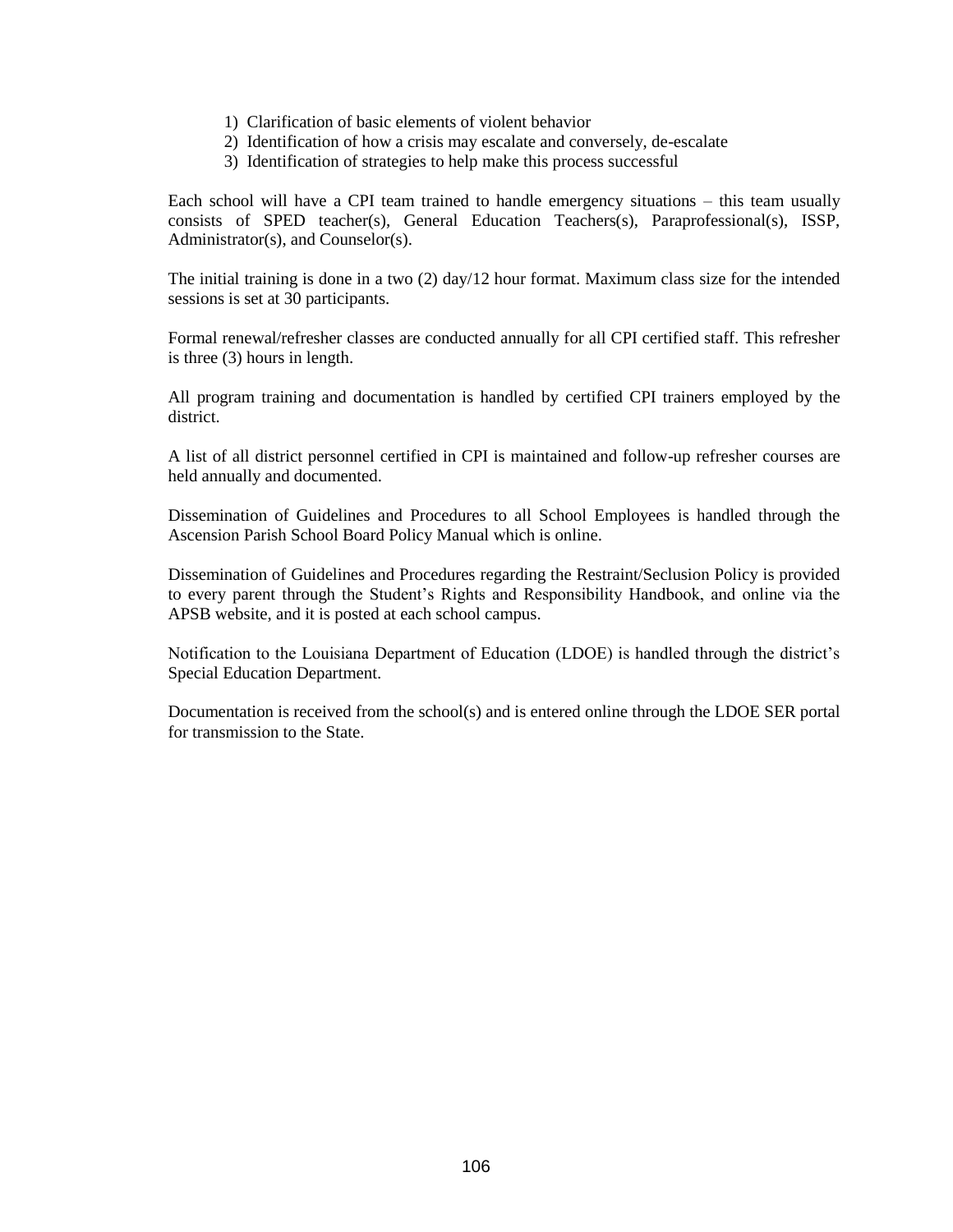# **APPENDIX S**

## **SERVICE ANIMALS IN SCHOOLS**

The Ascension Parish School Board acknowledges its responsibilities to permit students and/or adults with disabilities to be accompanied by a "service animal" in it school buildings, in classrooms, and at school functions, as be required by the Americans with Disabilities Act, 28 CFR Part 35, subject to the following"

- 1. All requests for an individual with a disability to be accompanied by a service animal must be addressed in writing to the Superintendent of the Ascension Parish School Board, and must contain required documentation of animal's vaccinations. This written request must be delivered to the Superintendent's office at least ten (10) business days prior to bringing the animal a school or school function.
- 2. The animal must be a dog or, in specific circumstances, a miniature horse. No other species of animal, whether wild or domestic, will be permitted to function as a "service animal" in schools or at school functions.
- 3. Owners of a service dog must provide annual proof of the following vaccinations: DHLPPC \*Distemper, Hepatitis, Leptospirosis, Paroinfluenza, Parovirus, and Coronavirus), Bordetella, and Rabies.
- 4. Owners of a service miniature horse must provide annual proof of the following vaccinations: Equine Infectious Anemia (Coggins Test), Rabies, Tetanus, Encephalomyelitis, Rhinoneumonitis, Influenza, and Strangles.
- 5. All service dogs must be spayed or neutered.
- 6. All service animals must be treated for, and kept free of, fleas and ticks.
- 7. All service animals must be kept clean and groomed to avoid shedding and dander.
- 8. Owners of service animals shall be personally liable and responsible for any harm, damage, or injury caused by the animal to other students, staff, visitors, and/or property.
- 9. The animal must be "required" for the individual with a disability.
- 10. The animal must be "individually trained" to do work or a task for the benefit of the Individual with a disability.
- 11. The work or tasks performed by a service animal must be directly related to the individual's disability.
- 12. Special Provisions/Miniature Horses: Requests to permit a miniature to accompany a student or adult with a disability in school buildings, in classrooms, or at school functions, shall be handled on a case-by-case basis, considering:
	- a. The type, size, and weight of the miniature horse and whether the facility can accommodate these features.
	- b. Whether the handler has sufficient control the miniature horse.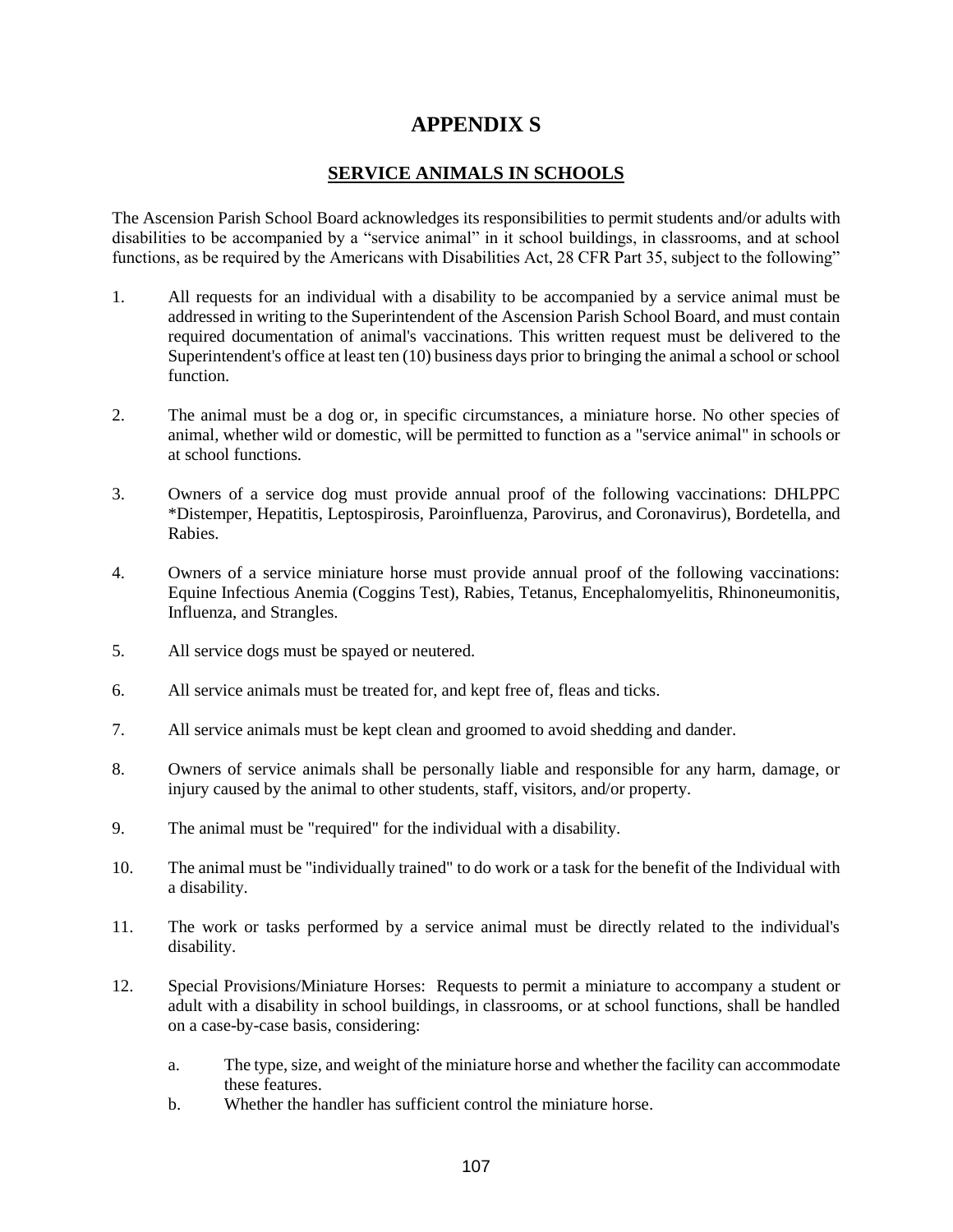- c. Whether the miniature horse is housebroken.
- d. Whether the miniature horse's presence in a specific facility compromises legitimate safety requirements that are necessary for safe operation of that facility.
- 13. Removal of a Service Animal: A school administrator may ask an individual with a disability or his/her parents to remove a service animal from a school building, a classroom, or from a school function, if any one of the following circumstances occurs:
	- a. The animal is out of control and the animal's handler does not take effective action to control it.
	- b. The animal is not housebroken.
	- c. The animal's presence would "fundamentally alter" the nature of the service, program, or activity.
- 14. A service animal must have a harness, leash, or other tether, unless either the handler is unable because of a disability to use a harness, leash, or other tether, or the use of a harness, leash, or other tether would interfere with the service animal's safe, effective performance of work or tasks, in which case the service animal must be otherwise under the handler's control.
- 15. The School Board shall not be responsible for the care or supervision of a service animal, including walking the animal or responding to the animal's need to relieve itself.
	- a. The School Board shall not be responsible for providing a staff member to walk the service animal or to provide any other care or assistance to the animal.
	- b. Students with service animals shall be expected to care and supervise their animal. In the case of a young child or a student with disabilities who is unable to care for or supervise his/her service animal, the parent shall be responsible for providing care and supervision of the animal. Issues related to the care and supervision of service animals shall be addressed on a case-by-case basis at the discretion of the building administrator.

Note: "The crime deterrent effects of an animal's presence and the provision of emotional support, wellbeing, comfort, or companionship do not constitute work or tasks for the purpose of this definition." 28 C.F.R § 35.104 (emphasis added).

*New policy: April, 2012* 

*Reference: ADA Regulations, 28 CFR Part 35 (as amended, 2010)* 

 *42 USC 1201 et seq. (Americans with Disabilities Act of 1990); 28 CFR, Part 35 (Nondiscrimination of the Basis of Disability in State and Local Government Services)* 

 *Board minutes, 2012*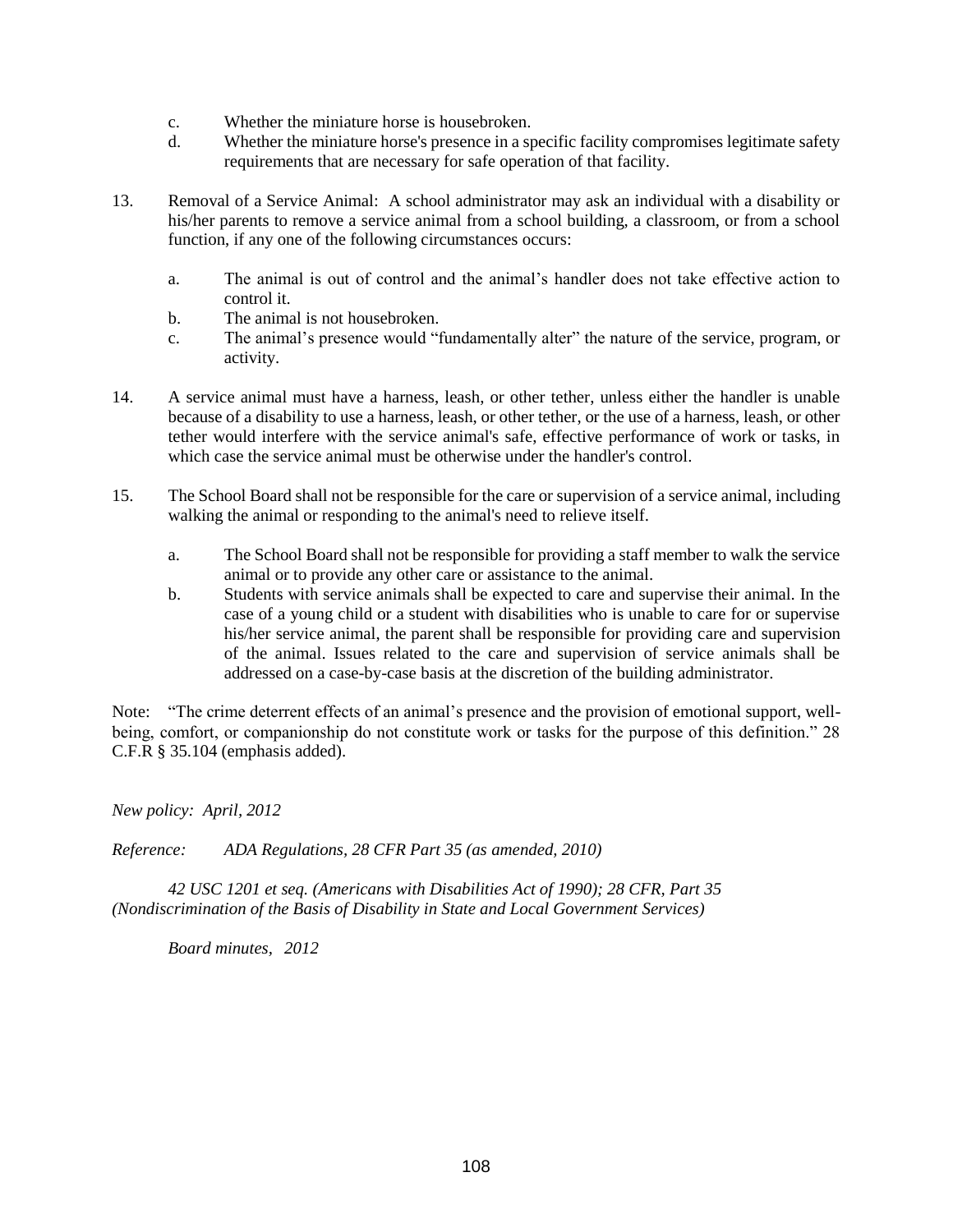# **APPENDIX T**

# **CRISIS PLAN**

The Ascension Parish School Board has implemented a comprehensive district-wide Crisis Plan to deal with emergency situations affecting our schools, students, and staff. As part of this Plan, we practice a variety of drills throughout the year.

In the event of an emergency, the first priority of each school administration will be keep students under their care, safe, and out of harm's way.

In accordance with the Crisis Plan and in the interest of safety, please note that no students will be allowed to be checked out of school by a parent or guardian, until after the emergency situation has been brought under control and it is safe to resume normal activities.

Please note that during an emergency or drill, parents/guardians/visitors will be locked out of the buildings at any APSB site affected. If a parent/guardian/visitor is in an APSB building at the time an emergency or drill commences, you will not be allowed to leave until the matter is under control and we have been given the all clear.

We appreciate your understanding and support of our efforts.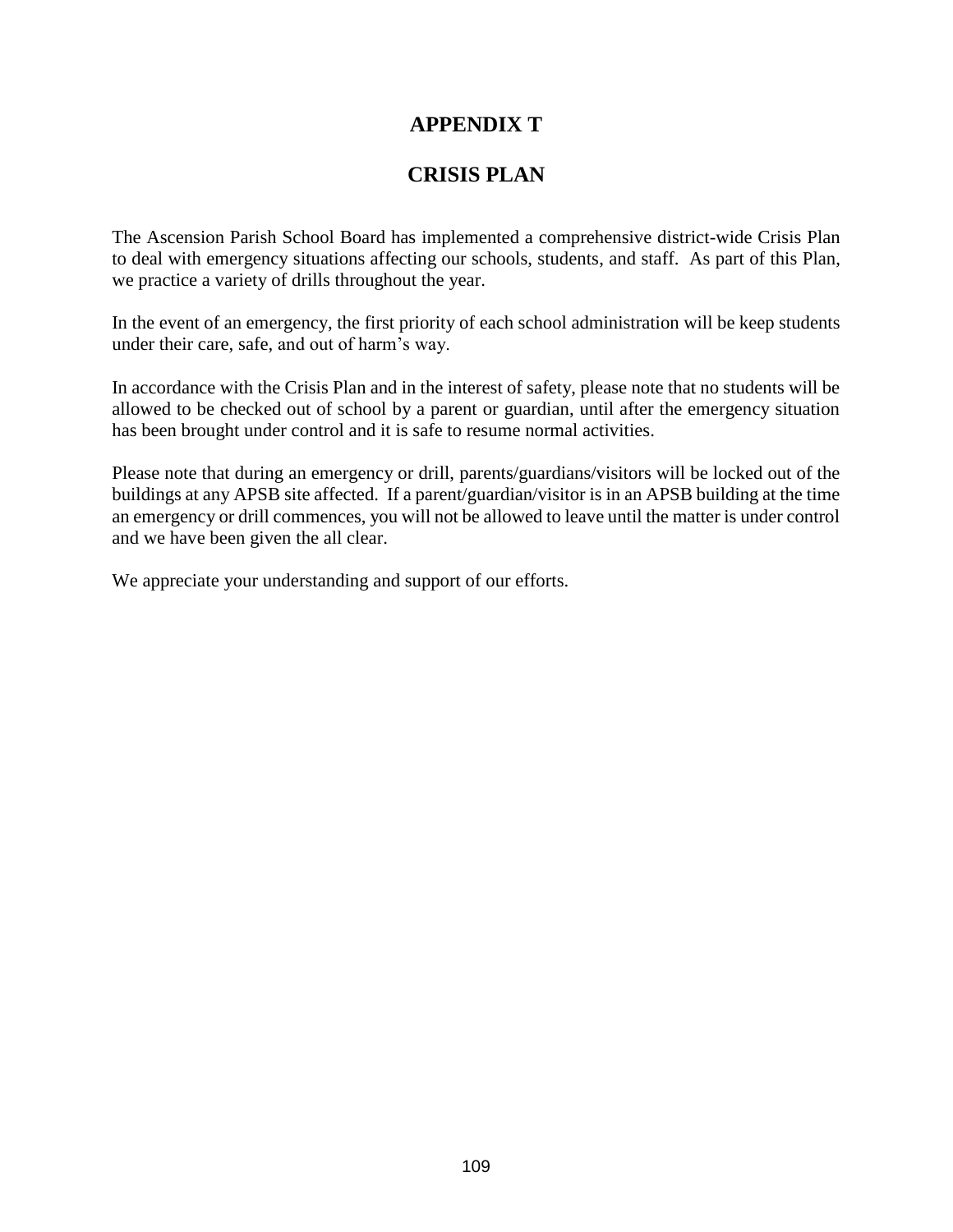# **APPENDIX U**

# **Notification of Rights under FERPA for Elementary and Secondary Schools And Notice for Disclosure of Directory Information**

The *Family Educational Rights and Privacy Act (FERPA)* affords parents and students who are 18 years of age or older ("eligible students") certain rights with respect to the student's education records. These rights are:

1. The right to inspect and review the student's education records within 45 days after the day the APSB receives a request for access.

Parents or eligible students should submit to the school principal [or appropriate school official] a written request that identifies the records they wish to inspect. The school official will make arrangements for access and notify the parent or eligible student of the time and place where the records may be inspected.

2. The right to request the amendment of the student's education records that the parent or eligible student believes are inaccurate, misleading, or otherwise in violation of the student's privacy rights under FERPA.

Parents or eligible students who wish to ask the School to amend a record should write the school principal [or appropriate school official], clearly identify the part of the record they want changed, and specify why it should be changed. If the school decides not to amend the record as requested by the parent or eligible student, the school will notify the parent or eligible student of the decision and of their right to a hearing regarding the request for amendment. Additional information regarding the hearing procedures will be provided to the parent or eligible student when notified of the right to a hearing.

3. The right to provide written consent before the school discloses **personally identifiable information (PII)** from the student's education records, except to the extent that FERPA authorizes disclosure without consent.

One exception, which permits disclosure without consent, is disclosure to school officials with legitimate educational interests. A school official is a person employed by the school as an administrator, supervisor, instructor, or support staff member (including health or medical staff and law enforcement unit personnel) or a person serving on the school board. A school official also may include a volunteer or contractor outside of the school who performs an institutional service of function for which the school would otherwise use its own employees and who is under the direct control of the school with respect to the use and maintenance of PII from education records, such as an attorney, auditor, medical consultant, virtual school representative, or therapist; a parent or student volunteering to serve on an official committee, such as a disciplinary or grievance committee; or a parent, student, or other volunteer assisting another school official in performing his or her tasks. A school official has a legitimate educational interest if the official needs to review an education record in order to fulfill his or her professional responsibility.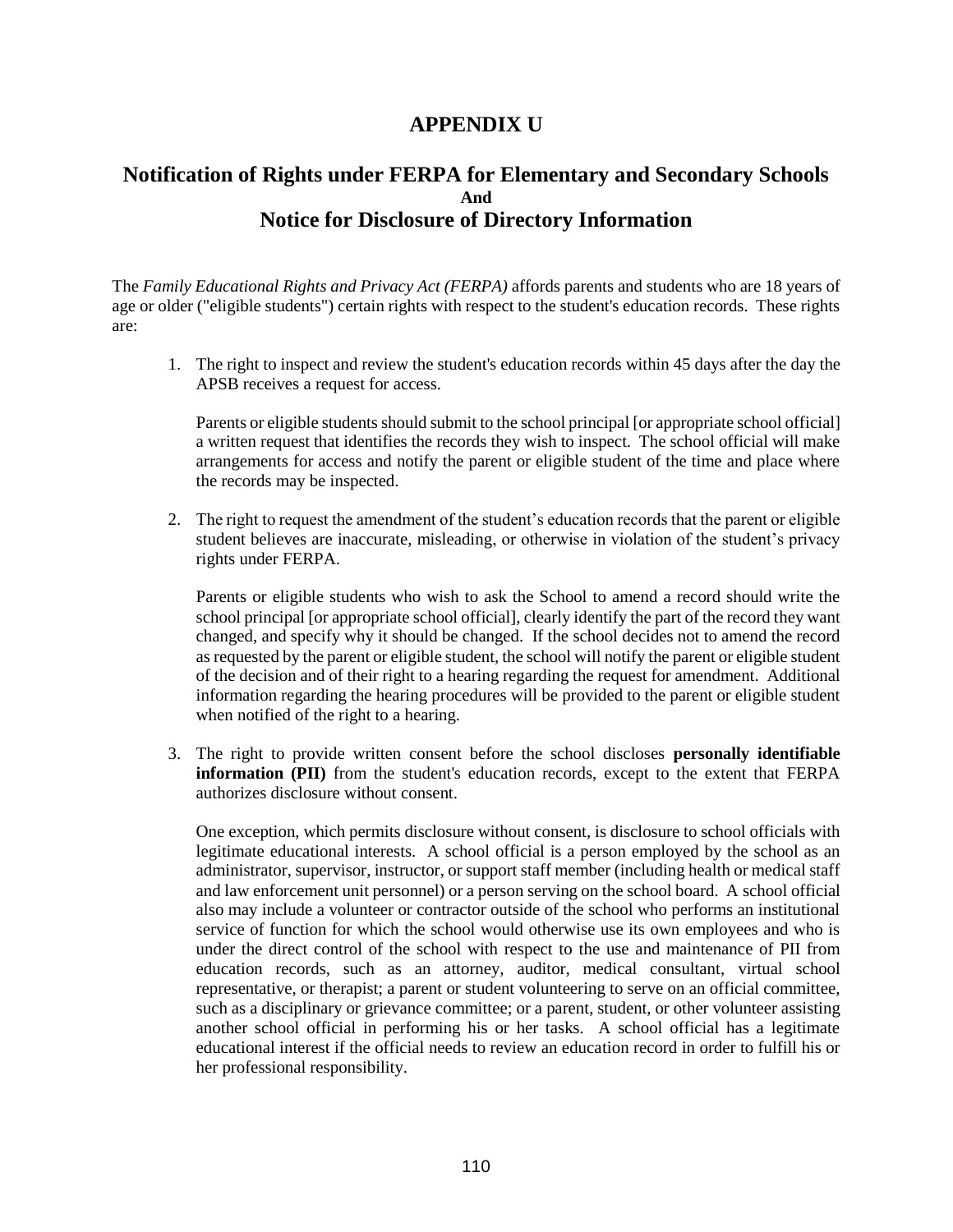Upon request, the school discloses education records without consent to officials of another school district in which a student seeks or intends to enroll, or is already enrolled if the disclosure is for purposes of the student's enrollment or transfer. [NOTE: FERPA requires a school district to make a reasonable attempt to notify the parent or student of the records request unless it states in its annual notification that it intends to forward records on request.]

4. The right to file a complaint with the U.S. Department of Education concerning alleged failures by the [School] to comply with the requirements of FERPA. The name and address of the Office that administers FERPA are:

> Family Policy Compliance Office U.S. Department of Education 400 Maryland Avenue, SW Washington, DC 20202

See the list below of the disclosures that elementary and secondary schools may make without consent.

FERPA permits the disclosure of PII from students' education records, without consent of the parent or eligible student, if the disclosure meets certain conditions found in §99.31 of the FERPA regulations. Except for disclosures to school officials, disclosures related to some judicial orders or lawfully issued subpoenas, disclosures of directory information, and disclosures to the parent or eligible student, §99.32 of the FERPA regulations requires the school to record the disclosure. Parents and eligible students have a right to inspect and review the record of disclosures. A school may disclose PII from the education records of a student without obtaining prior written consent of the parents or the eligible student –

- To other school officials, including teachers, within the educational agency or institution whom the school has determined to have legitimate educational interests. This includes contractors, consultants, volunteers, or other parties to whom the school has outsourced institutional services or functions, provided that the conditions listed in  $\S 99.31(a)(1)(i)(B)(1)$  - $(a)(1)(i)(B)(2)$  are met.  $(\S 99.31(a)(1))$
- To officials of another school, school system, or institution of postsecondary education where the student seeks or intends to enroll, or where the student is already enrolled if the disclosure is for purposes related to the student's enrollment or transfer, subject to the requirements of §99.34. (§99.31(a)(2))
- To authorized representatives of the U. S. Comptroller General, the U. S. Attorney General, the U.S. Secretary of Education, or State and local educational authorities, such as the State educational agency in the parent or eligible student's State (SEA). Disclosures under this provision may be made, subject to the requirements of §99.35, in connection with an audit or evaluation of Federal- or State-supported education programs, or for the enforcement of or compliance with Federal legal requirements that relate to those programs. These entities may make further disclosures of PII to outside entities that are designated by them as their authorized representatives to conduct any audit, evaluation, or enforcement or compliance activity on their behalf. (§§99.31(a)(3) and 99.35)
- In connection with financial aid for which the student has applied or which the student has received, if the information is necessary to determine eligibility for the aid, determine the amount of the aid, determine the conditions of the aid, or enforce the terms and conditions of the aid.  $(\frac{699.31(a)(4)}{4})$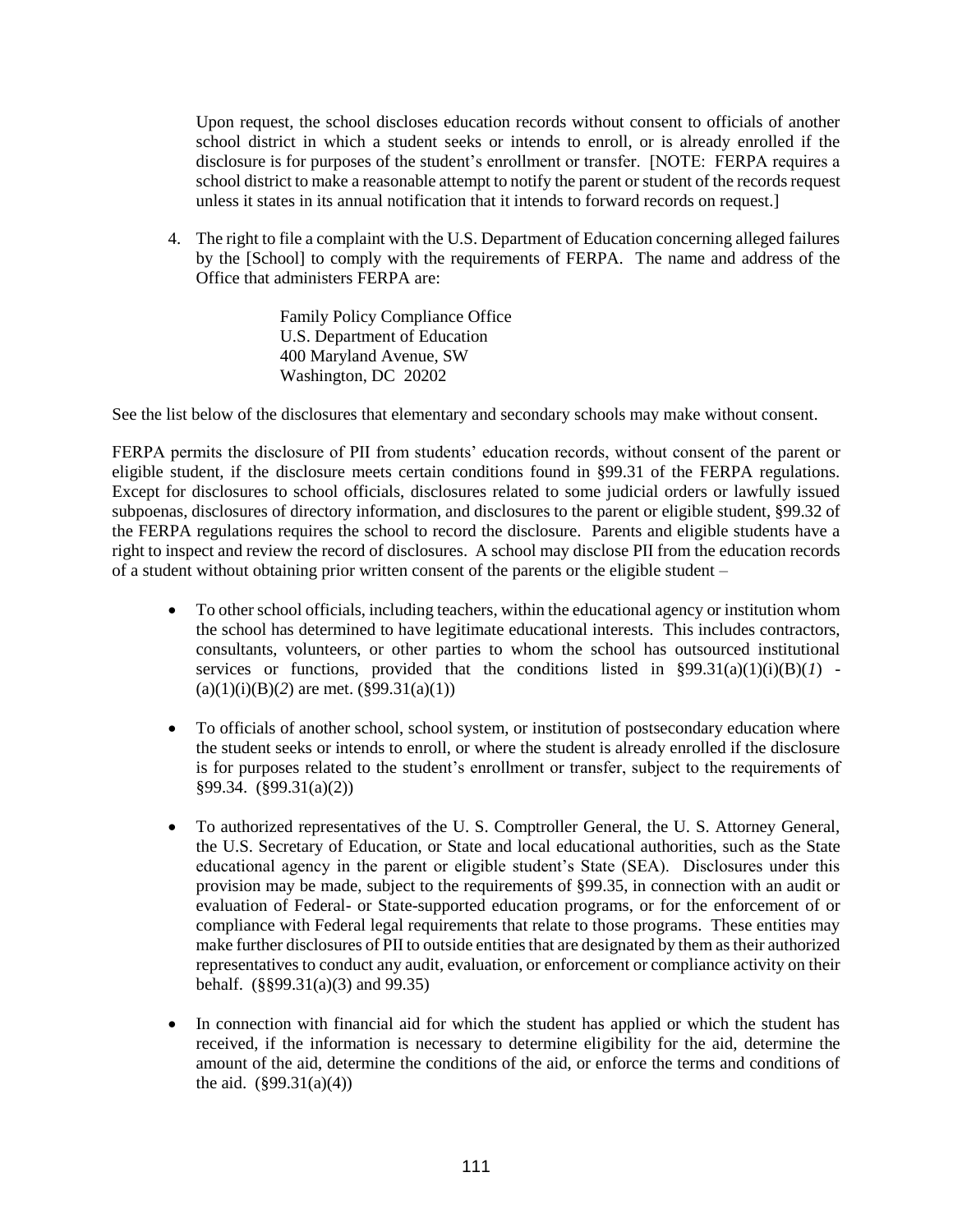- To State and local officials or authorities to whom information is specifically allowed to be reported or disclosed by a State statute that concerns the juvenile justice system and the system's ability to effectively serve, prior to adjudication, the student whose records were released, subject to  $\S 99.38$ .  $(\S 99.31(a)(5))$
- To organizations conducting studies for, or on behalf of, the school, in order to: (a) develop, validate, or administer predictive tests; (b) administer student aid programs; or (c) improve instruction.  $(\S 99.31(a)(6))$
- To accrediting organizations to carry out their accrediting functions.  $(\frac{6}{9}9.31(a)(7))$
- To parents of an eligible student if the student is a dependent for IRS tax purposes.  $(\$99.31(a)(8))$
- To comply with a judicial order or lawfully issued subpoena.  $(\frac{899.31(a)(9))}{2}$
- To appropriate officials in connection with a health or safety emergency, subject to §99.36. (§99.31(a)(10)
- Information the school has designated as "directory information" under §99.37.  $(\$99.31(a)(11))$

# **Notice for Disclosure of Directory Information**

The *Family Educational Rights and Privacy Act* (FERPA), a Federal law, requires that **APSB,** with certain exceptions, obtain your written consent prior to the disclosure of personally identifiable information from your child's education records. If permitted by state law, then the **APSB** may disclose appropriately designated "directory information" without written consent, unless you have advised the District to the contrary in accordance with District procedures. The primary purpose of directory information is to allow the **APSB** to include this type of information from your child's education records in certain school publications. Examples include:

A playbill, showing your student's role in a drama production; The annual yearbook; Honor roll or other recognition lists; Graduation programs; and Sports programs activity sheets, such as for wrestling, showing weight and height of team members.

Directory information, which is information that is generally not considered harmful or an invasion of privacy if released, can also be disclosed to outside organizations (including the school resource officer) without a parent's prior written consent. Outside organizations include, but are not limited to, companies that manufacture class rings or publish yearbooks.

In addition, two federal laws require local educational agencies (LEAs) receiving assistance under the *Elementary and Secondary Education Act of 1965* (ESEA) to provide military recruiters, upon request, with the following information – names, addresses and telephone listings – unless parents have advised the LEA that they do not want their student's information disclosed without their prior written consent.  $(1)$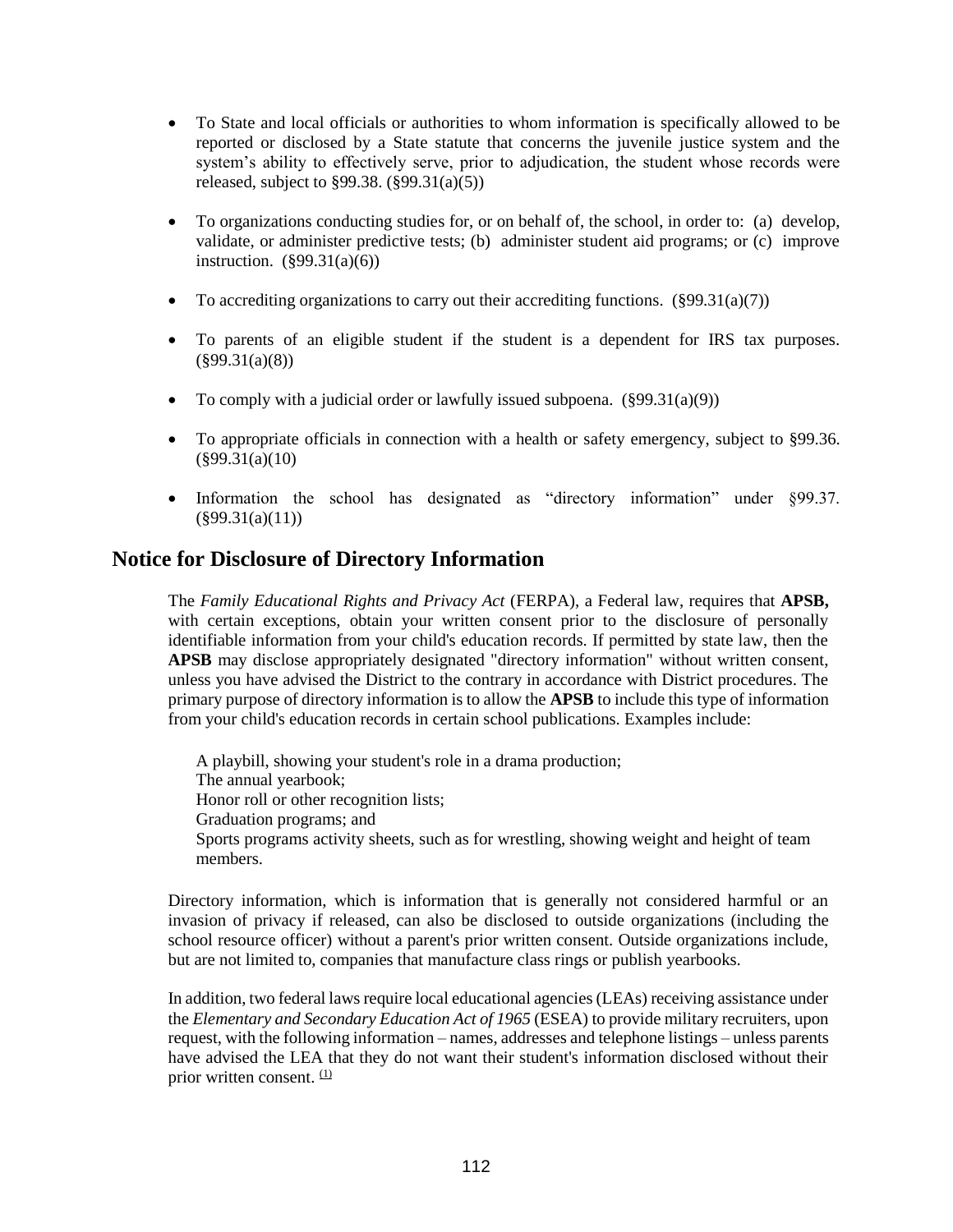If you do not want **APSB** to disclose directory information from your child's education records without your prior written consent, you must notify the District in writing within 10 days of the official start of the school year.

APSB has designated the following information as directory information: **[Note: an LEA may, but does not have to, include all the information listed below.]**

**Student's name Address Telephone listing Electronic mail address Photograph Date and place of birth Major field of study Dates of attendance Grade level Participation in officially recognized activities and sports Weight and height of members of athletic teams Degrees, honors, and awards received The most recent educational agency or institution attended Student ID number, user ID, or other unique personal identifier used to communicate in electronic systems that cannot be used to access education records without a PIN, password, etc. (A student's SSN, in whole or in part, cannot be used for this purpose.) Photographs or videotape of a student participating in school sponsored events such as athletic events or school plays or club activities. Photographs or videotapes of students in public areas (for example, a school bus or school hallway).** 

1. These laws are: Section 9528 of the Elementary and Secondary Education Act (20 U.S.C. § 7908) and 10 U.S.C. § 503(c).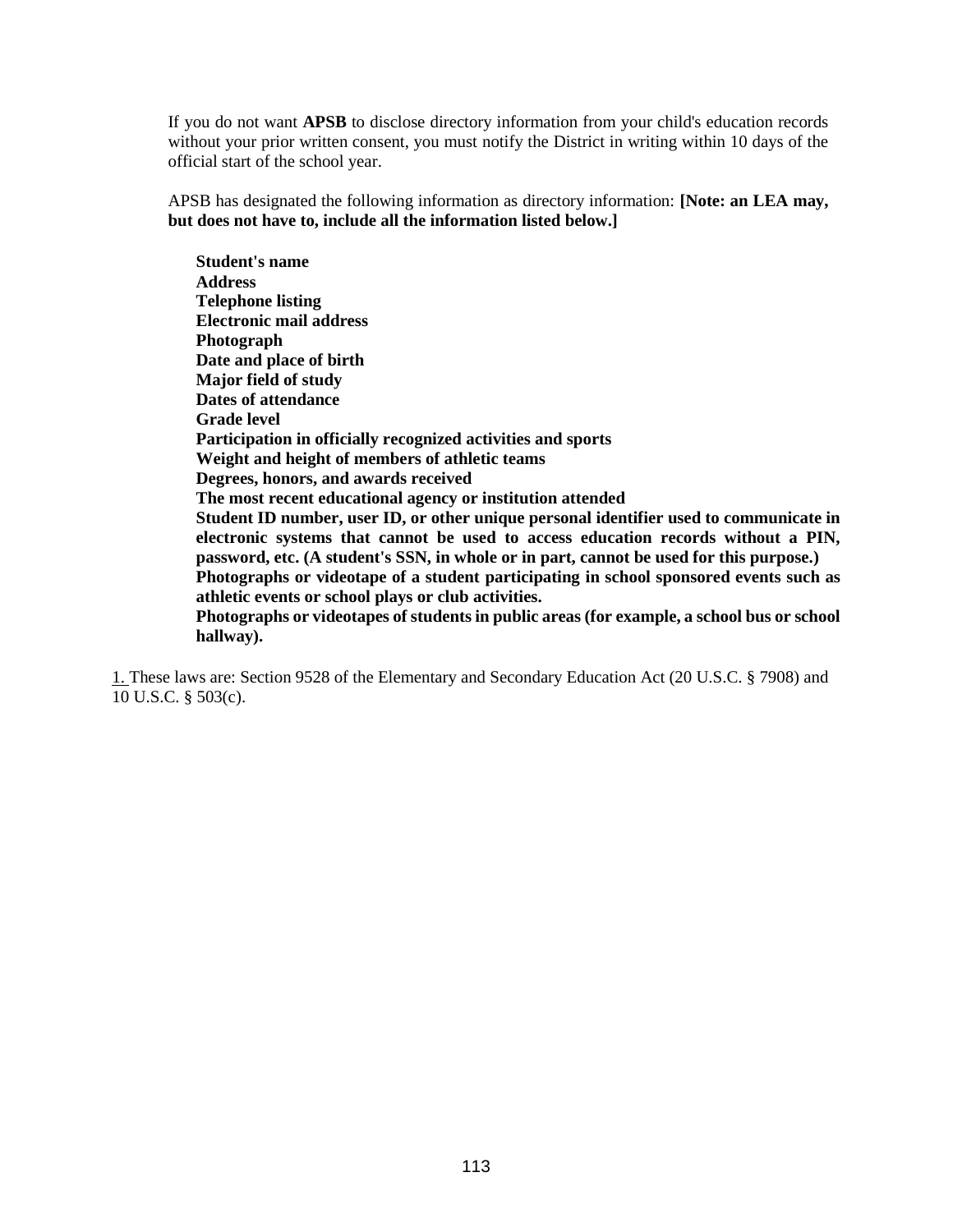# **APPENDIX V**

## **Notification of Rights under the** *Protection of Pupil Rights Amendment* **(***PPRA***)**

The *PPRA* affords parents certain rights regarding our conduct of surveys, collection and use of information for marketing purposes, and certain physical exams. These include the right to:

- 1. *Consent* before students are required to submit to a survey that concerns one or more of the following protected areas ("protected information survey") if the survey is funded in whole or in part by a program of the U.S. Department of Education (ED)–
	- 1. Political affiliations or beliefs of the student or student's parent;
	- 2. Mental or psychological problems of the student or student's family;
	- 3. Sex behavior or attitudes;
	- 4. Illegal, anti-social, self-incriminating, or demeaning behavior;
	- 5. Critical appraisals of others with whom respondents have close family relationships;
	- 6. Legally recognized privileged relationships, such as with lawyers, doctors, or ministers;
	- 7. Religious practices, affiliations, or beliefs of the student or parents; or
	- 8. Income, other than as required by law to determine program eligibility.
- 2. Receive notice and an opportunity to opt a student out of
	- 1. Any other protected information survey, regardless of funding;
	- 2. Any non-emergency, invasive physical exam or screening required as a condition of attendance, administered by the school or its agent, and not necessary to protect the immediate health and safety of a student, except for hearing, vision, or scoliosis screenings, or any physical exam or screening permitted or required under State law; and
	- 3. Activities involving collection, disclosure, or use of personal information obtained from students for marketing or to sell or otherwise distribute the information to others.
- 3. *Inspect*, upon request and before administration or use
	- 1. Protected information surveys of students;
	- 2. Instruments used to collect personal information from students for any of the above marketing, sales, or other distribution purposes; and
	- 3. Instructional material used as part of the educational curriculum.

These rights transfer from the parents to a student who is 18 years old or an emancipated minor under State law.

**The APSB will/has develop[ed] and adopt[ed]]** policies, in consultation with parents, regarding these rights, as well as arrangements to protect student privacy in the administration of protected information surveys and the collection, disclosure, or use of personal information for marketing, sales, or other distribution purposes.

**The APSB will** directly notify parents of these policies at least annually at the start of each school year and after any substantive changes.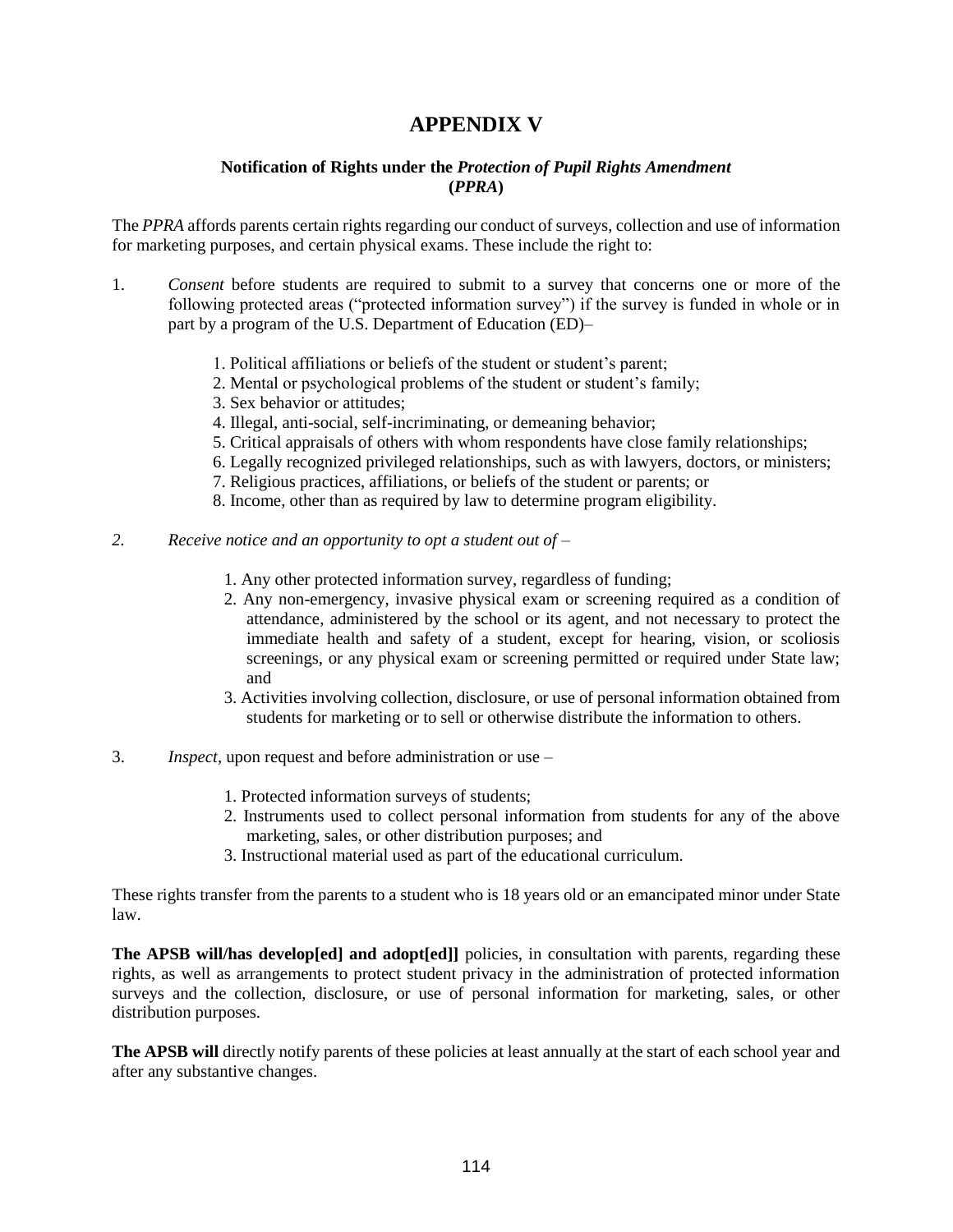The **APSB** will also directly notify, such as through U.S. Mail or email, parents of students who are scheduled to participate in the specific activities or surveys noted below and will provide an opportunity for the parent to opt his or her child out of participation of the specific activity or survey. The **APSB** will make this notification to parents at the beginning of the school year if the District has identified the specific or approximate dates of the activities or surveys at that time. For surveys and activities scheduled after the school year starts, parents will be provided reasonable notification of the planned activities and surveys listed below and be provided an opportunity to opt their child out of such activities and surveys. Parents will also be provided an opportunity to review any pertinent surveys. Following is a list of the specific activities and surveys covered under this requirement:

- 1) Collection, disclosure, or use of personal information for marketing, sales, or other distribution.
- 2) Administration of any protected information survey not funded in whole or in part by ED.
- 3) Any non-emergency, invasive physical examination or screening as described above.

Parents who believe their rights have been violated may file a complaint with:

Family Policy Compliance Office U.S. Department of Education 400 Maryland Avenue, SW Washington, D.C. 20202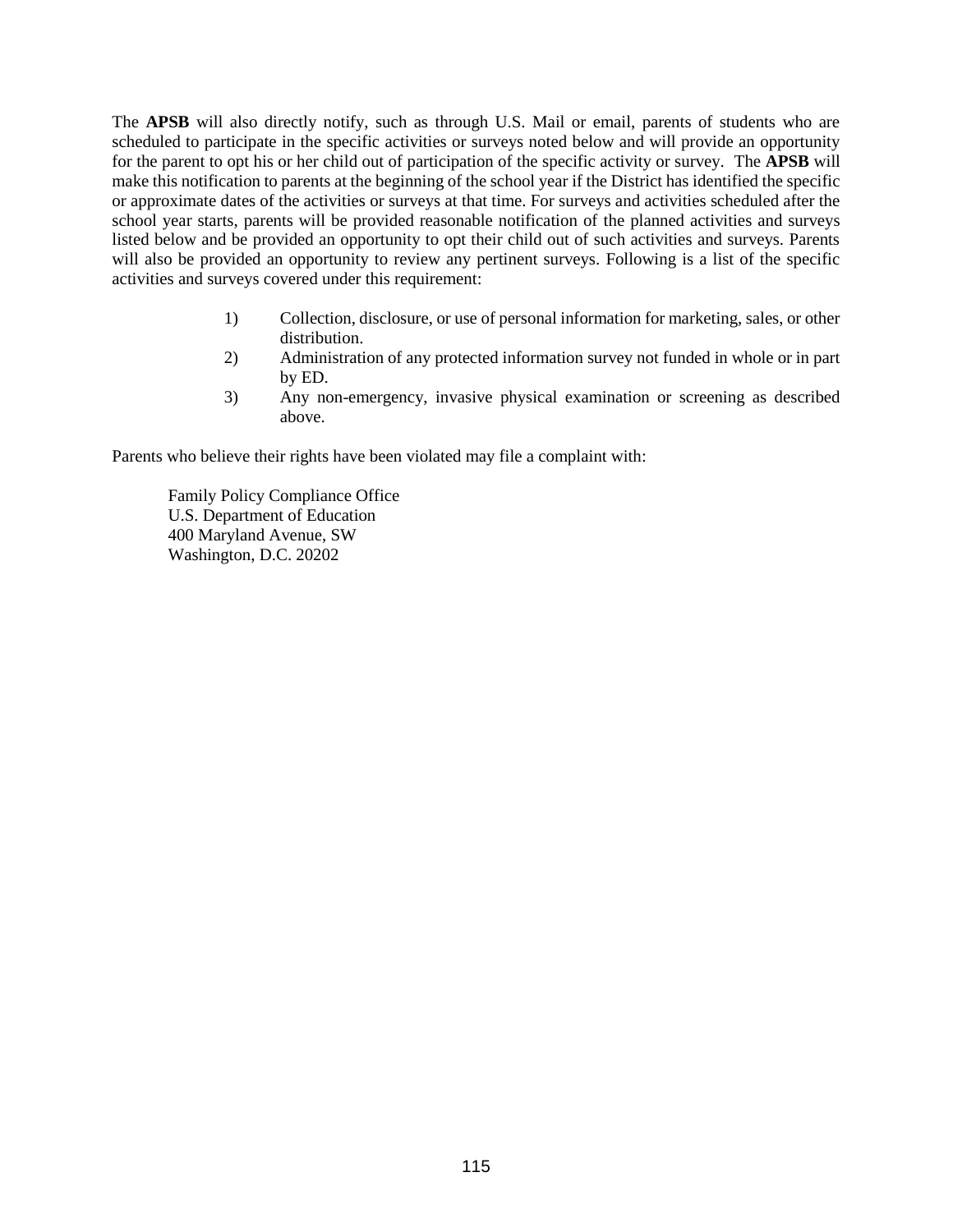# **Appendix W**

# **Notification of Military Recruitment Opportunities of Students**

By law, (*20 United States Code § 7908* – access to student recruiting information see *weblink* below), the U.S. Military branches are allowed to request that schools send to them names and contact information of students. This provides recruiting opportunities. The APSB is required to provide student information upon request.

However, parents and students may request that their information not be provided to the military recruiters. In order that your/your child's information not be provided, you or your child have to submit a written notification that your information NOT be provided.

The notification must be in writing, signed, and dated and be delivered to the school of the student. An email will not suffice or be acceptable.

Any notification not to provide information shall automatically expire at the end of the school year.

Please be advised that, should you fail to provide the notification, your information will be provided to any military recruiter upon request.

See: *https://www.gpo.gov/fdsys/pkg/USCODE-2011-title20/pdf/USCODE-2011-title20-chap70-subchapIX-partE-subpart2-sec7908.pdf*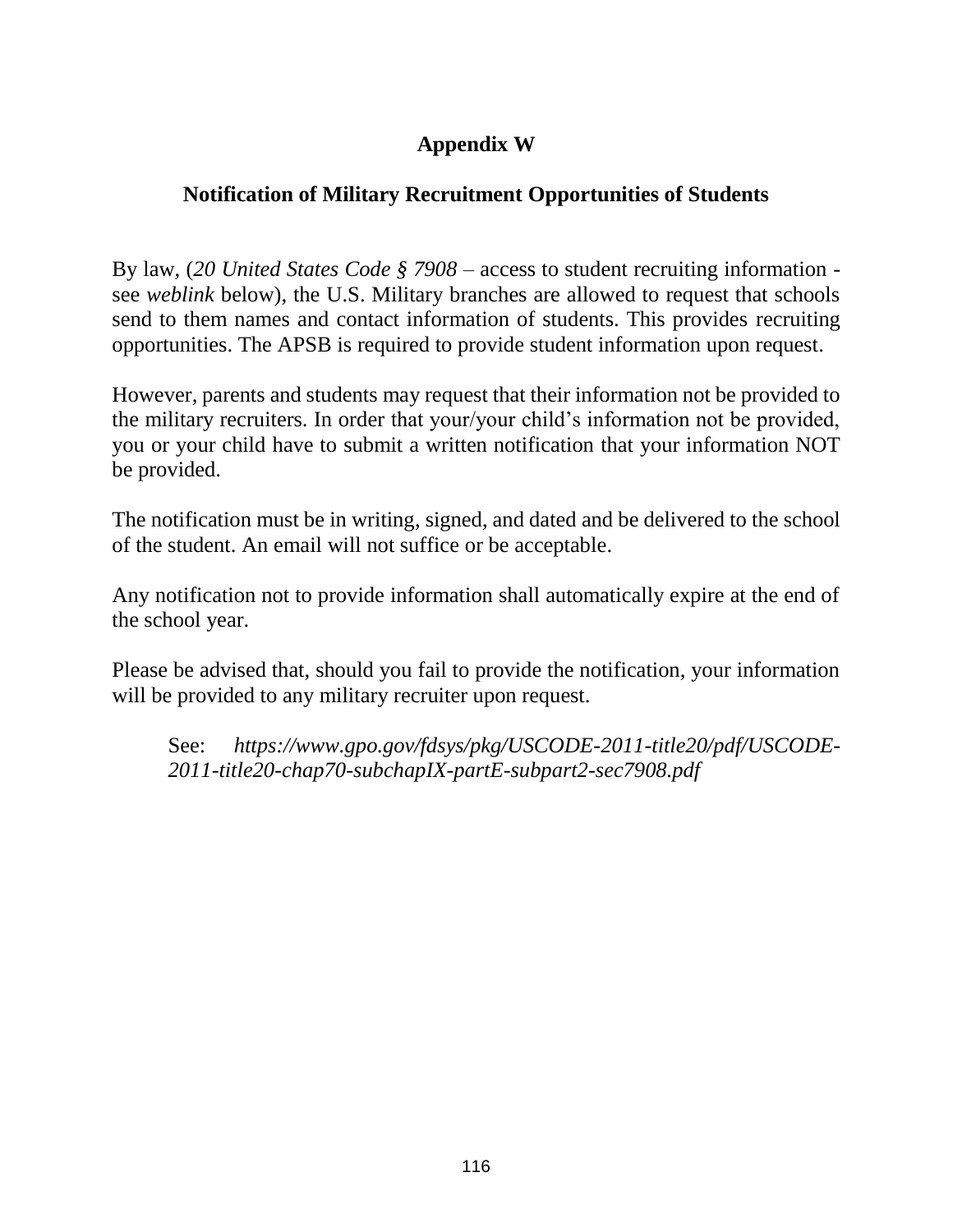# **GLOSSARY**

Note: This is a Student Handbook. Words used and contained in this Handbook shall have their normal and customary meaning and usage. The following definitions are not exhaustive or limited but are only used to illustrate. Any accepted use of any word below shall be apply to conduct to which this Handbook controls or governs.

1. **ARSON –** The damage to property by the use of an explosive substance or the setting on fire to any school or personal property.

# 2. **ASSAULT** –

- A. An attempt to commit a battery or the intentional placing of another person in reasonable apprehension of receiving a battery which is not self-defense.
- B Assault of a schoolteacher is an assault committed when the victim is a schoolteacher acting in the performance of employment duties

# 3. **BATTERY** –

- A. The use of force or violence upon a person if actual contact is made or the touching another without consent in a forceful manner.
- B. Battery of a schoolteacher is the use of force of violence against a schoolteacher when the teacher is acting in performance of employment duties.
- 4. **BURGLARY** The unauthorized entry of property.
- 5. **COMPUTER HACKING** The accessing or causing to be accessed of any computer, computer system, computer network, or any part thereof with intent to view, alter, delete, or insert programs or data without authority.
- 6. **DISRESPECT FOR AUTHORITY**  Any unprovoked act of aggression, which demonstrates a disregard or interference with authority or supervising personnel.
- 7. **DRUGS**  Illegal narcotics or any controlled dangerous substances.
- 8. **DRUG PARAPHERNALIA**  All equipment products and materials of any kind which are used with drugs such as roach clips, rolling papers, pipes, etc.
- 9. **EMERGENCY**  An unexpected situation that requires prompt action.
- 10. **EXCUSED TARDY**  Acceptable reason for not being in class on time, including but not limited to accidents, illness, emergencies or natural disasters.
- 11. **EXPLOSIVE DEVICES**  Including fireworks, bullets, bombs, and incendiary devices.
- 12. **EXTORTION** The taking of goods or services by threat or intimidation.
- 13. **FIGHTING**  The exchange of blows between two or more students with the intent of harming one another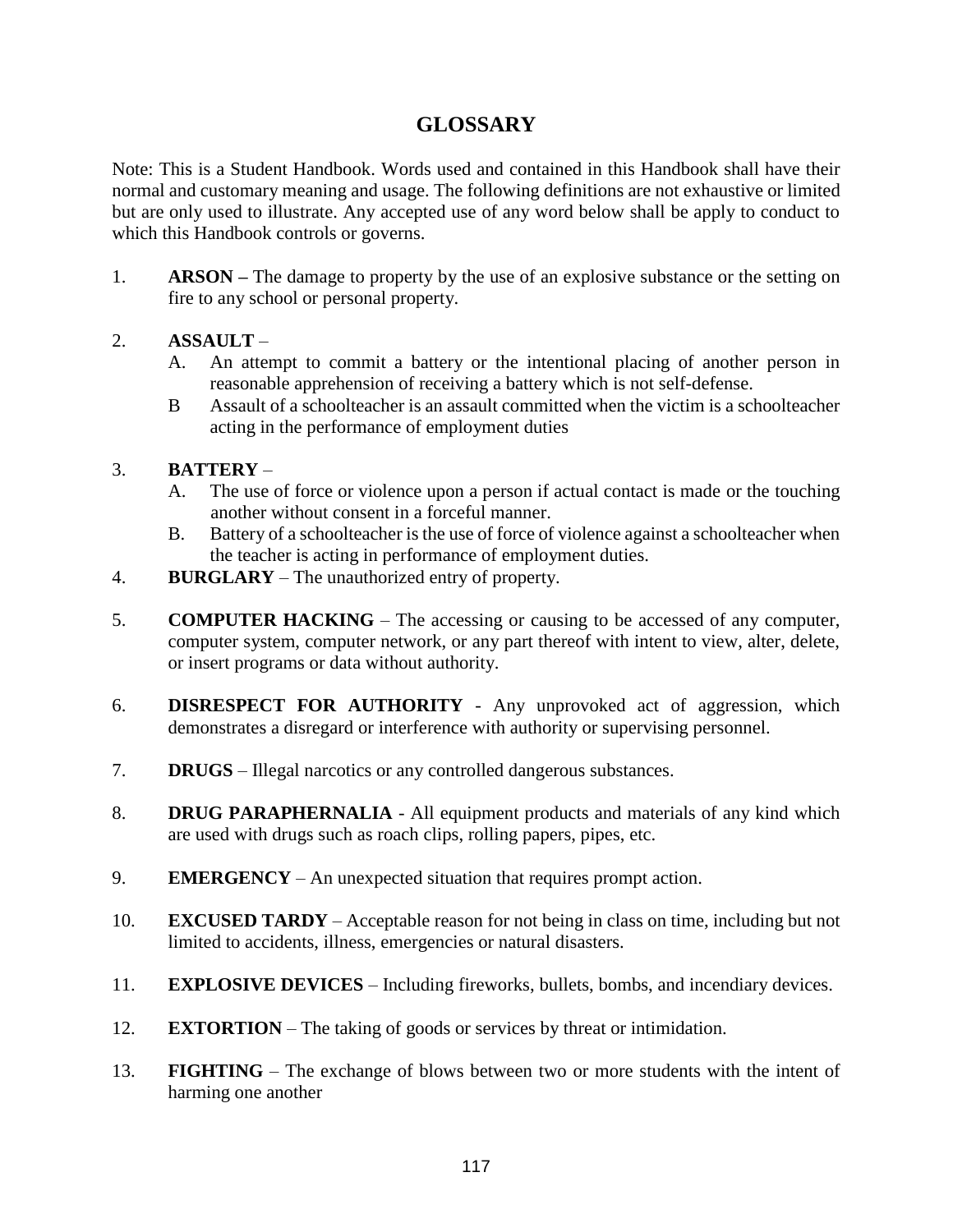- 14. **GAMBLING**  To play a game of chance where a reward is expected.
- 15. **HABITUAL OFFENDER**  One who has committed several offenses, not necessarily of the same type.
- 16. **INDECENT BEHAVIOR**  Socially unacceptable behavior, that is morally offensive.
- 17. **INTIMIDATION**  To make timid or fearful.
- 18. **LOOK**-**ALIKE/COUNTERFEIT/RESEMBLES** Similar to or appear to be.
- 19. **MOLESTATION**  To make indecent advances in which physical contact is made.
- 20. **PROBATION**  A condition in which students are temporarily placed to assist them in adjusting to a normal school setting.
- 21. **PORNOGRAPHY**  Material (Such as books, writing, or photographs) that show erotic behavior and is intended to cause sexual excitement.
- 22. **PROVOKING A FIGHT**  To purposefully cause or incite either verbally or physically a student or students to fight
- 23. **REASONABLE BELIEF**  A suspicion founded upon circumstances sufficiently strong to warrant a belief in a reasonable person that something is true.
- 24. **ROBBERY –** Taking of anything of value belonging to another by the use of force or intimidation.

# 25. **SCHOOL DISTURBANCE** –

- A. Minor Disturbance An act of misconduct, which is confined to a limited area and which, disrupted the orderly process of education activities in that area.
- B. Major Disturbance A serious act of misconduct that interrupts the orderly process of educational activities that is not confined to a limited area.
- 26. **SELF-DEFENSE –**An act of protecting oneself from an aggressor where the force used is only sufficient to repel the aggressor.
- 27. **SERIOUS BODILY INJURY** Impairment of physical condition not limited to the following: loss of consciousness, concussion, bone fracture, impairment of function of bodily member or organs, wound requiring suturing, and serious disfigurement.

# 28. **SEXUAL HARRASSMENT** – **(**see **Appendix G)**

29. **TARDY**- When one is not in his or her classroom when the tardy bell rings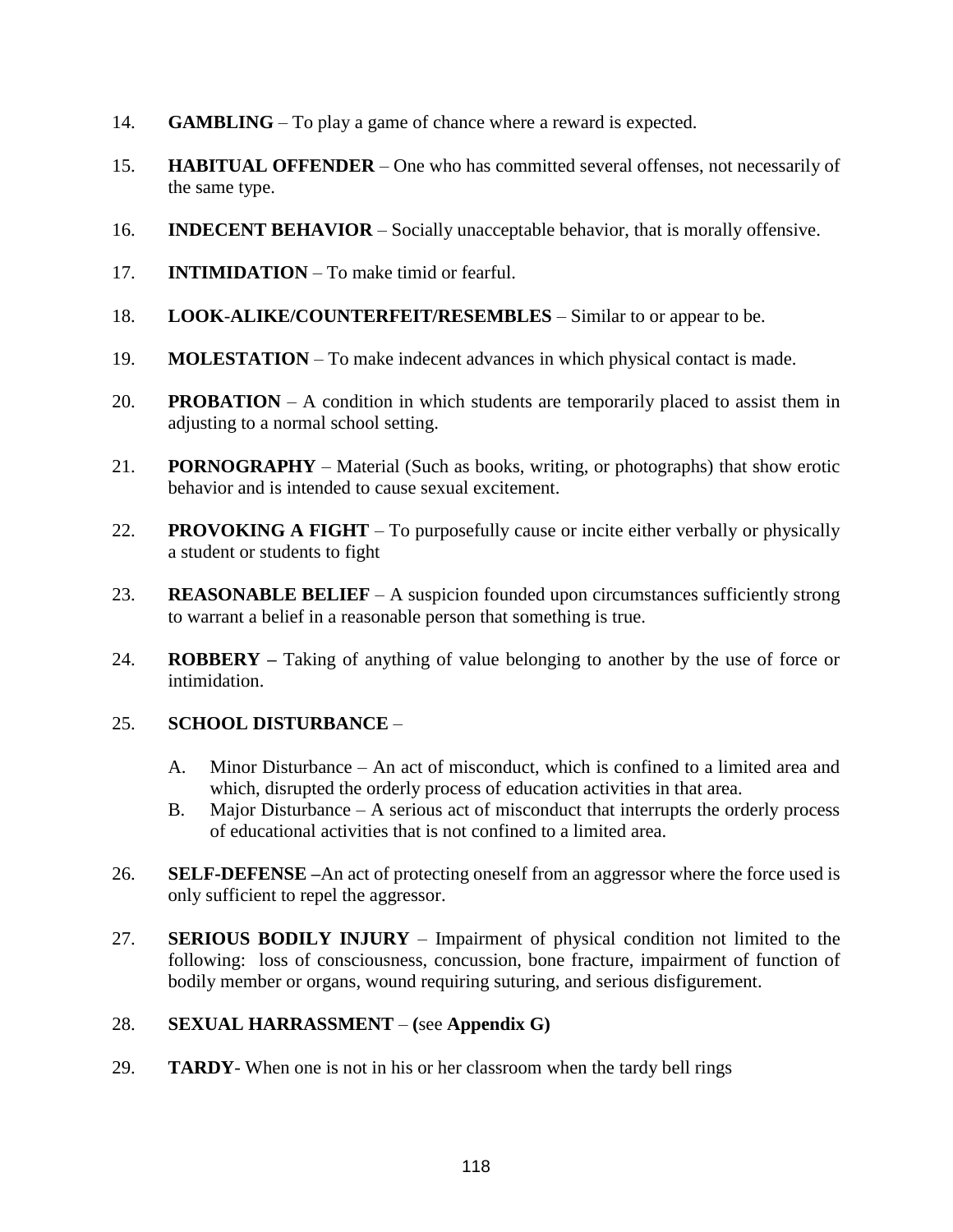- 30. **THEFT**  Taking other's property without permission, by stealing, fraud or trickery.
- 31. **TRESPASSING** Unauthorized entry on a school campus other than the one a student normally attends except when the student has been assigned to an alternative program.
- 32. **TRUANCY/CUTTING/SKIPPING**  One who is absent from school without permission
- 33. **VANDALISM**  The defacing, damaging, and/or breaking of others' property through willful misconduct
- 34. **WEAPON** Any object which, under the circumstances, may be used to inflict bodily injury or damage to property
- 35. **WILLFUL DISOBEDIENCE**  The refusal to follow a reasonable request of a teacher, administrator, or an adult authority figure on campus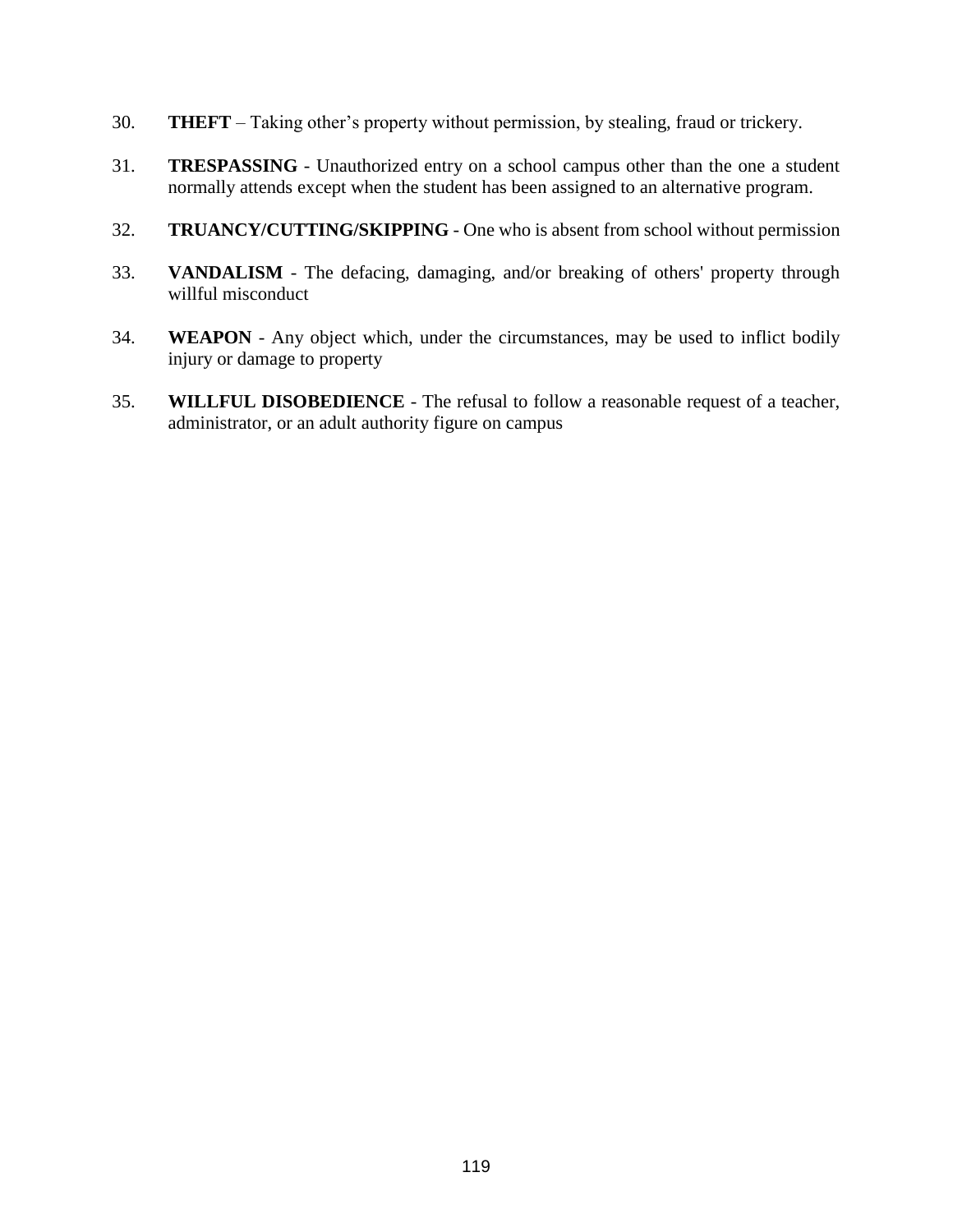## **APSB SCHOOL BOARD MEMBERS**

**(as of January 2017)** 

## **PATRICIA RUSSO TAFT KLEINPETER**

**President Vice President 1986** Gonzales, LA 70737 Prairieville, LA 70769 District 7, Seat B District 5, Seat B pnrrusso3@yahoo.com taftk@eatel.net

## **ROBYN PENN DELANEY SCOTT DUPLECHEIN**

205 Barcelona Drive 10261 Alexander Rd. Donaldsonville, LA 70346 St. Amant, LA 70774 District 1 District 2

## **JULIE BLOUIN KERRY DIEZ**

Gonzales, LA 70737 Gonzales, LA 70737 District 3 District 4, Seat A

P.O. Box 353 17247 Joe Sevario Rd. District 4, Seat B District 5, Seat A

## **LORRAINE WIMBERLY LOUIS LAMBERT**

10454 Airline Highway 42119 Hwy. 933<br>
Gonzales, LA 70737 Prairieville, LA District 6, Seat A District 6, Seat B wimberlyrealty@gmail.com lklambert@eatel.net

## **TROY GAUTREAU, SR.**

40337 Lelia Road Gonzales, LA 70737 District 7, Seat A tgautreau@methanex.com

42270 Weber City Road 38138 Willow Lake East Avenue

lrpdelaney1@bellsouth.net scott@hughesinsurance.org

38488 Arrowhead Drive 12043 Cotton Patch Lane Julieb1220@yahoo.com kerryd@meleprinting.com

## **JOHN MURPHY SHAWN SEVARIO**

Prairieville, LA 70769 Prairieville, LA 70769 jdmurphy@eatel.net shawn.sevario@apsb.org

Prairieville, LA 70769